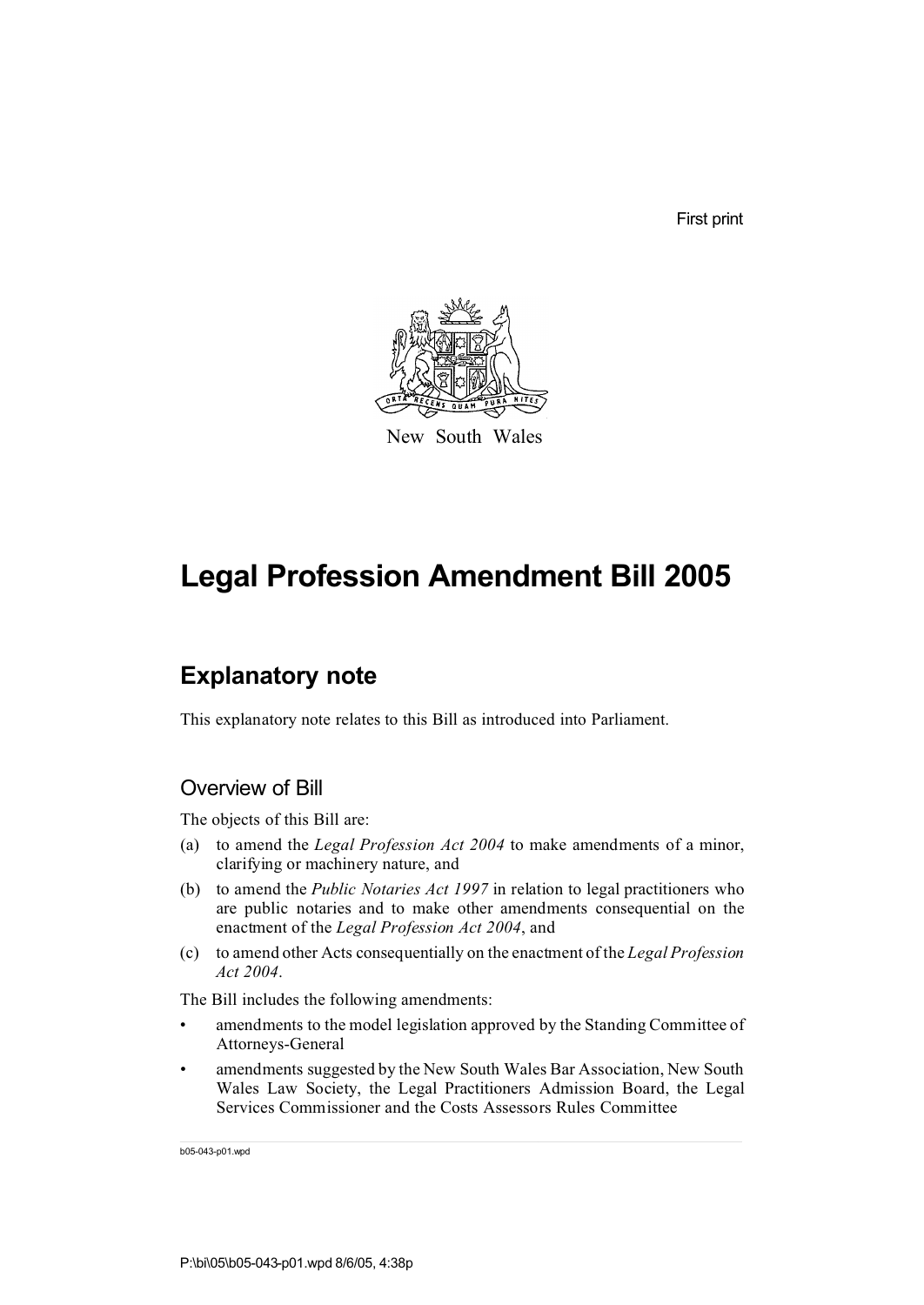Explanatory note

- amendments to ensure that regulations for the *Legal Profession Act 2004*, which are being developed through a consultative process, will have sufficient legislative power
- amendments proposed in the Review of the *Public Notaries Act 1997* tabled in the Legislative Assembly on 9 December 2004
- amendments to clarify the operation of the *Administrative Decisions Tribunal Act 1997* in relation to matters arising under the *Legal Profession Act 2004*
- other amendments of a minor, consequential or transitional nature.

Some of the amendments to the *Legal Profession Act 2004* remove provisions (for example, section 58 (2)) stating that a particular contravention of the Act is capable of being unsatisfactory professional conduct or professional misconduct. These provisions are unnecessary as section 498 of the Act already contains a general provision to that effect.

#### Outline of provisions

**Clause 1** sets out the name (also called the short title) of the proposed Act.

**Clause 2** provides for the commencement of the proposed Act on a day or days to be appointed by proclamation.

**Clause 3** is a formal provision giving effect to the amendments to the *Legal Profession Act 2004* set out in Schedules 1–9.

**Clause 4** is a formal provision giving effect to the amendments to the *Public Notaries Act 1997* set out in Schedule 10.

**Clause 5** is a formal provision giving effect to the amendments to other Acts set out in Schedule 11.

#### **Schedule 1 Amendment of Chapter 1 of Legal Profession Act 2004**

Schedule 1 amends Chapter 1, which contains introductory matters, including definitions of defined terms.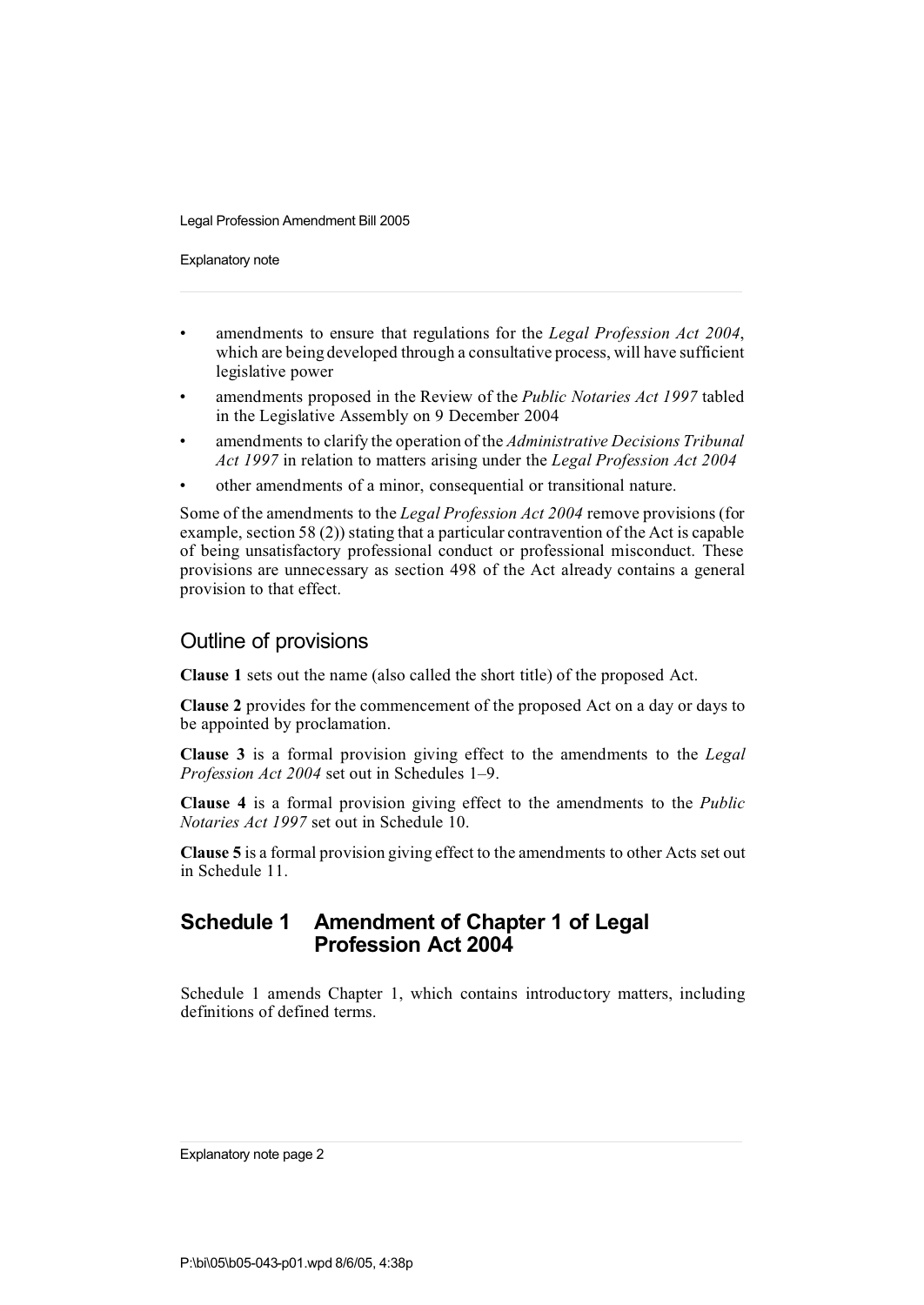Explanatory note

# **Schedule 2 Amendment of Chapter 2 of Legal Profession Act 2004**

Schedule 2 amends Chapter 2, which contains provisions dealing with general requirementsfor engaging in legal practice, including provisionsfor the reservation of legal work and legal titles, for the admission of local lawyers, and for engaging in legal practice. Amendments include the following:

- Section 24 is amended to permit the Legal Profession Admission Board to exempt a person from compliance with the normally applicable academic or practical legal training requirements for admission to the legal profession, if the Admission Board is satisfied that the person has sufficient academic or practical experience (whether in Australia or overseas) that renders the person eligible for admission.
- New section 37A provides explicit authority for the Admission Board to communicate with other authorities.
- Section 38 is amended to make it clear that the Admission Board can make rules establishing committees and subcommittees and conferring functions on them.
- Section 41 is amended to make it a statutory condition that the holder of a local practising certificate must not be the holder of another local practising certificate or the holder of an interstate practising certificate. This gives effect to the principle that an Australian legal practitioner needs only one, and must not have more than one, practising certificate granted in Australia. Section 45 is amended to complement this principle, by prohibiting applications for more than one practising certificate in certain circumstances.
- Substituted section 79 permits regulations to be made regarding the surrender of local practising certificates, the cancellation of surrendered certificates, and the partial or whole refund of fees paid in respect of surrendered certificates.
- Substituted section 92 and new section 92A provide for the payment of late fees for late applications for local practising certificates. These sections complement substituted section 47, which provides for standard renewal periods and late fee periods for applications for local practising certificates.
- Sections 96 and 97 are omitted. These sections deal with giving notice to the Bar Council or Law Society Council when an interstate legal practitioner establishes an office in this State.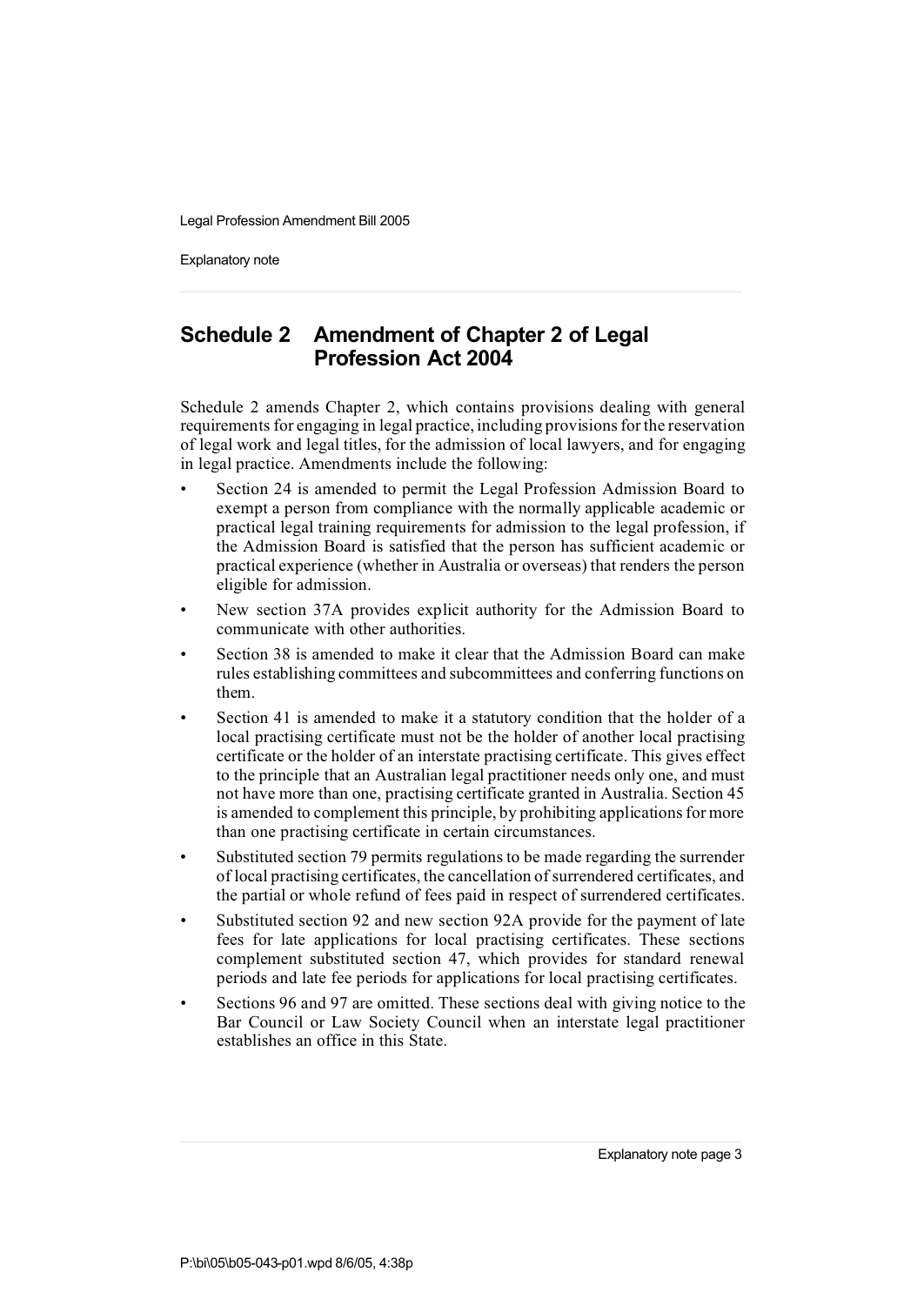Explanatory note

• Substituted section 98 prohibits an interstate legal practitioner from engaging in legal practice in this State without being covered by appropriate professional indemnity insurance. This does not apply to an in-house lawyer employed by a corporation (other than an incorporated legal practice).

## **Schedule 3 Amendment of Chapter 3 of Legal Profession Act 2004**

Schedule 3 amendsChapter 3, which contains provisions about the conduct of legal practice, including provisions regarding trust money, legal costs, professional indemnity insurance, fidelity cover and mortgage practices. Amendments include the following:

- Substituted section 252 prohibits a barrister, in the course of practising as a barrister, from receiving money on behalf of another person.
- New section 258A states that trust money received by a law practice in the form of cash must be deposited in a general trust account (or, where relevant, a controlled money account), even if there is a direction or instruction to the contrary.
- Sections 367 and 375 are amended to enable a costs assessor or a review panel to determine costs on the basis of agreement reached between the parties.
- New section 373A enables the Manager, Costs Assessment to apply to a panel for the review of a costs assessor's determination of the costs of an assessment.

### **Schedule 4 Amendment of Chapter 4 of Legal Profession Act 2004**

Schedule 4 amends Chapter 4, which contains provisions relating to complaints about and discipline of Australian legal practitioners. Amendments include the following:

Section 501 is amended to make it clear that Chapter 4 extends to conduct of a legal practitioner as a public notary. This is intended to supplement the *Public Notaries Act 1997*, which provides for the application of the Chapter to the conduct of a public notary, with prescribed modifications (if any).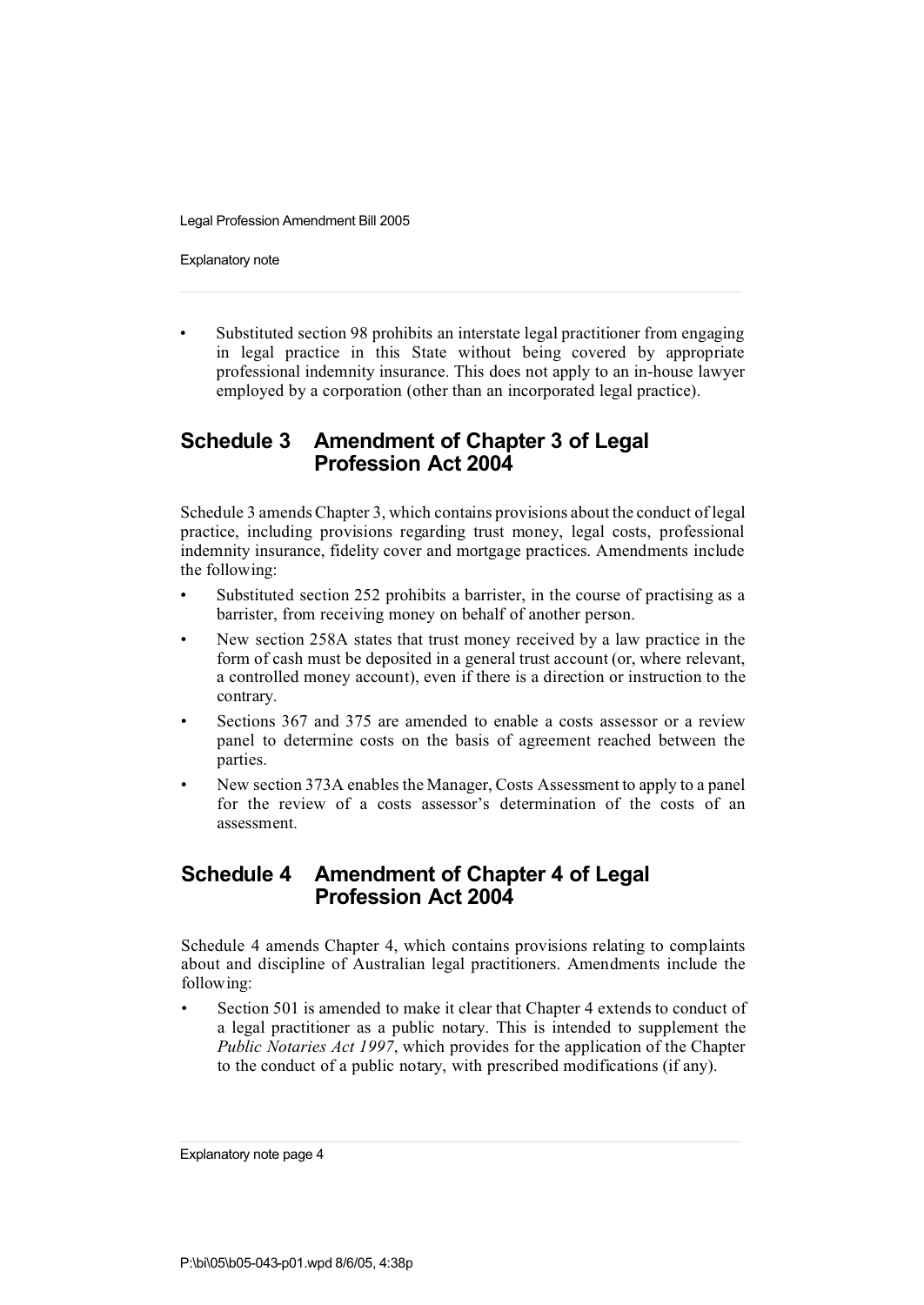Explanatory note

- New section 531A provides that the Legal Services Commissioner, Bar Council or Law Society Council may authorise suitably qualified persons to exercise all or any functions of an investigator under Chapter 4.
- Section 562 is amended to empower the Administrative Decisions Tribunal, when dealing with a complaint against a legal practitioner, to make an order that the name of the practitioner be removed from the roll of public notaries.
- Section 562 is amended to remove the power to discipline legal practitioners by private reprimand.
- Section 599 is omitted. It deals with the duty of the Legal Services Commissioner, Bar Council or Law Society Council to report suspected offences to law enforcement or prosecution authorities. The provisions of the section are transferred from Chapter 4 to Chapter 8, so as to make it clear that the duty is not limited to cases where complaints are involved.
- Section 606 is omitted. It deals with appeals to the Supreme Court against orders and decisions of the Administrative Decisions Tribunal under Chapter 4. The provisions of the section are transferred from Chapter 4 to Chapter 8, and the new section confers and regulates a right of appeal to the Supreme Court for a wider range of orders and decisions of the Tribunal.

## **Schedule 5 Amendment of Chapter 5 of Legal Profession Act 2004**

Schedule 5 amends Chapter 5, which contains provisions relating to external intervention in respect of law practices, by the appointment of supervisors, managers or receivers.

## **Schedule 6 Amendment of Chapter 6 of Legal Profession Act 2004**

Schedule 6 amends Chapter 6, which contains provisions for carrying out trust account investigations, trust account examinations, complaint investigations and compliance audits.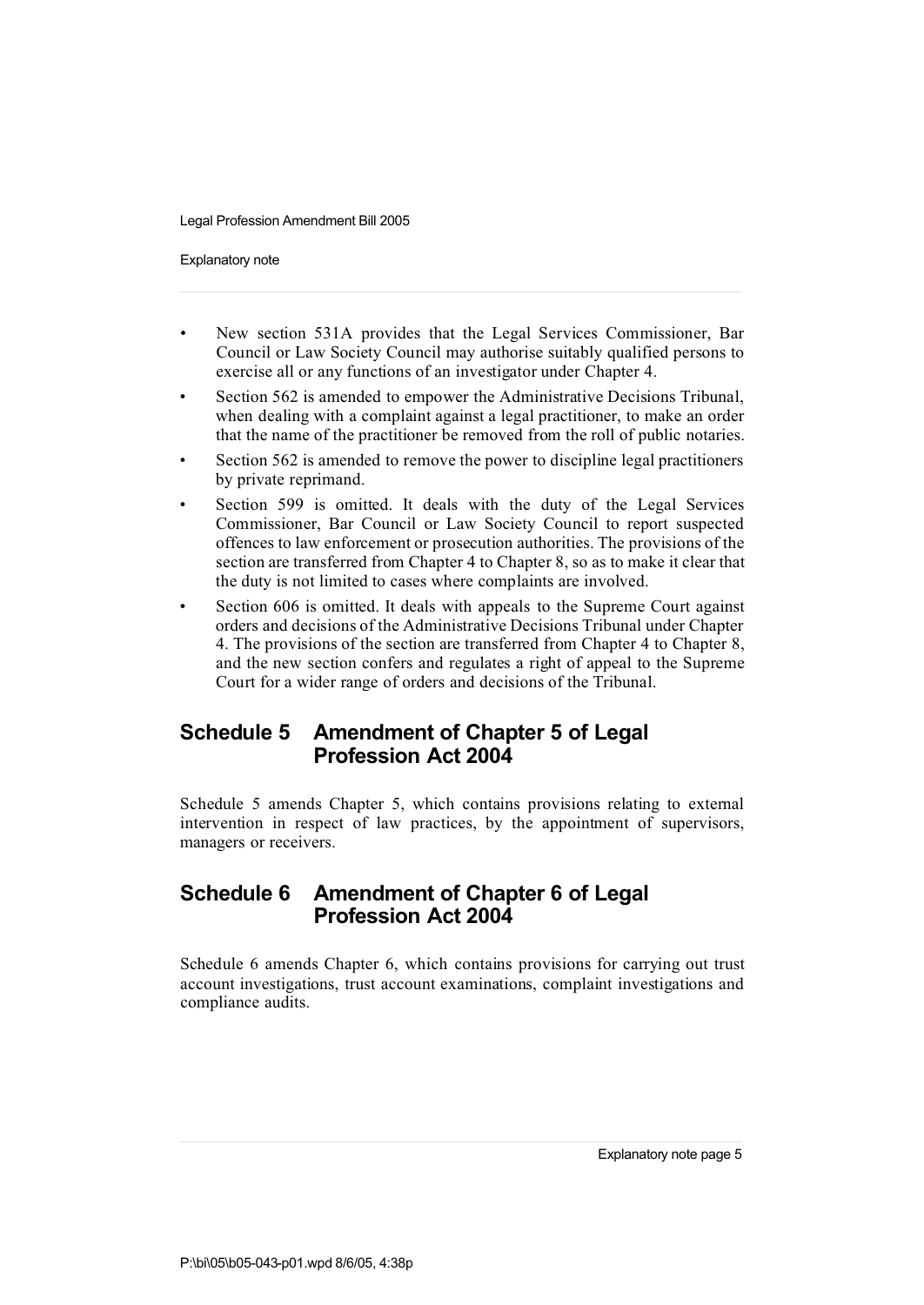Explanatory note

## **Schedule 7 Amendment of Chapter 7 of Legal Profession Act 2004**

Schedule 7 amends Chapter 7, which contains provisions relating to regulatory authorities and legal profession rules.

#### **Schedule 8 Amendment of Chapter 8 of Legal Profession Act 2004**

Schedule 8 amends Chapter 8, which contains provisions of a general and miscellaneous nature. Amendments include the following:

- New section 729A is intended to replace section 606, which deals with appeals to the Supreme Court against orders and decisions of the Administrative Decisions Tribunal under Chapter 4 and is being omitted. The new section confers and regulates a right of appeal to the Supreme Court from a wider range of orders and decisions of the Tribunal.
- New section 730A is intended to replace section 599, which is being omitted. It deals with the duty of the Legal Services Commissioner, Bar Council or Law Society Council to report suspected offences to law enforcement or prosecution authorities. The provisions of the section are transferred from Chapter 4 to Chapter 8, so as to make it clear that the duty is not limited to cases where complaints are involved.

### **Schedule 9 Amendment of Schedule 9 to Legal Profession Act 2004**

Schedule 9 to the Bill amends Schedule 9 to the Act, which contains provisions of a savings, transitional or other nature. Amendments include the following:

- Clause 9 is amended to allow old application forms for practising certificates to continue to be used for 6 months.
- New clause 10A allows barristers of the Australian Capital Territory to hold a practising certificate under the New South Wales Act while they do not hold any other practising certificate.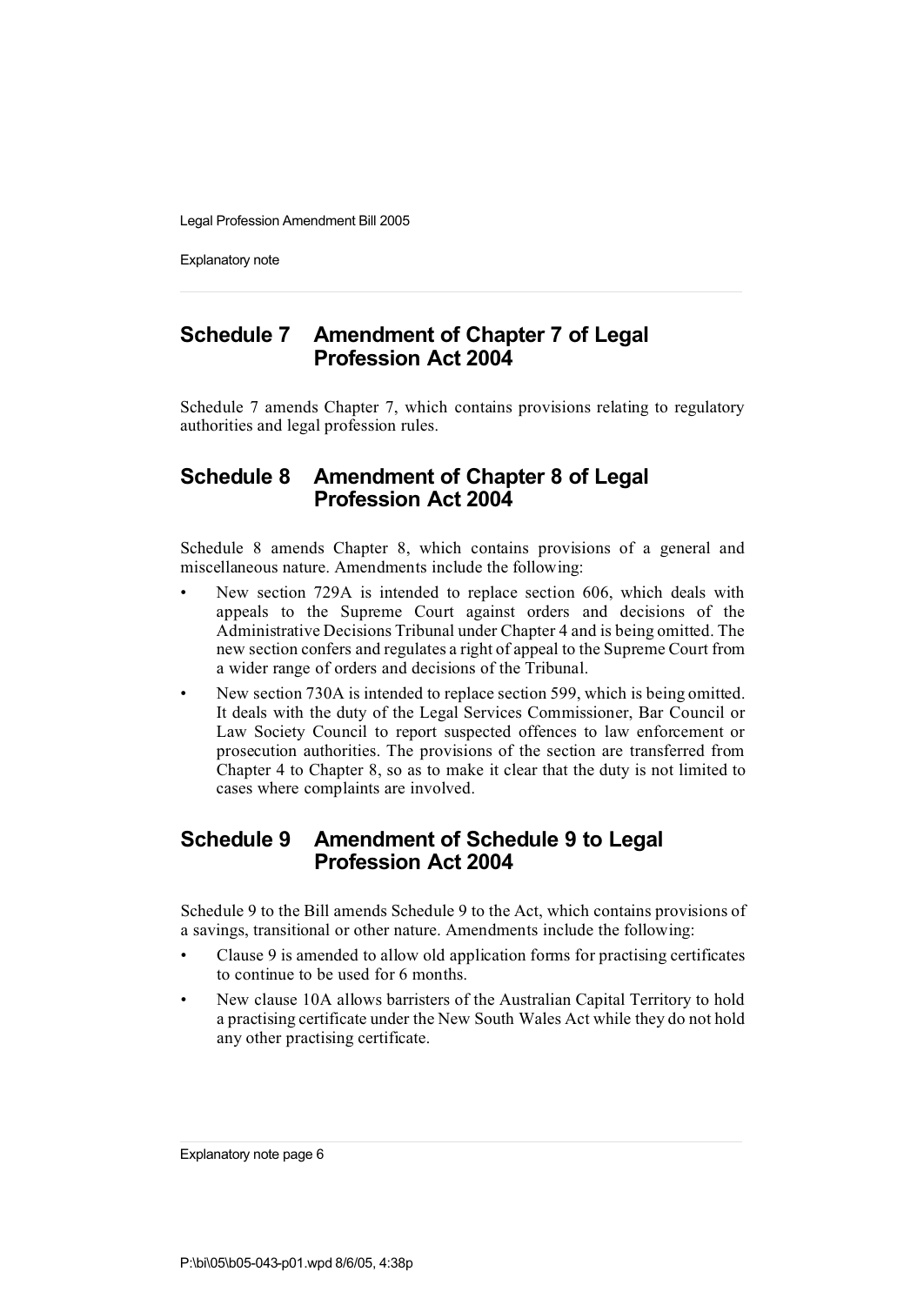Explanatory note

- Substituted clause 26 provides for the interpretation of existing legislative references to barristers, solicitors and legal practitioners without having to be prescribed by regulations, but allows for regulations to be made adjusting the meaning of the references.
- New clause 27 provides that an offence is not committed in connection with legislative requirements about trust money and trust accounts for anything done in good faith for 6 months, if it was done for the purpose of attempting to comply with the new requirements or it was done in substantial conformity with the old requirements.

# **Schedule 10 Amendment of Public Notaries Act 1997**

Schedule 10 amends the *Public Notaries Act 1997*. Amendments include the following:

- Section 6 is amended to give specific authority to the Supreme Court to order the removal of the name of a person from the roll of public notaries for misconduct, incompetence or any other reason the Court considers warrants removal.
- Section 7 is amended to authorise the registrar of public notaries, rather than the Supreme Court, to remove a person's name from the roll of public notaries at the person's request.
- Section 8 is amended to empower the Admission Board to publish information contained in the roll of public notaries.

# **Schedule 11 Amendment of other Acts**

The *Administrative Decisions Tribunal Act 1997* is amended to clarify the operation of the Act in relation to matters arising under the *Legal Profession Act 2004*.

The *Commercial Arbitration Act 1984* is amended to update referencesto the *Legal Profession Act 1987*.

The *Conveyancers LicensingAct 2003* is amended to update referencesto the *Legal Profession Act 1987*.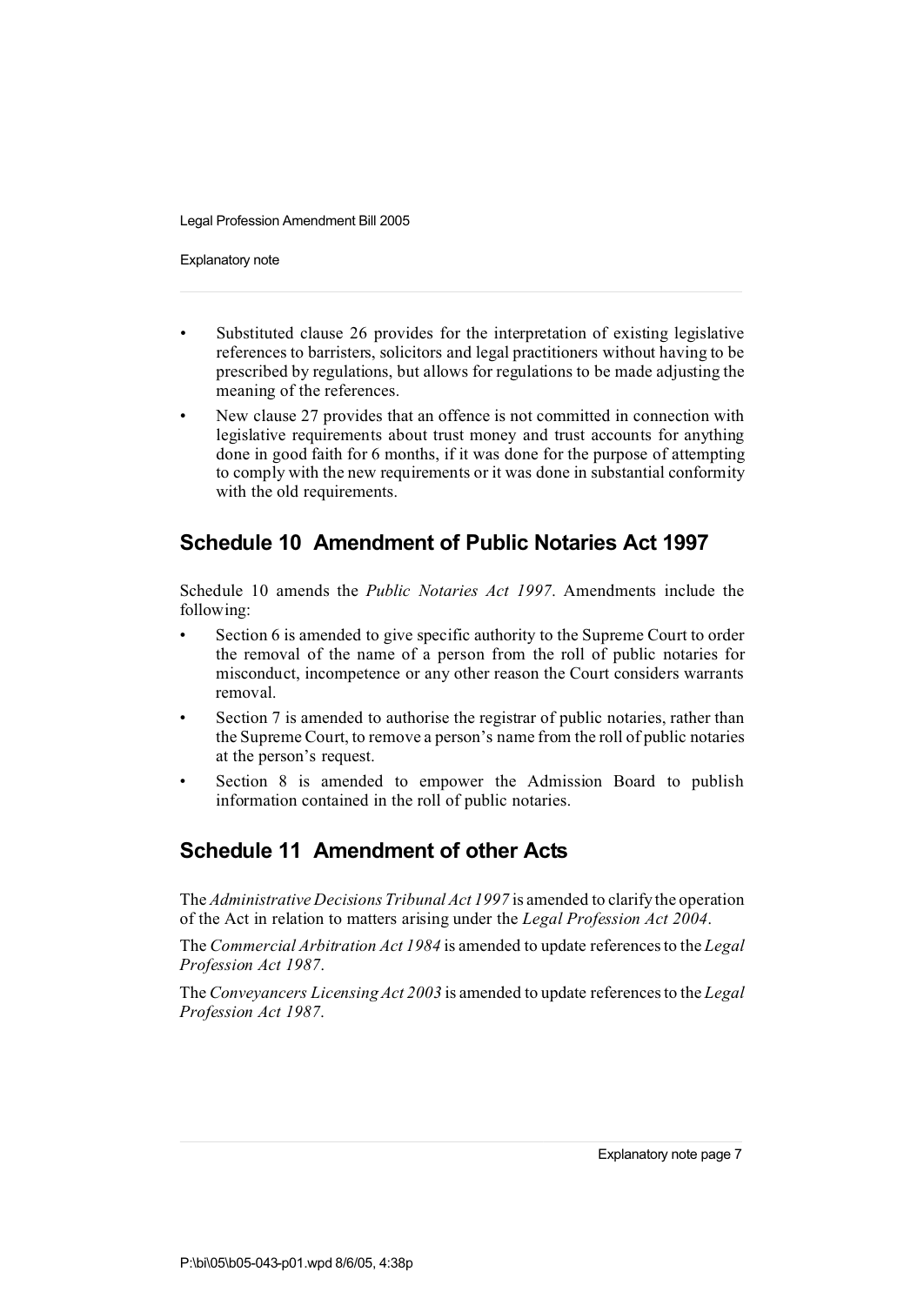Explanatory note

The *Interpretation Act 1987* is amended to include a definition (applicable for Acts and statutory instruments generally) of the term *Australian legal practitioner*, which is to have the same meaning as in the *Legal Profession Act 2004*.

The *Ombudsman Act 1974* is amended to update a reference to the *Legal Profession Act 1987*.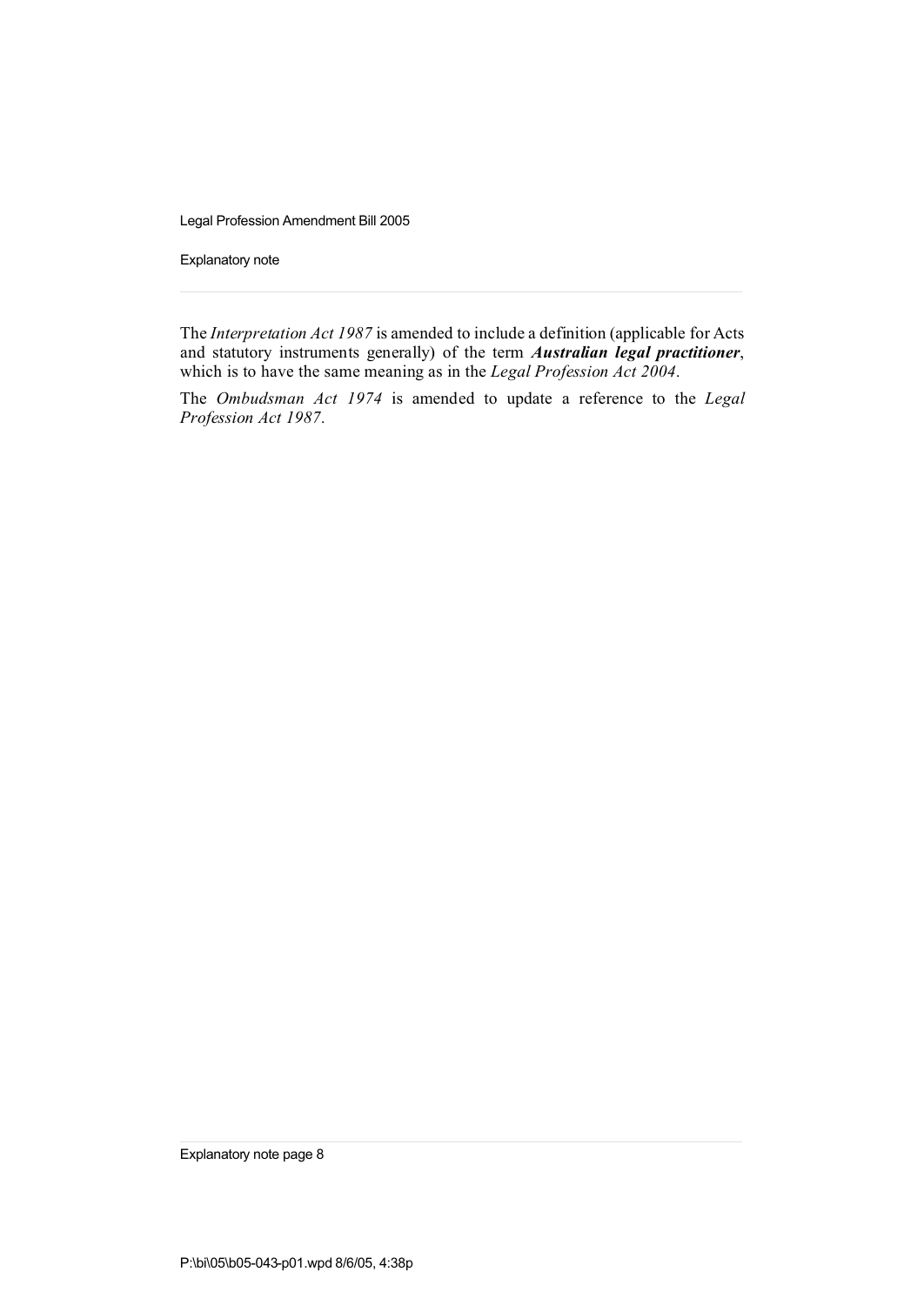First print



New South Wales

# **Legal Profession Amendment Bill 2005**

# **Contents**

|                  |                       |                                                                                                                                                        | Page                                                       |
|------------------|-----------------------|--------------------------------------------------------------------------------------------------------------------------------------------------------|------------------------------------------------------------|
|                  | 1<br>2<br>3<br>4<br>5 | Name of Act<br>Commencement<br>Amendment of Legal Profession Act 2004 No 112<br>Amendment of Public Notaries Act 1997 No 98<br>Amendment of other Acts | 2<br>$\mathcal{P}$<br>2<br>$\overline{2}$<br>$\mathcal{P}$ |
| <b>Schedules</b> |                       |                                                                                                                                                        |                                                            |
|                  | 1                     | Amendment of Chapter 1 of Legal Profession Act 2004                                                                                                    | 3                                                          |
|                  | 2                     | Amendment of Chapter 2 of Legal Profession Act 2004                                                                                                    | 4                                                          |
|                  | 3                     | Amendment of Chapter 3 of Legal Profession Act 2004                                                                                                    | 20                                                         |
|                  | 4                     | Amendment of Chapter 4 of Legal Profession Act 2004                                                                                                    | 32                                                         |
|                  | 5                     | Amendment of Chapter 5 of Legal Profession Act 2004                                                                                                    | 38                                                         |
|                  | 6                     | Amendment of Chapter 6 of Legal Profession Act 2004                                                                                                    | 46                                                         |
|                  | 7                     | Amendment of Chapter 7 of Legal Profession Act 2004                                                                                                    | 47                                                         |
|                  | 8                     | Amendment of Chapter 8 of Legal Profession Act 2004                                                                                                    | 48                                                         |
|                  | 9                     | Amendment of Schedule 9 to Legal Profession Act 2004                                                                                                   | 51                                                         |
|                  | 10                    | Amendment of Public Notaries Act 1997                                                                                                                  | 55                                                         |
|                  | 11                    | Amendment of other Acts                                                                                                                                | 59                                                         |

b05-043-p01.wpd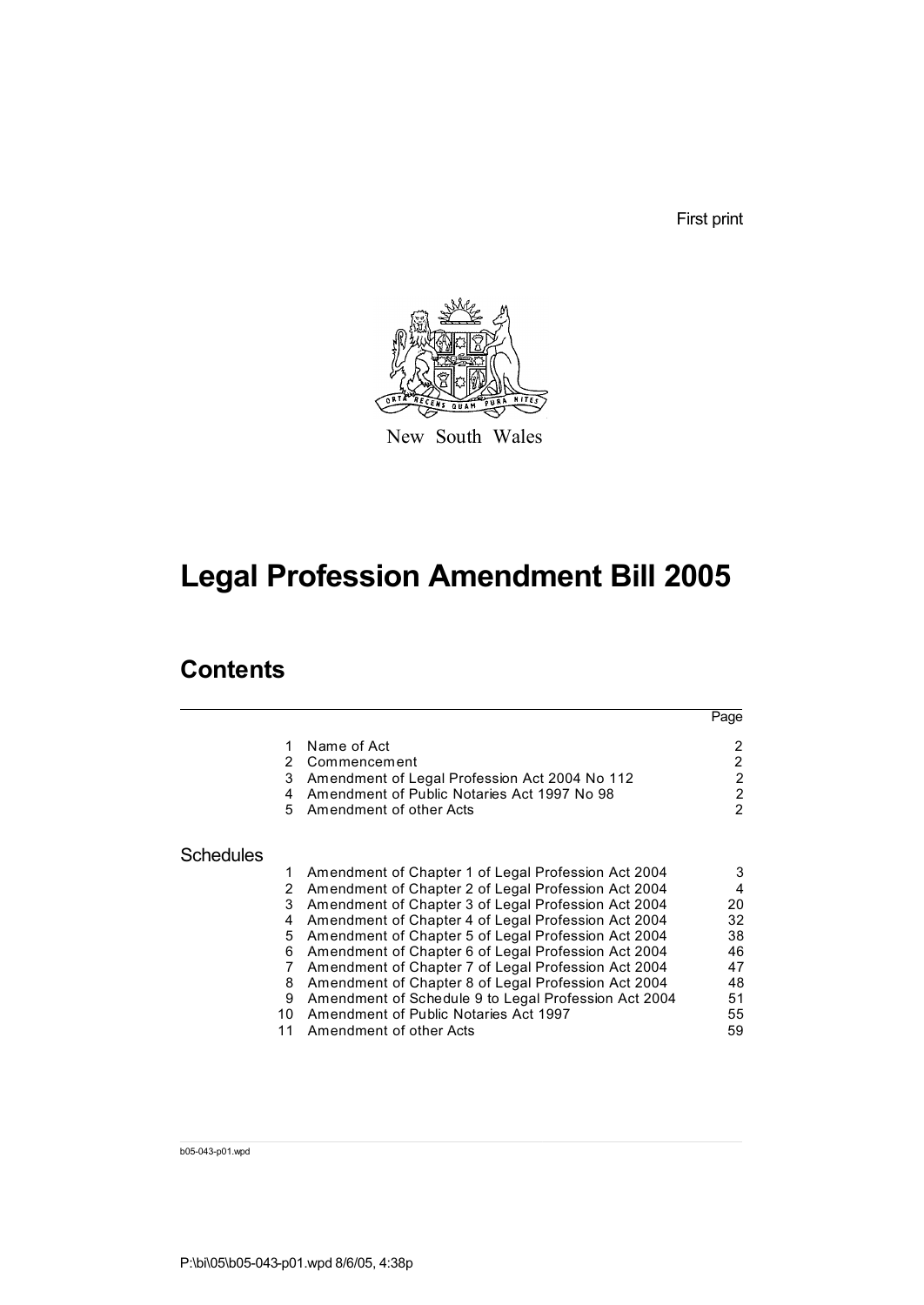

New South Wales

No , 2005

#### **A Bill for**

An Act to make amendments to the *Legal Profession Act 2004* of a minor, clarifying or machinery nature; to amend the *Public Notaries Act 1997* in relation to the powers of the Supreme Court and Legal Profession Admission Board; and to amend certain Acts to make amendments consequential on the enactment of the *Legal Profession Act 2004*; and for other purposes.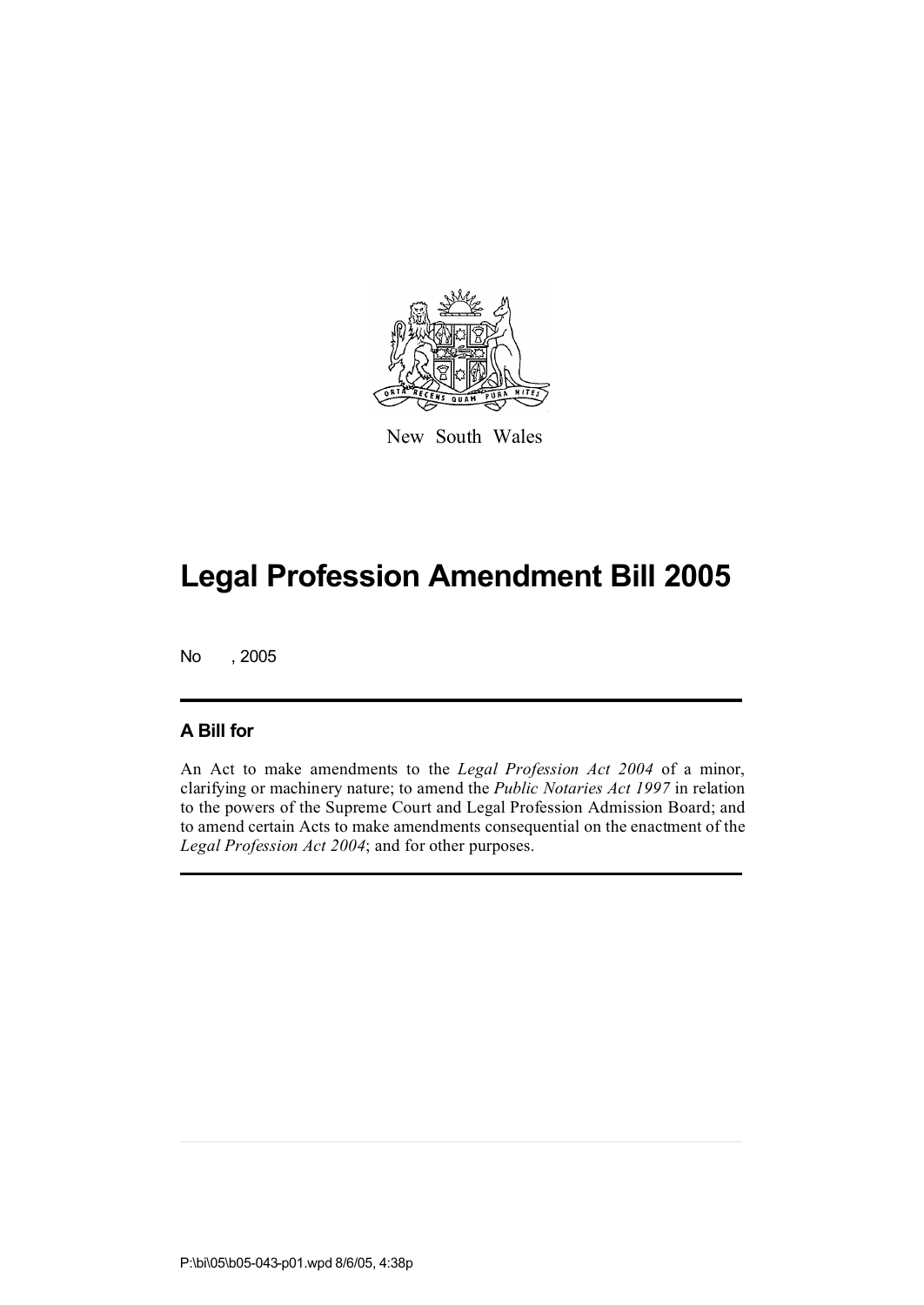| Clause 1 | Legal Profession Amendment Bill 2005 |
|----------|--------------------------------------|
|----------|--------------------------------------|

|                | The Legislature of New South Wales enacts:                                    | $\mathbf{1}$   |
|----------------|-------------------------------------------------------------------------------|----------------|
| 1              | Name of Act                                                                   | $\overline{2}$ |
|                | This Act is the Legal Profession Amendment Act 2005.                          | 3              |
| $\overline{2}$ | <b>Commencement</b>                                                           | $\overline{4}$ |
|                | This Act commences on a day or days to be appointed by<br>proclamation.       | 5<br>6         |
| 3              | Amendment of Legal Profession Act 2004 No 112                                 | 7              |
|                | The Legal Profession Act 2004 is amended as set out in Schedules<br>$1 - 9$ . | 8<br>9         |
| 4              | <b>Amendment of Public Notaries Act 1997 No 98</b>                            | 10             |
|                | The <i>Public Notaries Act 1997</i> is amended as set out in Schedule 10.     | 11             |
| 5              | <b>Amendment of other Acts</b>                                                | 12             |
|                | The Acts specified in Schedule 11 are amended as set out in that<br>Schedule. | 13<br>14       |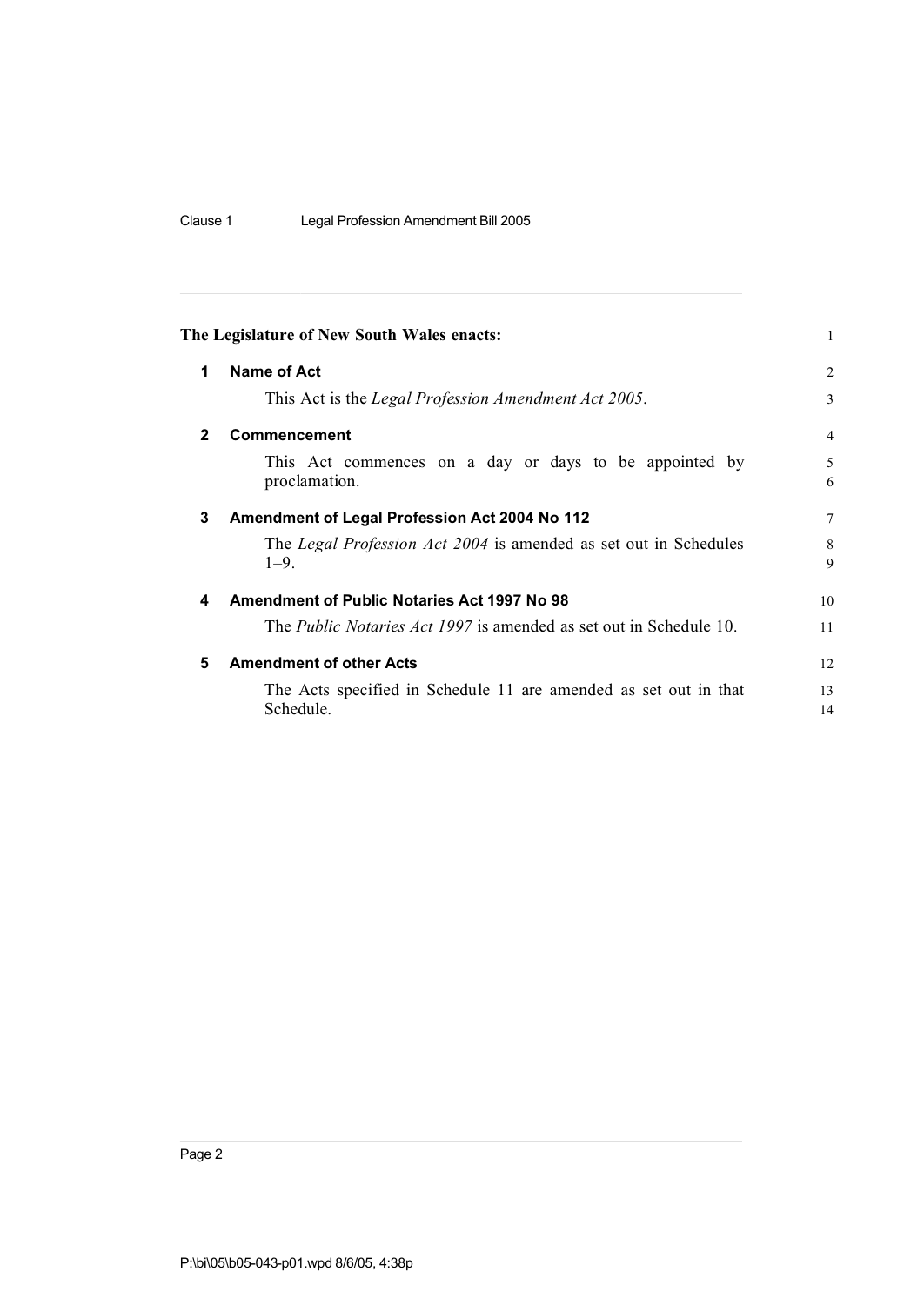Amendment of Chapter 1 of Legal Profession Act 2004 Schedule 1

**Schedule 1 Amendment of Chapter 1 of Legal** <sup>1</sup> **Profession Act 2004** <sup>2</sup>  $(Section 3)$  3 **[1] Section 4 Definitions** 4 Omit the definition of *foreign lawyer* from section 4 (1). Insert instead: 5 *foreign lawyer*—see the definitions of *Australian-registered* 6 *foreign lawyer*, *interstate-registered foreign lawyer* and *locally* 7 *registered foreign lawyer*. 8 **[2] Section 4 (1), definition of "legal costs"** 9 Insert "to" after "pay". 10 **[3] Section 4 (1), definition of "trust property"** 11 Omit "property received in the course of or in connection with the provision 12 of legal services by a law practice". 13 Insert instead "property entrusted to a law practice in the course of or in 14 connection with the provision of legal services by the practice". 15 **[4] Section 4 (1), definition of "unrestricted practising certificate"** 16 Omit paragraph (c) (iii). Insert instead: 17 (iii) a condition under section 41 (4), 18 (iv) a condition of a kind prescribed by the 19 regulations, and 20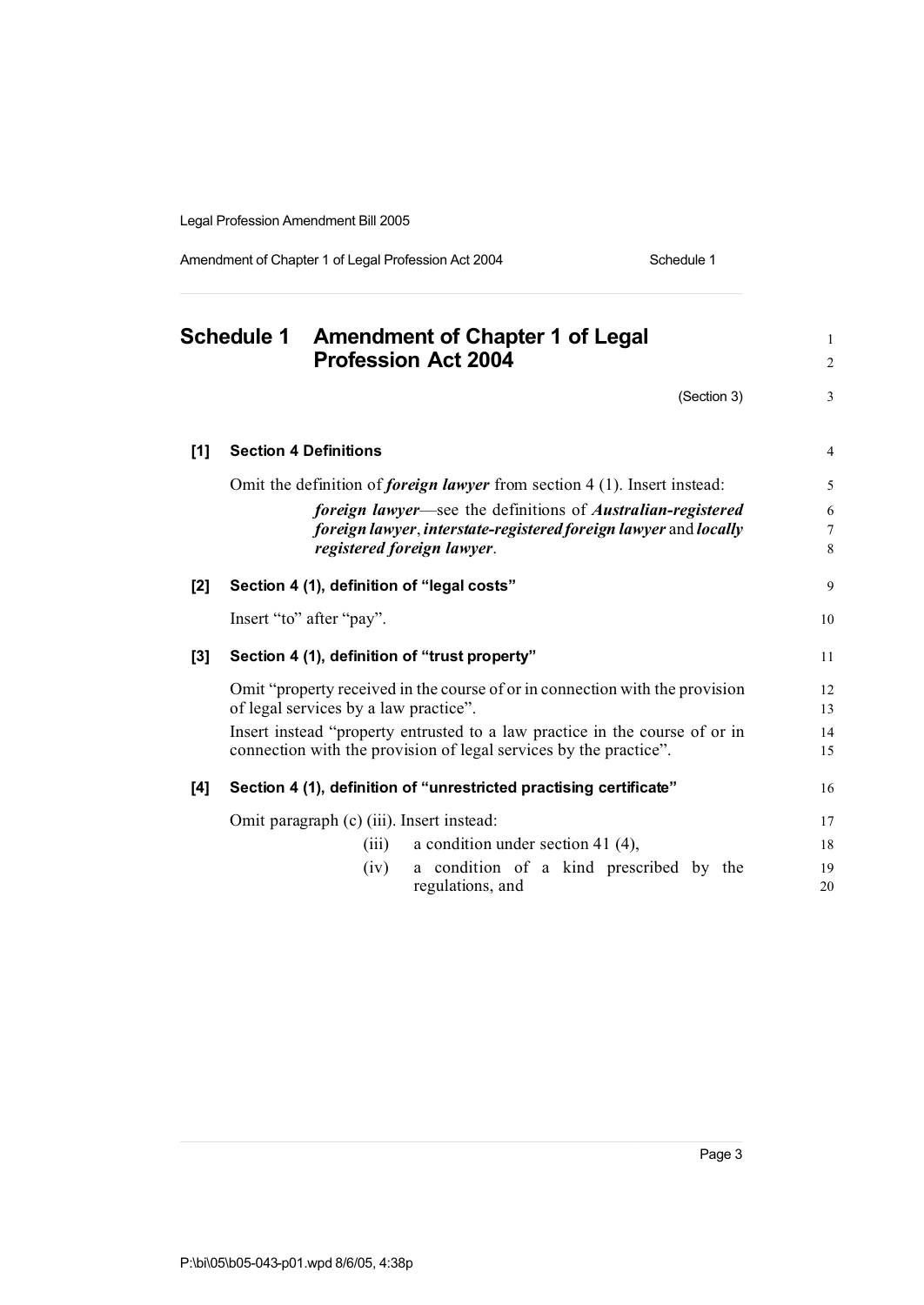Schedule 2 Amendment of Chapter 2 of Legal Profession Act 2004

# **Schedule 2 Amendment of Chapter 2 of Legal** <sup>1</sup> **Profession Act 2004** <sup>2</sup>  $(Section 3)$  3 **[1] Section 17 Associates who are disqualified or convicted persons** 4 Omit "If the Tribunal decides to refuse an application by a person for 5 approval under subsection  $(3)$  (c) or to grant the approval subject to 6 conditions, the person may appeal under Chapter 7 of the *Administrative* 7 *Decisions Tribunal Act 1997* against the decision to an Appeal Panel of the 8 Tribunal." from section 17 (4). 9 **[2] Section 17 (4)** 10 Insert at the end of the subsection: 11 **Note.** Reviews are carried out under Chapter 5 of the *Administrative* 12 *Decisions Tribunal Act 1997*. Section 729A modifies the operation of that 13 Act. An appeal lies to the Supreme Court under section 729A against a 14<br>decision of the Administrative Decisions Tribunal. decision of the Administrative Decisions Tribunal. **[3] Section 18** 16 Omit the section. Insert instead: 17 **18 Prohibition on employment of certain lay associates** 18 (1) This section applies to a person who is not an Australian legal 19 practitioner and who is or was a lay associate of a law practice 20  $\text{that:}$  21 (a) engages in legal practice principally in this jurisdiction, 22 or 23 (b) employs or employed the person to work principally in 24 this jurisdiction, 25 and so applies whether or not the law practice subsequently 26 ceased to exist or engage in legal practice principally in this 27 jurisdiction and whether or not any person ceases, by death or 28 otherwise, to be a legal practitioner associate of the law 29 practice. 30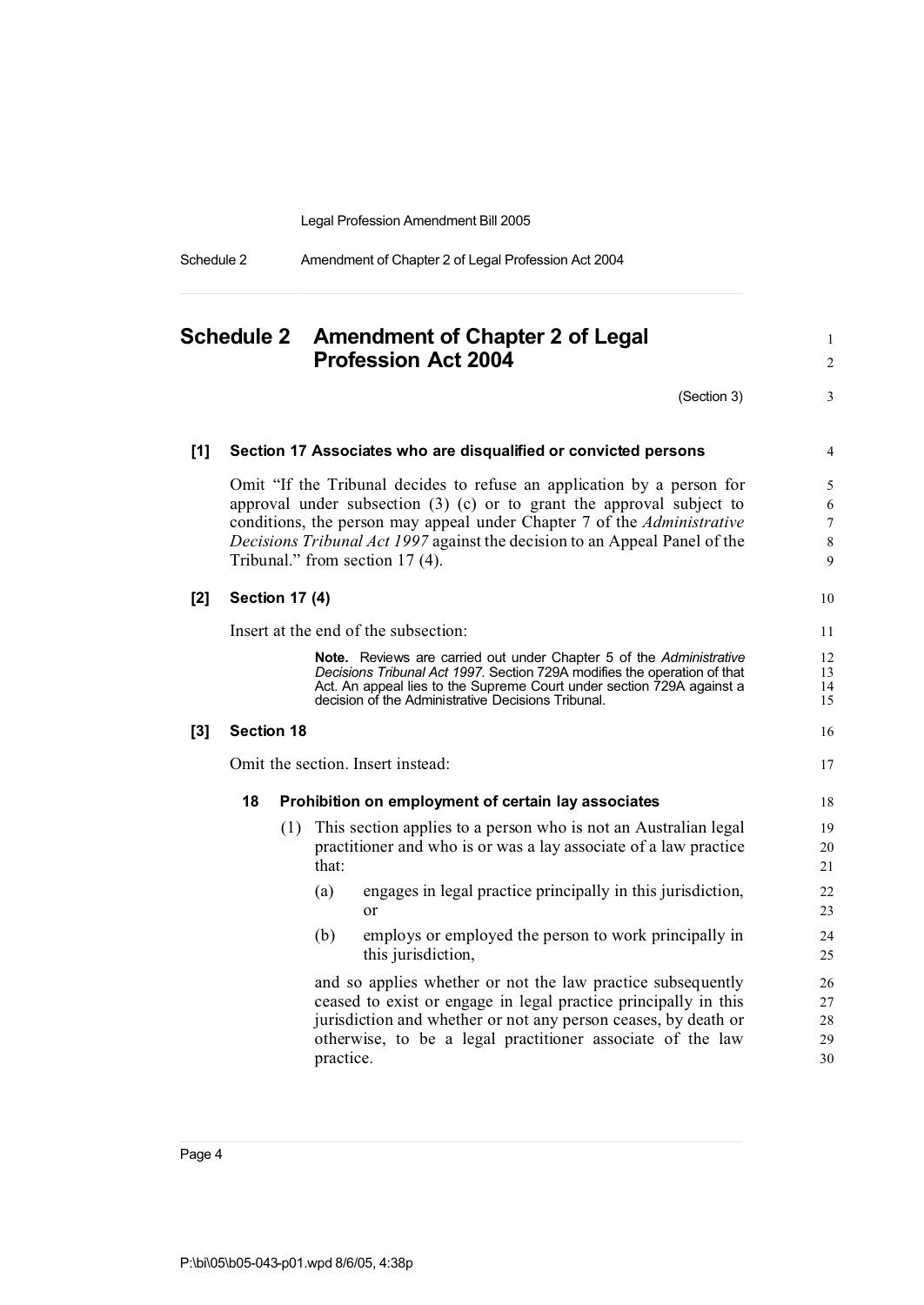#### Amendment of Chapter 2 of Legal Profession Act 2004 Schedule 2

|     | (2)  | On application by a Council, the Tribunal may make an order<br>prohibiting (without approval under section 17 (Associates who<br>are disqualified or convicted persons)) any law practice from<br>employing or paying in connection with the legal practice<br>engaged in by the law practice a specified person to whom this<br>section applies, if: | $\mathbf{1}$<br>$\overline{c}$<br>3<br>$\overline{\mathcal{L}}$<br>5<br>6 |
|-----|------|-------------------------------------------------------------------------------------------------------------------------------------------------------------------------------------------------------------------------------------------------------------------------------------------------------------------------------------------------------|---------------------------------------------------------------------------|
|     |      | (a)<br>the Tribunal is satisfied that the person is not a fit and<br>proper person to be employed or paid in connection<br>with that legal practice, or                                                                                                                                                                                               | $\overline{7}$<br>8<br>9                                                  |
|     |      | the Tribunal is satisfied that the person has been guilty<br>(b)<br>of conduct that, if the person were an Australian legal<br>practitioner, would have constituted unsatisfactory<br>professional conduct or professional misconduct.                                                                                                                | 10<br>11<br>12<br>13                                                      |
|     |      | (3) An order under this section may apply to a specified law<br>practice or specified class of law practices or may apply to law<br>practices generally.                                                                                                                                                                                              | 14<br>15<br>16                                                            |
|     | (4)  | An order under this section may be revoked by the Tribunal on<br>application by a Council or the person against whom the order<br>was made.                                                                                                                                                                                                           | 17<br>18<br>19                                                            |
| [4] |      | <b>Section 24 Eligibility for admission</b>                                                                                                                                                                                                                                                                                                           | 20                                                                        |
|     |      | Omit section 24 (4). Insert instead:                                                                                                                                                                                                                                                                                                                  | 21                                                                        |
|     | (4)  | The Admission Board may exempt a person from the<br>requirements of subsection $(1)(a)$ or $(b)$ or both if satisfied that<br>the person has:                                                                                                                                                                                                         | 22<br>23<br>24                                                            |
|     |      | sufficient academic qualifications, or<br>(a)                                                                                                                                                                                                                                                                                                         | 25                                                                        |
|     |      | sufficient relevant experience in legal practice or<br>(b)<br>relevant service with a government department or<br>government agency,                                                                                                                                                                                                                  | 26<br>27<br>28                                                            |
|     |      | or both so as to render the person eligible for admission,<br>whether the qualifications or experience were obtained wholly<br>or partly in Australia or overseas.                                                                                                                                                                                    | 29<br>30<br>31                                                            |
|     | (4A) | exemption under subsection<br>$(4)$ may be<br>An<br>given<br>unconditionally or subject to such conditions relating to the<br>obtaining of further academic qualifications or further legal<br>training as the Admission Board thinks appropriate.                                                                                                    | 32<br>33<br>34<br>35                                                      |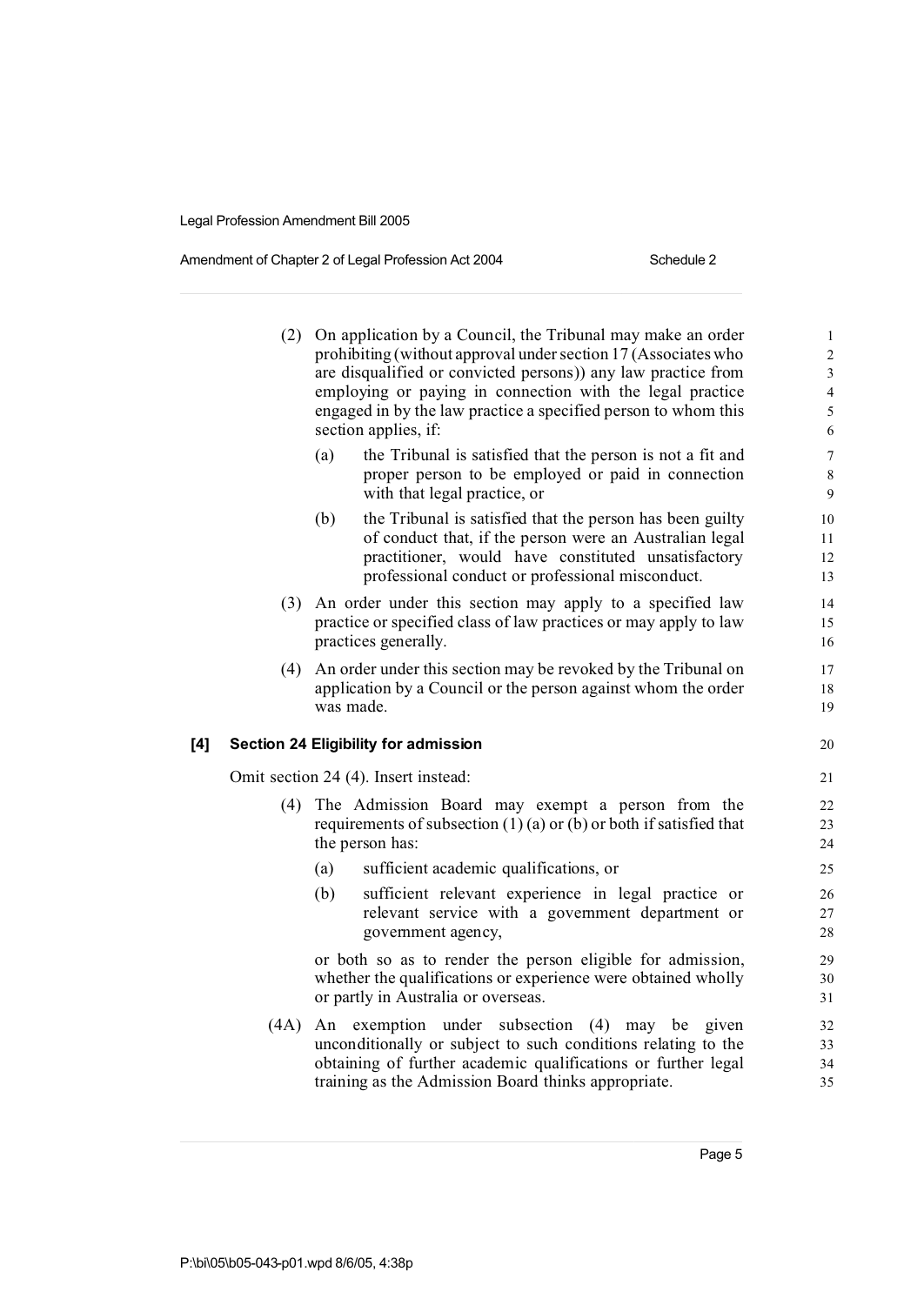| Schedule 2 | Amendment of Chapter 2 of Legal Profession Act 2004 |  |
|------------|-----------------------------------------------------|--|
|            |                                                     |  |

| [5]   |                    |     | Section 35 Determination of applications for admission                                                                                                                                                                                                                                                                                                                                                                  | 1                                      |
|-------|--------------------|-----|-------------------------------------------------------------------------------------------------------------------------------------------------------------------------------------------------------------------------------------------------------------------------------------------------------------------------------------------------------------------------------------------------------------------------|----------------------------------------|
|       |                    |     | Insert after section $35(2)$ :                                                                                                                                                                                                                                                                                                                                                                                          | $\overline{2}$                         |
|       |                    | (3) | The Admission Board may require an applicant to provide such<br>further information as it considers relevant to its determination<br>of the application within such time as it specifies.                                                                                                                                                                                                                               | 3<br>$\overline{4}$<br>5               |
| [6]   | <b>Section 37A</b> |     |                                                                                                                                                                                                                                                                                                                                                                                                                         | 6                                      |
|       |                    |     | Insert after section 37:                                                                                                                                                                                                                                                                                                                                                                                                | 7                                      |
|       | 37A                |     | <b>Communication with other authorities</b>                                                                                                                                                                                                                                                                                                                                                                             | 8                                      |
|       |                    |     | (1) Without limiting any other functions that it has to seek or<br>obtain information, the Admission Board may communicate<br>with and obtain relevant information from such Australian or<br>overseas authorities as it thinks appropriate in connection with<br>an application under this Part.                                                                                                                       | 9<br>10<br>11<br>12<br>13              |
|       |                    | (2) | Without limiting any other power that it has to disclose<br>information under this Act, the Admission Board may disclose<br>information to such Australian and overseas authorities as it<br>thinks appropriate in response to a request for relevant<br>information, but may do so only if satisfied that it is not likely<br>that the information provided will be inappropriately disclosed<br>by such an authority. | 14<br>15<br>16<br>17<br>18<br>19<br>20 |
|       |                    | (3) | Section 722 (1) extends to the disclosure of information<br>received under subsection (1).                                                                                                                                                                                                                                                                                                                              | 21<br>22                               |
| $[7]$ |                    |     | <b>Section 38 Admission rules</b>                                                                                                                                                                                                                                                                                                                                                                                       | 23                                     |
|       |                    |     | Omit section 38 (2) (i) and (j). Insert instead:                                                                                                                                                                                                                                                                                                                                                                        | 24                                     |
|       |                    |     | (i)<br>registration and deregistration as, and the discipline of,<br>students-at-law and the qualifications for registration,                                                                                                                                                                                                                                                                                           | 25<br>26                               |
|       |                    |     | (i)<br>the examination and assessment in academic subjects of<br>candidates for registration, students-at-law or applicants<br>for admission,                                                                                                                                                                                                                                                                           | 27<br>28<br>29                         |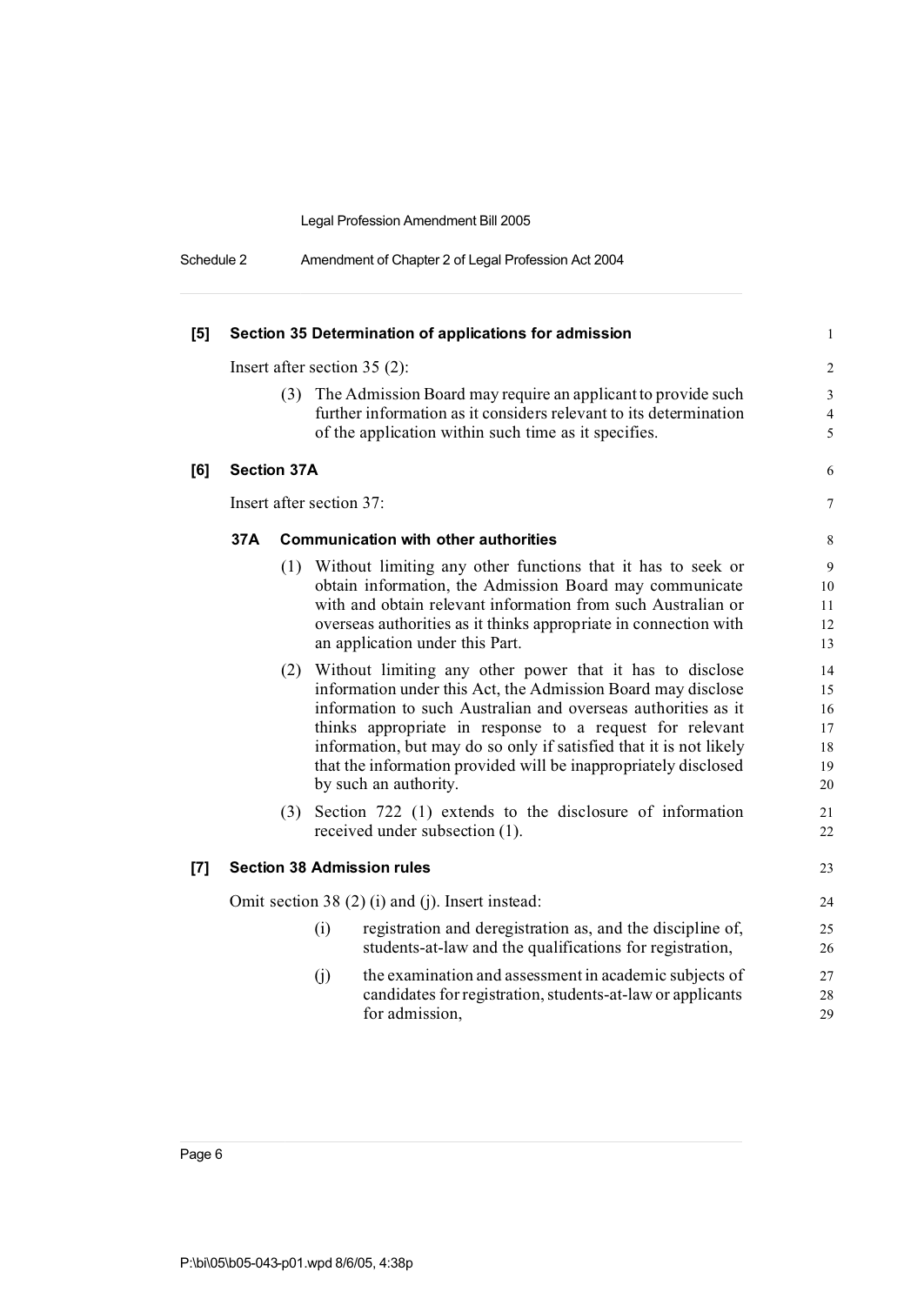| Amendment of Chapter 2 of Legal Profession Act 2004 |
|-----------------------------------------------------|
|                                                     |

| [8]    |                                |      | Section 38 (2) (I) |                                                                                                                                                                                                                                                                  | $\mathbf{1}$               |
|--------|--------------------------------|------|--------------------|------------------------------------------------------------------------------------------------------------------------------------------------------------------------------------------------------------------------------------------------------------------|----------------------------|
|        |                                |      |                    | Omit the paragraph. Insert instead:                                                                                                                                                                                                                              | $\overline{2}$             |
|        |                                |      | (1)                | the exemption by the Board of a person from the<br>requirements of section 24 (1) (a) or (b) as provided by<br>section 24 $(4)$ ,                                                                                                                                | 3<br>$\overline{4}$<br>5   |
| [9]    | Section 38 (3A)                |      |                    |                                                                                                                                                                                                                                                                  | 6                          |
|        | Insert after section $38(3)$ : |      |                    |                                                                                                                                                                                                                                                                  |                            |
|        |                                | (3A) |                    | Without limiting subsection (1) or the power of the Admission<br>Board to delegate functions under section 718, the rules may:                                                                                                                                   | 8<br>9                     |
|        |                                |      | (a)                | for the establishment,<br>provide<br>dissolution<br>and<br>procedures of committees and subcommittees of the<br>Board, and                                                                                                                                       | 10<br>11<br>12             |
|        |                                |      | (b)                | confer or provide for conferring functions on any such<br>committee or subcommittee, including any functions of<br>the Board, and                                                                                                                                | 13<br>14<br>15             |
|        |                                |      | (c)                | provide that a committee or subcommittee exercises any<br>of its functions in an advisory capacity or as delegate of<br>the Board.                                                                                                                               | 16<br>17<br>18             |
| $[10]$ |                                |      |                    | Part 2.3 Admission of local lawyers                                                                                                                                                                                                                              | 19                         |
|        | Insert after Division 5:       |      |                    |                                                                                                                                                                                                                                                                  | 20                         |
|        | <b>Division 6</b>              |      |                    | <b>Miscellaneous</b>                                                                                                                                                                                                                                             | 21                         |
|        | 38A                            |      |                    | Non-compellability of certain witnesses                                                                                                                                                                                                                          | 22                         |
|        |                                | (1)  | Part.              | A person referred to in section 601 (Protection from liability)<br>is not compellable in any legal proceedings to give evidence or<br>produce documents in respect of any matter in which the<br>person was involved in the course of the administration of this | 23<br>24<br>25<br>26<br>27 |
|        |                                | (2)  |                    | This section does not apply to:                                                                                                                                                                                                                                  | 28                         |
|        |                                |      | (a)                | proceedings under Part 3 of the Royal Commissions Act<br>1923, or                                                                                                                                                                                                | 29<br>30                   |
|        |                                |      | (b)                | proceedings before the Independent Commission<br>Against Corruption, or                                                                                                                                                                                          | 31<br>32                   |

Page 7

Schedule 2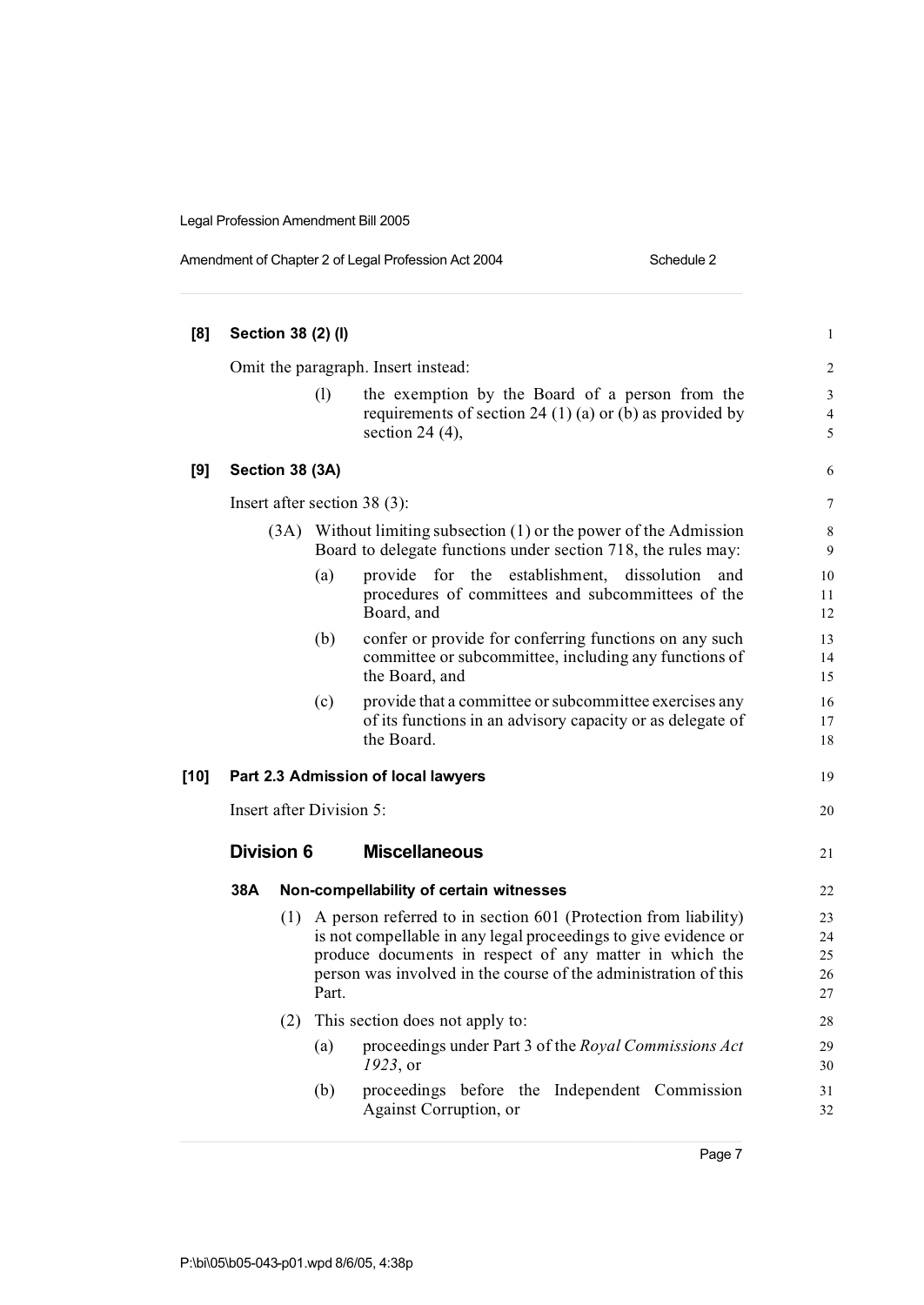| Schedule 2 | Amendment of Chapter 2 of Legal Profession Act 2004 |
|------------|-----------------------------------------------------|
|            |                                                     |

|        |                       | (c)<br>a hearing under the Special Commissions of Inquiry Act<br>1983, or                                                                                                                                        | $\mathbf{1}$<br>$\overline{2}$ |
|--------|-----------------------|------------------------------------------------------------------------------------------------------------------------------------------------------------------------------------------------------------------|--------------------------------|
|        |                       | (d)<br>an inquiry under the Ombudsman Act 1974.                                                                                                                                                                  | 3                              |
| $[11]$ |                       | <b>Section 41 Local practising certificates</b>                                                                                                                                                                  | 4                              |
|        |                       | Omit section 41 (4) and (5). Insert instead:                                                                                                                                                                     | 5                              |
|        |                       | (4) It is a statutory condition of a local practising certificate that the<br>holder must not hold another local practising certificate, or an<br>interstate practising certificate, that is in force during the | 6<br>7<br>$\,$ 8 $\,$          |
|        |                       | currency of the first-mentioned local practising certificate.                                                                                                                                                    | 9                              |
| $[12]$ |                       | Section 45 Application for grant or renewal of local practising certificate                                                                                                                                      | 10                             |
|        |                       | Omit "from" from section 45 (2) (a) (i). Insert instead "in".                                                                                                                                                    | 11                             |
| $[13]$ | Section 45 (3A)       |                                                                                                                                                                                                                  | 12                             |
|        |                       | Insert after section $45$ (3):                                                                                                                                                                                   | 13                             |
|        | (3A)                  | An Australian lawyer is not eligible to apply for the grant or                                                                                                                                                   | 14                             |
|        |                       | renewal of a local practising certificate in respect of a financial                                                                                                                                              | 15                             |
|        |                       | year if the lawyer would also be the holder of another                                                                                                                                                           | 16                             |
|        |                       | Australian practising certificate for that year, but this<br>subsection does not limit the factors determining ineligibility to                                                                                  | 17                             |
|        |                       | apply for the grant or renewal of a local practising certificate.                                                                                                                                                | 18<br>19                       |
|        |                       |                                                                                                                                                                                                                  |                                |
| $[14]$ | <b>Section 45 (5)</b> |                                                                                                                                                                                                                  | 20                             |
|        |                       | Omit "intends". Insert instead "can reasonably be expected".                                                                                                                                                     | 21                             |
| [15]   | Section 45 (6)-(9)    |                                                                                                                                                                                                                  | 22                             |
|        | Omit the subsections. |                                                                                                                                                                                                                  | 23                             |
| [16]   |                       | <b>Section 46 Manner of application</b>                                                                                                                                                                          | 24                             |
|        |                       | Insert after section 46 $(4)$ :                                                                                                                                                                                  | 25                             |
|        |                       | (5) The appropriate Council may require an applicant to provide<br>such further information as it considers relevant to its<br>determination of the application within such time as it specifies.                | 26<br>27<br>28                 |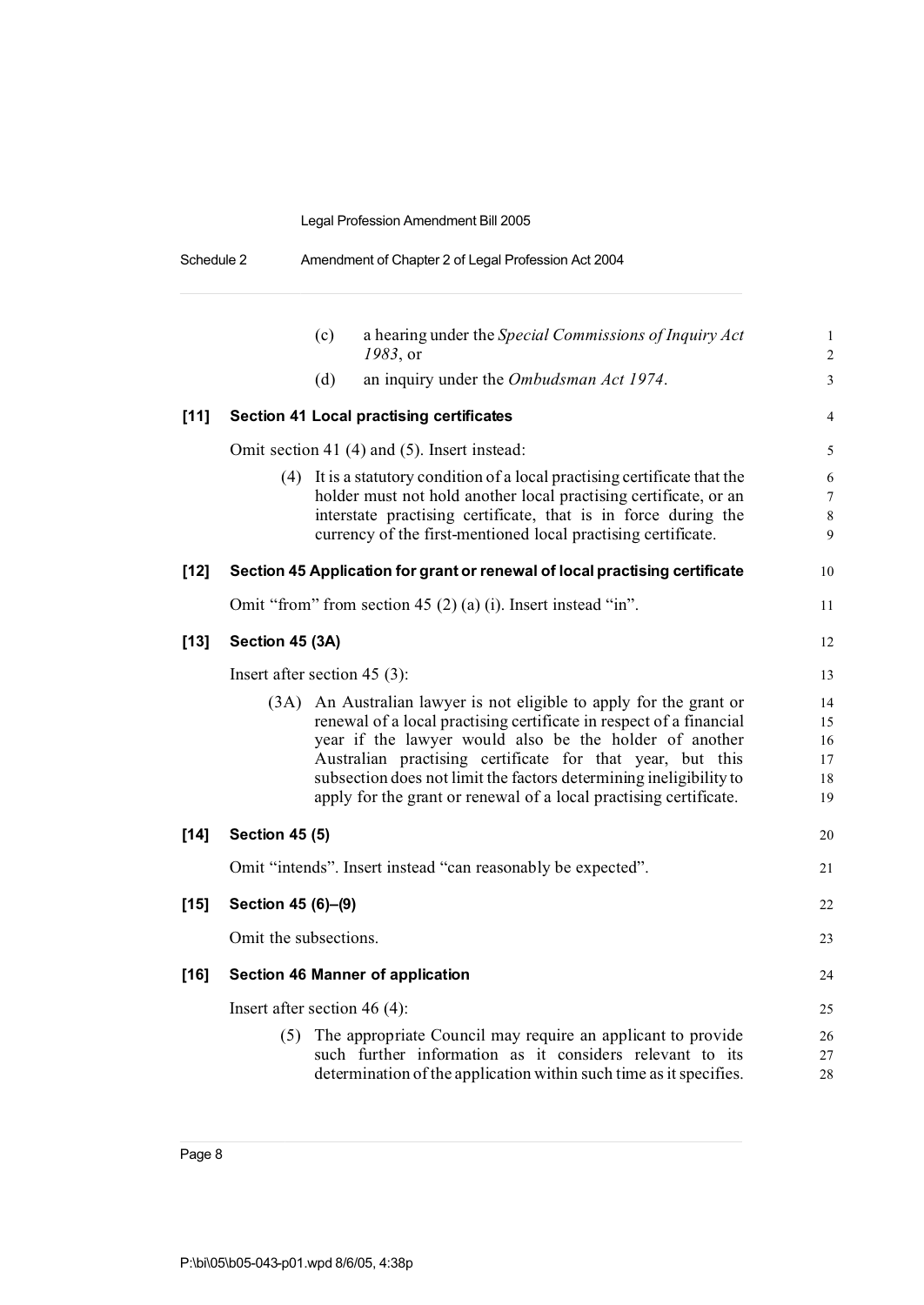| Amendment of Chapter 2 of Legal Profession Act 2004 |  |  |
|-----------------------------------------------------|--|--|
|                                                     |  |  |

Schedule 2

| $[17]$ | <b>Section 47</b>                                                       |     |                                                                                              |                                   |                                                                                                                                                                                                                                | $\mathbf{1}$         |  |
|--------|-------------------------------------------------------------------------|-----|----------------------------------------------------------------------------------------------|-----------------------------------|--------------------------------------------------------------------------------------------------------------------------------------------------------------------------------------------------------------------------------|----------------------|--|
|        |                                                                         |     |                                                                                              | Omit the section. Insert instead: |                                                                                                                                                                                                                                | $\overline{c}$       |  |
|        | 47<br>Timing of application for renewal of local practising certificate |     |                                                                                              |                                   |                                                                                                                                                                                                                                |                      |  |
|        |                                                                         |     | (1) An application for the renewal of a local practising certificate<br>must be made within: |                                   |                                                                                                                                                                                                                                |                      |  |
|        |                                                                         |     | (a)                                                                                          |                                   | the period prescribed by the regulations as the standard<br>renewal period, or                                                                                                                                                 | 6<br>7               |  |
|        |                                                                         |     | (b)                                                                                          | fee period.                       | a later period prescribed by the regulations as the late                                                                                                                                                                       | 8<br>9               |  |
|        |                                                                         | (2) |                                                                                              |                                   | Those periods must be within the currency of the local<br>practising certificate being renewed.                                                                                                                                | 10<br>11             |  |
|        |                                                                         |     |                                                                                              |                                   | (3) The appropriate Council may reject an application for renewal<br>made during the late fee period, and must reject an application<br>for renewal made outside those periods.                                                | 12<br>13<br>14       |  |
|        |                                                                         |     |                                                                                              | practising certificate.           | Note. Section 92 authorises the charging of a late fee for applications<br>received during the late fee period. If an application is rejected under<br>subsection (3), the applicant will have to apply for the grant of a new | 15<br>16<br>17<br>18 |  |
| $[18]$ |                                                                         |     |                                                                                              |                                   | Section 48 Grant or renewal of local practising certificate                                                                                                                                                                    | 19                   |  |
|        |                                                                         |     |                                                                                              |                                   | Insert after section 48 $(2)$ (a) (ii):                                                                                                                                                                                        | 20                   |  |
|        |                                                                         |     |                                                                                              | (iii)                             | further information has not been provided as<br>required under section 46 $(5)$ , or                                                                                                                                           | 21<br>22             |  |
| $[19]$ | <b>Section 48 (7)</b>                                                   |     |                                                                                              |                                   |                                                                                                                                                                                                                                | 23                   |  |
|        |                                                                         |     |                                                                                              |                                   | Insert at the end of section 48 $(7)$ (e):                                                                                                                                                                                     | 24                   |  |
|        |                                                                         |     |                                                                                              | , or                              |                                                                                                                                                                                                                                | 25                   |  |
|        |                                                                         |     | (f)                                                                                          | paid.                             | the required application fees and costs have not been                                                                                                                                                                          | 26<br>27             |  |
| $[20]$ |                                                                         |     |                                                                                              |                                   | Section 53 Statutory condition regarding practice as solicitor                                                                                                                                                                 | 28                   |  |
|        |                                                                         |     |                                                                                              |                                   | Omit section 53 (3). Insert instead:                                                                                                                                                                                           | 29                   |  |
|        |                                                                         | (3) |                                                                                              |                                   | A Council may exempt a person from the requirement for<br>supervised legal practice under subsection (1) or may reduce a<br>period referred to in that subsection for the person, if satisfied                                 | 30<br>31<br>32       |  |
|        |                                                                         |     |                                                                                              |                                   |                                                                                                                                                                                                                                |                      |  |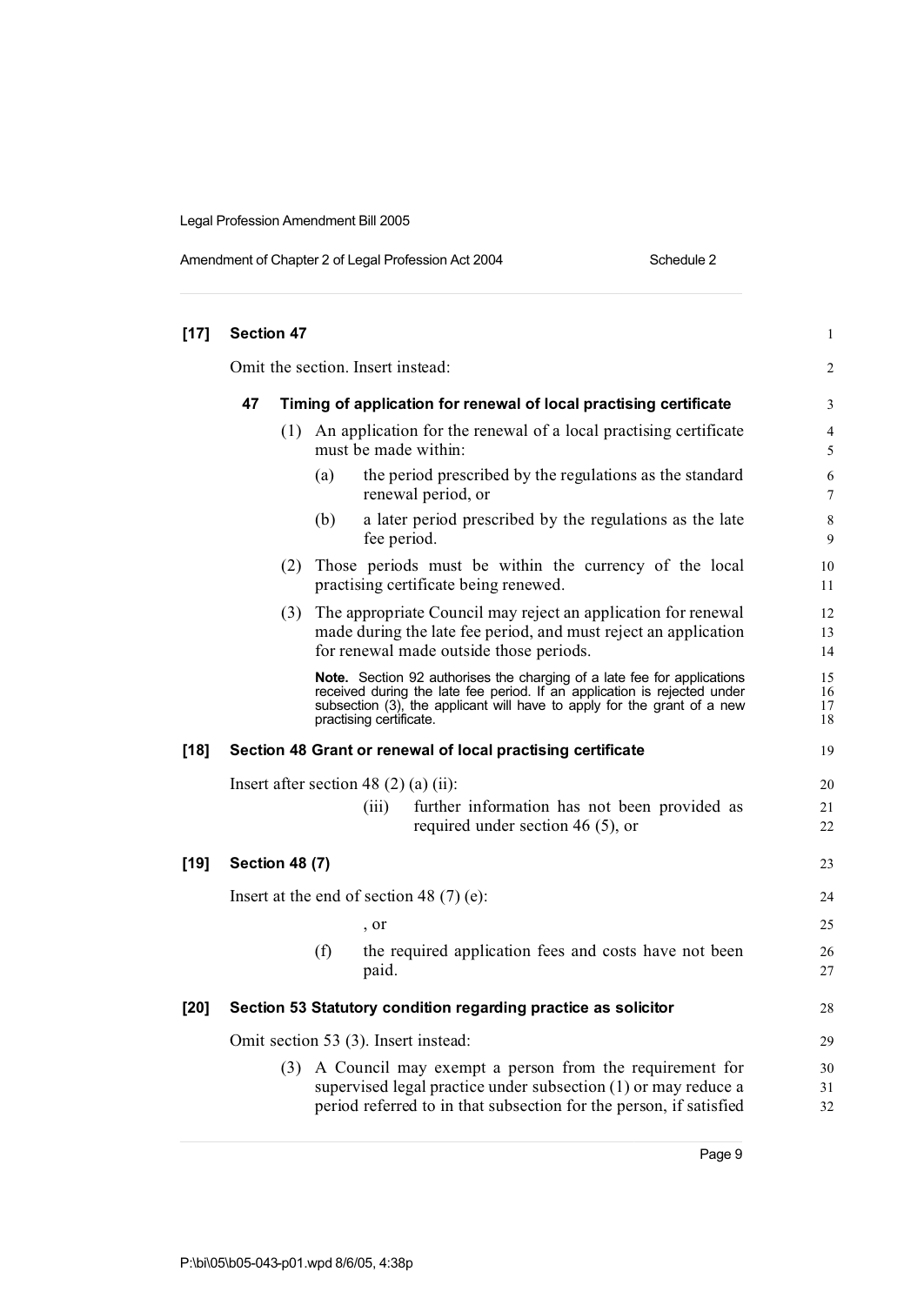|        | that the person does not need to be supervised or needs to be<br>supervised only for a shorter period, having regard to:                           | $\mathbf 1$<br>$\overline{c}$                       |
|--------|----------------------------------------------------------------------------------------------------------------------------------------------------|-----------------------------------------------------|
|        | the length and nature of any legal practice previously<br>(a)<br>engaged in by the person, and                                                     | $\overline{\mathbf{3}}$<br>$\overline{\mathcal{L}}$ |
|        | the length and nature of any legal practice engaged in by<br>(b)<br>any person who previously supervised the person's<br>legal practice.           | 5<br>6<br>7                                         |
|        | (4)<br>exemption under subsection (3)<br>An<br>may be given<br>unconditionally or subject to such conditions as the Council<br>thinks appropriate. | $\,$ 8 $\,$<br>9<br>10                              |
| $[21]$ | <b>Section 58 Compliance with conditions</b>                                                                                                       | 11                                                  |
|        | Omit section 58 (2).                                                                                                                               | 12                                                  |
| [22]   | Section 60 Grounds for suspending or cancelling local practising<br>certificate                                                                    | 13<br>14                                            |
|        | Omit "amending,".                                                                                                                                  | 15                                                  |
| $[23]$ | <b>Section 60 (2)</b>                                                                                                                              | 16                                                  |
|        | Insert at the end of section 60:                                                                                                                   | 17                                                  |
|        | Subsection (1) does not limit the grounds on which conditions<br>(2)<br>may be imposed on a local practising certificate under section<br>50.      | 18<br>19<br>20                                      |
| $[24]$ | Section 61 Amending, suspending or cancelling local practising<br>certificates                                                                     | 21<br>22                                            |
|        | Omit "authority" from section 61 (1). Insert instead "Council".                                                                                    | 23                                                  |
| $[25]$ | <b>Section 61 (1)</b>                                                                                                                              | 24                                                  |
|        | Omit "(the show cause notice)".                                                                                                                    | 25                                                  |
| [26]   | Section 61 (2) (a)                                                                                                                                 | 26                                                  |
|        | Omit "show cause notice". Insert instead "notice under subsection (1)".                                                                            | 27                                                  |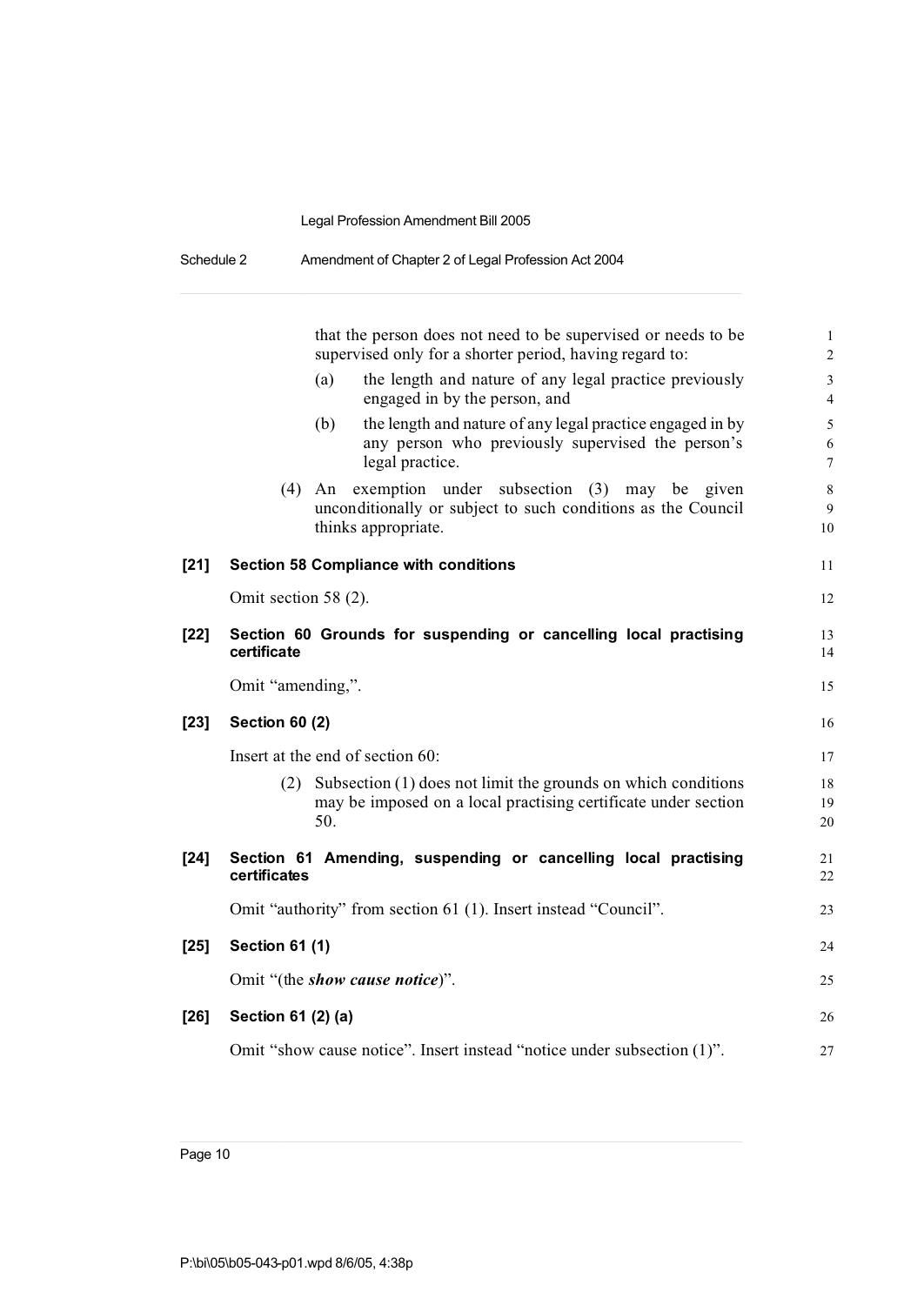|        | Amendment of Chapter 2 of Legal Profession Act 2004                                                                                                                                                                                                                                                                                       |                                                                                                                     | Schedule 2     |  |  |
|--------|-------------------------------------------------------------------------------------------------------------------------------------------------------------------------------------------------------------------------------------------------------------------------------------------------------------------------------------------|---------------------------------------------------------------------------------------------------------------------|----------------|--|--|
|        |                                                                                                                                                                                                                                                                                                                                           |                                                                                                                     |                |  |  |
| $[27]$ | Section 61 (2) (b) and (c)                                                                                                                                                                                                                                                                                                                |                                                                                                                     | 1              |  |  |
|        | Omit "show cause" wherever occurring.                                                                                                                                                                                                                                                                                                     |                                                                                                                     |                |  |  |
| $[28]$ | Section 61 (2) (c)                                                                                                                                                                                                                                                                                                                        |                                                                                                                     | 3              |  |  |
|        | Insert at the end of section 61 $(2)$ (c) (ii):                                                                                                                                                                                                                                                                                           |                                                                                                                     | $\overline{4}$ |  |  |
|        |                                                                                                                                                                                                                                                                                                                                           | , or                                                                                                                | 5              |  |  |
|        | (iii)                                                                                                                                                                                                                                                                                                                                     | amend the certificate in a less onerous way the<br>Council considers appropriate because of the<br>representations. | 6<br>7<br>8    |  |  |
| $[29]$ | <b>Section 61 (4)</b>                                                                                                                                                                                                                                                                                                                     |                                                                                                                     | 9              |  |  |
|        | Omit "the authority's". Insert instead "its".                                                                                                                                                                                                                                                                                             |                                                                                                                     | 10             |  |  |
| [30]   | <b>Section 61 (6)</b>                                                                                                                                                                                                                                                                                                                     |                                                                                                                     | 11             |  |  |
|        | Insert after section 61 $(5)$ :                                                                                                                                                                                                                                                                                                           |                                                                                                                     | 12             |  |  |
|        | In this section, <i>amend</i> a certificate means amend the certificate<br>(6)<br>under section 50 during its currency, other than at the request<br>of the holder of the certificate.                                                                                                                                                    |                                                                                                                     |                |  |  |
| $[31]$ | Section 65 Definition of "show cause event"                                                                                                                                                                                                                                                                                               |                                                                                                                     | 16             |  |  |
|        | Insert instead "being served with notice".                                                                                                                                                                                                                                                                                                | Omit "the subject" from paragraph (a) of the definition of show cause event.                                        | 17<br>18       |  |  |
| $[32]$ |                                                                                                                                                                                                                                                                                                                                           | Section 66 Applicant for local practising certificate-show cause event                                              | 19             |  |  |
|        | 66 (3).                                                                                                                                                                                                                                                                                                                                   | Omit "capable of being unsatisfactory professional conduct or" from section                                         | 20<br>21       |  |  |
| [33]   | <b>Section 66 (4)</b>                                                                                                                                                                                                                                                                                                                     |                                                                                                                     | 22             |  |  |
|        | Omit the subsection. Insert instead:                                                                                                                                                                                                                                                                                                      |                                                                                                                     | 23             |  |  |
|        | (4) However, the applicant need not provide a statement under<br>subsection $(2)$ if the applicant (as a previous applicant for a<br>local practising certificate or as the holder of a local practising<br>certificate previously in force) has previously provided to the<br>appropriate Council:<br>a statement under this section, or |                                                                                                                     |                |  |  |
|        | (a)                                                                                                                                                                                                                                                                                                                                       |                                                                                                                     | 29             |  |  |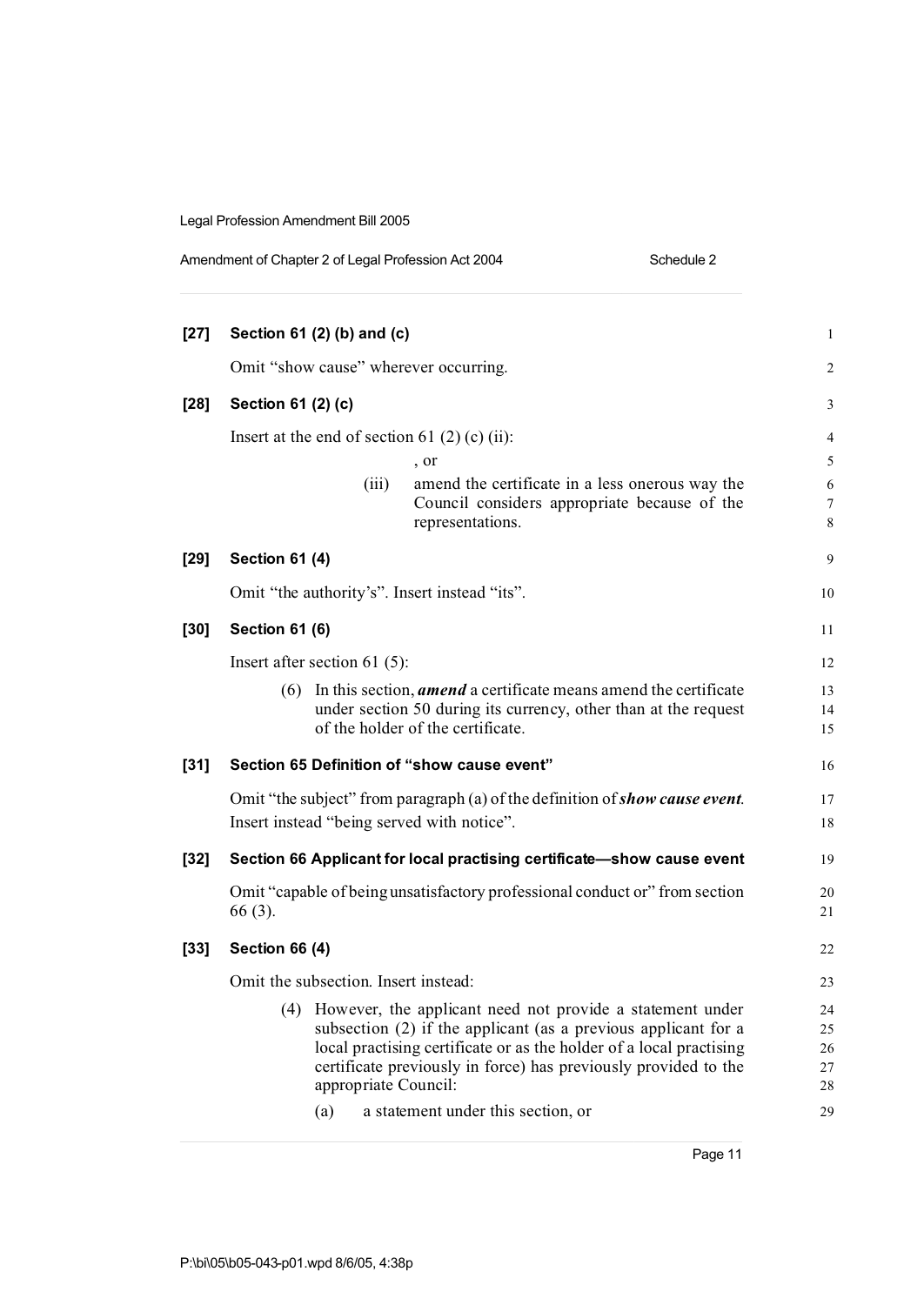| Schedule 2 |                                     |     | Amendment of Chapter 2 of Legal Profession Act 2004                                                                                                                                                                                                |                                     |
|------------|-------------------------------------|-----|----------------------------------------------------------------------------------------------------------------------------------------------------------------------------------------------------------------------------------------------------|-------------------------------------|
|            |                                     | (b) | a notice and statement under section 67,<br>explaining why, despite the show cause event, the applicant<br>considers himself or herself to be a fit and proper person to                                                                           | $\mathbf{1}$<br>$\overline{c}$<br>3 |
|            |                                     |     | hold a local practising certificate.                                                                                                                                                                                                               | $\overline{4}$                      |
| $[34]$     | <b>Section 66 (5)</b>               |     |                                                                                                                                                                                                                                                    | 5                                   |
|            |                                     |     | Omit "section 69". Insert instead "section 68".                                                                                                                                                                                                    | 6                                   |
| $[35]$     | <b>Section 66 (6)</b>               |     |                                                                                                                                                                                                                                                    | 7                                   |
|            |                                     |     | Omit "a local legal practitioner". Insert instead "the applicant".                                                                                                                                                                                 | 8                                   |
| $[36]$     | Section 66 (7) (b)                  |     |                                                                                                                                                                                                                                                    |                                     |
|            | Omit the paragraph. Insert instead: |     |                                                                                                                                                                                                                                                    |                                     |
|            |                                     | (b) | has provided a written statement in accordance with this<br>section but, in the opinion of the Council, the applicant<br>has failed to show in the statement that the applicant is<br>a fit and proper person to hold a practising certificate, or | 11<br>12<br>13<br>14                |
| $[37]$     | <b>Section 66 (8)</b>               |     |                                                                                                                                                                                                                                                    | 15                                  |
|            | Insert after section 66 $(7)$ :     |     |                                                                                                                                                                                                                                                    | 16                                  |
|            | (8)                                 |     | If a Council refuses to issue a local practising certificate under<br>subsection (7) to an applicant, the Council is not required to<br>exercise its functions under section 68 in relation to the<br>application.                                 | 17<br>18<br>19<br>20                |
| $[38]$     |                                     |     | Section 67 Holder of local practising certificate-show cause event                                                                                                                                                                                 | 21                                  |
|            |                                     |     | Insert "written" before "notice" in section $67(2)(a)$ .                                                                                                                                                                                           | 22                                  |
| $[39]$     | <b>Section 67 (3)</b>               |     |                                                                                                                                                                                                                                                    | 23                                  |
|            |                                     |     | Omit "capable of being unsatisfactory professional conduct or".                                                                                                                                                                                    | 24                                  |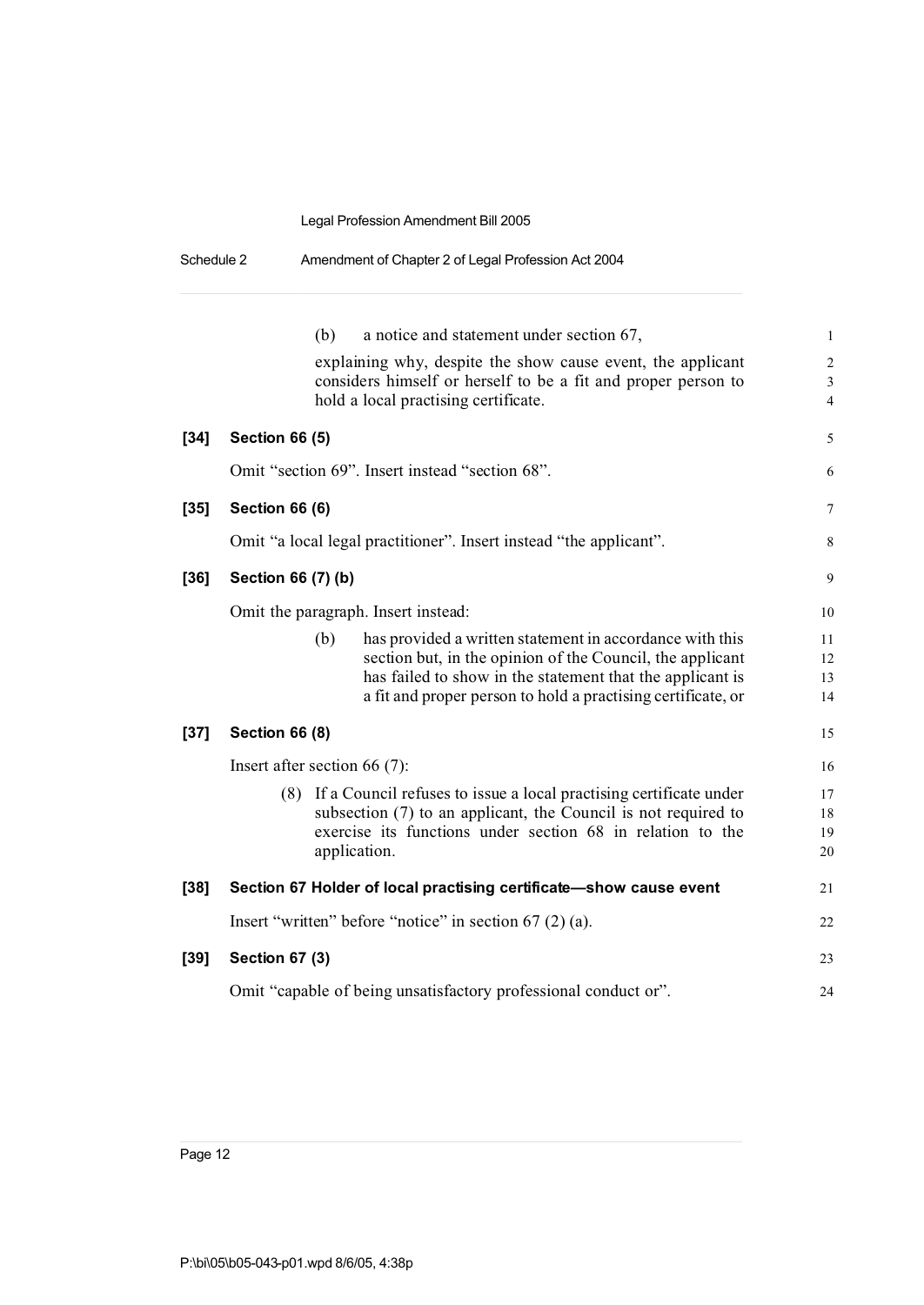| Amendment of Chapter 2 of Legal Profession Act 2004 | Schedule 2 |
|-----------------------------------------------------|------------|
|-----------------------------------------------------|------------|

| $[40]$ | Section 67 (6) (b)                |                                                                                                                                                                                                                                                                                | $\mathbf{1}$                  |
|--------|-----------------------------------|--------------------------------------------------------------------------------------------------------------------------------------------------------------------------------------------------------------------------------------------------------------------------------|-------------------------------|
|        |                                   | Omit the paragraph. Insert instead:                                                                                                                                                                                                                                            | $\boldsymbol{2}$              |
|        | (b)                               | has provided a written statement in accordance with this<br>section but, in the opinion of the Council, the holder has<br>failed to show in the statement that the holder is a fit<br>and proper person to hold a practising certificate, or                                   | 3<br>$\overline{4}$<br>5<br>6 |
| $[41]$ | <b>Section 67 (7)</b>             |                                                                                                                                                                                                                                                                                | 7                             |
|        | Insert after section $67(6)$ :    |                                                                                                                                                                                                                                                                                | 8                             |
|        | (7)                               | If a Council cancels or suspends a local practising certificate<br>under subsection $(6)$ , the Council is not required to exercise its<br>functions under section 68 in relation to the matter.                                                                               | 9<br>10<br>11                 |
| $[42]$ |                                   | Section 68 Investigation and consideration of show cause event                                                                                                                                                                                                                 | 12                            |
|        |                                   | Omit "14 days" from section 68 (2). Insert instead "28 days".                                                                                                                                                                                                                  | 13                            |
| $[43]$ | Section 68 (2) (a)                |                                                                                                                                                                                                                                                                                | 14                            |
|        | Omit "or notice".                 |                                                                                                                                                                                                                                                                                | 15                            |
| $[44]$ | <b>Section 68 (5)</b>             |                                                                                                                                                                                                                                                                                | 16                            |
|        |                                   | Omit "statement or notice" wherever occurring.<br>Insert instead "written statement".                                                                                                                                                                                          | 17<br>18                      |
| $[45]$ |                                   | Section 70 No decision in required period-suspension of practising<br>certificate and referral to Commissioner                                                                                                                                                                 | 19<br>20                      |
|        |                                   | Insert "The decision of the Tribunal on the application is an original<br>decision for the purposes of the Administrative Decisions Tribunal Act<br>1997." at the end of section 70 (3).                                                                                       | 21<br>22<br>23                |
| $[46]$ |                                   | Section 75 Review of decisions by Tribunal                                                                                                                                                                                                                                     | 24                            |
|        | Insert at the end of the section: |                                                                                                                                                                                                                                                                                | 25                            |
|        |                                   | Note. Reviews are carried out under Chapter 5 of the Administrative<br>Decisions Tribunal Act 1997. Section 729A modifies the operation of that<br>Act. An appeal lies to the Supreme Court under section 729A against a<br>decision of the Administrative Decisions Tribunal. | 26<br>27<br>28<br>29          |
|        |                                   |                                                                                                                                                                                                                                                                                |                               |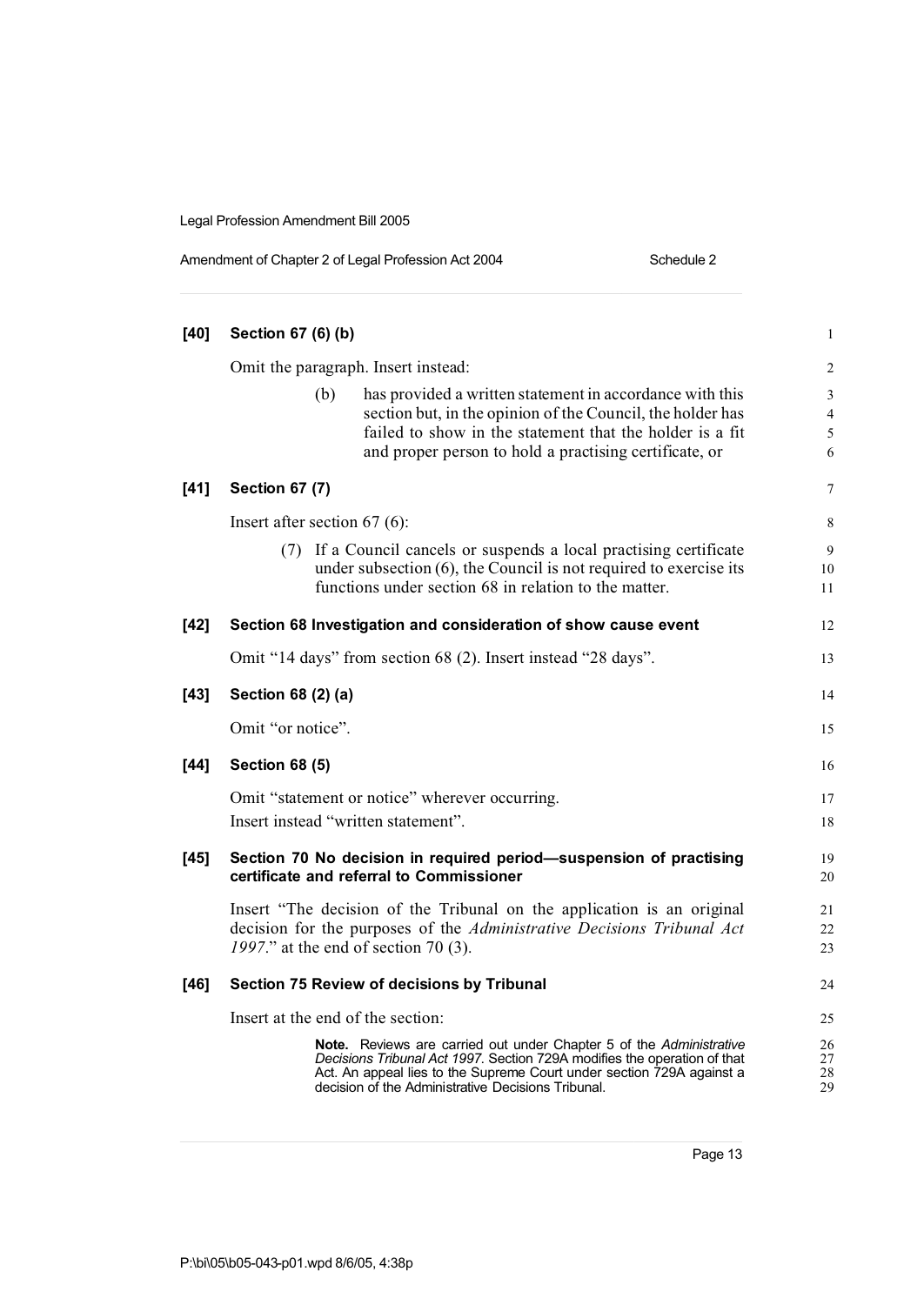| Schedule 2 | Amendment of Chapter 2 of Legal Profession Act 2004 |  |
|------------|-----------------------------------------------------|--|
|------------|-----------------------------------------------------|--|

| $[47]$ | Section 77 Relationship of this Division with Chapters 4 and 6 |          |                          |                                                                                                                                                                                                                                                                                                   |                            |  |
|--------|----------------------------------------------------------------|----------|--------------------------|---------------------------------------------------------------------------------------------------------------------------------------------------------------------------------------------------------------------------------------------------------------------------------------------------|----------------------------|--|
|        |                                                                |          |                          | Omit "a Council from making a complaint" from section 77 (2).                                                                                                                                                                                                                                     | $\overline{c}$<br>3        |  |
|        | Insert instead "a complaint from being made".                  |          |                          |                                                                                                                                                                                                                                                                                                   |                            |  |
| [48]   | <b>Section 79</b>                                              |          |                          |                                                                                                                                                                                                                                                                                                   | 4                          |  |
|        | Omit the section. Insert instead:                              |          |                          | 5                                                                                                                                                                                                                                                                                                 |                            |  |
|        | 79                                                             |          |                          | Surrender of local practising certificate                                                                                                                                                                                                                                                         | 6                          |  |
|        |                                                                |          |                          | The regulations may make provision for or with respect to:                                                                                                                                                                                                                                        | 7                          |  |
|        |                                                                |          | (a)                      | the surrender of a local practising certificate (and, if<br>appropriate, the grant or issue of another certificate), and                                                                                                                                                                          | $\,$ 8 $\,$<br>9           |  |
|        |                                                                |          | (b)                      | the cancellation of a surrendered certificate, and                                                                                                                                                                                                                                                | 10                         |  |
|        |                                                                |          | (c)                      | the refund of a fee or portion of a fee paid in respect of<br>a surrendered certificate.                                                                                                                                                                                                          | 11<br>12                   |  |
| $[49]$ | <b>Section 92</b>                                              |          |                          |                                                                                                                                                                                                                                                                                                   | 13                         |  |
|        | Omit the section. Insert instead:                              |          |                          |                                                                                                                                                                                                                                                                                                   | 14                         |  |
|        | 92                                                             | Late fee |                          |                                                                                                                                                                                                                                                                                                   | 15                         |  |
|        |                                                                | (1)      |                          | This section applies if an application for a local practising<br>certificate is made during the late fee period.                                                                                                                                                                                  | 16<br>17                   |  |
|        |                                                                | (2)      |                          | Payment of a late fee prescribed by or determined under the<br>regulations may, if the Council thinks fit, be required as a<br>condition of acceptance of the application.                                                                                                                        | 18<br>19<br>20             |  |
| $[50]$ | <b>Section 92A</b>                                             |          |                          |                                                                                                                                                                                                                                                                                                   | 21                         |  |
|        |                                                                |          | Insert after section 92: |                                                                                                                                                                                                                                                                                                   | 22                         |  |
|        | 92A                                                            |          |                          | Late fee for certain applications for new practising certificates                                                                                                                                                                                                                                 | 23                         |  |
|        |                                                                | (1)      |                          | This section applies if an application for the grant of a local<br>practising certificate to have effect during a financial year is<br>made to a Council by a person who was the holder of a local<br>practising certificate granted by the Council in respect of the<br>previous financial year. | 24<br>25<br>26<br>27<br>28 |  |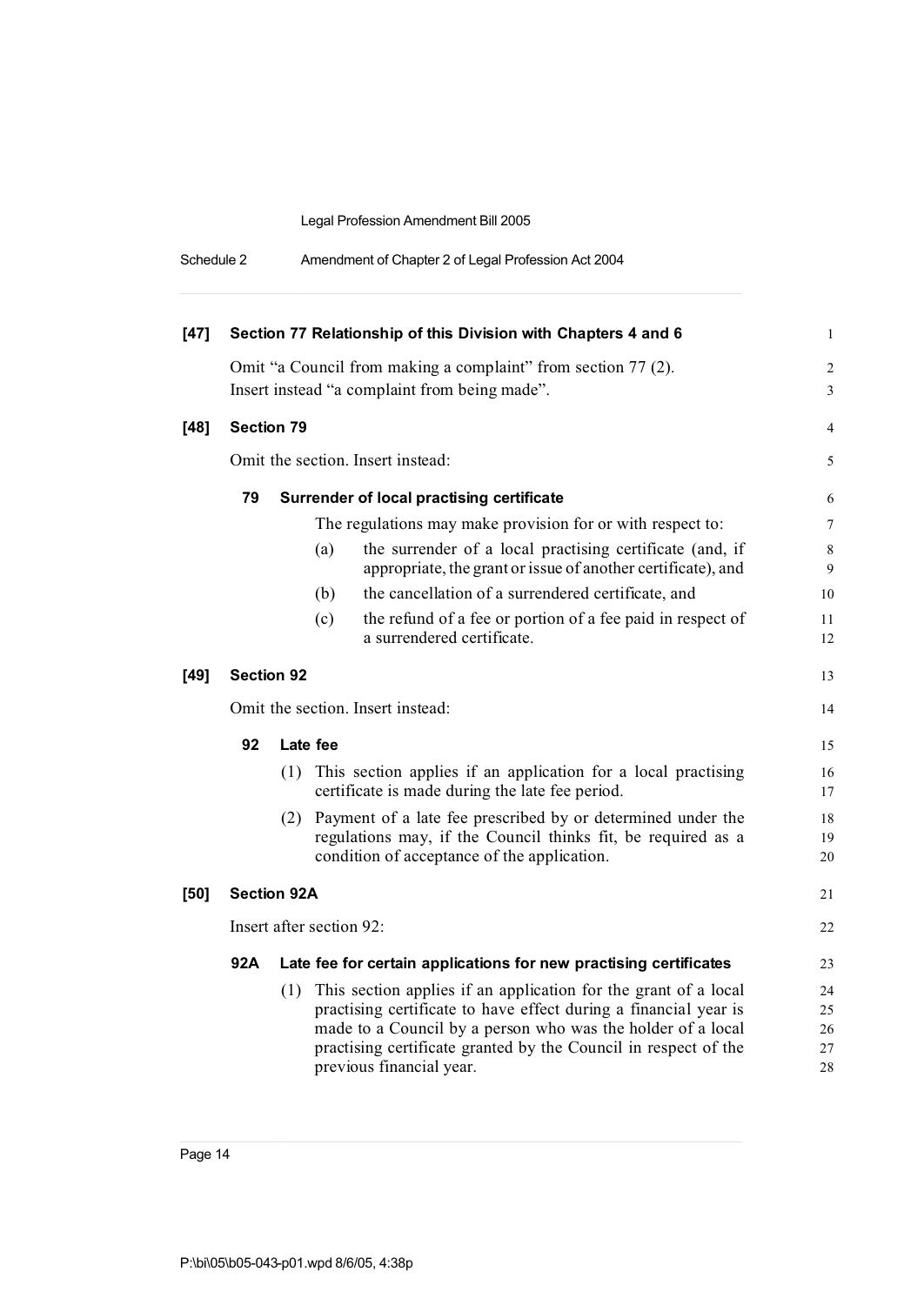#### Amendment of Chapter 2 of Legal Profession Act 2004 Schedule 2

|        | (2)                              |     | Payment of an additional fee prescribed by or determined under<br>the regulations may, if the Council thinks fit, be required as a<br>condition of acceptance of the application. | $\mathbf{1}$<br>$\sqrt{2}$<br>3 |  |
|--------|----------------------------------|-----|-----------------------------------------------------------------------------------------------------------------------------------------------------------------------------------|---------------------------------|--|
| [51]   | <b>Section 93 Refund of fees</b> |     |                                                                                                                                                                                   | 4                               |  |
|        | Omit the section.                |     |                                                                                                                                                                                   | 5                               |  |
| $[52]$ | Sections 96 and 97               |     |                                                                                                                                                                                   | 6                               |  |
|        | Omit the sections.               |     |                                                                                                                                                                                   | 7                               |  |
| $[53]$ | <b>Section 98</b>                |     |                                                                                                                                                                                   | $\,$ 8 $\,$                     |  |
|        |                                  |     | Omit sections 98 and 99. Insert instead:                                                                                                                                          | 9                               |  |
|        | 98                               |     | <b>Professional indemnity insurance</b>                                                                                                                                           | 10                              |  |
|        |                                  |     | An interstate legal practitioner must not engage in legal practice                                                                                                                | 11                              |  |
|        |                                  |     | in this jurisdiction or advertise that the practitioner is entitled to                                                                                                            | 12                              |  |
|        |                                  |     | engage in legal practice in this jurisdiction, unless the                                                                                                                         | 13                              |  |
|        |                                  |     | practitioner:                                                                                                                                                                     | 14                              |  |
|        |                                  | (a) | is covered by professional indemnity insurance that:                                                                                                                              | 15                              |  |
|        |                                  |     | covers legal practice in this jurisdiction, and<br>(i)                                                                                                                            | 16                              |  |
|        |                                  |     | complies with the requirements prescribed under<br>(ii)                                                                                                                           | 17                              |  |
|        |                                  |     | the regulations, being requirements that are no                                                                                                                                   | 18                              |  |
|        |                                  |     | more onerous than the requirements under                                                                                                                                          | 19                              |  |
|        |                                  |     | section 403 or 406, or                                                                                                                                                            | 20                              |  |
|        |                                  | (b) | is employed by a corporation or by a prescribed body,                                                                                                                             | 21                              |  |
|        |                                  |     | other than an incorporated legal practice, and the only                                                                                                                           | 22                              |  |
|        |                                  |     | legal services provided by the practitioner in this                                                                                                                               | 23                              |  |
|        |                                  |     | jurisdiction are in-house legal services.                                                                                                                                         | 24                              |  |
|        |                                  |     | Maximum penalty: 100 penalty units.                                                                                                                                               | 25                              |  |
| [54]   |                                  |     | Section 100 Extent of entitlement of interstate legal practitioner to                                                                                                             | 26                              |  |
|        | practise in this jurisdiction    |     |                                                                                                                                                                                   | 27                              |  |
|        | Omit section $100(5)$ .          |     |                                                                                                                                                                                   |                                 |  |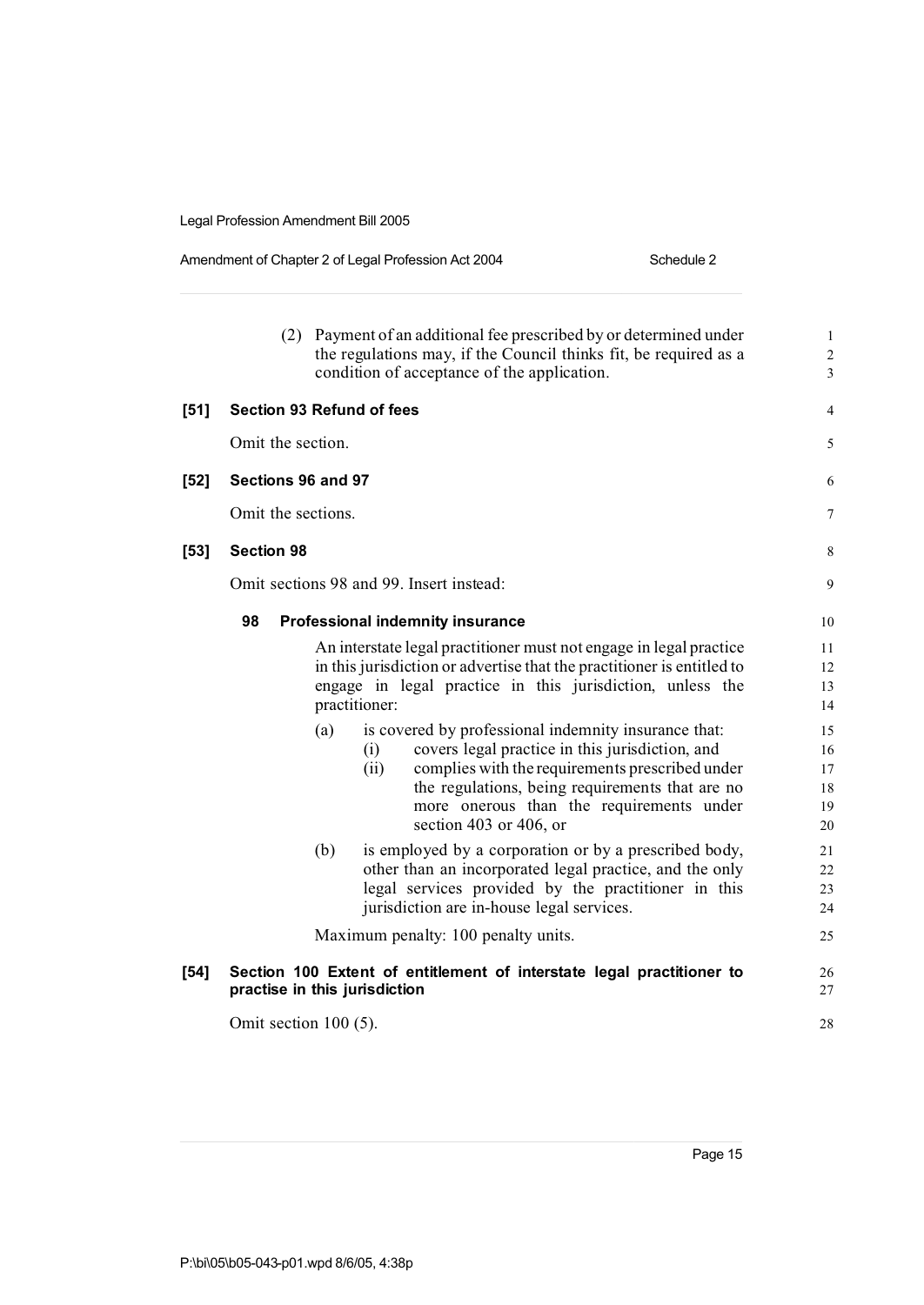| Schedule 2 | Amendment of Chapter 2 of Legal Profession Act 2004 |  |
|------------|-----------------------------------------------------|--|
|------------|-----------------------------------------------------|--|

| $[55]$ | Section 106 Register of local practising certificates                                                                                                                 | $\mathbf{1}$                                      |
|--------|-----------------------------------------------------------------------------------------------------------------------------------------------------------------------|---------------------------------------------------|
|        | Insert after section $106(2)(d)$ :                                                                                                                                    | $\overline{2}$                                    |
|        | the removal of information from the register relating to<br>(e)<br>former holders of certificates.                                                                    | $\mathfrak{Z}$<br>$\overline{4}$                  |
| $[56]$ | Section 114 Government lawyers of other jurisdictions                                                                                                                 | 5                                                 |
|        | Insert after section $114(2)$ :                                                                                                                                       | 6                                                 |
|        | (2A) Without affecting the generality of subsection (1), that<br>subsection extends to prohibitions under section 98 relating to<br>professional indemnity insurance. | $\boldsymbol{7}$<br>$\,$ 8 $\,$<br>$\overline{9}$ |
| $[57]$ | <b>Section 114 (3)</b>                                                                                                                                                | 10                                                |
|        | Omit "subsections $(1)$ and $(2)$ ".                                                                                                                                  | 11                                                |
|        | Insert instead "subsections $(1)$ , $(2)$ and $(2A)$ ".                                                                                                               | 12                                                |
| $[58]$ | Section 125 Provisions relating to requirement to notify                                                                                                              | 13                                                |
|        | Omit section 125 (2).                                                                                                                                                 | 14                                                |
| $[59]$ | Section 141 Obligations of legal practitioner director relating to<br>misconduct                                                                                      | 15<br>16                                          |
|        | Omit section $141$ (3).                                                                                                                                               | 17                                                |
| [60]   | Section 168 General obligations of legal practitioner partners                                                                                                        | 18                                                |
|        | Omit section $168(3)$ .                                                                                                                                               | 19                                                |
| [61]   | Section 169 Obligations of legal practitioner partner relating to<br>misconduct                                                                                       | 20<br>21                                          |
|        | Omit section $169(3)$ .                                                                                                                                               | 22                                                |
| [62]   | <b>Section 178 Disqualified persons</b>                                                                                                                               | 23                                                |
|        | Omit section $178(2)$ .                                                                                                                                               | 24                                                |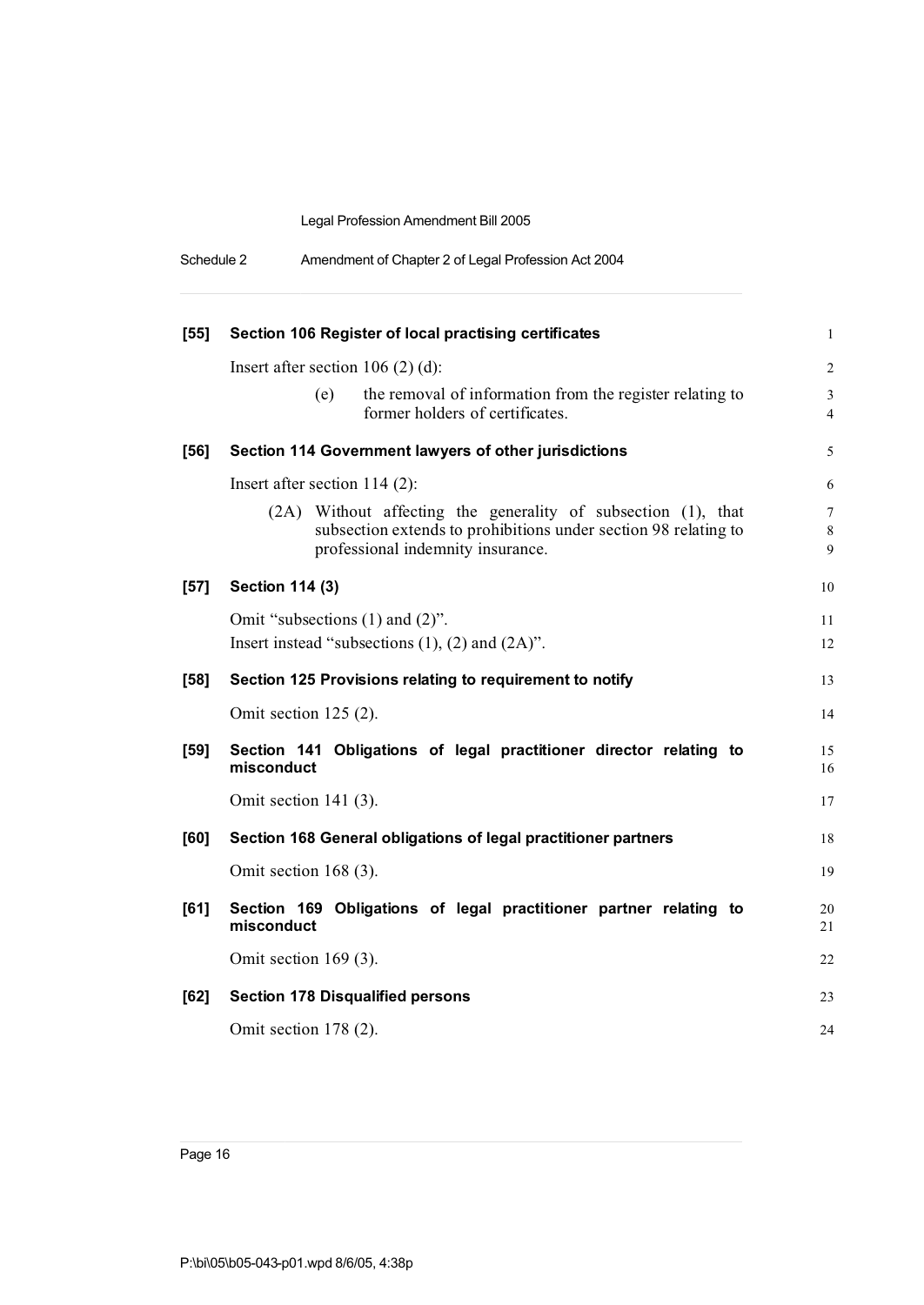| [63] |                                     |     |        | Section 195 Trust money and trust accounts                                                                                                                                 | $\mathbf{1}$         |
|------|-------------------------------------|-----|--------|----------------------------------------------------------------------------------------------------------------------------------------------------------------------------|----------------------|
|      |                                     |     |        | Omit "Australian legal practitioners" from section 195 (1).                                                                                                                | 2                    |
|      | Insert instead "law practices".     |     |        |                                                                                                                                                                            | 3                    |
| [64] | <b>Section 197 Fidelity cover</b>   |     |        |                                                                                                                                                                            | 4                    |
|      | Insert at the end of the section:   |     |        |                                                                                                                                                                            | 5                    |
|      |                                     |     |        | (2) The regulations may make provision for or with respect to<br>payments by locally registered foreign lawyers of contributions<br>to the Fidelity Fund.                  | $\sqrt{6}$<br>7<br>8 |
| [65] | of registration                     |     |        | Section 203 Requirements regarding applications for grant or renewal                                                                                                       | 9<br>10              |
|      |                                     |     |        | Omit section 203 (2) (d). Insert instead:                                                                                                                                  | 11                   |
|      |                                     | (d) |        | state whether or not the applicant is a defendant or<br>respondent in any pending criminal or civil proceedings<br>in Australia or a foreign country, and                  | 12<br>13<br>14       |
| [66] | Section 203 (2) (f)                 |     |        |                                                                                                                                                                            | 15                   |
|      | Omit the paragraph. Insert instead: |     |        |                                                                                                                                                                            | 16                   |
|      |                                     | (f) | state: |                                                                                                                                                                            | 17                   |
|      |                                     |     | (i)    | that the applicant is not otherwise personally<br>prohibited from carrying on the practice of law<br>in any place or bound by any undertaking not to                       | 18<br>19<br>20       |
|      |                                     |     | (ii)   | carry on the practice of law in any place, and<br>whether or not the applicant is subject to any<br>special conditions in carrying on any practice of<br>law in any place, | 21<br>22<br>23<br>24 |
|      |                                     |     |        | as a result of criminal, civil or disciplinary proceedings<br>in Australia or a foreign country, and                                                                       | 25<br>26             |
| [67] |                                     |     |        | Section 204 Grant or renewal of registration                                                                                                                               | 27                   |
|      |                                     |     |        | Omit "certificate" in section 204 (1). Insert instead "registration".                                                                                                      | 28                   |

Amendment of Chapter 2 of Legal Profession Act 2004 Schedule 2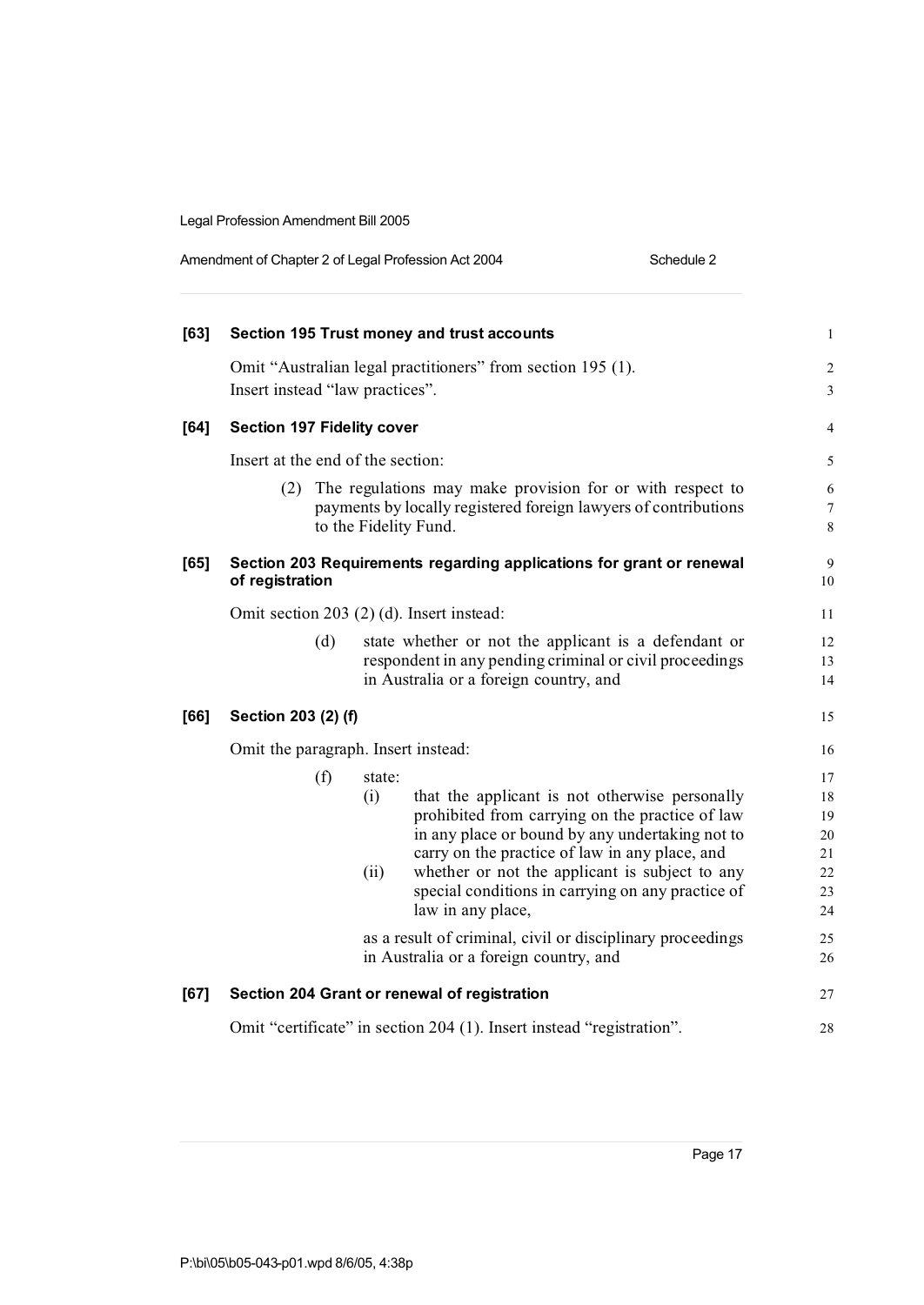| Schedule 2 | Amendment of Chapter 2 of Legal Profession Act 2004 |  |
|------------|-----------------------------------------------------|--|
|            |                                                     |  |

| [68]   | satisfied                         | Section 205 Requirement to grant or renew registration if criteria                                                                                                           | $\mathbf{1}$<br>$\boldsymbol{2}$  |
|--------|-----------------------------------|------------------------------------------------------------------------------------------------------------------------------------------------------------------------------|-----------------------------------|
|        |                                   | Omit section 205 (1) (d). Insert instead:                                                                                                                                    | $\mathfrak{Z}$                    |
|        | (d)                               | is satisfied the applicant demonstrates an intention to<br>practise foreign law in this jurisdiction within a<br>reasonable period after grant of registration,              | $\overline{4}$<br>$\sqrt{5}$<br>6 |
| [69]   |                                   | Section 206 Refusal to grant or renew registration                                                                                                                           | 7                                 |
|        |                                   | Insert at the end of section 206 $(2)$ (g):                                                                                                                                  | $\,$ 8 $\,$                       |
|        |                                   | , or                                                                                                                                                                         | 9                                 |
|        | (h)                               | the applicant's foreign legal practice or an office at<br>which the applicant carries on the practice of law in a<br>foreign country is in receivership (however described). | 10<br>11<br>12                    |
| $[70]$ | registration                      | Section 208 Grounds for amending, suspending or cancelling local                                                                                                             | 13<br>14                          |
|        | Insert at the end of the section: |                                                                                                                                                                              | 15                                |
|        |                                   | (2) Subsection (1) does not limit the grounds on which conditions<br>may be imposed on registration as a foreign lawyer under<br>section 224.                                | 16<br>17<br>18                    |
| [71]   |                                   | Section 209 Amending, suspending or cancelling registration                                                                                                                  | 19                                |
|        |                                   | Omit "(the <i>show cause notice</i> )" from section 209 (1).                                                                                                                 | 20                                |
| $[72]$ | Section 209 (2) (a)               |                                                                                                                                                                              | 21                                |
|        |                                   | Omit "show cause notice". Insert instead "notice under subsection (1)".                                                                                                      | 22                                |
| $[73]$ | Section 209 (2) (b) and (c)       |                                                                                                                                                                              | 23                                |
|        |                                   | Omit "show cause" wherever occurring.                                                                                                                                        | 24                                |
| $[74]$ |                                   | Section 213 Applicant for local registration-show cause event                                                                                                                | 25                                |
|        | 213 (4).                          | Omit "capable of being unsatisfactory professional conduct or" from section                                                                                                  | 26<br>27                          |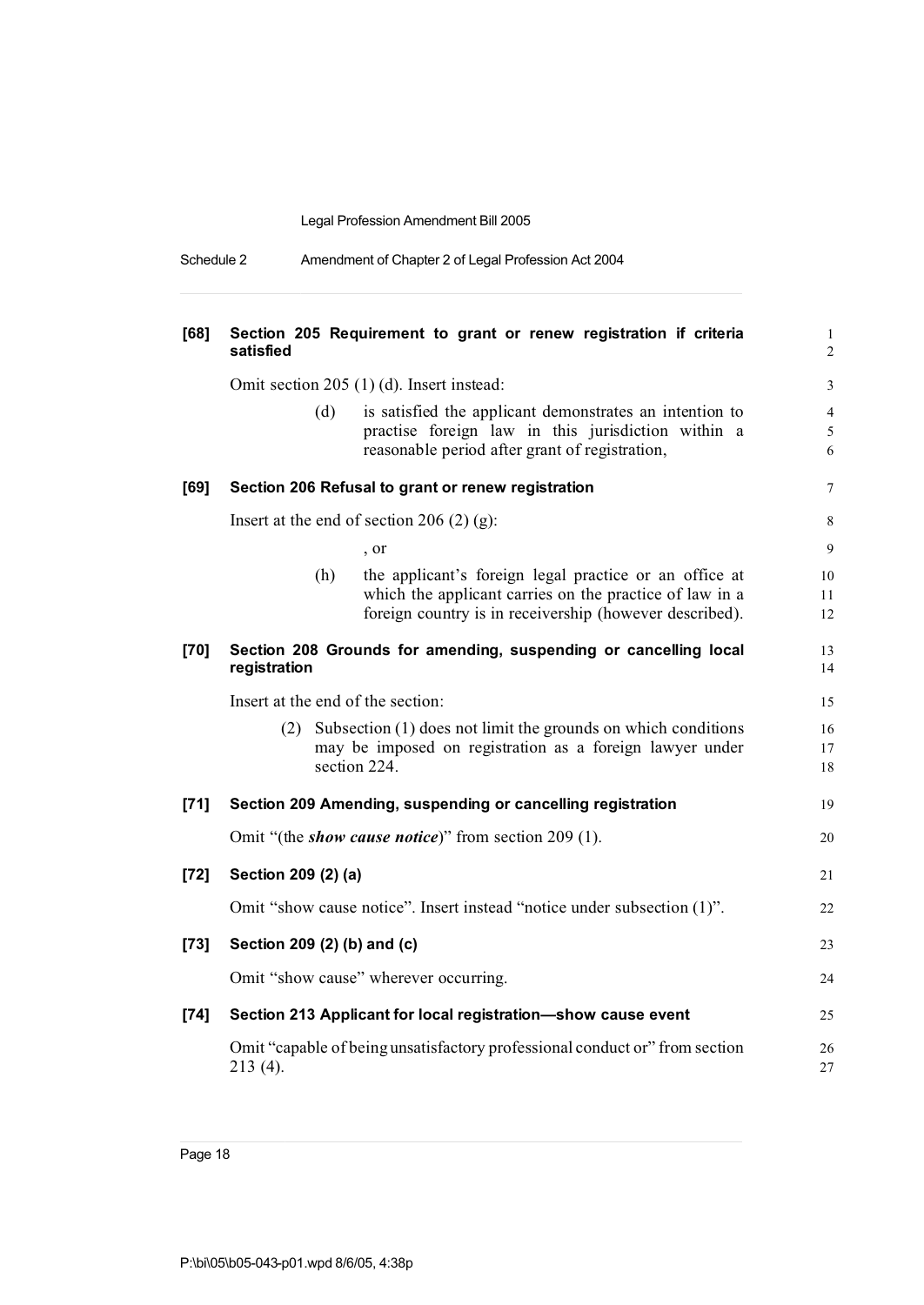| Amendment of Chapter 2 of Legal Profession Act 2004 | Schedule 2 |
|-----------------------------------------------------|------------|
|-----------------------------------------------------|------------|

| $[75]$ | Section 214 Locally registered foreign lawyer-show cause event                                                |                |
|--------|---------------------------------------------------------------------------------------------------------------|----------------|
|        | Insert "written" before "notice" in section $214(2)(a)$ .                                                     | 2              |
| [76]   | Section 214 (3)                                                                                               | 3              |
|        | Omit "capable of being unsatisfactory professional conduct or".                                               | $\overline{4}$ |
| [77]   | <b>Section 228 Compliance with conditions</b>                                                                 | 5              |
|        | Omit section 228 (2).                                                                                         | 6              |
| $[78]$ | Section 229 Extent of entitlement of interstate-registered foreign lawyer<br>to practise in this jurisdiction | 7<br>8         |
|        | Omit section 229 (5).                                                                                         | 9              |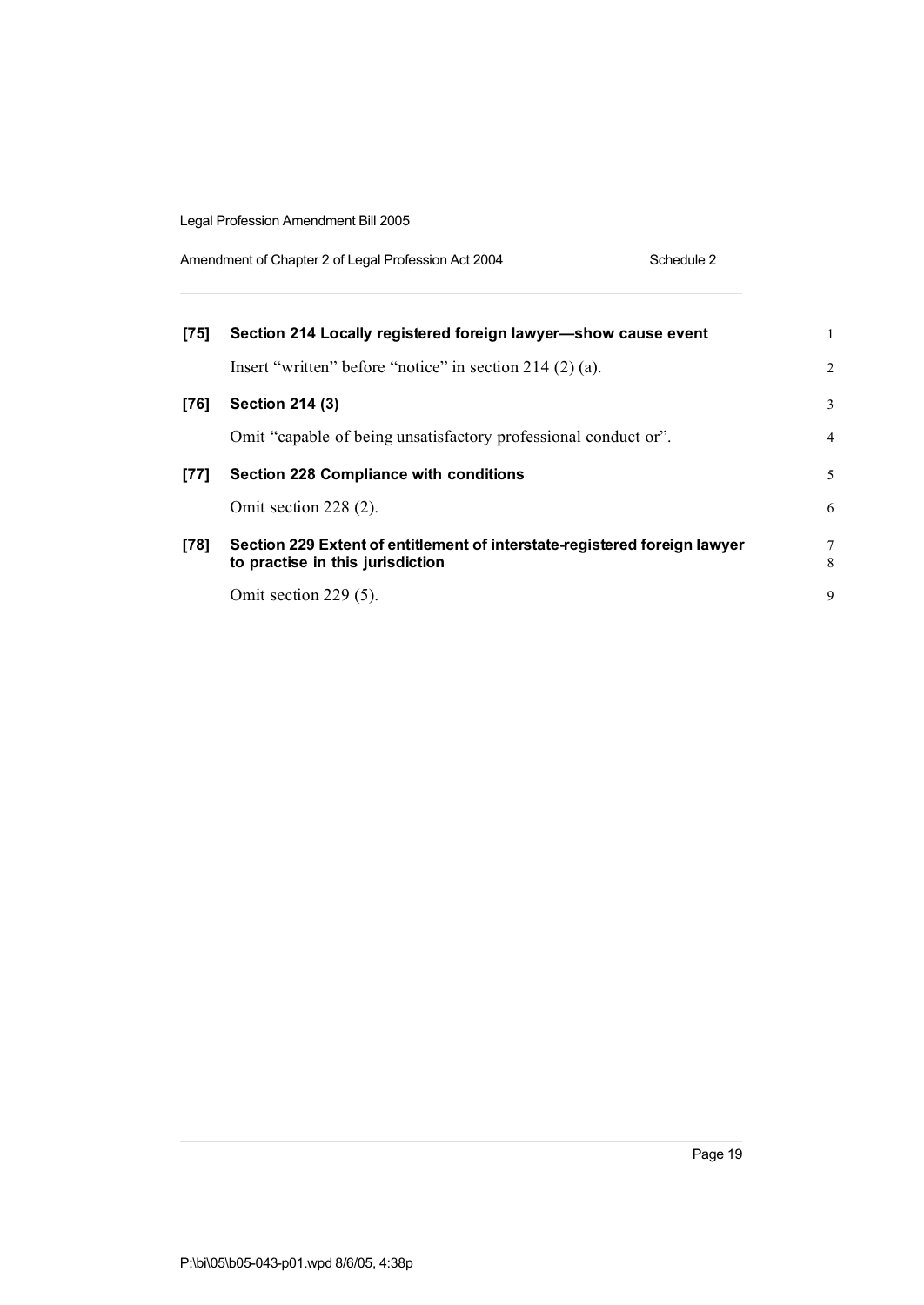| Schedule 3 | Amendment of Chapter 3 of Legal Profession Act 2004 |  |
|------------|-----------------------------------------------------|--|
|            |                                                     |  |

|       | <b>Schedule 3</b><br><b>Amendment of Chapter 3 of Legal</b><br><b>Profession Act 2004</b>                                                                                                                                                                                                                      |                                  |  |
|-------|----------------------------------------------------------------------------------------------------------------------------------------------------------------------------------------------------------------------------------------------------------------------------------------------------------------|----------------------------------|--|
|       | (Section 3)                                                                                                                                                                                                                                                                                                    | 3                                |  |
| $[1]$ | <b>Section 243 Definitions</b>                                                                                                                                                                                                                                                                                 | 4                                |  |
|       | Omit "trust money received by a law practice in respect of which there is a<br>written direction" from the definition of <i>controlled money</i> in section 243<br>(1).<br>Insert instead "money received or held by a law practice in respect of which<br>the practice has a written direction".              | 5<br>6<br>$\tau$<br>$\,8\,$<br>9 |  |
| [2]   | <b>Section 243 (1)</b>                                                                                                                                                                                                                                                                                         | 10                               |  |
|       | Omit "approved" from the definition of <i>controlled money account</i> .                                                                                                                                                                                                                                       | 11                               |  |
| $[3]$ | <b>Section 243 (1)</b>                                                                                                                                                                                                                                                                                         | 12                               |  |
|       | Insert after the definition of <i>controlled money account</i> :<br><i>deposit record</i> includes a deposit slip or duplicate deposit slip.                                                                                                                                                                   | 13<br>14                         |  |
| [4]   | <b>Section 243 (1)</b>                                                                                                                                                                                                                                                                                         | 15                               |  |
|       | Omit "money received in the course of or in connection with the provision<br>of legal services by a law practice" from the definition of <i>trust money</i> .<br>Insert instead "money entrusted to a law practice in the course of or in<br>connection with the provision of legal services by the practice". | 16<br>17<br>18<br>19             |  |
| [5]   | Section 243 (1)                                                                                                                                                                                                                                                                                                | 20                               |  |
|       | Omit paragraph (d) of the definition of <i>trust records</i> . Insert instead:<br>(d)<br>deposit records,                                                                                                                                                                                                      | 21<br>22                         |  |
| [6]   | Section 244 Money involved in financial services or investments                                                                                                                                                                                                                                                | 23                               |  |
|       | Omit "or property" from section 244 (3) (a).                                                                                                                                                                                                                                                                   | 24                               |  |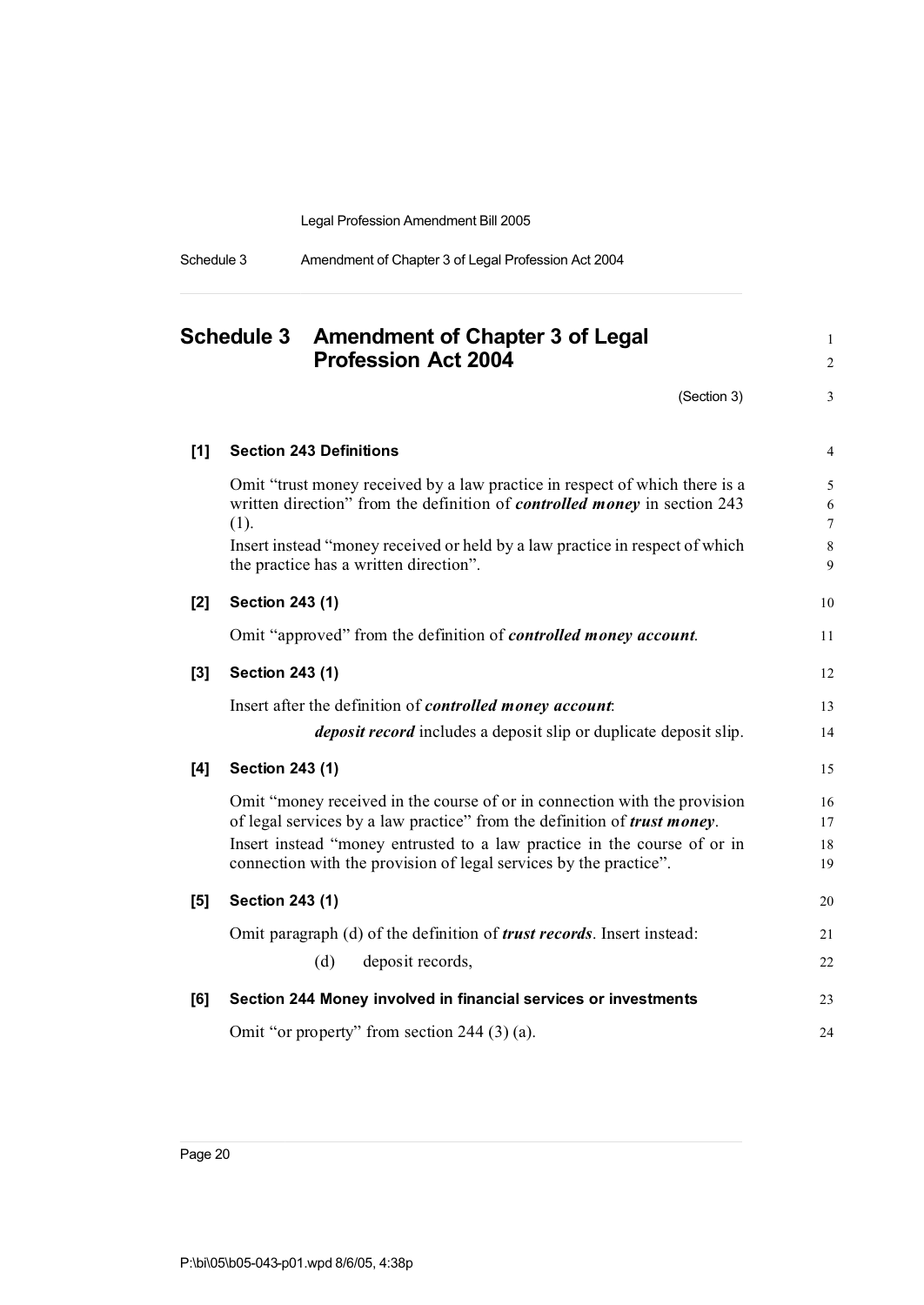| Amendment of Chapter 3 of Legal Profession Act 2004 | Schedule 3 |
|-----------------------------------------------------|------------|
|-----------------------------------------------------|------------|

| [7]    | <b>Section 252</b>                                                                                                                                             |              |  |  |
|--------|----------------------------------------------------------------------------------------------------------------------------------------------------------------|--------------|--|--|
|        | Omit the section. Insert instead:                                                                                                                              |              |  |  |
|        | 252<br>Barristers not to receive money on behalf of other persons                                                                                              | 3            |  |  |
|        | A barrister is not, in the course of practising as a barrister, to<br>receive money on behalf of another person.                                               | 4<br>5       |  |  |
| [8]    | Section 253 Maintenance of general trust account                                                                                                               | 6            |  |  |
|        | Omit section 253 (3). Insert instead:                                                                                                                          | 7            |  |  |
|        | Subsection (1) does not apply to a law practice in respect of<br>(3)<br>any period during which the practice receives only either or<br>both of the following: | 8<br>9<br>10 |  |  |
|        | controlled money,<br>(a)                                                                                                                                       | 11           |  |  |
|        | transit money received in a form other than cash.<br>(b)                                                                                                       | 12           |  |  |
| [9]    | Section 254 Certain trust money to be deposited in general trust<br>account                                                                                    | 13<br>14     |  |  |
|        | Omit "As soon as" from section 254 (1).<br>Insert instead "Subject to section 258A, as soon as".                                                               |              |  |  |
| $[10]$ | <b>Section 254 (2)</b>                                                                                                                                         | 17           |  |  |
|        | Omit "A law practice".                                                                                                                                         | 18           |  |  |
|        | Insert instead "Subject to section 258A, a law practice".                                                                                                      | 19           |  |  |
| $[11]$ | <b>Section 254 (4)</b>                                                                                                                                         | 20           |  |  |
|        | Omit the subsection.                                                                                                                                           | 21           |  |  |
| $[12]$ | <b>Section 257 Transit money</b>                                                                                                                               | 22           |  |  |
|        | Omit "A law practice" from section 257 (1).                                                                                                                    |              |  |  |
|        | Insert instead "Subject to section 258A, a law practice".                                                                                                      | 24           |  |  |
| $[13]$ | Section 258 Trust money subject to specific powers                                                                                                             | 25           |  |  |
|        | Omit "A law practice" from section 258 (1).                                                                                                                    |              |  |  |
|        | Insert instead "Subject to section 258A, a law practice".                                                                                                      |              |  |  |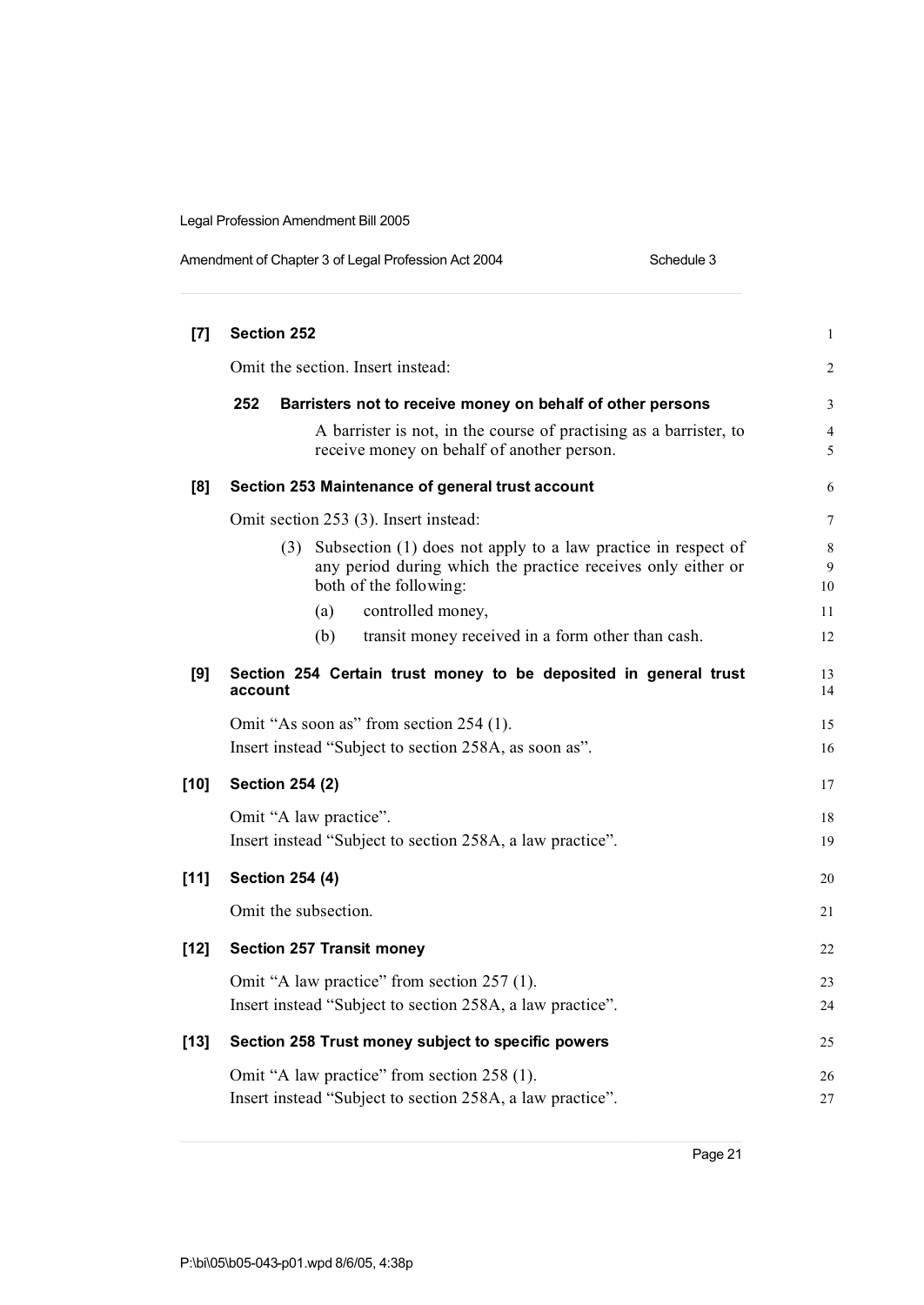Schedule 3 Amendment of Chapter 3 of Legal Profession Act 2004

| $[14]$ |      | Section 258A                                                      | $\mathbf{1}$     |
|--------|------|-------------------------------------------------------------------|------------------|
|        |      | Insert after section 258:                                         | $\overline{c}$   |
|        | 258A | Trust money received in the form of cash                          | 3                |
|        |      | $(1)$ General trust money                                         | $\overline{4}$   |
|        |      | Trust money (other than controlled money and money that is        | 5                |
|        |      | the subject of a power) received in the form of cash must be      | $\sqrt{6}$       |
|        |      | deposited in a general trust account of the law practice          | $\boldsymbol{7}$ |
|        |      | concerned.                                                        | $\,8\,$          |
|        |      | (2) If the law practice has a written direction by an appropriate | 9                |
|        |      | person to deal with trust money referred to in subsection (1)     | 10               |
|        |      | otherwise than by depositing it in a general trust account of the | 11               |
|        |      | practice, the trust money must be deposited in the general trust  | 12               |
|        |      | account before it is otherwise dealt with in accordance with the  | 13               |
|        |      | direction, despite anything to the contrary in the direction.     | 14               |
|        |      | (3) Controlled money                                              | 15               |
|        |      | Controlled money received in the form of cash must be             | 16               |
|        |      | deposited in a controlled money account in accordance with        | 17               |
|        |      | section 256.                                                      | 18               |
|        |      | $(4)$ Transit money                                               | 19               |
|        |      | Transit money received in the form of cash must be deposited      | 20               |
|        |      | in a general trust account of the law practice concerned before   | 21               |
|        |      | it is otherwise dealt with in accordance with the instructions    | 22               |
|        |      | relating to the money, despite anything to the contrary in the    | 23               |
|        |      | instructions.                                                     | 24               |
|        |      | (5)<br>Trust money subject of a power                             | 25               |
|        |      | Trust money that is received in the form of cash and is the       | 26               |
|        |      | subject of a power must be deposited in a general trust account   | 27               |
|        |      | (or a controlled money account in the case of controlled          | 28               |
|        |      | money) of the law practice concerned before it is otherwise       | 29               |
|        |      | dealt with in accordance with the power, despite anything to the  | 30               |
|        |      | contrary in the power or any relevant direction.                  | 31               |
|        |      |                                                                   |                  |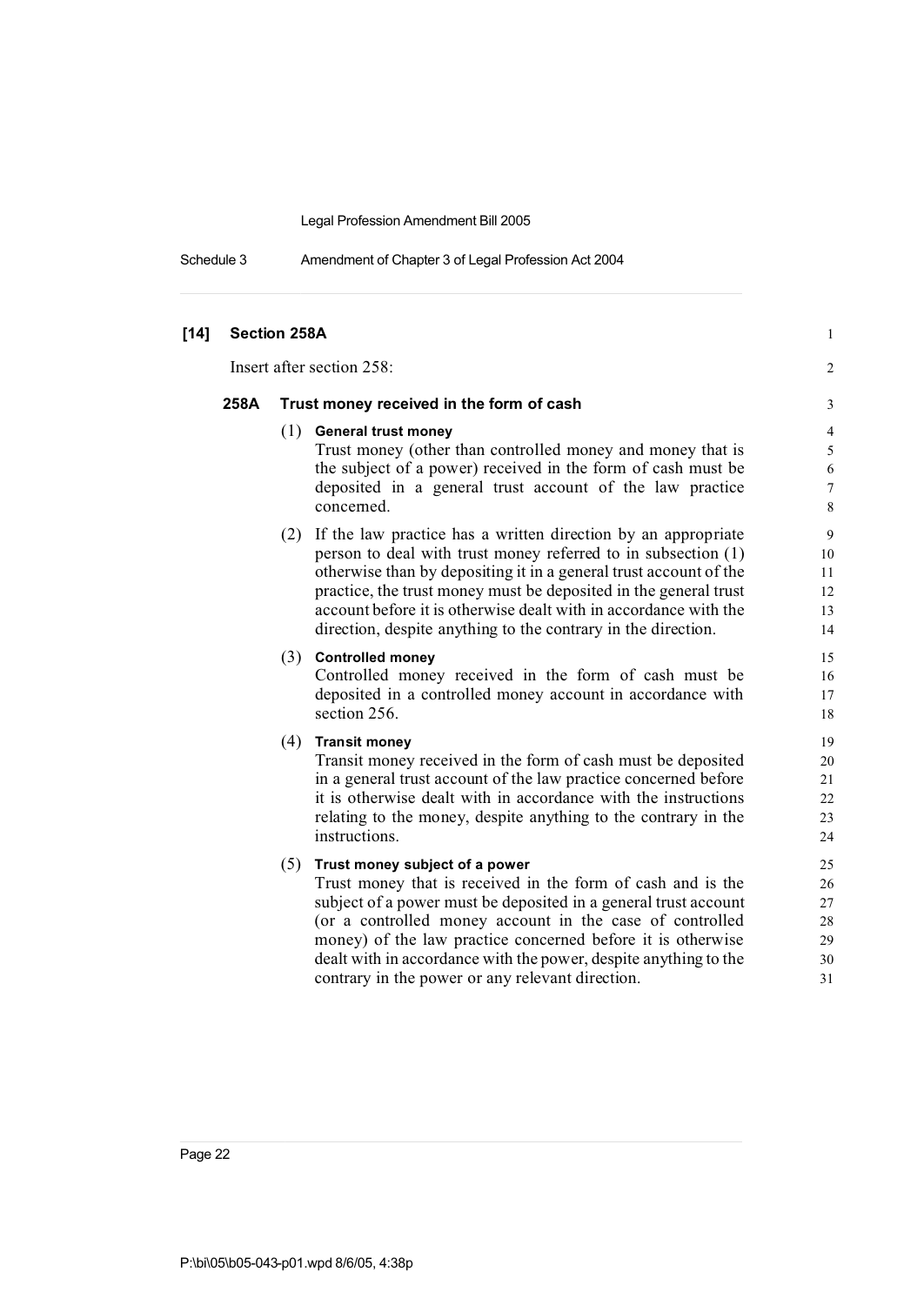| Amendment of Chapter 3 of Legal Profession Act 2004 | Schedule 3 |
|-----------------------------------------------------|------------|
|-----------------------------------------------------|------------|

| $[15]$ | Section 271<br>Omit the section. Insert instead:                     |     |                     | $\mathbf{1}$                                                                                                                                                                                                         |                                           |
|--------|----------------------------------------------------------------------|-----|---------------------|----------------------------------------------------------------------------------------------------------------------------------------------------------------------------------------------------------------------|-------------------------------------------|
|        |                                                                      |     |                     | $\overline{2}$                                                                                                                                                                                                       |                                           |
|        | 271                                                                  |     |                     | When costs of investigation are debt                                                                                                                                                                                 | 3                                         |
|        |                                                                      | (1) | If:                 |                                                                                                                                                                                                                      | $\overline{4}$                            |
|        |                                                                      |     | (a)                 | an investigator states in his or her report of an<br>investigation that there is evidence that a breach of this<br>Act or the regulations has been committed or that fraud<br>or defalcation has been committed, and | 5<br>6<br>$\boldsymbol{7}$<br>$\,$ 8 $\,$ |
|        |                                                                      |     | (b)                 | the Law Society Council is satisfied that the breach is<br>wilful or of a substantial nature,                                                                                                                        | 9<br>10                                   |
|        |                                                                      |     |                     | the Council may decide that the whole or part of the costs of<br>carrying out the investigation is payable to the Council and may<br>specify the amount payable.                                                     | 11<br>12<br>13                            |
|        |                                                                      |     |                     | (2) The amount specified by the Law Society Council is a debt<br>owing to the Council by the law practice whose affairs are<br>under investigation.                                                                  | 14<br>15<br>16                            |
| $[16]$ |                                                                      |     |                     | Section 282 Reports, records and information                                                                                                                                                                         | 17                                        |
|        |                                                                      |     |                     | Insert "rule of law or" after "any" in section 282 (5).                                                                                                                                                              | 18                                        |
| $[17]$ |                                                                      |     |                     | Section 290 Payment of certain costs and expenses from Fund                                                                                                                                                          | 19                                        |
|        |                                                                      |     |                     | Omit "section 653" from section 290 (1) (h). Insert instead "section 652".                                                                                                                                           | 20                                        |
| $[18]$ |                                                                      |     | Section 290 (1) (j) |                                                                                                                                                                                                                      | 21                                        |
|        |                                                                      |     |                     | Omit ", as provided for in section 607 (Costs of administering Part)".                                                                                                                                               | 22                                        |
| $[19]$ |                                                                      |     | Section 290 (1) (I) |                                                                                                                                                                                                                      | 23                                        |
|        | Insert "or the Commissioner" after "Council" in section 290 (1) (1). |     |                     | 24                                                                                                                                                                                                                   |                                           |
| $[20]$ |                                                                      |     | Section 290 (1) (m) |                                                                                                                                                                                                                      | 25                                        |
|        |                                                                      |     |                     | Insert "or costs disputes under Division 8 of Part 3.2" after "Chapter 4".                                                                                                                                           | 26                                        |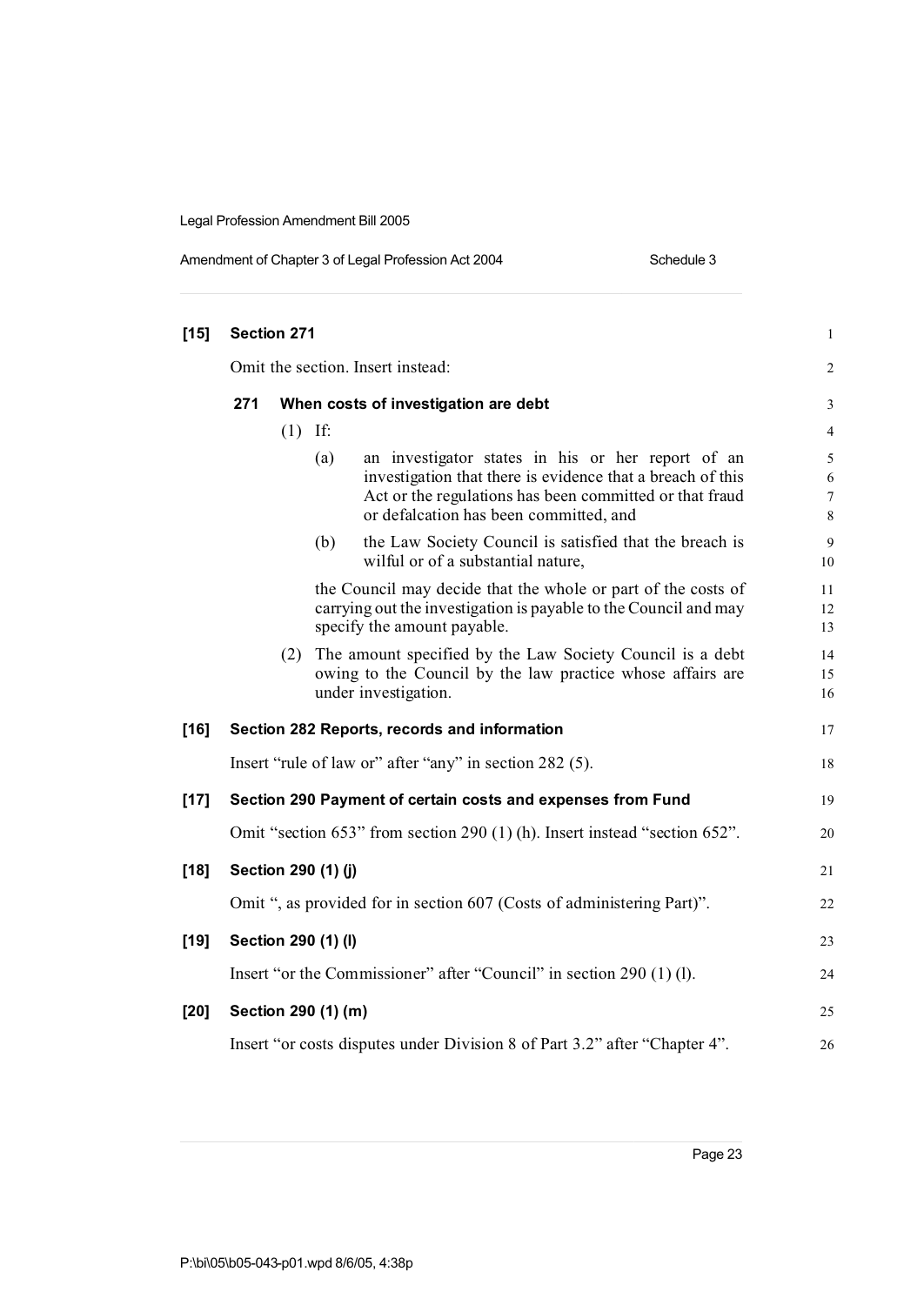|  | Schedule 3 | Amendment of Chapter 3 of Legal Profession Act 2004 |  |
|--|------------|-----------------------------------------------------|--|
|--|------------|-----------------------------------------------------|--|

| $[21]$ |                                   | Section 290 (1) (o) |                                                                                                                                                                                                                                                                                          | $\mathbf{1}$                           |
|--------|-----------------------------------|---------------------|------------------------------------------------------------------------------------------------------------------------------------------------------------------------------------------------------------------------------------------------------------------------------------------|----------------------------------------|
|        |                                   |                     | Insert after section 290 $(1)$ (n):                                                                                                                                                                                                                                                      | $\overline{2}$                         |
|        |                                   | (0)                 | the costs of the Law Society Council or the<br>Commissioner in connection with an audit of a law<br>practice under section 670.                                                                                                                                                          | 3<br>$\overline{4}$<br>5               |
| $[22]$ |                                   |                     | Section 295 Restrictions on receipt of trust money                                                                                                                                                                                                                                       | 6                                      |
|        |                                   |                     | Omit section 295 $(2)$ and $(3)$ .                                                                                                                                                                                                                                                       | 7                                      |
| $[23]$ | Section 300                       |                     |                                                                                                                                                                                                                                                                                          | $\,8\,$                                |
|        | Omit the section. Insert instead: |                     |                                                                                                                                                                                                                                                                                          | 9                                      |
|        | 300                               | <b>Regulations</b>  |                                                                                                                                                                                                                                                                                          | 10                                     |
|        |                                   | to:                 | The regulations may make provision for or with respect to any<br>matter to which this Part relates, including for or with respect                                                                                                                                                        | 11<br>12<br>13                         |
|        |                                   | (a)                 | the establishment, maintenance and closure of general<br>trust accounts and controlled money accounts, and                                                                                                                                                                               | 14<br>15                               |
|        |                                   | (b)                 | the manner of receiving, depositing, withdrawing,<br>making records about and otherwise dealing with and<br>accounting for trust money, and                                                                                                                                              | 16<br>17<br>18                         |
|        |                                   | (c)                 | without limiting paragraph (a) or (b):<br>the keeping and reconciliation of trust records,<br>(i)<br>and<br>the establishment and keeping of trust ledger<br>(ii)<br>accounts, and<br>the establishment and keeping of records about<br>(iii)<br>controlled money and transit money, and | 19<br>20<br>21<br>22<br>23<br>24<br>25 |
|        |                                   |                     | the establishment and keeping of registers of<br>(iv)<br>powers and estates where trust money is<br>involved, and                                                                                                                                                                        | 26<br>27<br>28                         |
|        |                                   |                     | the recording of information<br>(v)<br>about the<br>investment of trust money, and<br>the furnishing of statements regarding trust<br>(vi)<br>money, and                                                                                                                                 | 29<br>30<br>31<br>32                   |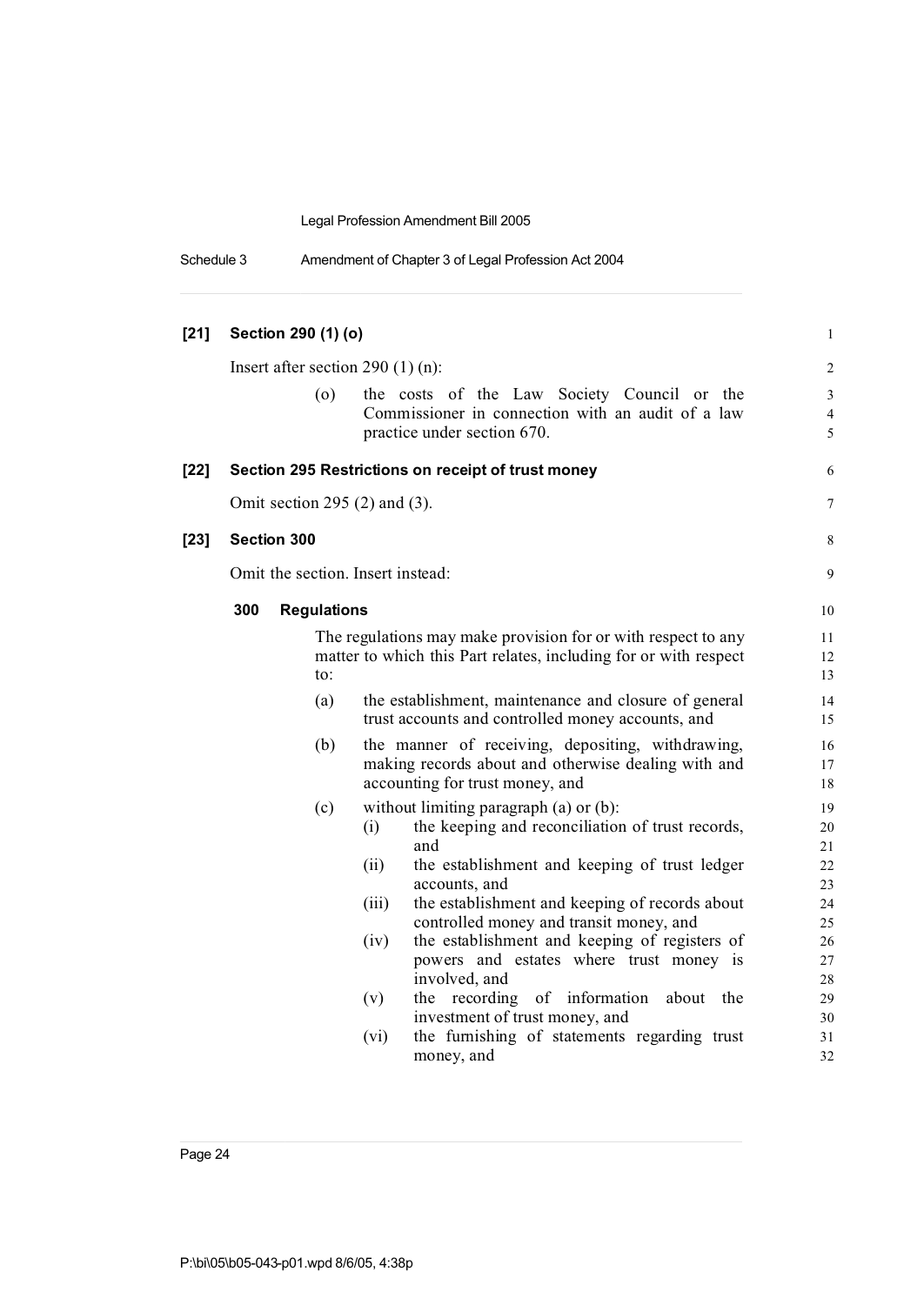#### Amendment of Chapter 3 of Legal Profession Act 2004 Schedule 3

|     | (d) | the notification to the Law Society Council of          | $\mathbf{1}$                                                                                                                                                                                                                                                                                                                                                                                                                                                                                                                                                                                                                                                                                                                                                                                                                                                                                                                                                                                                                                                                                                                                                                                                                                                                                                                                    |
|-----|-----|---------------------------------------------------------|-------------------------------------------------------------------------------------------------------------------------------------------------------------------------------------------------------------------------------------------------------------------------------------------------------------------------------------------------------------------------------------------------------------------------------------------------------------------------------------------------------------------------------------------------------------------------------------------------------------------------------------------------------------------------------------------------------------------------------------------------------------------------------------------------------------------------------------------------------------------------------------------------------------------------------------------------------------------------------------------------------------------------------------------------------------------------------------------------------------------------------------------------------------------------------------------------------------------------------------------------------------------------------------------------------------------------------------------------|
|     |     |                                                         | $\sqrt{2}$<br>$\mathfrak{Z}$                                                                                                                                                                                                                                                                                                                                                                                                                                                                                                                                                                                                                                                                                                                                                                                                                                                                                                                                                                                                                                                                                                                                                                                                                                                                                                                    |
|     |     |                                                         | $\overline{4}$                                                                                                                                                                                                                                                                                                                                                                                                                                                                                                                                                                                                                                                                                                                                                                                                                                                                                                                                                                                                                                                                                                                                                                                                                                                                                                                                  |
|     |     | the proposed or actual termination of a law<br>(ii)     | 5                                                                                                                                                                                                                                                                                                                                                                                                                                                                                                                                                                                                                                                                                                                                                                                                                                                                                                                                                                                                                                                                                                                                                                                                                                                                                                                                               |
|     |     | practice that holds trust money, and                    | $\sqrt{6}$                                                                                                                                                                                                                                                                                                                                                                                                                                                                                                                                                                                                                                                                                                                                                                                                                                                                                                                                                                                                                                                                                                                                                                                                                                                                                                                                      |
|     |     | the proposed or actual termination of engaging<br>(iii) | $\boldsymbol{7}$                                                                                                                                                                                                                                                                                                                                                                                                                                                                                                                                                                                                                                                                                                                                                                                                                                                                                                                                                                                                                                                                                                                                                                                                                                                                                                                                |
|     |     |                                                         | $\,8\,$                                                                                                                                                                                                                                                                                                                                                                                                                                                                                                                                                                                                                                                                                                                                                                                                                                                                                                                                                                                                                                                                                                                                                                                                                                                                                                                                         |
|     |     |                                                         | 9                                                                                                                                                                                                                                                                                                                                                                                                                                                                                                                                                                                                                                                                                                                                                                                                                                                                                                                                                                                                                                                                                                                                                                                                                                                                                                                                               |
|     |     |                                                         | 10<br>11                                                                                                                                                                                                                                                                                                                                                                                                                                                                                                                                                                                                                                                                                                                                                                                                                                                                                                                                                                                                                                                                                                                                                                                                                                                                                                                                        |
|     |     |                                                         | 12                                                                                                                                                                                                                                                                                                                                                                                                                                                                                                                                                                                                                                                                                                                                                                                                                                                                                                                                                                                                                                                                                                                                                                                                                                                                                                                                              |
|     |     |                                                         | 13                                                                                                                                                                                                                                                                                                                                                                                                                                                                                                                                                                                                                                                                                                                                                                                                                                                                                                                                                                                                                                                                                                                                                                                                                                                                                                                                              |
|     |     |                                                         | 14                                                                                                                                                                                                                                                                                                                                                                                                                                                                                                                                                                                                                                                                                                                                                                                                                                                                                                                                                                                                                                                                                                                                                                                                                                                                                                                                              |
|     |     |                                                         | 15                                                                                                                                                                                                                                                                                                                                                                                                                                                                                                                                                                                                                                                                                                                                                                                                                                                                                                                                                                                                                                                                                                                                                                                                                                                                                                                                              |
|     |     | this Part.                                              | 16                                                                                                                                                                                                                                                                                                                                                                                                                                                                                                                                                                                                                                                                                                                                                                                                                                                                                                                                                                                                                                                                                                                                                                                                                                                                                                                                              |
|     |     |                                                         | 17                                                                                                                                                                                                                                                                                                                                                                                                                                                                                                                                                                                                                                                                                                                                                                                                                                                                                                                                                                                                                                                                                                                                                                                                                                                                                                                                              |
|     |     |                                                         | 18                                                                                                                                                                                                                                                                                                                                                                                                                                                                                                                                                                                                                                                                                                                                                                                                                                                                                                                                                                                                                                                                                                                                                                                                                                                                                                                                              |
| 306 |     |                                                         | 19                                                                                                                                                                                                                                                                                                                                                                                                                                                                                                                                                                                                                                                                                                                                                                                                                                                                                                                                                                                                                                                                                                                                                                                                                                                                                                                                              |
|     |     |                                                         | 20                                                                                                                                                                                                                                                                                                                                                                                                                                                                                                                                                                                                                                                                                                                                                                                                                                                                                                                                                                                                                                                                                                                                                                                                                                                                                                                                              |
|     |     |                                                         | 21                                                                                                                                                                                                                                                                                                                                                                                                                                                                                                                                                                                                                                                                                                                                                                                                                                                                                                                                                                                                                                                                                                                                                                                                                                                                                                                                              |
|     |     |                                                         | 22                                                                                                                                                                                                                                                                                                                                                                                                                                                                                                                                                                                                                                                                                                                                                                                                                                                                                                                                                                                                                                                                                                                                                                                                                                                                                                                                              |
|     |     |                                                         | 23                                                                                                                                                                                                                                                                                                                                                                                                                                                                                                                                                                                                                                                                                                                                                                                                                                                                                                                                                                                                                                                                                                                                                                                                                                                                                                                                              |
|     |     |                                                         | 24                                                                                                                                                                                                                                                                                                                                                                                                                                                                                                                                                                                                                                                                                                                                                                                                                                                                                                                                                                                                                                                                                                                                                                                                                                                                                                                                              |
|     |     |                                                         | 25                                                                                                                                                                                                                                                                                                                                                                                                                                                                                                                                                                                                                                                                                                                                                                                                                                                                                                                                                                                                                                                                                                                                                                                                                                                                                                                                              |
|     |     |                                                         | 26                                                                                                                                                                                                                                                                                                                                                                                                                                                                                                                                                                                                                                                                                                                                                                                                                                                                                                                                                                                                                                                                                                                                                                                                                                                                                                                                              |
|     |     |                                                         | 27                                                                                                                                                                                                                                                                                                                                                                                                                                                                                                                                                                                                                                                                                                                                                                                                                                                                                                                                                                                                                                                                                                                                                                                                                                                                                                                                              |
|     |     |                                                         | 28                                                                                                                                                                                                                                                                                                                                                                                                                                                                                                                                                                                                                                                                                                                                                                                                                                                                                                                                                                                                                                                                                                                                                                                                                                                                                                                                              |
|     |     |                                                         | 29                                                                                                                                                                                                                                                                                                                                                                                                                                                                                                                                                                                                                                                                                                                                                                                                                                                                                                                                                                                                                                                                                                                                                                                                                                                                                                                                              |
|     |     | (e)<br>(f)<br><b>Section 306</b>                        | information relating directly or indirectly to matters to<br>which this Part relates, including information about:<br>trust accounts, trust money and trust records, and<br>(i)<br>in legal practice in this jurisdiction by a law<br>practice that holds trust money, and<br>the proposed or actual restructuring of the<br>(iv)<br>business of a law practice so that it no longer<br>holds or no longer will hold trust money, and<br>the creation and exercise of liens over trust money, and<br>providing exemptions, or providing for the giving of<br>exemptions, from all or any specified requirements of<br>Omit the section. Insert instead:<br>How and when does a client first instruct a law practice?<br>A client first instructs a law practice in relation to a matter in a<br>particular jurisdiction if the law practice first receives<br>instructions from the client in relation to the matter in that<br>jurisdiction, whether in person or by post, telephone, fax, e-<br>mail or other form of communication.<br>Section 309 Disclosure of costs to clients<br>Omit "subsection $(1)$ $(1)$ " from section 309 $(2)$ .<br>Insert instead "subsection $(1)$ $(f)$ ".<br>Section 310 Disclosure if another law practice is to be retained<br>Omit "(c), (d) and (e)" from section 310 (1). Insert instead "(c) and (d)". |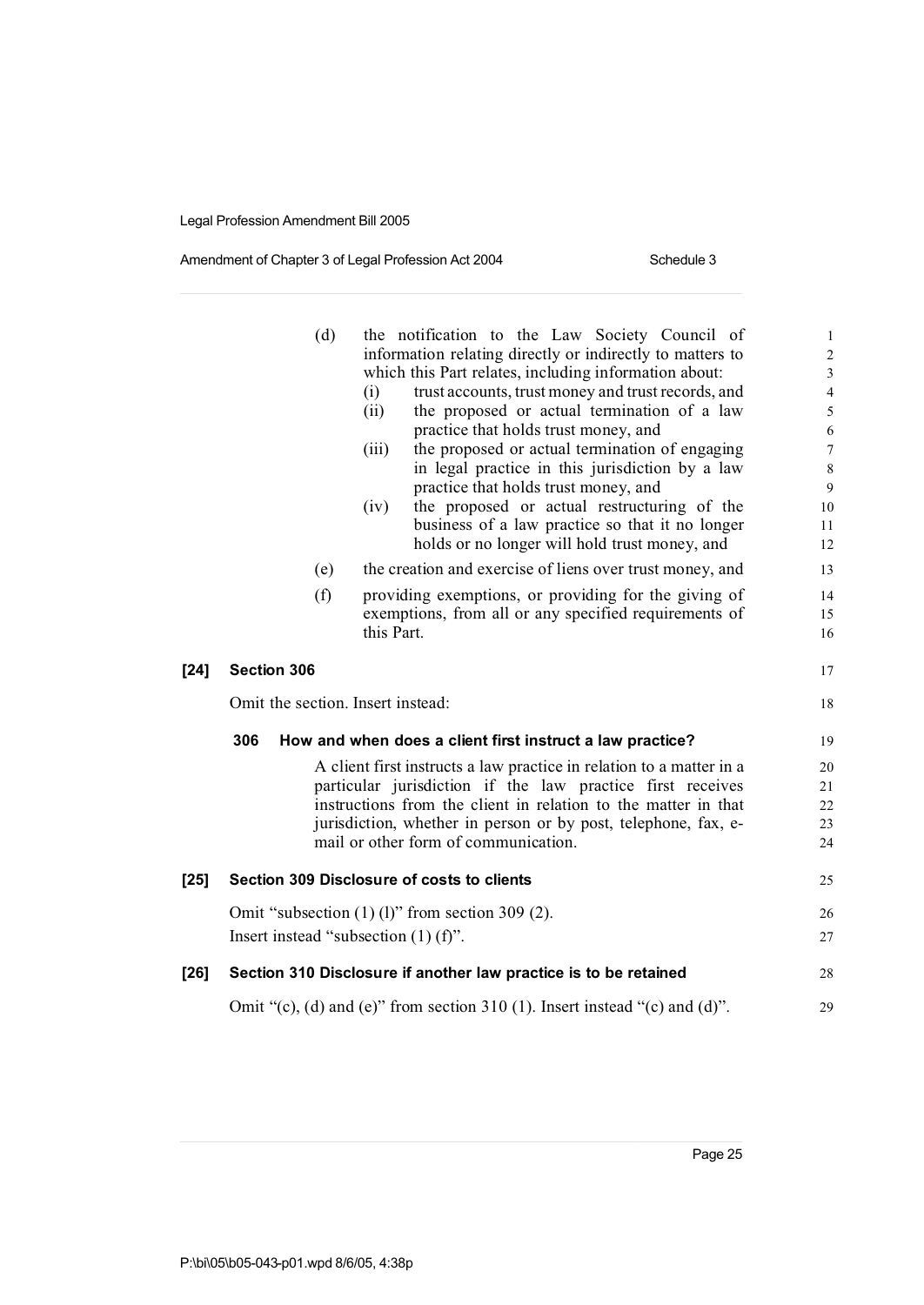| Schedule 3 | Amendment of Chapter 3 of Legal Profession Act 2004 |  |
|------------|-----------------------------------------------------|--|
|------------|-----------------------------------------------------|--|

| $[27]$ | Section 319 On what basis are legal costs recoverable?                                                                                                                                                             | $\mathbf{1}$                     |
|--------|--------------------------------------------------------------------------------------------------------------------------------------------------------------------------------------------------------------------|----------------------------------|
|        | Insert after section $319(2)$ (b):                                                                                                                                                                                 | $\overline{2}$                   |
|        | the costs associated with the making of a costs<br>(c)<br>agreement with a client.                                                                                                                                 | $\mathfrak{Z}$<br>$\overline{4}$ |
| $[28]$ | Section 321 Interest on unpaid legal costs                                                                                                                                                                         | 5                                |
|        | Omit section 321 (2) and (3). Insert instead:                                                                                                                                                                      | 6                                |
|        | (2) A law practice may also charge interest on unpaid legal costs<br>in accordance with a costs agreement.                                                                                                         | 7<br>$\,8\,$                     |
|        | $(3)$ A law practice must not charge interest under subsection $(1)$ or<br>(2) on unpaid legal costs unless the bill for those costs contains<br>a statement that interest is payable and of the rate of interest. | $\overline{9}$<br>$10\,$<br>11   |
| $[29]$ | Section 328 Setting aside costs agreements                                                                                                                                                                         | 12                               |
|        | Omit ", just" from section 328 (1) and (2) wherever occurring                                                                                                                                                      | 13                               |
| $[30]$ | <b>Section 328 (3)</b>                                                                                                                                                                                             | 14                               |
|        | Omit "adjourn the hearing of". Insert instead "decline to deal with".                                                                                                                                              | 15                               |
| $[31]$ | <b>Section 328 (4)</b>                                                                                                                                                                                             | 16                               |
|        | Omit "it". Insert instead "the assessor".                                                                                                                                                                          | 17                               |
| $[32]$ | <b>Section 328 (9)</b>                                                                                                                                                                                             | 18                               |
|        | Omit "a hearing". Insert instead "determining an application".                                                                                                                                                     | 19                               |
| $[33]$ | <b>Section 328 (9A)</b>                                                                                                                                                                                            |                                  |
|        | Insert after section 328 (9):                                                                                                                                                                                      |                                  |
|        | A costs assessor must ensure that an order or determination<br>(9A)<br>under this section is accompanied by a statement of the reasons<br>for the order or determination.                                          | 22<br>23<br>24                   |
| $[34]$ | Section 328 (10)                                                                                                                                                                                                   | 25                               |
|        | Omit "subsection (4)". Insert instead "subsection (1) or (4)".                                                                                                                                                     | 26                               |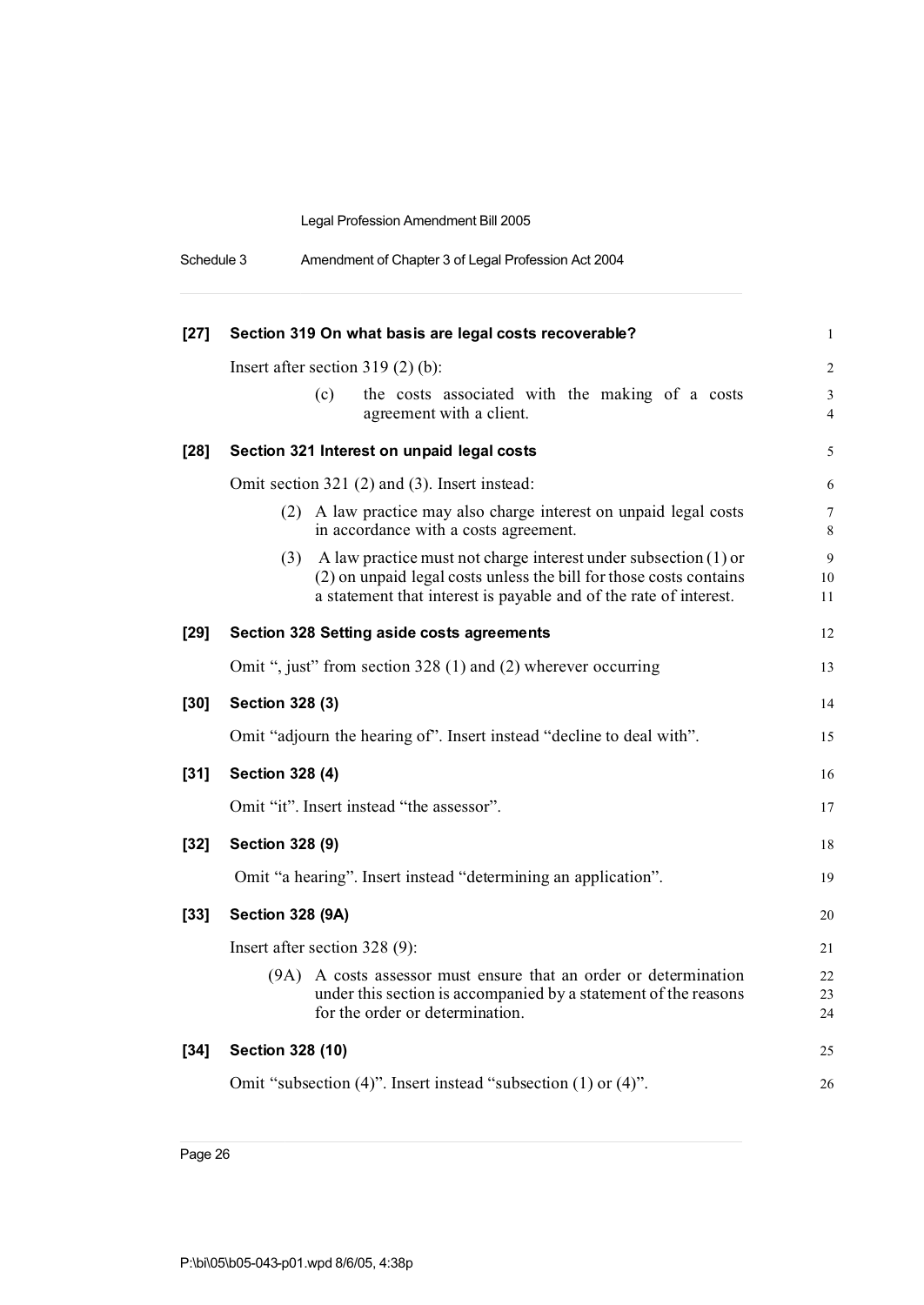| Amendment of Chapter 3 of Legal Profession Act 2004 | Schedule 3 |
|-----------------------------------------------------|------------|
|-----------------------------------------------------|------------|

| $[35]$ | Section 353 Application for assessment of party/party costs |                                                                                                                                                                                                                                                            | $\mathbf{1}$                  |
|--------|-------------------------------------------------------------|------------------------------------------------------------------------------------------------------------------------------------------------------------------------------------------------------------------------------------------------------------|-------------------------------|
|        | Insert after section $353(3)$ :                             |                                                                                                                                                                                                                                                            |                               |
|        |                                                             | (4) An application or direction under this section may be made in<br>relation to an application for and the issue of an apprehended<br>violence order within the meaning of Part 15A of the Crimes<br>Act 1900.                                            | 3<br>$\overline{4}$<br>5<br>6 |
| $[36]$ |                                                             | Section 354 How to make an application for costs assessment                                                                                                                                                                                                | $\tau$                        |
|        |                                                             | Omit "in the form prescribed by" from section $354(1)(a)$ .<br>Insert instead "made in accordance with".                                                                                                                                                   | 8<br>9                        |
| $[37]$ |                                                             | <b>Section 355 Consequences of application</b>                                                                                                                                                                                                             | 10                            |
|        |                                                             | Insert "or maintain" after "commence" in section 355 (b).                                                                                                                                                                                                  | 11                            |
| $[38]$ |                                                             | <b>Section 356A</b>                                                                                                                                                                                                                                        | 12                            |
|        |                                                             | Insert after section 356:                                                                                                                                                                                                                                  | 13                            |
|        | 356A                                                        | <b>Regulations</b>                                                                                                                                                                                                                                         | 14                            |
|        |                                                             | The regulations may make provision for or with respect to the<br>making and processing of applications for costs assessments.                                                                                                                              | 15<br>16                      |
| $[39]$ |                                                             | Section 360 Non-attendance of party                                                                                                                                                                                                                        | 17                            |
|        |                                                             | Omit the section.                                                                                                                                                                                                                                          | 18                            |
| $[40]$ |                                                             | <b>Section 363A</b>                                                                                                                                                                                                                                        | 19                            |
|        | Insert after section 363:                                   |                                                                                                                                                                                                                                                            | 20                            |
|        | 363A                                                        | Interest on amount outstanding                                                                                                                                                                                                                             | 21                            |
|        |                                                             | A costs assessor may, in an assessment, determine that interest<br>(1)<br>is not payable on the amount of costs assessed or on any part<br>of that amount and determine the rate of interest (not exceeding<br>the rate referred to in section $321$ (4)). | 22<br>23<br>24<br>25          |
|        |                                                             | (2) This section applies despite any costs agreement or section 321.                                                                                                                                                                                       | 26                            |
|        |                                                             | This section does not authorise the giving of interest on interest.<br>(3)                                                                                                                                                                                 | 27                            |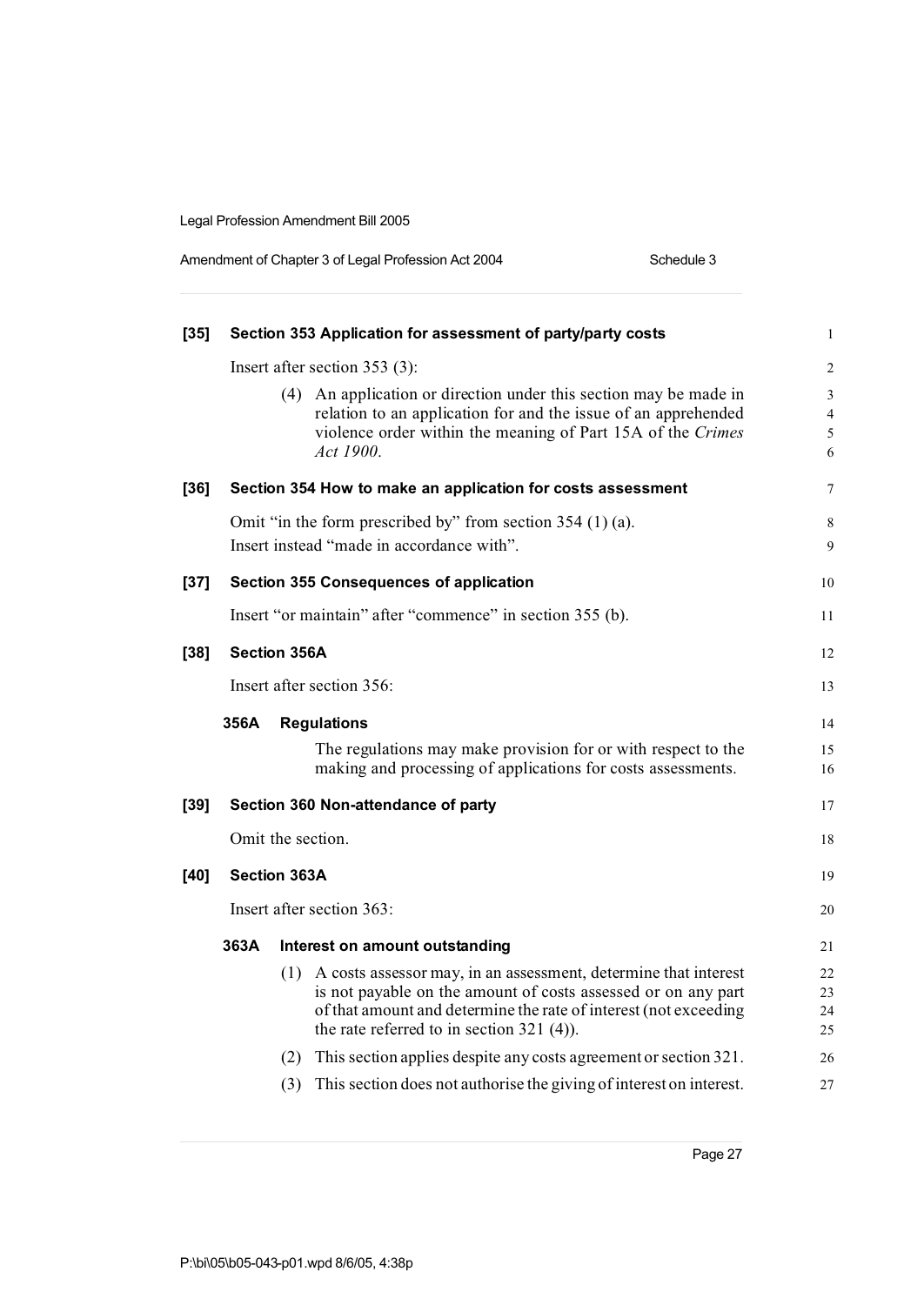| Schedule 3 | Amendment of Chapter 3 of Legal Profession Act 2004 |
|------------|-----------------------------------------------------|
|            |                                                     |

|        | (4) This section does not apply to or in respect of the assessment<br>of costs referred to in Subdivision 3 (Party/party costs).                                                                                                                                 | $\mathbf{1}$<br>$\overline{2}$ |
|--------|------------------------------------------------------------------------------------------------------------------------------------------------------------------------------------------------------------------------------------------------------------------|--------------------------------|
| $[41]$ | <b>Section 367 Determinations of costs assessments</b>                                                                                                                                                                                                           | 3                              |
|        | Omit "Any amount substituted for the amount of the costs may include"<br>from section $367(2)$ .                                                                                                                                                                 | 4<br>5                         |
|        | Insert instead "The costs assessor may include".                                                                                                                                                                                                                 | 6                              |
| [42]   | <b>Section 367 (4)</b>                                                                                                                                                                                                                                           | 7                              |
|        | Insert after section $367$ (3):                                                                                                                                                                                                                                  | 8                              |
|        | (4) A costs assessor may determine that the amount of fair and<br>reasonable costs is the amount agreed to by the parties if during<br>the course of the assessment the parties notify the costs assessor<br>that they have agreed on the amount of those costs. | 9<br>10<br>11<br>12            |
| [43]   | <b>Section 367A</b>                                                                                                                                                                                                                                              | 13                             |
|        | Insert after section 367:                                                                                                                                                                                                                                        | 14                             |
|        | 367A<br>Determinations of costs assessments for party/party costs                                                                                                                                                                                                | 15                             |
|        | A costs assessor is to determine an application for an<br>assessment of costs payable as a result of an order made by a<br>court or tribunal by making a determination of the fair and<br>reasonable amount of those costs.                                      | 16<br>17<br>18<br>19           |
| [44]   | Section 368 Certificate as to determination                                                                                                                                                                                                                      | 20                             |
|        | Insert "and the Manager, Costs Assessment" after "party" in section 368 (1).                                                                                                                                                                                     | 21                             |
| [45]   | <b>Section 368 (6)</b>                                                                                                                                                                                                                                           | 22                             |
|        | Omit the subsection. Insert instead:                                                                                                                                                                                                                             | 23                             |
|        | (6) If the costs of the costs assessor are payable by a party to the<br>assessment as referred to in section 369, the costs assessor<br>must:                                                                                                                    | 24<br>25<br>26                 |
|        | the certificate to the Manager,<br>(a)<br>forward<br>Costs<br>Assessment, instead of forwarding it or copies of it to<br>the parties, and                                                                                                                        | 27<br>28<br>29                 |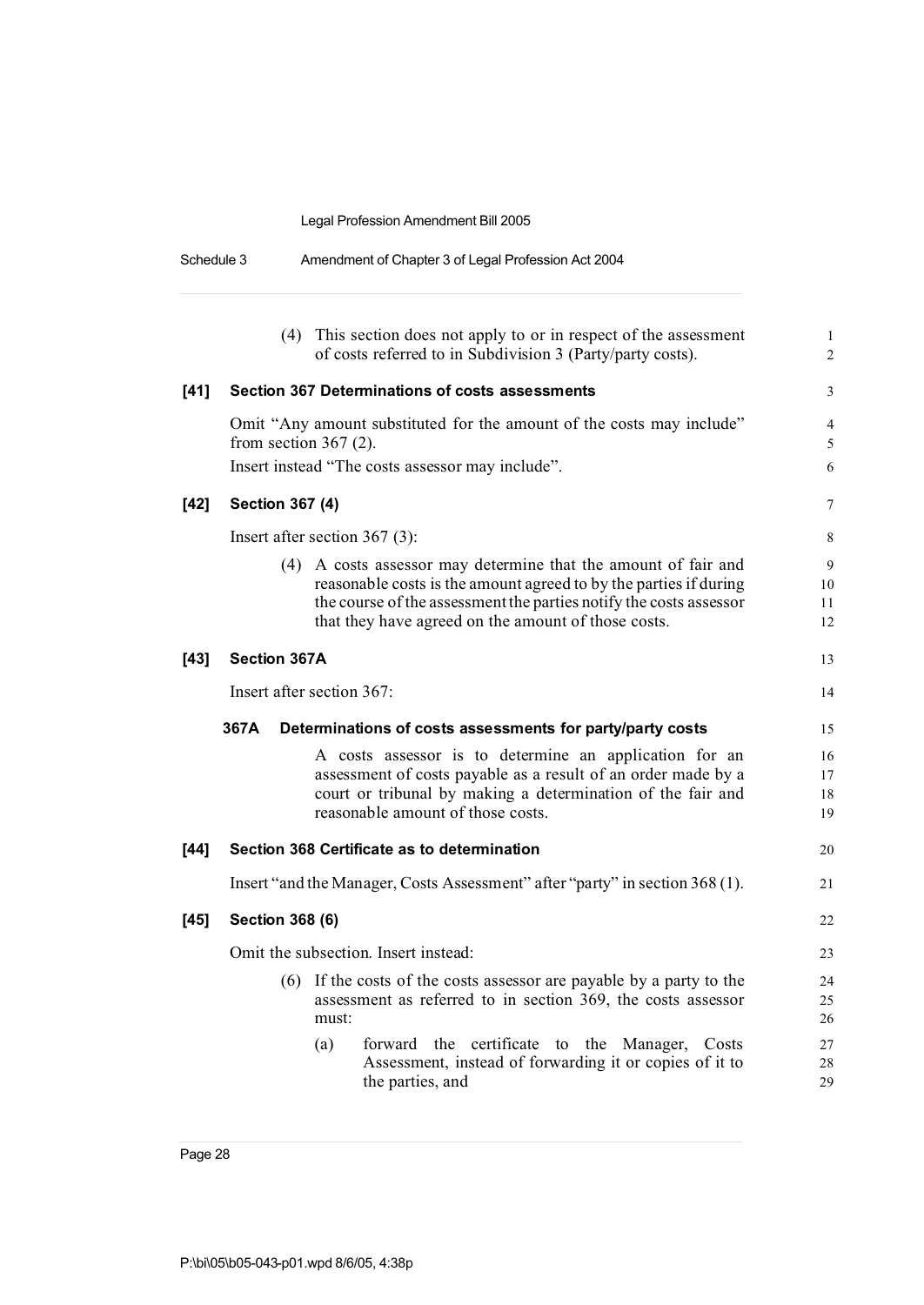| Amendment of Chapter 3 of Legal Profession Act 2004 | Schedule 3 |
|-----------------------------------------------------|------------|
|-----------------------------------------------------|------------|

|      |                     |     | (b)                       | advise the parties that the certificate has been so<br>forwarded and will be available to the parties on<br>payment of the costs of the costs assessor.                                                                                                                                         | $\,1\,$<br>$\overline{c}$<br>3 |
|------|---------------------|-----|---------------------------|-------------------------------------------------------------------------------------------------------------------------------------------------------------------------------------------------------------------------------------------------------------------------------------------------|--------------------------------|
| [46] |                     |     | Section 368 (7) (a)       |                                                                                                                                                                                                                                                                                                 | 4                              |
|      |                     |     |                           | Omit "subsection (4)". Insert instead "subsection (2)".                                                                                                                                                                                                                                         | 5                              |
| [47] |                     |     |                           | Section 369 Recovery of costs of costs assessment                                                                                                                                                                                                                                               | 6                              |
|      |                     |     |                           | Insert "and the Manager, Costs Assessment" after "party" in section 369 (5).                                                                                                                                                                                                                    | 7                              |
| [48] |                     |     |                           | Section 373 Application for review of determination                                                                                                                                                                                                                                             | 8                              |
|      |                     |     |                           | Insert "by party" after "Application" in the heading to the section.                                                                                                                                                                                                                            | 9                              |
| [49] | <b>Section 373A</b> |     |                           |                                                                                                                                                                                                                                                                                                 | 10                             |
|      |                     |     | Insert after section 373: |                                                                                                                                                                                                                                                                                                 | 11                             |
|      | 373A                |     |                           | Application by Manager for review of determination of costs of<br>costs assessment                                                                                                                                                                                                              | 12<br>13                       |
|      |                     |     |                           | (1) The Manager, Costs Assessment may, within 30 days after the<br>issue of a certificate under section 369 (5) that sets out the costs<br>of a costs assessment determined by a costs assessor, prepare<br>an application for a review of the determination.                                   | 14<br>15<br>16<br>17           |
|      |                     |     |                           | (2) The Manager, Costs Assessment must ensure that notice of the<br>Manager's intention to apply for a review is given to the parties<br>to the proposed review not less than 7 days before the<br>application is referred to a panel under section 374 or as<br>prescribed by the regulations. | 18<br>19<br>20<br>21<br>22     |
| [50] |                     |     |                           | Section 374 Referral of application to panel                                                                                                                                                                                                                                                    | 23                             |
|      |                     |     |                           | Omit section 374 (1). Insert instead:                                                                                                                                                                                                                                                           | 24                             |
|      |                     | (1) |                           | The Manager, Costs Assessment:                                                                                                                                                                                                                                                                  | 25                             |
|      |                     |     | (a)                       | in the case of an application duly made under section<br>373—is to refer the application to a panel, or                                                                                                                                                                                         | 26<br>27                       |
|      |                     |     | (b)                       | in the case of an application prepared under section<br>373A—may refer the application to a panel.                                                                                                                                                                                              | 28<br>29                       |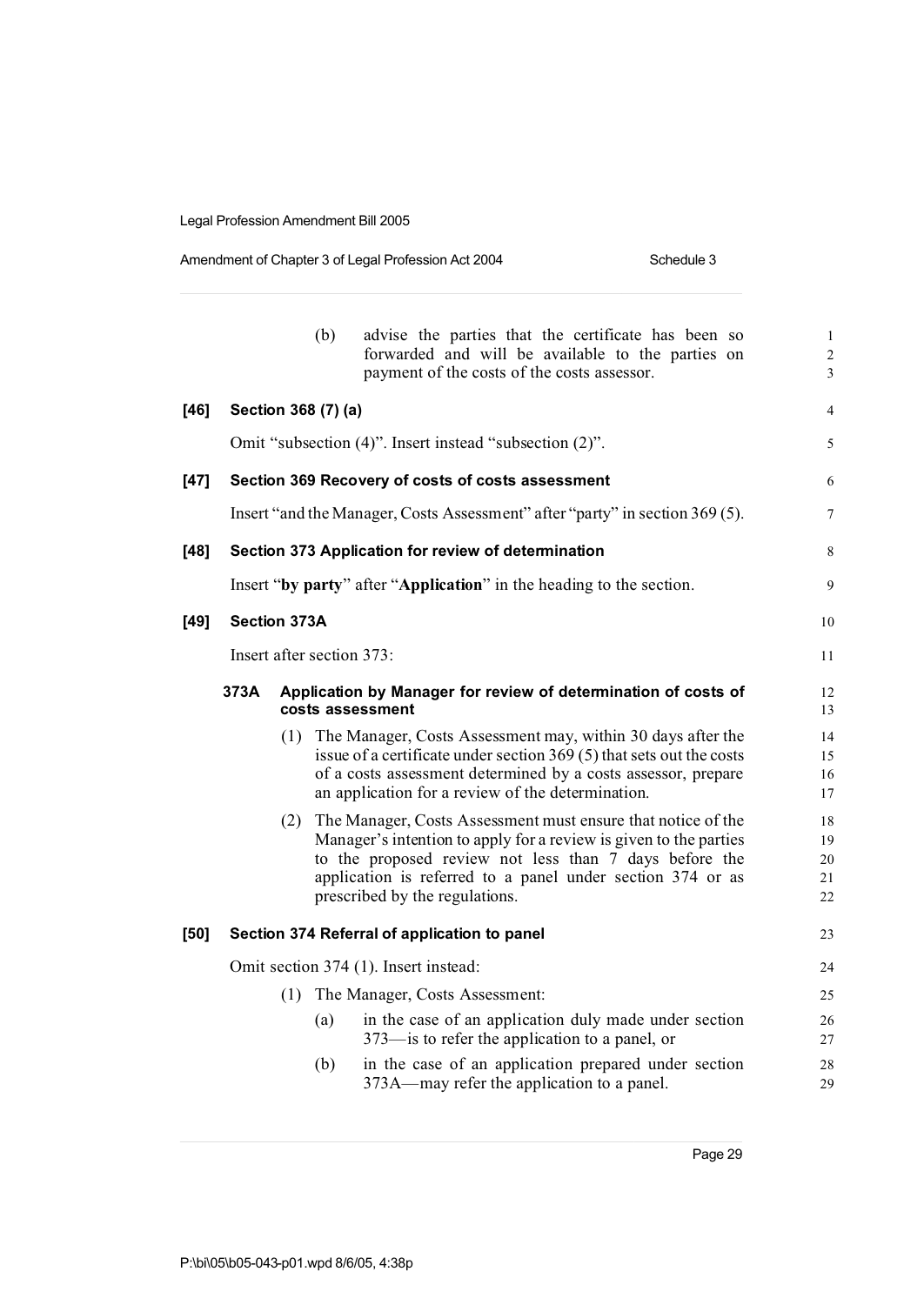| $[51]$ | <b>Section 374 (3)</b>                                                                                                                                                                                                                                                                                          | 1                     |
|--------|-----------------------------------------------------------------------------------------------------------------------------------------------------------------------------------------------------------------------------------------------------------------------------------------------------------------|-----------------------|
|        | Omit "an assessment". Insert instead "a review".                                                                                                                                                                                                                                                                | $\overline{c}$        |
| $[52]$ | Section 375 General functions of panel in relation to review application                                                                                                                                                                                                                                        | 3                     |
|        | Insert after section 375 (3):                                                                                                                                                                                                                                                                                   | 4                     |
|        | A panel reviewing the determination of a costs assessor may<br>(3A)<br>determine that the amount of fair and reasonable costs is the<br>amount agreed to by the parties to the review if during the<br>course of the review the parties notify the panel that they have<br>agreed on the amount of those costs. | 5<br>6<br>7<br>8<br>9 |
| $[53]$ | <b>Section 375 (4)</b>                                                                                                                                                                                                                                                                                          | 10                    |
|        | Omit "assessment". Insert instead "review".                                                                                                                                                                                                                                                                     | 11                    |
| $[54]$ | Section 376 Relevant documents to be produced to panel                                                                                                                                                                                                                                                          | 12                    |
|        | Omit "2 months" from section 376 (3) (a). Insert instead "12 months".                                                                                                                                                                                                                                           | 13                    |
| $[55]$ | Section 376 (4) (a)                                                                                                                                                                                                                                                                                             | 14                    |
|        | Omit "2 months". Insert instead "12 months".                                                                                                                                                                                                                                                                    | 15                    |
| $[56]$ | Section 378 Certificate as to determination of panel                                                                                                                                                                                                                                                            | 16                    |
|        | Insert "and the Manager, Costs Assessment" after "party" in section 378 (1).                                                                                                                                                                                                                                    | 17                    |
| $[57]$ | <b>Section 378 (5)</b>                                                                                                                                                                                                                                                                                          | 18                    |
|        | Omit the subsection. Insert instead:                                                                                                                                                                                                                                                                            | 19                    |
|        | (5) If the costs of the panel are payable by a person referred to in<br>section 379, the panel must:                                                                                                                                                                                                            | 20<br>21              |
|        | forward the certificate to the Manager, Costs<br>(a)<br>Assessment, instead of forwarding it or copies of it to<br>the parties, and                                                                                                                                                                             | 22<br>23<br>24        |
|        | advise the parties that the certificate has been so<br>(b)<br>forwarded and will be available to the parties on<br>payment of the costs of the panel.                                                                                                                                                           | 25<br>26<br>27        |

Schedule 3 Amendment of Chapter 3 of Legal Profession Act 2004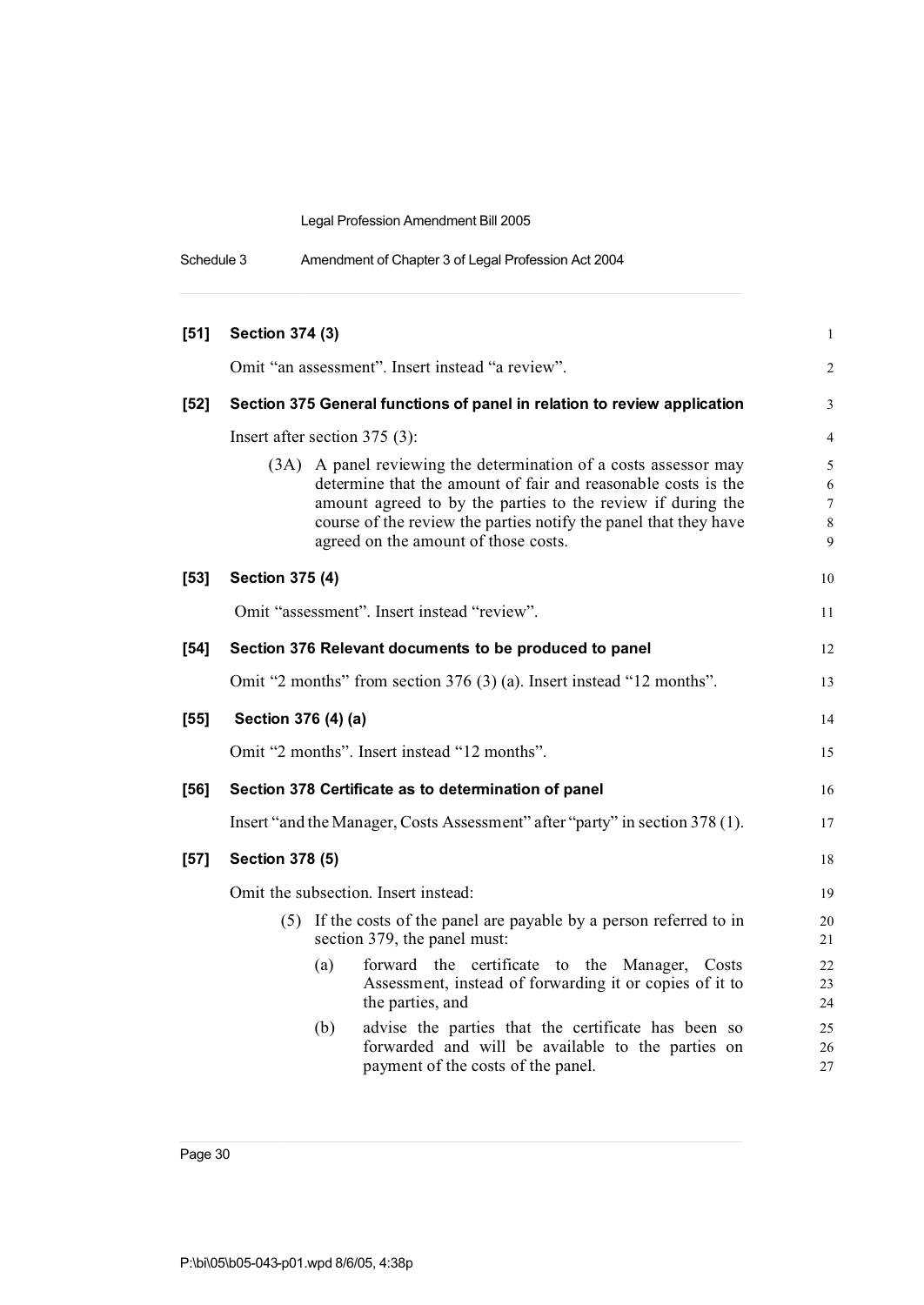| Amendment of Chapter 3 of Legal Profession Act 2004 | Schedule 3 |
|-----------------------------------------------------|------------|
|-----------------------------------------------------|------------|

| $[58]$ | Section 379 Recovery of costs of review                                                                                                                  | $\mathbf{1}$                     |
|--------|----------------------------------------------------------------------------------------------------------------------------------------------------------|----------------------------------|
|        | Insert "and the Manager, Costs Assessment," after "party" in section<br>$379(5)$ .                                                                       | $\overline{2}$<br>$\overline{3}$ |
| $[59]$ | Section 388 Notices of appeal                                                                                                                            | $\overline{4}$                   |
|        | Omit "notice of appeal" from section 388 (1).                                                                                                            | 5                                |
|        | Insert instead "document initiating an appeal".                                                                                                          | 6                                |
| [60]   | Section 393 Referral for disciplinary action                                                                                                             | 7                                |
|        | Insert "or review" after "costs assessment" in section 393 (1).                                                                                          | 8                                |
| [61]   | Section 393 (1)                                                                                                                                          | 9                                |
|        | Insert "grossly" before "excessive".                                                                                                                     | 10                               |
| [62]   | Section 403 Professional indemnity insurance for barristers                                                                                              | 11                               |
|        | Omit "and the level of insurance provided by the policy, and has approved                                                                                | 12                               |
|        | of the terms of the policy as complying with agreed national standards for<br>professional indemnity insurance for barristers" from section 403 (2) (b). | 13<br>14                         |
|        | Insert instead ", the level of insurance provided by the policy and the terms                                                                            | 15                               |
|        | of the policy".                                                                                                                                          | 16                               |
| [63]   | Section 406 Solicitor to be insured and to make contributions                                                                                            | 17                               |
|        | Omit "and of the terms of the policy as complying with agreed national                                                                                   | 18                               |
|        | standards for professional indemnity insurance for solicitors" from section                                                                              | 19                               |
|        | 406 $(2)$ $(b)$ .                                                                                                                                        | 20                               |
|        | Insert instead "the type of policy, the level of insurance provided by the<br>policy and the terms of the policy".                                       | 21<br>22                         |
| [64]   | Section 472 Interstate legal practitioner becoming authorised to<br>withdraw from local trust account                                                    | 23<br>24                         |
|        | Omit section $472$ (3).                                                                                                                                  | 25                               |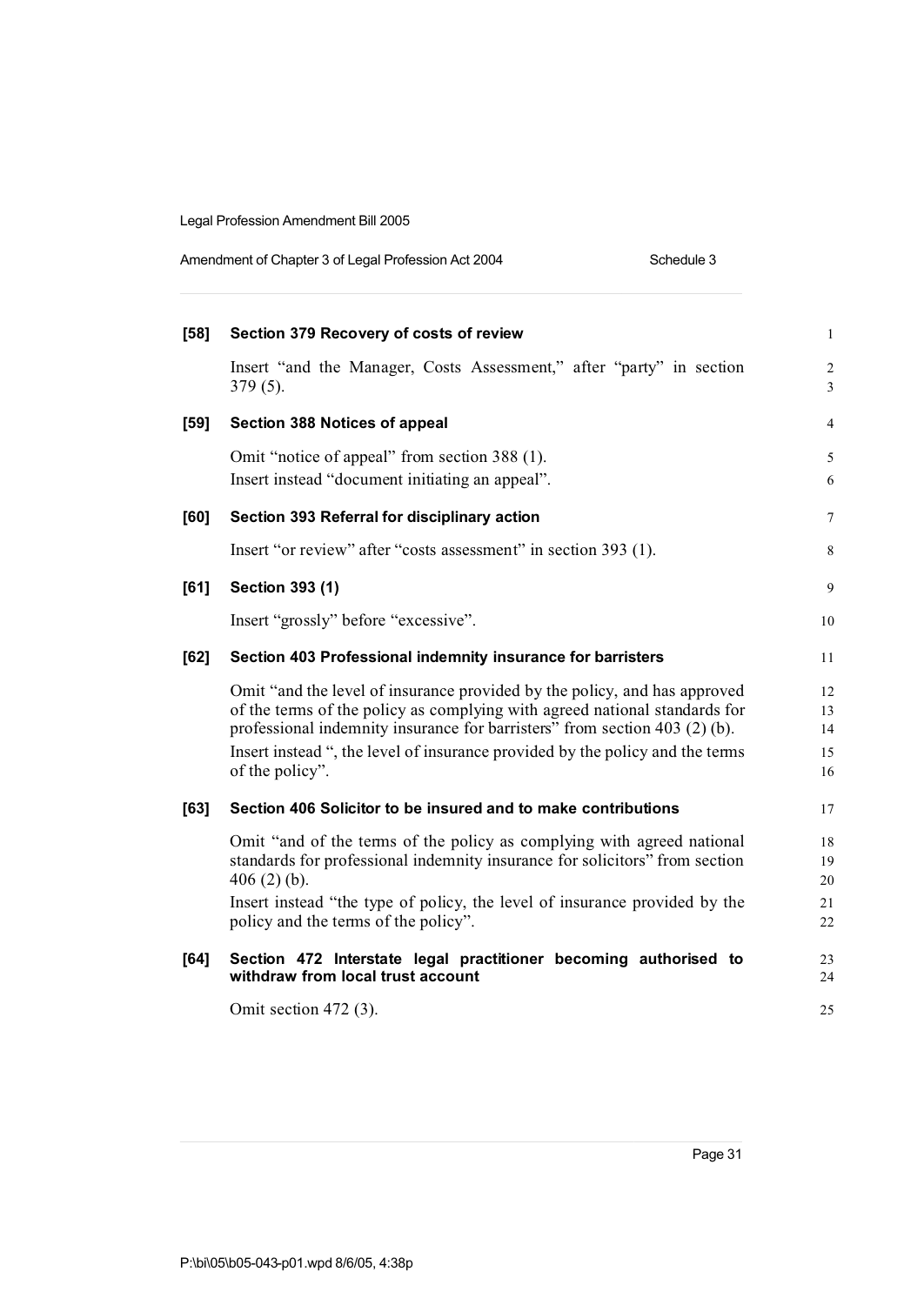|  | Schedule 4 | Amendment of Chapter 4 of Legal Profession Act 2004 |  |
|--|------------|-----------------------------------------------------|--|
|--|------------|-----------------------------------------------------|--|

|       |                                  |     | Schedule 4 Amendment of Chapter 4 of Legal<br><b>Profession Act 2004</b>                                                                                | $\mathbf{1}$<br>$\sqrt{2}$    |
|-------|----------------------------------|-----|---------------------------------------------------------------------------------------------------------------------------------------------------------|-------------------------------|
|       |                                  |     | (Section 3)                                                                                                                                             | 3                             |
| $[1]$ |                                  |     | Section 498 Conduct capable of being unsatisfactory professional<br>conduct or professional misconduct                                                  | $\overline{4}$<br>5           |
|       | Insert after section 498 (e):    |     |                                                                                                                                                         | 6                             |
|       |                                  | (f) | conduct consisting of a failure to comply with the<br>requirements of a notice under this Act or the<br>regulations (other than an information notice). | $7\phantom{.0}$<br>$8\,$<br>9 |
| $[2]$ | <b>Section 498 (2)</b>           |     |                                                                                                                                                         | 10                            |
|       |                                  |     | Insert at the end of section 498:                                                                                                                       | 11                            |
|       |                                  |     | (2) Conduct of a person consisting of a contravention referred to in                                                                                    | 12                            |
|       |                                  |     | subsection (1) (a) is capable of being unsatisfactory                                                                                                   | 13                            |
|       |                                  |     | professional conduct or professional misconduct whether or not                                                                                          | 14                            |
|       |                                  |     | the person is convicted of an offence in relation to the<br>contravention.                                                                              | 15<br>16                      |
| $[3]$ |                                  |     | Section 501 Conduct to which this Chapter applies-generally                                                                                             | 17                            |
|       | Insert after section 501 $(5)$ : |     |                                                                                                                                                         | 18                            |
|       |                                  |     | (6) This Chapter extends to conduct as a public notary.                                                                                                 | 19                            |
| [4]   |                                  |     | <b>Section 504 Making of complaints</b>                                                                                                                 | 20                            |
|       |                                  |     | Omit section 504 (3) (b). Insert instead:                                                                                                               | 21                            |
|       |                                  | (b) | identify the Australian legal practitioner about whom the                                                                                               | 22                            |
|       |                                  |     | complaint is made or, if it is not possible to do so,                                                                                                   | 23                            |
|       |                                  |     | identify the law practice concerned, and                                                                                                                | 24                            |
| [5]   |                                  |     | <b>Section 512 Withdrawal of complaints</b>                                                                                                             | 25                            |
|       |                                  |     | Omit "it" from section 512 (3). Insert instead "the conduct".                                                                                           | 26                            |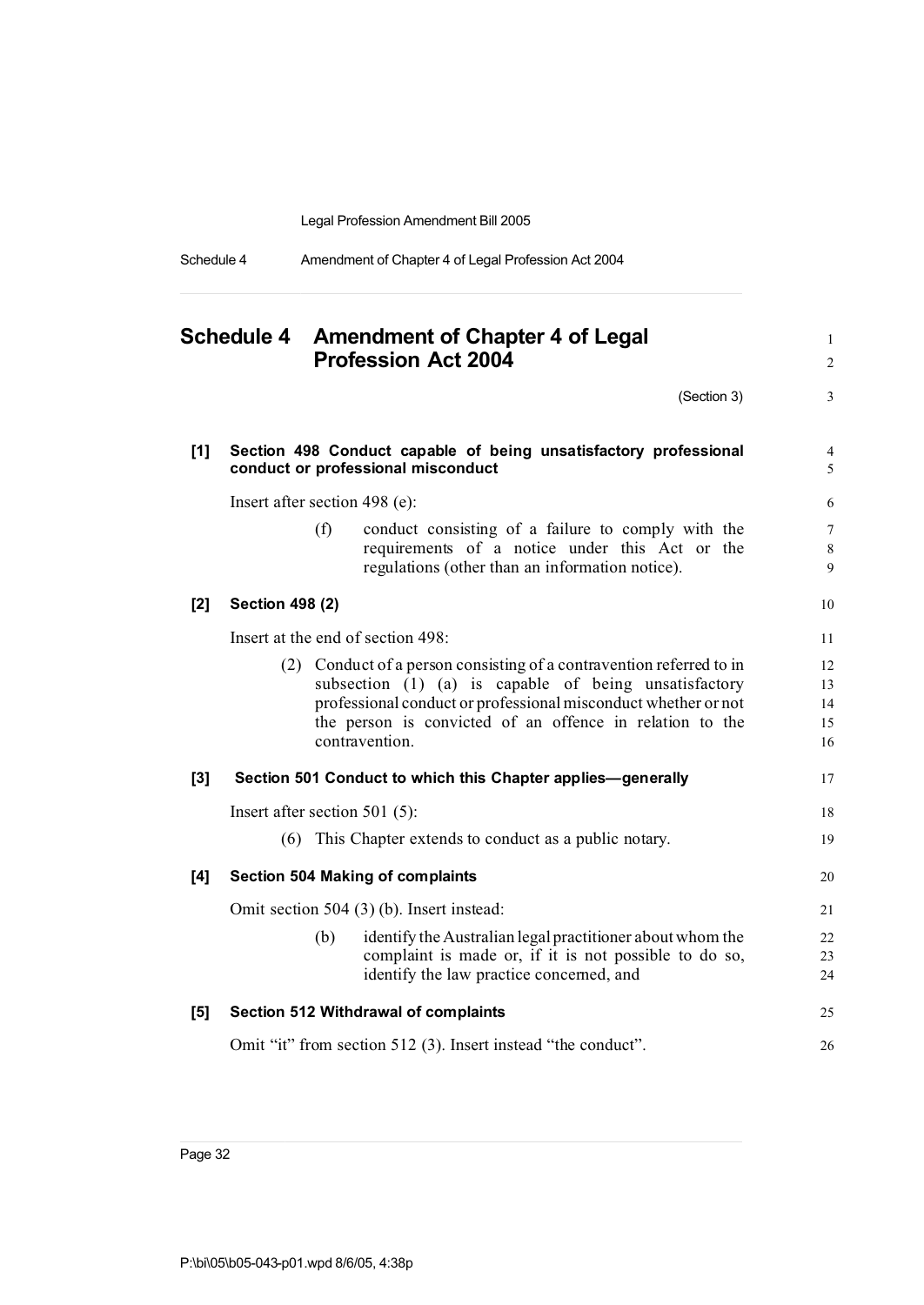| Amendment of Chapter 4 of Legal Profession Act 2004 |  |  |
|-----------------------------------------------------|--|--|
|                                                     |  |  |

Schedule 4

| [6] | <b>Section 531A</b> |     |                                                                                                                                                                                                                                                                                                                                          | $\mathbf{1}$                               |
|-----|---------------------|-----|------------------------------------------------------------------------------------------------------------------------------------------------------------------------------------------------------------------------------------------------------------------------------------------------------------------------------------------|--------------------------------------------|
|     |                     |     | Insert after section 531:                                                                                                                                                                                                                                                                                                                | $\overline{c}$                             |
|     | 531A                |     | <b>Authorised persons</b>                                                                                                                                                                                                                                                                                                                | 3                                          |
|     |                     | (1) | The Commissioner or a Council may, in writing, appoint<br>suitably qualified persons to be authorised persons for the<br>purposes of this Part.                                                                                                                                                                                          | $\overline{4}$<br>5<br>6                   |
|     |                     |     | (2) An authorised person may exercise any or all of the functions<br>of an investigator that are or would be exercisable by an<br>investigator appointed by the Commissioner or Council, as the<br>case may be, and accordingly references in this Act and the<br>regulations to such an investigator extend to an authorised<br>person. | $\overline{7}$<br>8<br>9<br>10<br>11<br>12 |
|     |                     |     | (3) An authorised person may exercise any such functions in<br>relation to a complaint whether or not an investigator has been<br>appointed in relation to the complaint.                                                                                                                                                                | 13<br>14<br>15                             |
|     |                     |     | (4) An appointment under this section may be made generally (to<br>apply for all complaints or for all complaints of a specified<br>class) or for a specified complaint.                                                                                                                                                                 | 16<br>17<br>18                             |
| [7] |                     |     | <b>Section 536 Application of Part 15</b>                                                                                                                                                                                                                                                                                                | 19                                         |
|     |                     |     | Omit "Part 15" from the heading. Insert instead "Chapter 6".                                                                                                                                                                                                                                                                             | 20                                         |
| [8] |                     |     | <b>Section 539 Dismissal of complaint</b>                                                                                                                                                                                                                                                                                                | 21                                         |
|     |                     |     | Insert at the end of the section:                                                                                                                                                                                                                                                                                                        | 22                                         |
|     |                     |     | (2) The Commissioner or Council may make a compensation order<br>under Part 4.9 if the complaint is dismissed under this section<br>on the ground of the public interest and the complainant<br>requested a compensation order in respect of the complaint.                                                                              | 23<br>24<br>25<br>26                       |
| [9] |                     |     | Section 540 Summary conclusion of complaint procedure by caution,<br>reprimand or compensation order                                                                                                                                                                                                                                     | 27<br>28                                   |
|     |                     |     | Insert at the end of the section:                                                                                                                                                                                                                                                                                                        | 29                                         |
|     |                     |     | Note. Reviews are carried out under Chapter 5 of the Administrative<br>Decisions Tribunal Act 1997. Section 729A modifies the operation of that<br>Act. An appeal lies to the Supreme Court under section 729A against a<br>decision of the Administrative Decisions Tribunal.                                                           | 30<br>31<br>32<br>33                       |
|     |                     |     |                                                                                                                                                                                                                                                                                                                                          |                                            |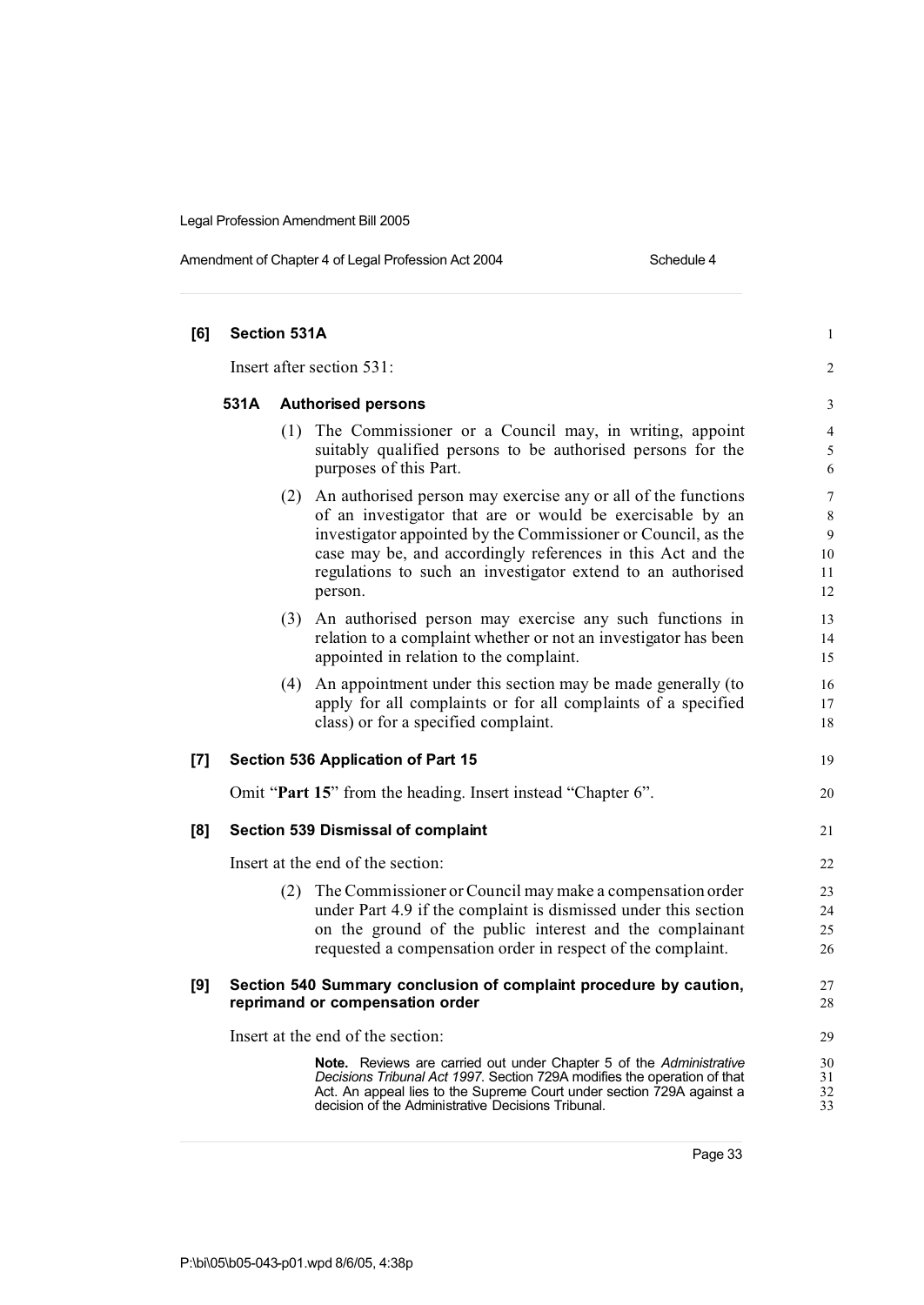| Schedule 4 | Amendment of Chapter 4 of Legal Profession Act 2004 |
|------------|-----------------------------------------------------|
|------------|-----------------------------------------------------|

| $[10]$ | Section 545 Decision of Commissioner on review                 |                                                                                                                                                                                                                                                                                                                |                                                     |
|--------|----------------------------------------------------------------|----------------------------------------------------------------------------------------------------------------------------------------------------------------------------------------------------------------------------------------------------------------------------------------------------------------|-----------------------------------------------------|
|        |                                                                | Insert at the end of the section:                                                                                                                                                                                                                                                                              | $\overline{2}$                                      |
|        |                                                                | Note. Reviews are carried out under Chapter 5 of the Administrative<br>Decisions Tribunal Act 1997. Section 729A modifies the operation of that<br>Act. An appeal lies to the Supreme Court under section 729A against a<br>decision of the Administrative Decisions Tribunal.                                 | $\mathfrak{Z}$<br>$\overline{4}$<br>$\sqrt{5}$<br>6 |
| $[11]$ |                                                                | Section 555 Variation of disciplinary application                                                                                                                                                                                                                                                              | $\overline{7}$                                      |
|        |                                                                | Omit section 555 (4) and (5). Insert instead:                                                                                                                                                                                                                                                                  | 8                                                   |
|        | (4)                                                            | The inclusion of an additional allegation is not precluded on<br>any or all of the following grounds:                                                                                                                                                                                                          | 9<br>10                                             |
|        |                                                                | (a)<br>the additional allegation has not been the subject of a<br>complaint,                                                                                                                                                                                                                                   | 11<br>12                                            |
|        |                                                                | the additional allegation has not been the subject of an<br>(b)<br>investigation,                                                                                                                                                                                                                              | 13<br>14                                            |
|        |                                                                | (c)<br>the alleged conduct concerned occurred more than 3<br>years ago.                                                                                                                                                                                                                                        | 15<br>16                                            |
| $[12]$ |                                                                | <b>Section 557 Substitution of applicant</b>                                                                                                                                                                                                                                                                   | 17                                                  |
|        | Omit section 557 (1). Insert instead:                          |                                                                                                                                                                                                                                                                                                                | 18                                                  |
|        |                                                                | (1) If a disciplinary application was made by the Commissioner,<br>the Tribunal may, on the application of the Commissioner or a<br>Council, and if satisfied that it is appropriate to do so, direct<br>that a Council is to be regarded as the applicant in connection<br>with the disciplinary application. | 19<br>20<br>21<br>22<br>23                          |
|        | (1A)                                                           | If a disciplinary application was made by a Council, the<br>Tribunal may, on the application of the Commissioner or the<br>Council, and if satisfied that it is appropriate to do so, direct<br>that the Commissioner is to be regarded as the applicant in<br>connection with the disciplinary application.   | 24<br>25<br>26<br>27<br>28                          |
| $[13]$ |                                                                | Section 561 Procedural lapses and defects in appointments                                                                                                                                                                                                                                                      | 29                                                  |
|        | Insert "or Chapter 6" after "this Chapter" in section 561 (3). |                                                                                                                                                                                                                                                                                                                |                                                     |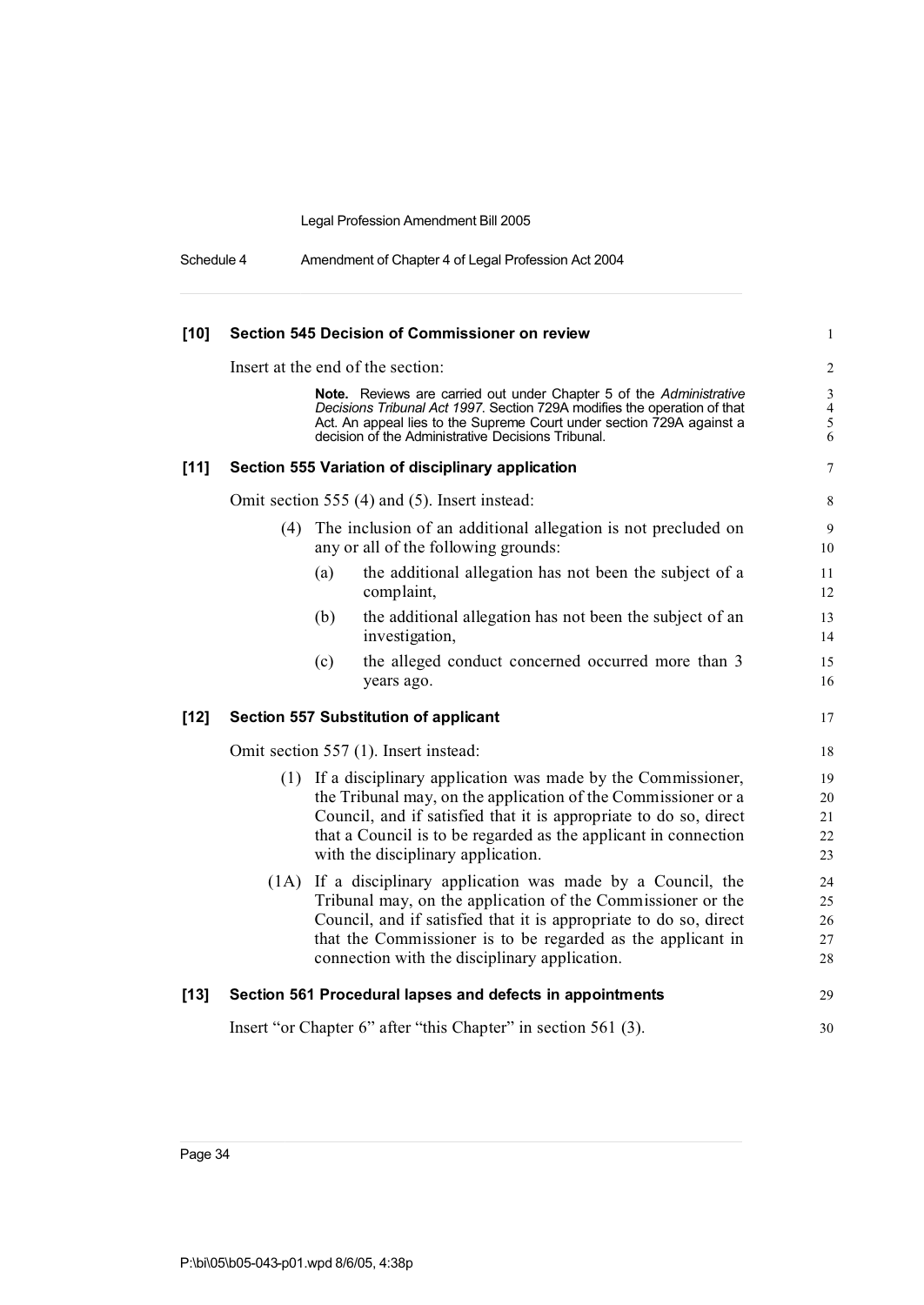| Amendment of Chapter 4 of Legal Profession Act 2004 | Schedule 4 |
|-----------------------------------------------------|------------|
|-----------------------------------------------------|------------|

| $[14]$ | <b>Section 562 Determinations of Tribunal</b>                                                                                                                                                                               | $\mathbf{1}$         |
|--------|-----------------------------------------------------------------------------------------------------------------------------------------------------------------------------------------------------------------------------|----------------------|
|        | Omit section 562 (2) (e). Insert instead:                                                                                                                                                                                   | 2                    |
|        | an order reprimanding the practitioner,<br>(e)                                                                                                                                                                              | 3                    |
| $[15]$ | Section 562 (2) (f)                                                                                                                                                                                                         | 4                    |
|        | Insert after section $562$ (2) (e):                                                                                                                                                                                         | 5                    |
|        | (f)<br>an order that the name of the practitioner be removed<br>from the roll of public notaries maintained under the<br>Public Notaries Act 1997.                                                                          | 6<br>7<br>8          |
| $[16]$ | Section 562 (4) Orders requiring compliance by practitioner                                                                                                                                                                 | 9                    |
|        | Insert at the end of the subsection:                                                                                                                                                                                        | 10                   |
|        | <b>Note.</b> This subsection is not an exhaustive statement of orders that must<br>be complied with by the practitioner.                                                                                                    | 11<br>12             |
| $[17]$ | Section 562 (8) Public reprimands                                                                                                                                                                                           | 13                   |
|        | Omit "Public reprimands" from the heading. Insert instead "Reprimands".                                                                                                                                                     | 14                   |
| $[18]$ | <b>Section 562 (8)</b>                                                                                                                                                                                                      | 15                   |
|        | Omit "publicly".                                                                                                                                                                                                            | 16                   |
| $[19]$ | Section 562 (10) Private reprimands                                                                                                                                                                                         | 17                   |
|        | Omit the subsection.                                                                                                                                                                                                        | 18                   |
| $[20]$ | Section 573 Making of compensation orders                                                                                                                                                                                   | 19                   |
|        | Omit section 573 $(3)$ – $(5)$ . Insert instead:                                                                                                                                                                            | 20                   |
|        | The Commissioner or relevant Council may:<br>(3)                                                                                                                                                                            | 21                   |
|        | where proceedings are not proposed to be commenced<br>(a)<br>in the Tribunal with respect to the complaint<br>concerned—make a compensation order referred to in:<br>section 540 (in the case of the Commissioner or<br>(i) | 22<br>23<br>24<br>25 |
|        | Council), or<br>section 545 (in the case of the Commissioner),<br>(i)<br>or                                                                                                                                                 | 26<br>27<br>28       |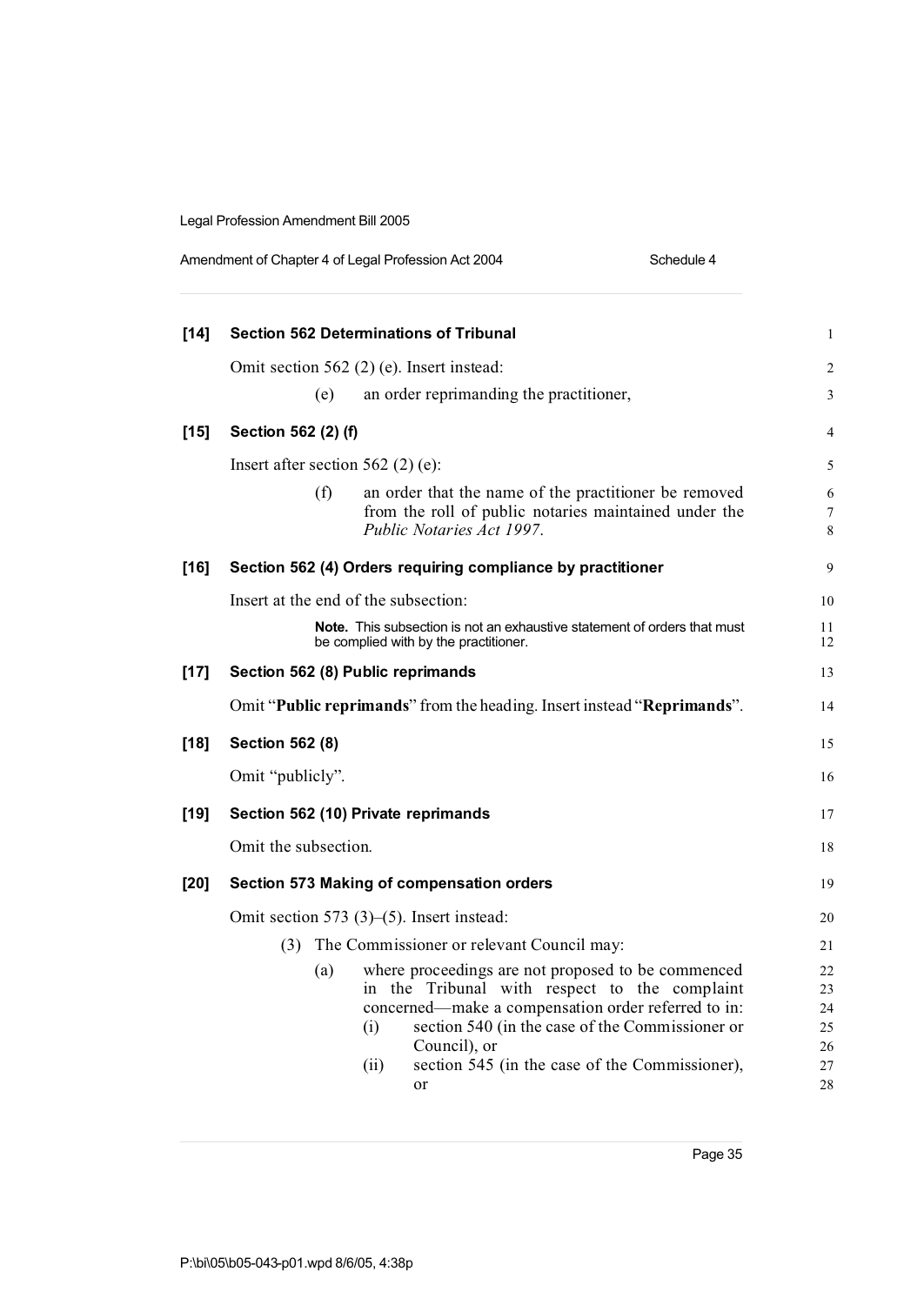Schedule 4 Amendment of Chapter 4 of Legal Profession Act 2004

- (b) where proceedings are proposed to be commenced in 1 the Tribunal with respect to the complaint 2 concerned—make a compensation order before the 3 proceedings are commenced, if the Commissioner or 4 Council is satisfied that the Australian legal practitioner 5 against whom the complaint is made is likely to be  $6<sub>6</sub>$ found to have engaged in unsatisfactory professional 7 conduct or professional misconduct. 8
- (4) To avoid any doubt, subsection  $(3)$  (b) extends to the making 9 of a compensation order referred to in section 545, where 10 proceedings are proposed to be commenced in the Tribunal 11 with respect to the complaint concerned.
- (5) If the Commissioner or relevant Council decides to make a 13 compensation order against an Australian legal practitioner 14 under subsection (3) (b), the practitioner may apply to the 15 Tribunal for a review of the decision. The review is to be 16 undertaken by the Tribunal: 17
	- (a) when conducting a hearing with respect to the 18 complaint, or 19
	- (b) if the matter does not proceed to a hearing or the 20 proceedings with respect to the complaint are 21 terminated—duringseparate proceedings with respect to 22 the application for review. 23

**Note.** Reviews are carried out under Chapter 5 of the *Administrative*<br>*Decisions Tribunal Act 1997* Section 729A modifies the operation of that **Decisions Tribunal Act 1997. Section 729A modifies the operation of that 25<br>Act. An appeal lies to the Supreme Court under section 729A against a 26** Act. An appeal lies to the Supreme Court under section 729A against a  $26$ <br>decision of the Administrative Decisions Tribunal. decision of the Administrative Decisions Tribunal.

- (6) If: 28
	- (a) the Commissioner or relevant Council makes a 29 compensation order, and 30
	- (b) proceedings are subsequently commenced in the 31 Tribunal with respect to the complaint concerned,  $32$

the Tribunal may make a further order under subsection  $(1)$ , but  $33$ the order, if requiring payment of an amount (when added to 34 the amount in the original order) exceeding \$25,000, is not to 35 be made unless the complainant and the Australian legal 36 practitioner both consent to the order. 37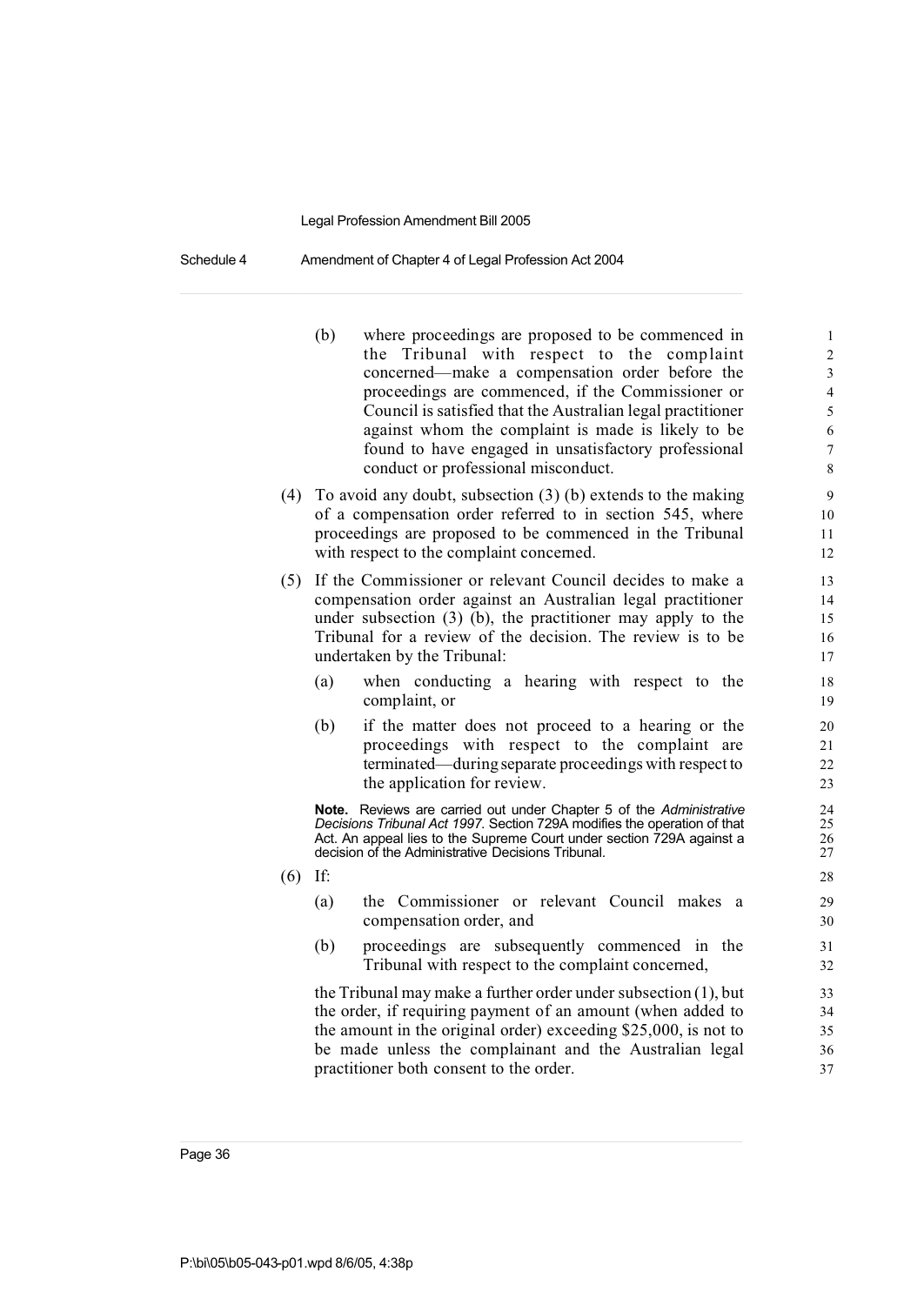| Amendment of Chapter 4 of Legal Profession Act 2004 | Schedule 4 |
|-----------------------------------------------------|------------|
|-----------------------------------------------------|------------|

| $[21]$ | Section 574 Enforcement of compensation orders                                                                                                    | $\mathbf{1}$            |
|--------|---------------------------------------------------------------------------------------------------------------------------------------------------|-------------------------|
|        | Omit "capable of being unsatisfactory professional conduct or" from section<br>$574(2)$ .                                                         | $\overline{2}$<br>3     |
| $[22]$ | <b>Section 576 Definitions</b>                                                                                                                    | $\overline{4}$          |
|        | Omit "or privately reprimanding" from paragraph (d) of the definition of<br>disciplinary action.                                                  | 5<br>6                  |
| $[23]$ | <b>Section 577 Register of Disciplinary Action</b>                                                                                                | $\tau$                  |
|        | Omit ", and may include the date and jurisdiction of the person's first and<br>any later admission to the legal profession" from section 577 (2). | $\,8\,$<br>$\mathbf{Q}$ |
| $[24]$ | Section 595 Pre-complaint powers where client is denied access to<br>documents                                                                    | 10<br>11                |
|        | Omit "prescribed distance" from section 595 (3) (b).<br>Insert instead "distance prescribed by or determined under the regulations".              | 12<br>13                |
| $[25]$ | Section 599 Duty to report suspected offences                                                                                                     | 14                      |
|        | Omit the section.                                                                                                                                 | 15                      |
| $[26]$ | Section 602 Non-compellability of certain witnesses                                                                                               | 16                      |
|        | Omit "Part" from section 602 (1). Insert instead "Chapter".                                                                                       | 17                      |
| $[27]$ | Section 606 Appeals against orders and decisions of Tribunal                                                                                      | 18                      |
|        | Omit the section.                                                                                                                                 | 19                      |
| $[28]$ | <b>Section 607 Costs of administering Chapter</b>                                                                                                 | 20                      |
|        | Omit the section.                                                                                                                                 | 21                      |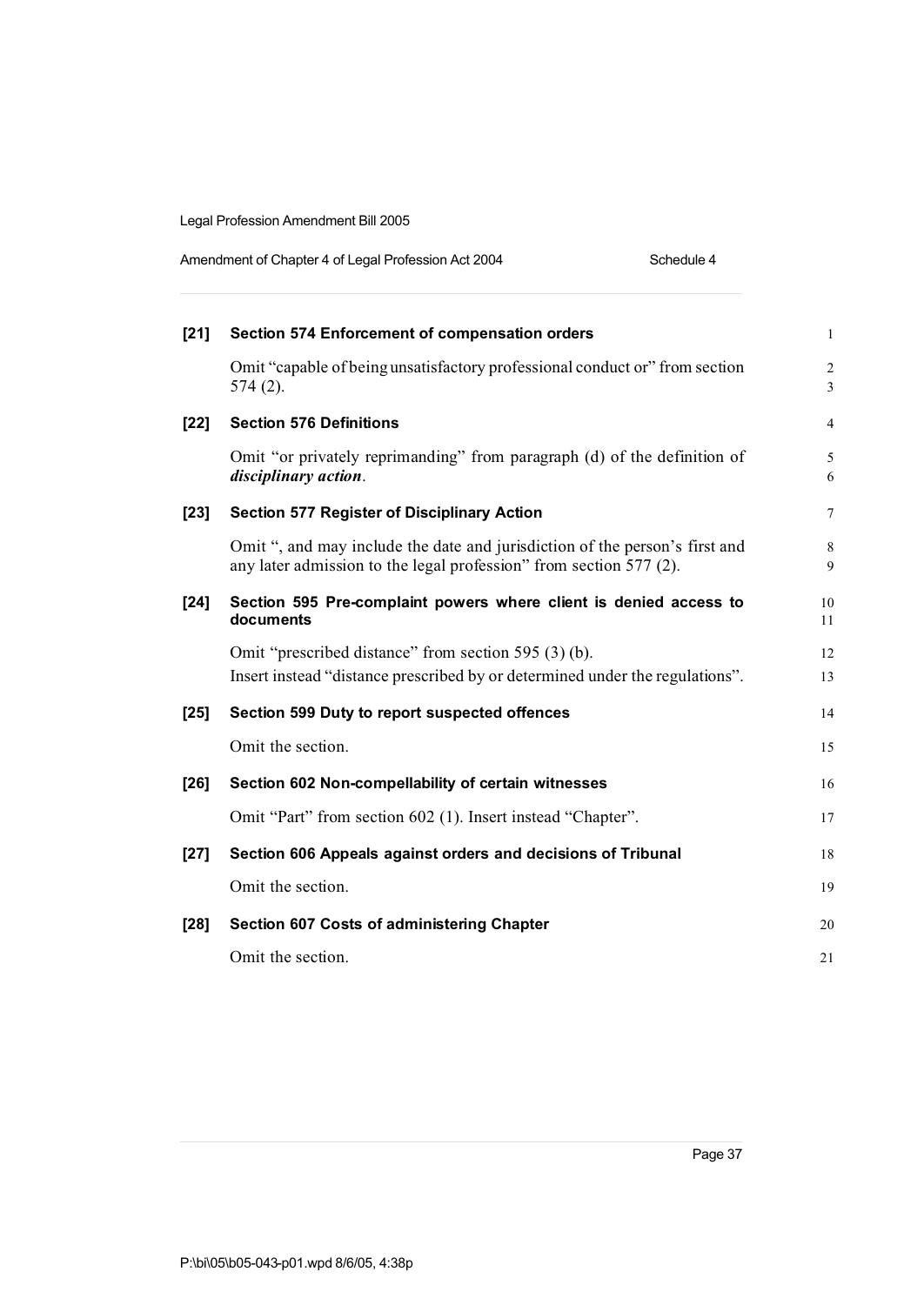| Schedule 5 | Amendment of Chapter 5 of Legal Profession Act 2004 |
|------------|-----------------------------------------------------|
|            |                                                     |

|       | <b>Schedule 5</b>              | <b>Amendment of Chapter 5 of Legal</b><br><b>Profession Act 2004</b>                                                                                                                                                                                                                                                                                                                                                                                   | $\mathbf{1}$<br>$\sqrt{2}$                         |
|-------|--------------------------------|--------------------------------------------------------------------------------------------------------------------------------------------------------------------------------------------------------------------------------------------------------------------------------------------------------------------------------------------------------------------------------------------------------------------------------------------------------|----------------------------------------------------|
|       |                                | (Section 3)                                                                                                                                                                                                                                                                                                                                                                                                                                            | $\mathfrak{Z}$                                     |
| $[1]$ | <b>Section 611 Definitions</b> |                                                                                                                                                                                                                                                                                                                                                                                                                                                        | 4                                                  |
|       | (1).<br>Insert instead:        | Omit paragraph (d) of the definition of <i>regulated property</i> in section 611                                                                                                                                                                                                                                                                                                                                                                       | 5<br>6<br>$\tau$                                   |
|       | (d)                            | any computer hardware or software, or other device, in<br>the custody or control of the practice by which any<br>records referred to in paragraph (c) may be produced or<br>reproduced in visible form.                                                                                                                                                                                                                                                | 8<br>9<br>10<br>11                                 |
| $[2]$ | <b>Section 611 (2)</b>         |                                                                                                                                                                                                                                                                                                                                                                                                                                                        | 12                                                 |
|       |                                | Omit "this Part". Insert instead "this Chapter".                                                                                                                                                                                                                                                                                                                                                                                                       | 13                                                 |
| $[3]$ |                                | Section 616 Determination regarding external intervention                                                                                                                                                                                                                                                                                                                                                                                              | 14                                                 |
|       |                                | Omit ", owners and employees" from section 616 (1).                                                                                                                                                                                                                                                                                                                                                                                                    | 15                                                 |
| [4]   | Section 616 (2) (b)            |                                                                                                                                                                                                                                                                                                                                                                                                                                                        | 16                                                 |
|       |                                | Omit the paragraph. Insert instead:                                                                                                                                                                                                                                                                                                                                                                                                                    | 17                                                 |
|       | (b)                            | to appoint a manager for the law practice, if the Council<br>is of the opinion:<br>that external intervention is required because of<br>(i)<br>issues relating to the practice's trust records, or<br>that the appointment is necessary to protect the<br>(ii)<br>interests of clients in relation to trust money or<br>trust property, or<br>that there is a need for an independent person to<br>(iii)<br>be appointed to take over professional and | 18<br>19<br>20<br>21<br>22<br>23<br>24<br>25<br>26 |
|       |                                | operational responsibility for the practice, or                                                                                                                                                                                                                                                                                                                                                                                                        | 27                                                 |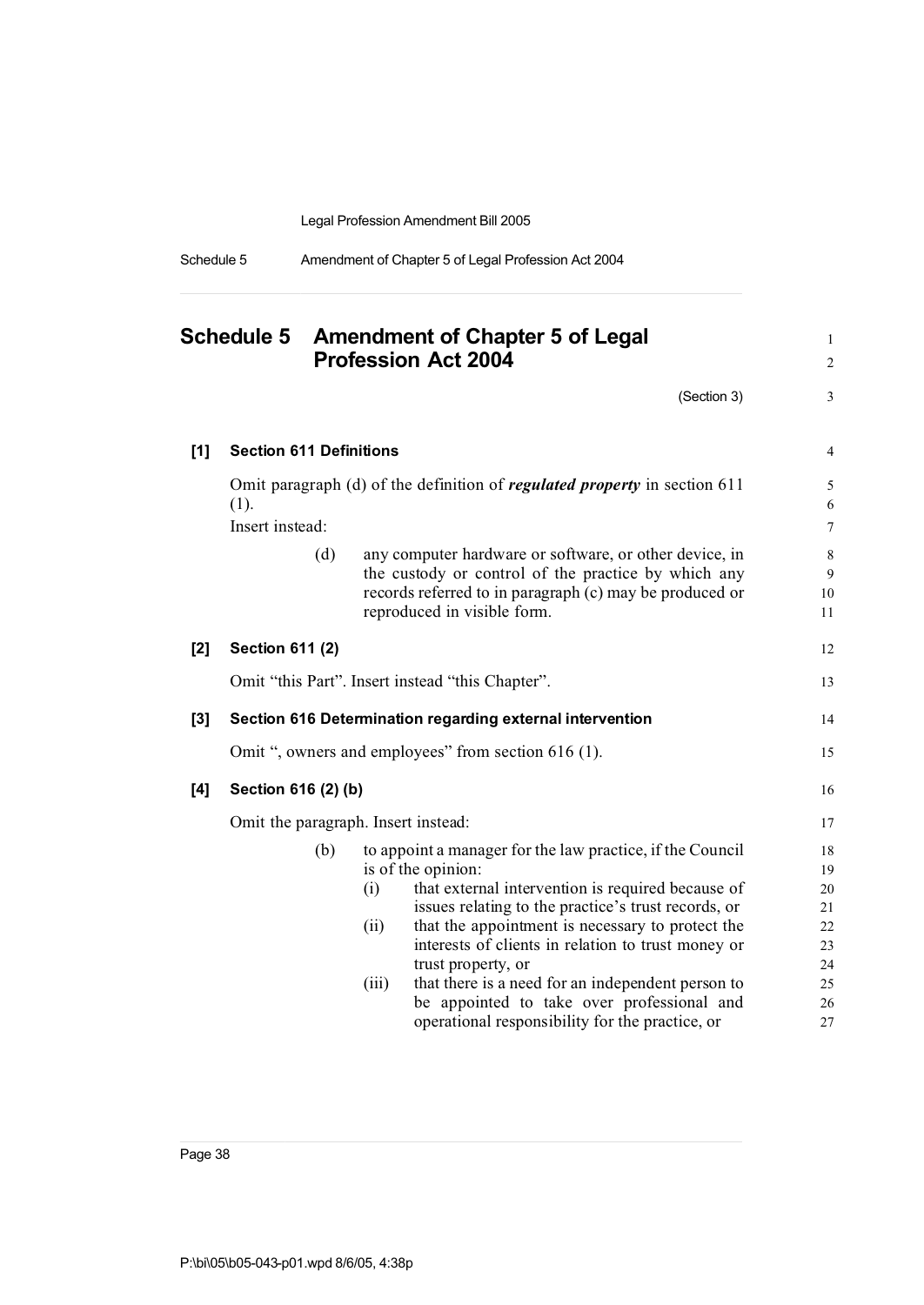| Amendment of Chapter 5 of Legal Profession Act 2004 | Schedule 5 |
|-----------------------------------------------------|------------|
|                                                     |            |

| [5]    | <b>Section 617 Appointment of supervisor</b>                                                                                      | $\mathbf{1}$        |
|--------|-----------------------------------------------------------------------------------------------------------------------------------|---------------------|
|        | Omit section $617(3)(a)$ . Insert instead:                                                                                        | $\overline{2}$      |
|        | Australian<br>legal practitioner<br>who holds<br>(a)<br>an<br>an<br>unrestricted practising certificate, or                       | 3<br>$\overline{4}$ |
| [6]    | Section 619 Effect of service of notice of appointment                                                                            | 5                   |
|        | Insert "or a nominee of the supervisor" after "the supervisor" wherever<br>occurring in section $619(1)$ .                        | 6<br>7              |
| [7]    | Section 620 Role of supervisor                                                                                                    | 8                   |
|        | Omit section 620 (1). Insert instead:                                                                                             | 9                   |
|        | A supervisor for a law practice has the powers and duties of the<br>(1)<br>practice in relation to trust money, including powers: | 10<br>11            |
|        | to receive trust money entrusted to the practice, and<br>(a)                                                                      | 12                  |
|        | (b)<br>to open and close trust accounts.                                                                                          | 13                  |
| [8]    | Section 622 Termination of supervisor's appointment                                                                               | 14                  |
|        | Insert after section $622$ (1) (a):                                                                                               | 15                  |
|        | the appointment is set aside on appeal under section<br>$\left( a1\right)$<br>649,                                                | 16<br>17            |
| [9]    | <b>Section 623 Appointment of manager</b>                                                                                         | 18                  |
|        | Omit "The appointee" from section 623 (3).                                                                                        | 19                  |
|        | Insert instead "Subject to subsection (3A), the appointee".                                                                       | 20                  |
| $[10]$ | Section 623 (3)                                                                                                                   | 21                  |
|        | Omit "Council".                                                                                                                   | 22                  |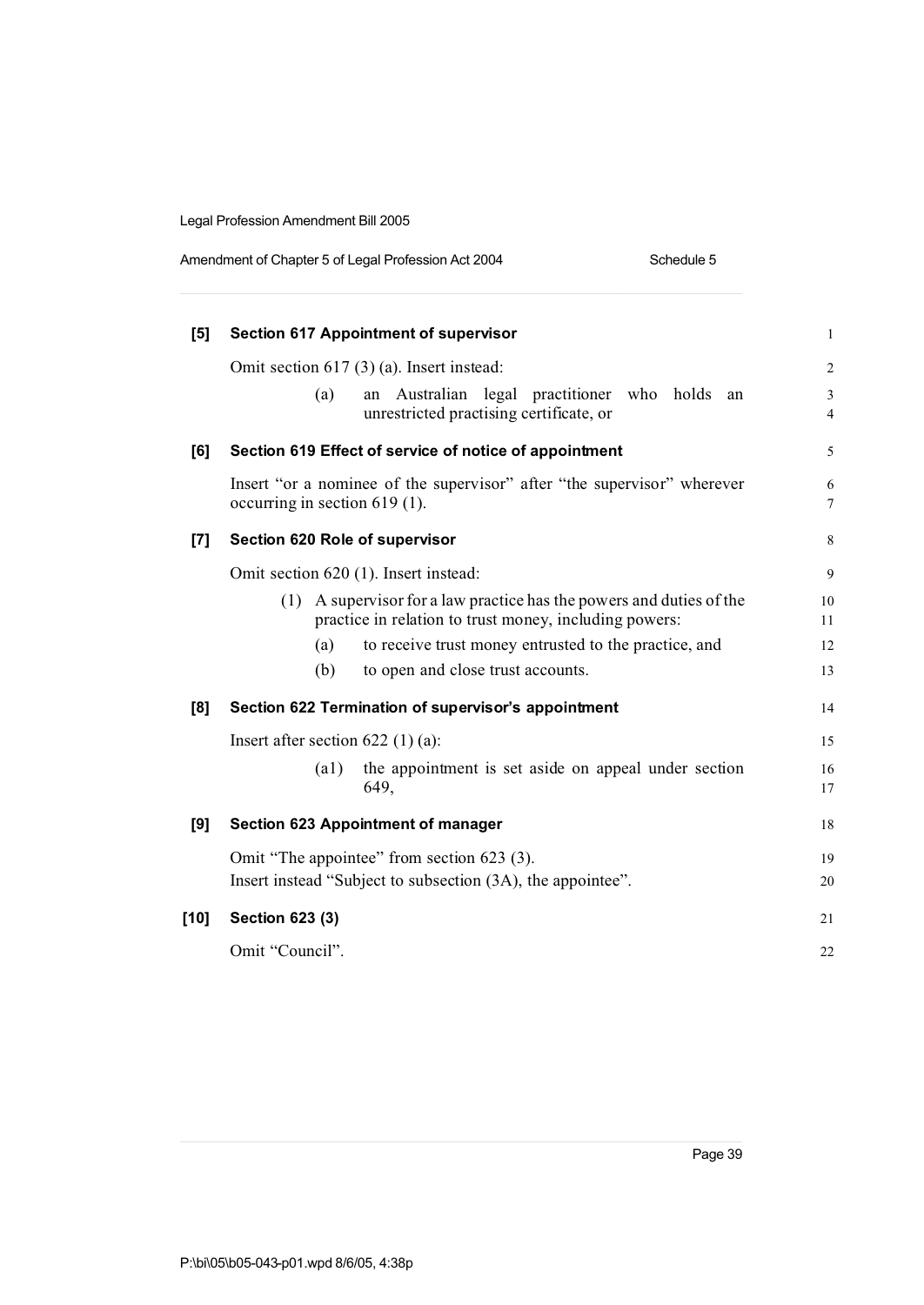| Schedule 5 | Amendment of Chapter 5 of Legal Profession Act 2004 |
|------------|-----------------------------------------------------|
|------------|-----------------------------------------------------|

| $[11]$ | <b>Section 623 (3A)</b>                          |                                                                                                                                                                                                                                                                                                                                                                                                                                                                                                                                                                                                                                                                                                                                                         | $\mathbf{1}$                                                                                     |
|--------|--------------------------------------------------|---------------------------------------------------------------------------------------------------------------------------------------------------------------------------------------------------------------------------------------------------------------------------------------------------------------------------------------------------------------------------------------------------------------------------------------------------------------------------------------------------------------------------------------------------------------------------------------------------------------------------------------------------------------------------------------------------------------------------------------------------------|--------------------------------------------------------------------------------------------------|
|        | Insert after section $623$ (3):                  |                                                                                                                                                                                                                                                                                                                                                                                                                                                                                                                                                                                                                                                                                                                                                         | $\sqrt{2}$                                                                                       |
|        |                                                  | (3A) In the case of the appointment of a manager for a law practice<br>that consists of a barrister, the appointee may (but need not) be<br>an employee of the Bar Association and need not be an<br>Australian lawyer or the holder of an Australian practising<br>certificate.                                                                                                                                                                                                                                                                                                                                                                                                                                                                        | $\ensuremath{\mathfrak{Z}}$<br>$\overline{4}$<br>$\sqrt{5}$<br>$\sqrt{6}$<br>$\boldsymbol{7}$    |
| $[12]$ |                                                  | Section 625 Effect of service of notice of appointment                                                                                                                                                                                                                                                                                                                                                                                                                                                                                                                                                                                                                                                                                                  | $\,8\,$                                                                                          |
|        |                                                  | Omit section 625 (2) (a)–(c). Insert instead:                                                                                                                                                                                                                                                                                                                                                                                                                                                                                                                                                                                                                                                                                                           | 9                                                                                                |
|        | (a)<br>(b)<br>(c)                                | the withdrawal or transfer is made by cheque or other<br>instrument drawn on that account signed by:<br>(i)<br>the manager, or<br>a receiver appointed for the practice, or<br>(ii)<br>a nominee of the manager or receiver, or<br>(iii)<br>the withdrawal or transfer is made by means of<br>electronic or internet banking facilities, by:<br>the manager, or<br>(i)<br>a receiver appointed for the practice, or<br>(ii)<br>a nominee of the manager or receiver, or<br>(iii)<br>the withdrawal or transfer is made in accordance with<br>an authority to withdraw or transfer funds from the<br>account signed by:<br>(i)<br>the manager, or<br>a receiver appointed for the practice, or<br>(ii)<br>(iii)<br>a nominee of the manager or receiver. | 10<br>11<br>12<br>13<br>14<br>15<br>16<br>17<br>18<br>19<br>20<br>21<br>$22\,$<br>23<br>24<br>25 |
| $[13]$ | Section 629 Termination of manager's appointment |                                                                                                                                                                                                                                                                                                                                                                                                                                                                                                                                                                                                                                                                                                                                                         | 26                                                                                               |
|        | Insert after section $629(1)(a)$ :               |                                                                                                                                                                                                                                                                                                                                                                                                                                                                                                                                                                                                                                                                                                                                                         | $27\,$                                                                                           |
|        | $\left( a1\right)$                               | the appointment is set aside on appeal under section<br>649,                                                                                                                                                                                                                                                                                                                                                                                                                                                                                                                                                                                                                                                                                            | 28<br>29                                                                                         |
| $[14]$ |                                                  | <b>Section 630 Appointment of receiver</b>                                                                                                                                                                                                                                                                                                                                                                                                                                                                                                                                                                                                                                                                                                              | 30                                                                                               |
|        | occurring in section $630(4)(b)$ .               | Insert "an officer or employee of a party," after "party," where firstly                                                                                                                                                                                                                                                                                                                                                                                                                                                                                                                                                                                                                                                                                | 31<br>32                                                                                         |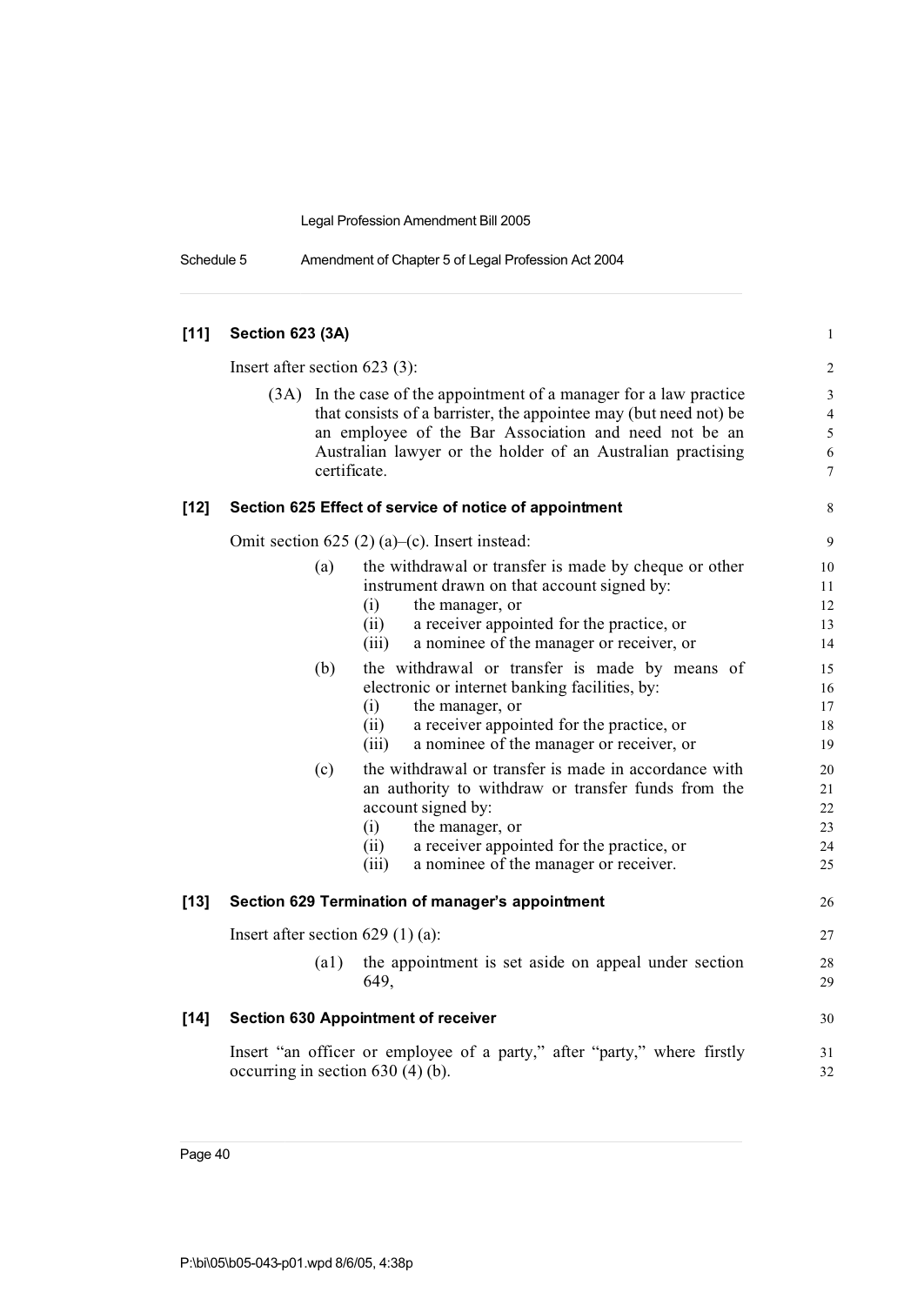| $[15]$ | <b>Section 630 (5)</b>                 |                                                                                                       | $\mathbf{1}$   |
|--------|----------------------------------------|-------------------------------------------------------------------------------------------------------|----------------|
|        | Insert "either" after "must be".       |                                                                                                       | 2              |
| $[16]$ | Section 630 (5) (a)                    |                                                                                                       | 3              |
|        | Omit the paragraph. Insert instead:    |                                                                                                       | $\overline{4}$ |
|        |                                        |                                                                                                       |                |
|        | (a)                                    | an Australian legal practitioner who<br>holds<br>an<br>unrestricted practising certificate, or        | 5<br>6         |
| $[17]$ |                                        | Section 631 Notice of appointment                                                                     | 7              |
|        | Insert after section 631 $(2)$ $(c)$ : |                                                                                                       | 8              |
|        | (c1)                                   | indicate the extent to which the receiver has the powers                                              | 9              |
|        |                                        | of a manager for the practice, and                                                                    | 10             |
| $[18]$ |                                        | Section 632 Effect of service of notice of appointment                                                | 11             |
|        |                                        | Omit section 632 (2) (a)–(c). Insert instead:                                                         | 12             |
|        | (a)                                    | the withdrawal or transfer is made by cheque or other                                                 | 13             |
|        |                                        | instrument drawn on that account signed by:                                                           | 14             |
|        |                                        | the receiver, or<br>(i)<br>a manager appointed for the practice, or<br>(ii)                           | 15<br>16       |
|        |                                        | a nominee of the receiver or manager, or<br>(iii)                                                     | 17             |
|        | (b)                                    | the withdrawal or transfer is made by means of                                                        | 18             |
|        |                                        | electronic or internet banking facilities, by:                                                        | 19             |
|        |                                        | the receiver, or<br>(i)                                                                               | 20             |
|        |                                        | a manager appointed for the practice, or<br>(ii)<br>a nominee of the receiver or manager, or<br>(iii) | 21<br>22       |
|        | (c)                                    | the withdrawal or transfer is made in accordance with                                                 | 23             |
|        |                                        | an authority to withdraw or transfer funds from the                                                   | 24             |
|        |                                        | account signed by:                                                                                    | 25             |
|        |                                        | the receiver, or<br>(i)                                                                               | 26             |
|        |                                        | (ii)<br>a manager appointed for the practice, or<br>a nominee of the receiver or manager.<br>(iii)    | 27<br>28       |
|        |                                        |                                                                                                       |                |
| [19]   | Section 633 Role of receiver           |                                                                                                       | 29             |
|        |                                        | Omit "authorise" from section 633 (2) (b).                                                            | 30             |

Amendment of Chapter 5 of Legal Profession Act 2004 Schedule 5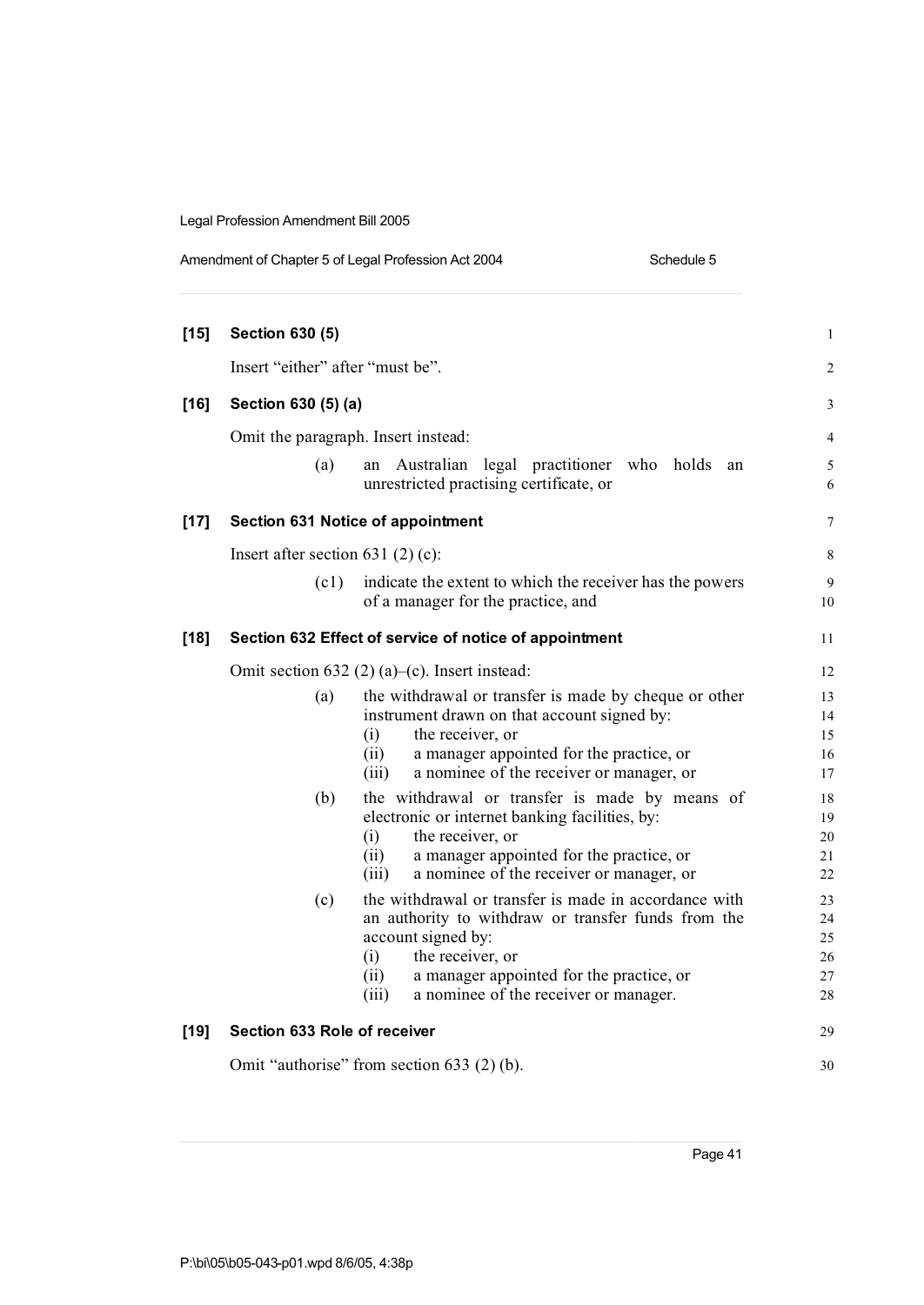Schedule 5 Amendment of Chapter 5 of Legal Profession Act 2004

## **[20] Section 633 (5)–(7)** 1 Insert after section 633 (4): 2 (5) For the purpose of exercising his or her powers under this 3 section, the receiver may exercise any or all of the following 4 powers: 5 (a) to enter and remain on premises used by the law 6 practice for or in connection with its engaging in legal 7 practice, and  $\frac{8}{3}$ (b) to require the practice, an associate or former associate 9 of the practice or any other person who has or had 10 control of client files and associated documents 11 (including documents relating to trust money received 12 by the practice) to give the receiver: 13 (i) access to the files and documents the receiver 14 reasonably requires, and 15 (ii) information relating to client matters the receiver 16 reasonably requires, 17 (c) to operate equipment or facilities on the premises, or to 18 require any person on the premises to operate equipment 19 or facilities on the premises, for a purpose relevant to 20 his or her appointment, 21 (d) to take possession of any relevant material and retain it 22 for as long as may be necessary, 23 (e) to secure any relevant material found on the premises 24 against interference, if the material cannot be 25 conveniently removed, 26 (f) to take possession of any computer equipment or 27 computer program reasonably required for a purpose 28 relevant to his or her appointment. 29 (6) If the receiver takes anything from the premises, the receiver 30 must issue a receipt in a form approved by the Law Society 31 Council and: 32 (a) if the occupier or a person apparently responsible to the 33 occupier is present at or near the premises, give it to him 34 or her, or 35 (b) otherwise, leave it at the premises in an envelope 36 addressed to the occupier. 37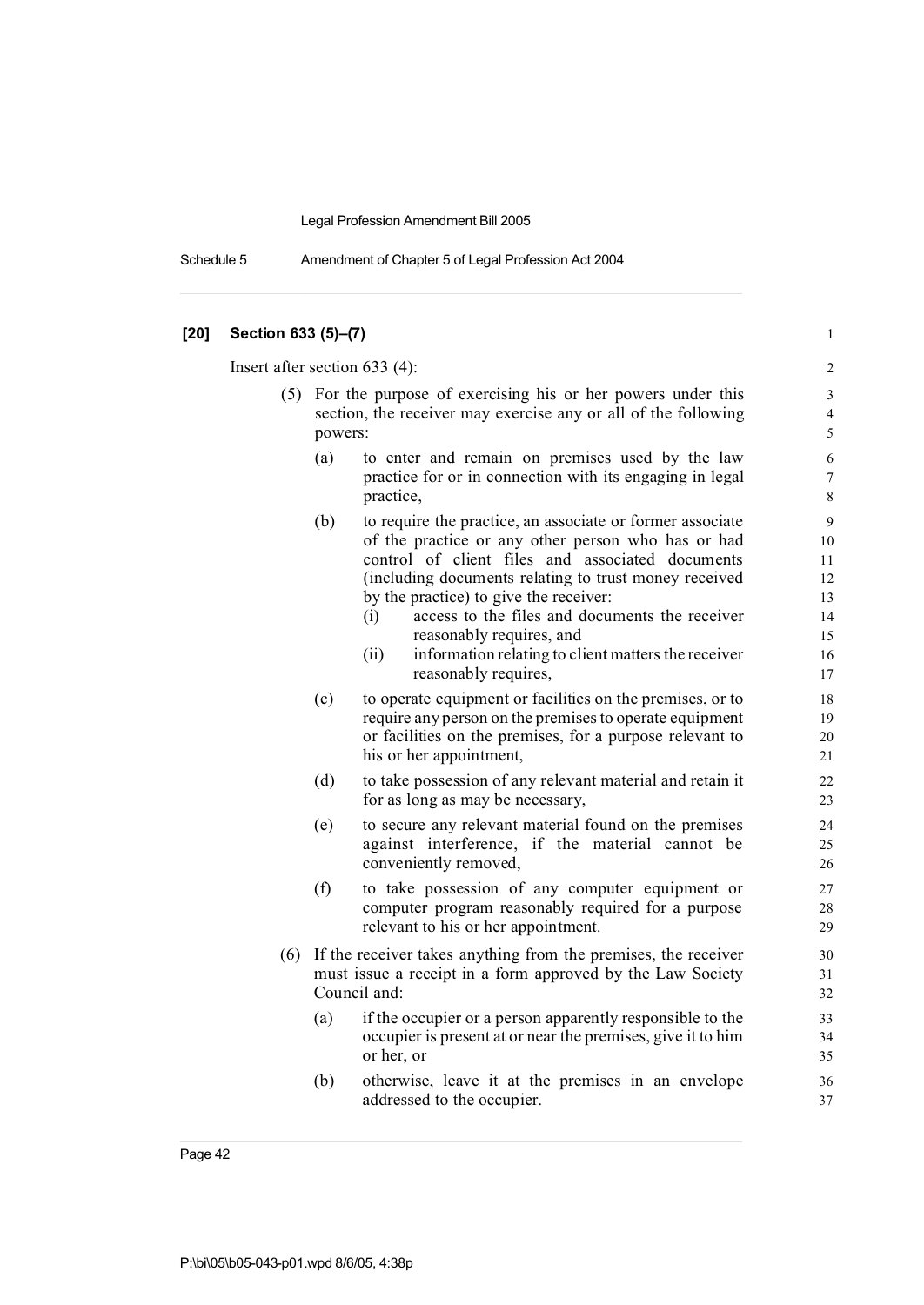| Amendment of Chapter 5 of Legal Profession Act 2004 | Schedule 5 |
|-----------------------------------------------------|------------|
|-----------------------------------------------------|------------|

|        | (7) If the receiver is refused access to the premises or the premises<br>are unoccupied, the receiver may use whatever appropriate<br>force is necessary to enter the premises and may be<br>accompanied by a member of the police force to assist entry. | $\mathbf{1}$<br>$\overline{2}$<br>$\mathfrak{Z}$<br>$\overline{4}$ |
|--------|-----------------------------------------------------------------------------------------------------------------------------------------------------------------------------------------------------------------------------------------------------------|--------------------------------------------------------------------|
| $[21]$ | Section 638 Power of receiver to require documents or information                                                                                                                                                                                         | 5                                                                  |
|        | Omit "having" from section $638(1)$ (b).<br>Insert instead "who has or has had".                                                                                                                                                                          | 6<br>$\boldsymbol{7}$                                              |
| $[22]$ | Section 640 Lien for costs on regulated property                                                                                                                                                                                                          | 8                                                                  |
|        | Insert "the practice or" before "a legal" in section $640(1)(b)$ .                                                                                                                                                                                        | 9                                                                  |
| $[23]$ | <b>Section 640 (2)</b>                                                                                                                                                                                                                                    | 10                                                                 |
|        | Insert "law practice or" before "legal".                                                                                                                                                                                                                  | 11                                                                 |
| $[24]$ | <b>Section 640 (2)</b>                                                                                                                                                                                                                                    | 12                                                                 |
|        | Insert "practice or" before "associate to".                                                                                                                                                                                                               | 13                                                                 |
| $[25]$ | <b>Section 640 (3)</b>                                                                                                                                                                                                                                    | 14                                                                 |
|        | Insert "law practice or" before "legal".                                                                                                                                                                                                                  | 15                                                                 |
| $[26]$ | Section 640 (3)                                                                                                                                                                                                                                           | 16                                                                 |
|        | Insert "practice or" before "associate to".                                                                                                                                                                                                               | 17                                                                 |
| $[27]$ | Section 642 Recovery of regulated property where there has been a<br>breach of trust etc                                                                                                                                                                  | 18<br>19                                                           |
|        | Insert "paid to," after "taken by," in section 642 (1).                                                                                                                                                                                                   | 20                                                                 |
| $[28]$ | Section 643 Improperly destroying property etc                                                                                                                                                                                                            | 21                                                                 |
|        | Omit "purpose". Insert instead "operation".                                                                                                                                                                                                               | 22                                                                 |
| $[29]$ | Section 645 Termination of receiver's appointment                                                                                                                                                                                                         | 23                                                                 |
|        | Insert ", on application by the Law Society Council or the receiver made at<br>any time," after "may" in section 645 (2).                                                                                                                                 | 24<br>25                                                           |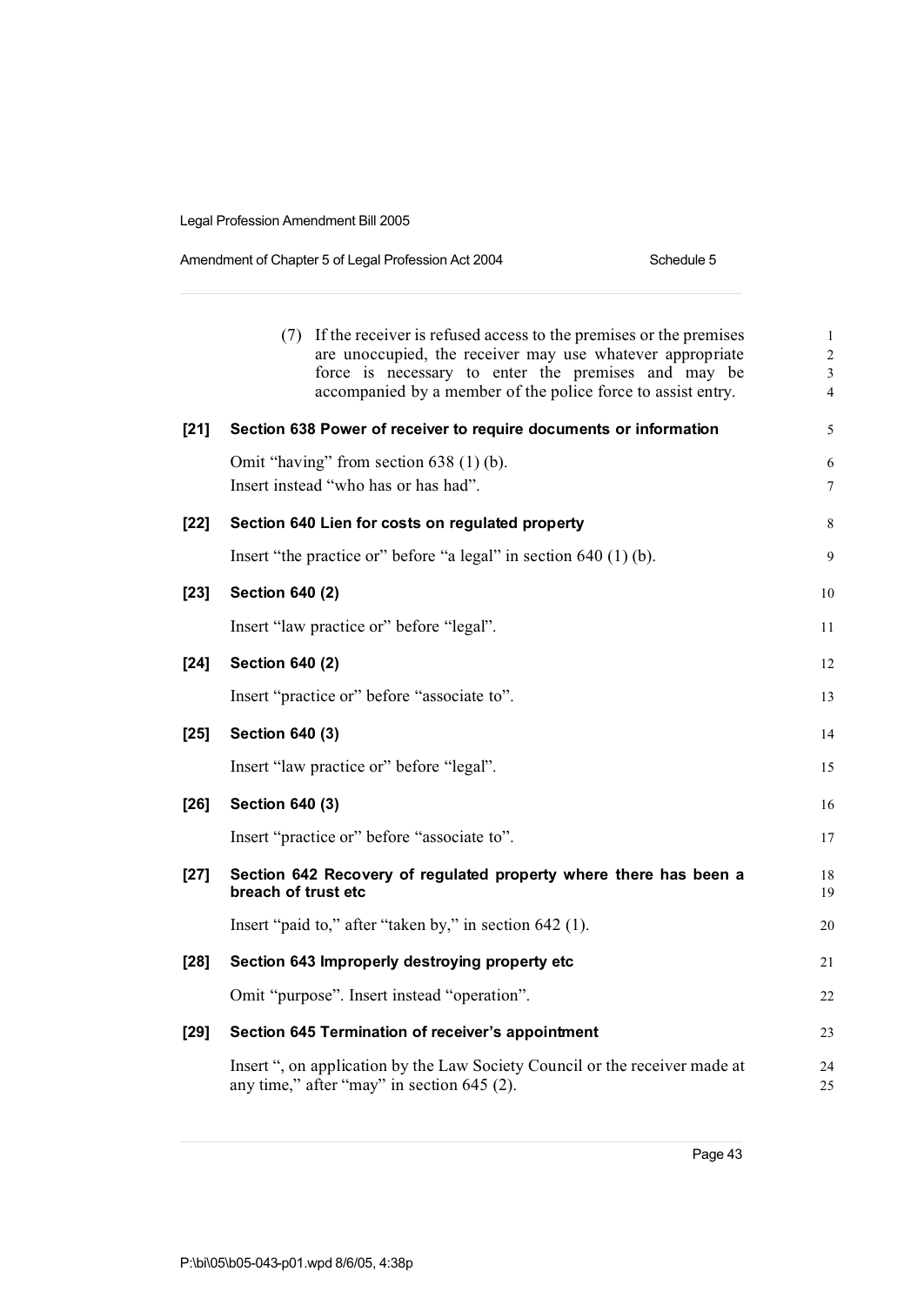Schedule 5 Amendment of Chapter 5 of Legal Profession Act 2004

| $[30]$ |                     |      | Section 645 (2A) and (2B)                                                                                                                                                                                                                                                                                                                     | $\mathbf{1}$                     |
|--------|---------------------|------|-----------------------------------------------------------------------------------------------------------------------------------------------------------------------------------------------------------------------------------------------------------------------------------------------------------------------------------------------|----------------------------------|
|        |                     |      | Insert after section $645$ (2):                                                                                                                                                                                                                                                                                                               | 2                                |
|        |                     |      | (2A) A receiver for a law practice must apply to the Supreme Court<br>for termination of the appointment when the affairs of the<br>practice have been wound up and terminated, unless the term<br>(if any) of the appointment has already come to an end.                                                                                    | 3<br>$\overline{4}$<br>5<br>6    |
|        |                     | (2B) | The appointment of a receiver is not stayed by the making of an<br>application under this section, and the receiver may accordingly<br>continue to exercise his or her powers and functions as receiver<br>pending the Supreme Court's decision on the application<br>except to the extent (if any) that the Court otherwise directs.         | $\tau$<br>8<br>9<br>10<br>11     |
| $[31]$ |                     |      | <b>Section 649 Appeal against appointment</b>                                                                                                                                                                                                                                                                                                 | 12                               |
|        |                     |      | Insert after section $649(3)$ :                                                                                                                                                                                                                                                                                                               | 13                               |
|        |                     |      | (4) The appointment of a supervisor or manager is not stayed by<br>the making of an appeal, and the supervisor or manager may<br>accordingly continue to exercise his or her powers and<br>functions as supervisor or manager during the currency of the<br>appeal except to the extent (if any) that the Supreme Court<br>otherwise directs. | 14<br>15<br>16<br>17<br>18<br>19 |
| $[32]$ | <b>Section 650A</b> |      |                                                                                                                                                                                                                                                                                                                                               | 20                               |
|        |                     |      | Insert after section 650:                                                                                                                                                                                                                                                                                                                     | 21                               |
|        | 650A                |      | Manager and receiver appointed for law practice                                                                                                                                                                                                                                                                                               | 22                               |
|        |                     |      | If a manager and a receiver are appointed for a law practice,<br>any decision of the receiver prevails over any decision of the<br>manager in the exercise of their respective powers, to the extent<br>of any inconsistency.                                                                                                                 | 23<br>24<br>25<br>26             |
| $[33]$ | <b>Section 651</b>  |      |                                                                                                                                                                                                                                                                                                                                               | 27                               |
|        |                     |      | Omit the section. Insert instead:                                                                                                                                                                                                                                                                                                             | 28                               |
|        | 651                 |      | ADI records and information                                                                                                                                                                                                                                                                                                                   | 29                               |
|        |                     | (1)  | An ADI at which a trust account is or has been maintained<br>must without charge:                                                                                                                                                                                                                                                             | 30<br>31                         |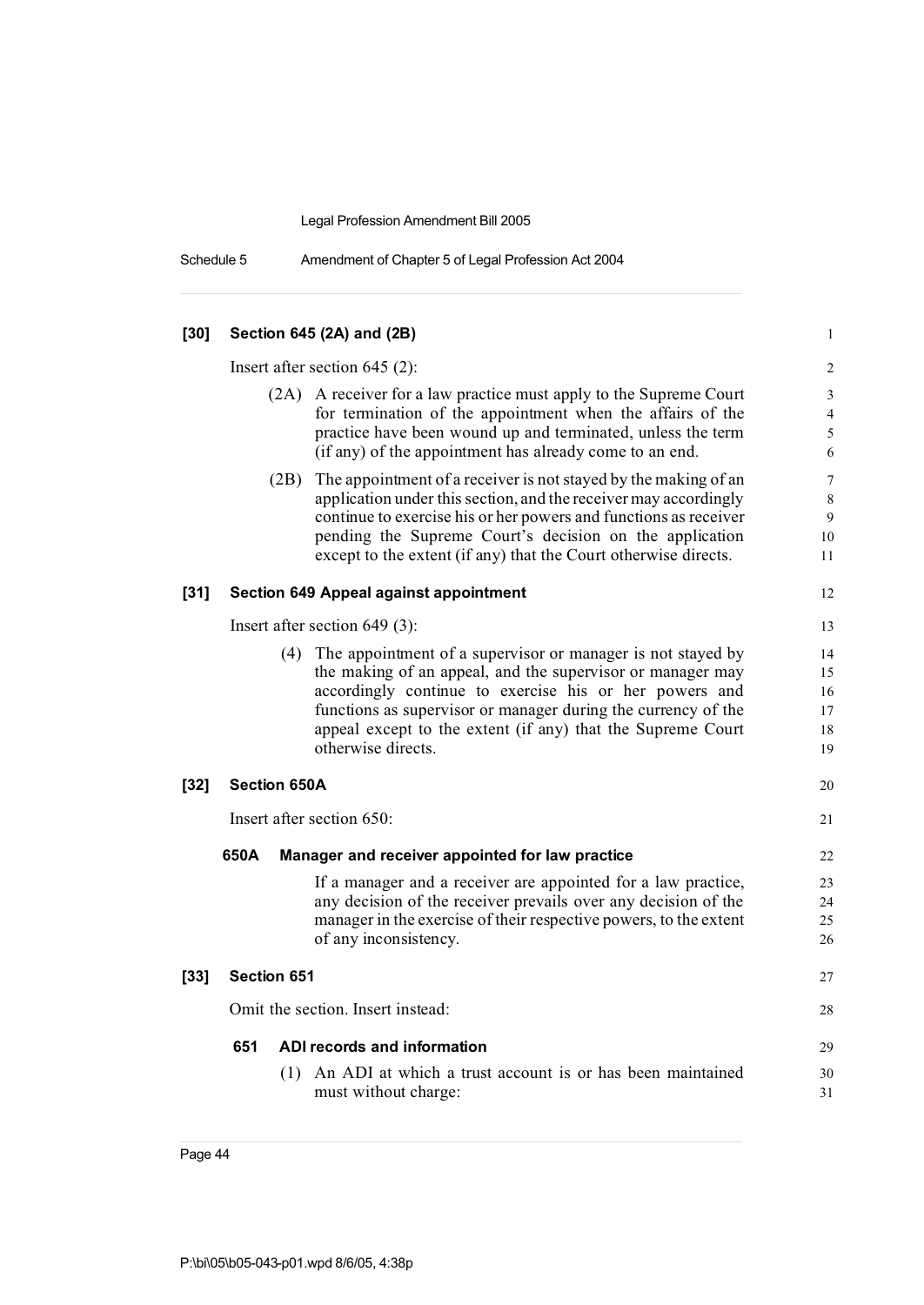### Amendment of Chapter 5 of Legal Profession Act 2004 Schedule 5

|     | (a) | produce for inspection or copying by an external<br>intervener any records relating to any such trust<br>accounts or trust money deposited in any such trust<br>account, and                                               | $\mathbf{1}$<br>$\overline{2}$<br>3<br>$\overline{4}$ |
|-----|-----|----------------------------------------------------------------------------------------------------------------------------------------------------------------------------------------------------------------------------|-------------------------------------------------------|
|     | (b) | provide the intervener with full details of any<br>transactions relating to any such trust account or trust<br>money,                                                                                                      | 5<br>6<br>$\overline{7}$                              |
|     |     | on demand by the intervener and on production to the ADI of<br>evidence of the appointment of the intervener in relation to the<br>law practice concerned.                                                                 | 8<br>9<br>10                                          |
|     |     | Maximum penalty: 50 penalty units.                                                                                                                                                                                         | 11                                                    |
| (2) |     | Subsection (1) applies despite any rule of law or duty of<br>confidence to the contrary.                                                                                                                                   | 12<br>13                                              |
| (3) |     | An ADI or an officer or employee of an ADI is not liable to<br>any action for any loss or damage suffered by another person<br>as a result of producing records or providing details in<br>accordance with subsection (1). | 14<br>15<br>16<br>17                                  |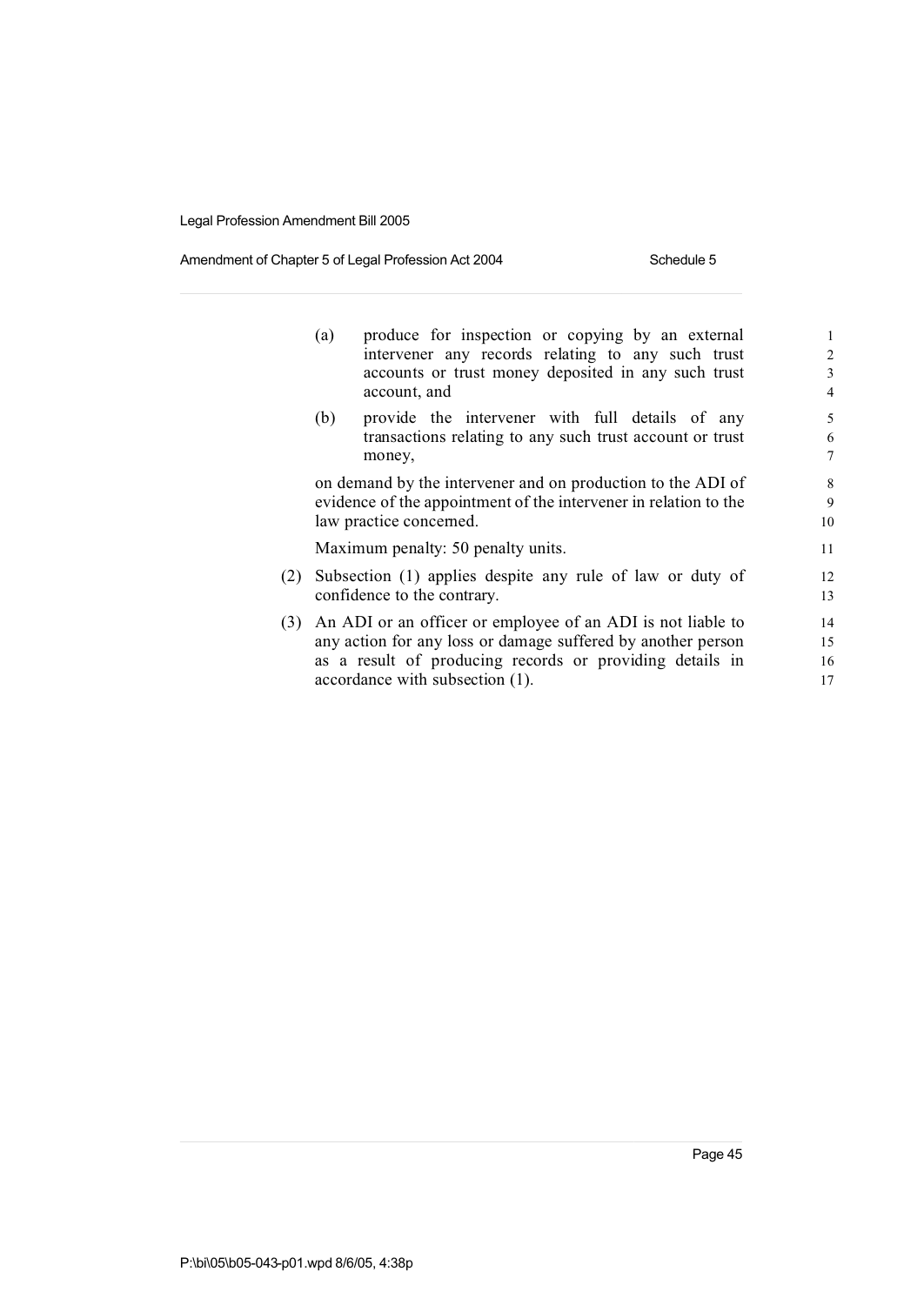| Schedule 6 | Amendment of Chapter 6 of Legal Profession Act 2004 |  |
|------------|-----------------------------------------------------|--|
|            |                                                     |  |

|       |  | Schedule 6 Amendment of Chapter 6 of Legal<br><b>Profession Act 2004</b>                                                                                                               |                  |
|-------|--|----------------------------------------------------------------------------------------------------------------------------------------------------------------------------------------|------------------|
|       |  | (Section 3)                                                                                                                                                                            | 3                |
| $[1]$ |  | Section 660 Requirements in relation to complaint investigations                                                                                                                       | $\overline{4}$   |
|       |  | Insert after section $660(4)$ :                                                                                                                                                        | 5                |
|       |  | $(5)$ A person who is subject to a requirement under subsection $(1)$<br>or $(2)$ is not entitled to charge the investigator for doing<br>anything in compliance with the requirement. | 6<br>$\tau$<br>8 |
| [2]   |  | Section 671 Failure to comply with investigatory powers etc                                                                                                                            | 9                |
|       |  | Omit "capable of being" from section 671 (1).                                                                                                                                          | 10               |
| $[3]$ |  | Section 674 Obstruction or misleading of investigator                                                                                                                                  | 11               |
|       |  | Insert "or mislead" after "obstruct" in section 674 (1).                                                                                                                               | 12               |
| [4]   |  | Section 677 Permitted disclosure of confidential information obtained in<br>course of investigation, examination or audit                                                              | 13<br>14         |
|       |  | Omit "599" from the note to section 677 (1) (f). Insert instead "730A".                                                                                                                | 15               |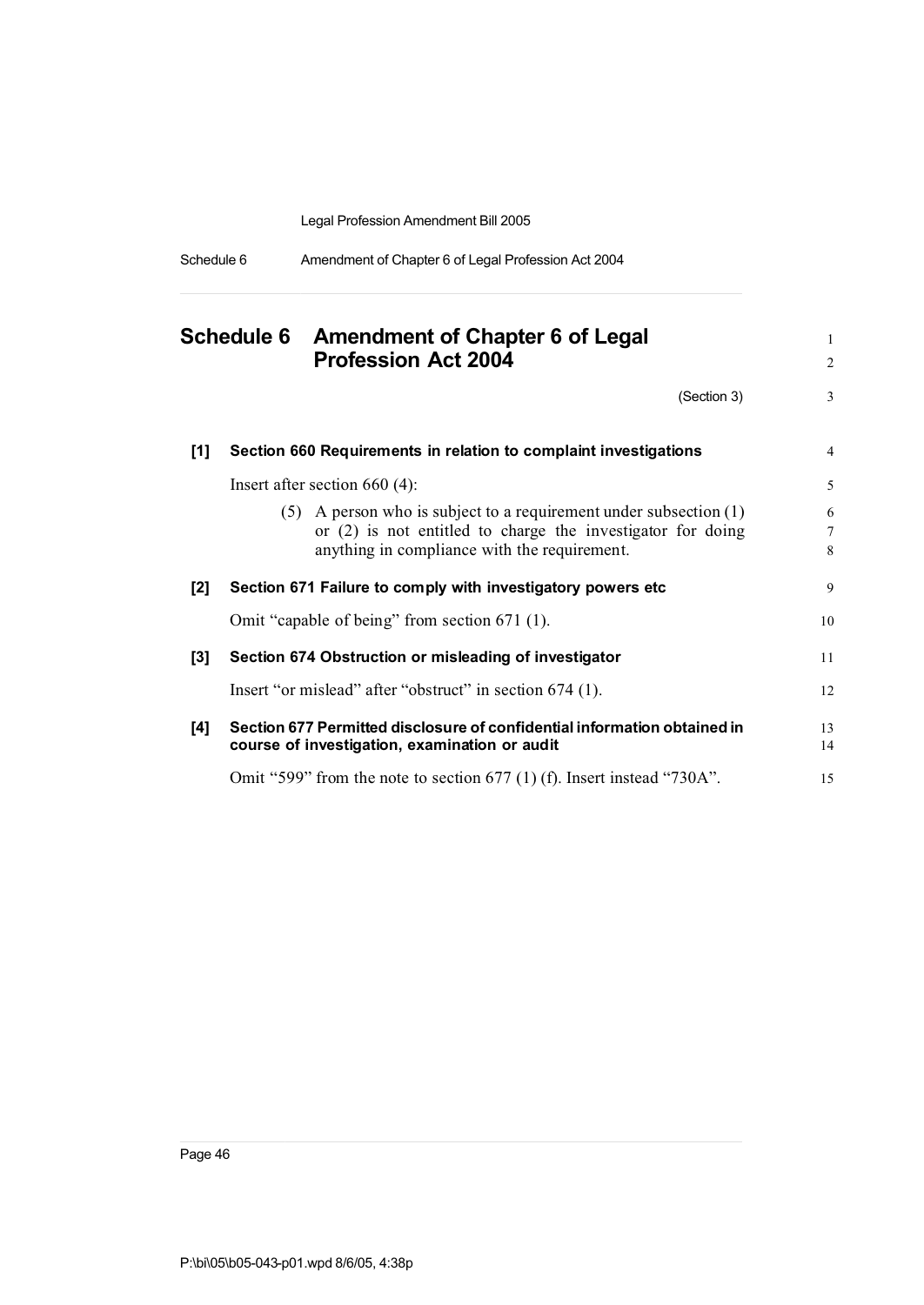Amendment of Chapter 7 of Legal Profession Act 2004 Schedule 7

|       | Schedule 7 Amendment of Chapter 7 of Legal<br><b>Profession Act 2004</b> |             | 2 |
|-------|--------------------------------------------------------------------------|-------------|---|
|       |                                                                          | (Section 3) | 3 |
| [1]   | Section 698 Lay representation on committees                             |             | 4 |
|       | Omit "professional standards committee" from section 698 (3).            |             | 5 |
|       | Insert instead "professional conduct committee".                         |             | 6 |
| $[2]$ | Section 711 Binding nature of legal profession rules                     |             | 7 |
|       | Omit section $711(2)$ .                                                  |             | 8 |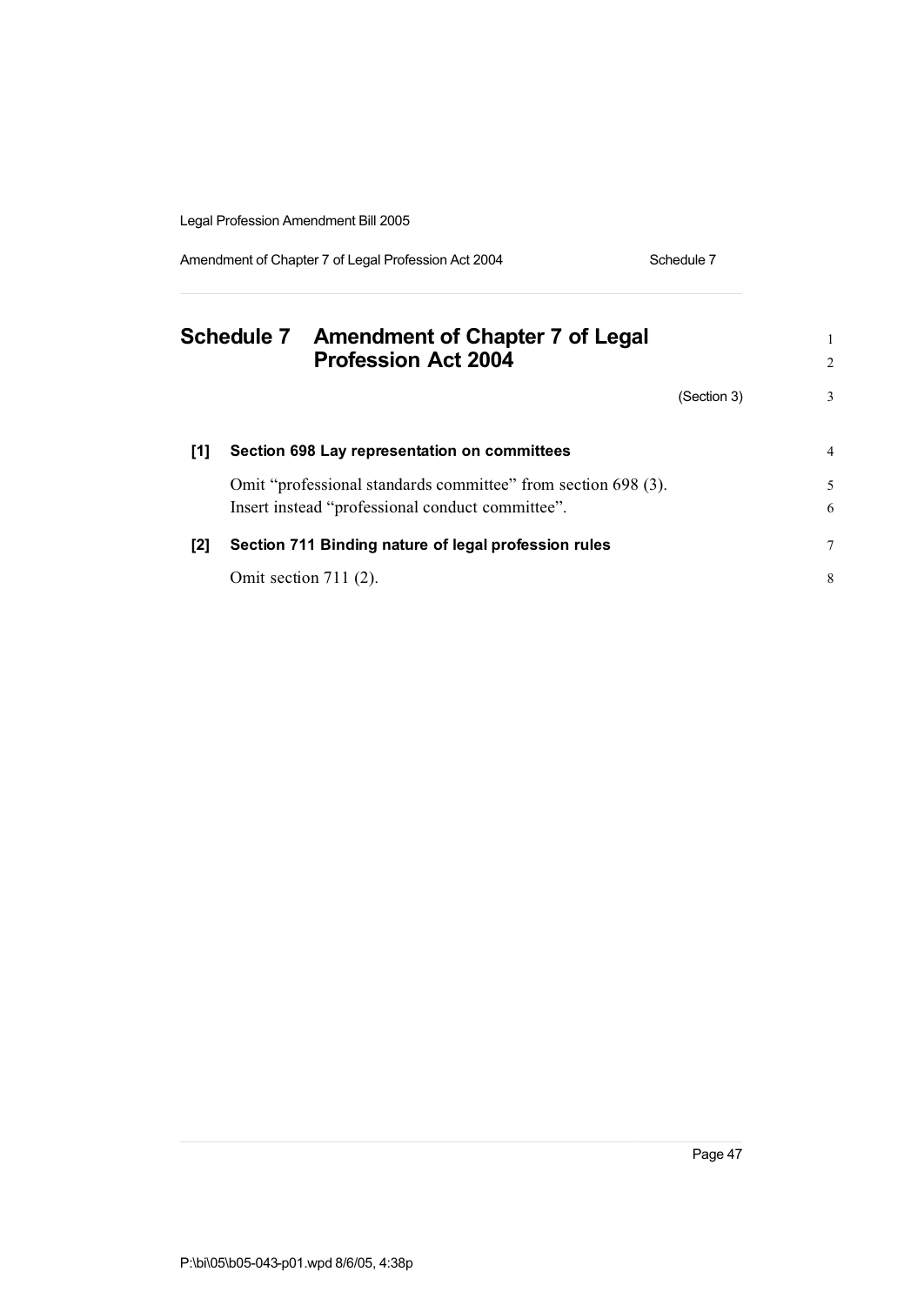| Schedule 8 | Amendment of Chapter 8 of Legal Profession Act 2004 |  |
|------------|-----------------------------------------------------|--|
|            |                                                     |  |

# **Schedule 8 Amendment of Chapter 8 of Legal** <sup>1</sup> **Profession Act 2004** <sup>2</sup>  $(Section 3)$  3 **[1] Section 722 Confidentiality of personal information** 4 Omit section 722 (1) and (2). Insert instead: 5 (1) A relevant person must not disclose to any other person, 6 whether directly or indirectly, any personal information 7 obtained by reason of being a relevant person. 8 Maximum penalty: 50 penalty units. 9 (2) Subsection (1) does not apply to the disclosure of information: 10 (a) to the extent the disclosure is reasonably required to 11 perform duties or exercise functions under this Act, the 12 regulations or the legal profession rules or under any 13 other Act or regulations made under any other Act, or 14 (b) to the extent that the relevant person is expressly 15 authorised, permitted or required to disclose the 16 information under this Act, the regulations or the legal 17 profession rules or under any other Act or regulations 18 made under any other Act, or 19 (c) with the prior consent in writing of the person to whom 20 the information relates, or 21 (d) to a court or tribunal in the course of legal proceedings, 22 or 23 (e) pursuant to an order of a court or tribunal under any Act 24 or law, or 25 (f) to the extent the disclosure is reasonably required to 26 enable the enforcement or investigation of the criminal 27 law or a disciplinary matter. 28 **[2] Section 727 Service of notices on practitioners** 29 Insert "or given to" after " served on" wherever occurring.  $\frac{30}{20}$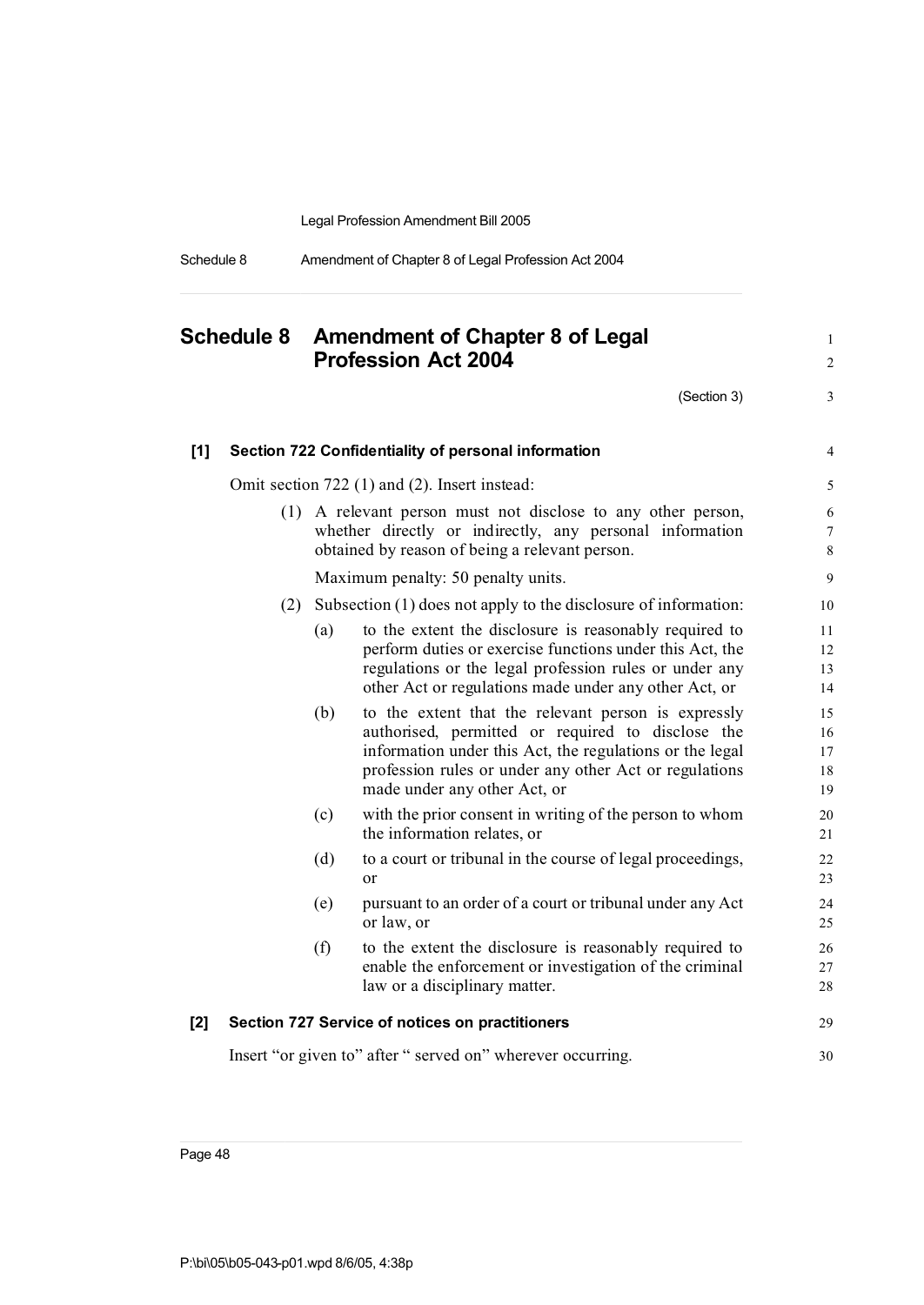|       |                     |     | Amendment of Chapter 8 of Legal Profession Act 2004<br>Schedule 8                                                                                                                                   |                      |
|-------|---------------------|-----|-----------------------------------------------------------------------------------------------------------------------------------------------------------------------------------------------------|----------------------|
| $[3]$ | Section 727 (a)     |     |                                                                                                                                                                                                     | $\mathbf{1}$         |
|       |                     |     | Insert "or given personally to" after "on".                                                                                                                                                         | 2                    |
| [4]   | Section 727 (b)     |     |                                                                                                                                                                                                     | 3                    |
|       |                     |     | Insert "or delivered" after "post".                                                                                                                                                                 | 4                    |
| [5]   | <b>Section 729A</b> |     |                                                                                                                                                                                                     | 5                    |
|       |                     |     | Insert after section 729:                                                                                                                                                                           | 6                    |
|       | 729A                |     | Appeals against orders and decisions of Tribunal                                                                                                                                                    | 7                    |
|       |                     | (1) | An order or other decision made by the Tribunal under this Act<br>may be appealed to the Supreme Court by a party to the<br>proceedings in which the order or decision was made.                    | 8<br>9<br>10         |
|       |                     |     | (2) Section 75A of the Supreme Court Act 1970 accordingly<br>applies to an appeal under this section, and the appeal is to be:                                                                      | 11<br>12             |
|       |                     |     | by way of rehearing, and<br>(a)                                                                                                                                                                     | 13                   |
|       |                     |     | not by way of a new hearing (a de novo hearing).<br>(b)                                                                                                                                             | 14                   |
|       |                     | (3) | Subsection (2) does not affect the provisions of section 75A of<br>the Supreme Court Act 1970 relating to the receipt of evidence<br>by the Supreme Court.                                          | 15<br>16<br>17       |
|       |                     | (4) | Despite subsection $(1)$ , an appeal does not lie to the Supreme<br>Court under this section against any of the following decisions<br>of the Tribunal except by leave of the Supreme Court:        | 18<br>19<br>20       |
|       |                     |     | an interlocutory decision,<br>(a)                                                                                                                                                                   | 21                   |
|       |                     |     | a decision made with the consent of the parties,<br>(b)                                                                                                                                             | 22                   |
|       |                     |     | a decision as to costs.<br>(c)                                                                                                                                                                      | 23                   |
|       |                     |     | (5) No appeals lie under Part 1 or 1A of Chapter 7 of the<br>Administrative Decisions Tribunal Act 1997 to an Appeal Panel<br>against an order or other decision of the Tribunal under this<br>Act. | 24<br>25<br>26<br>27 |
|       |                     | (6) | Subsection (1) includes original decisions made by the Tribunal<br>and decisions made by the Tribunal in the review of reviewable<br>decisions, but does not include:                               | 28<br>29<br>30       |

(a) decisions of the Tribunal under section 385 (2), or 31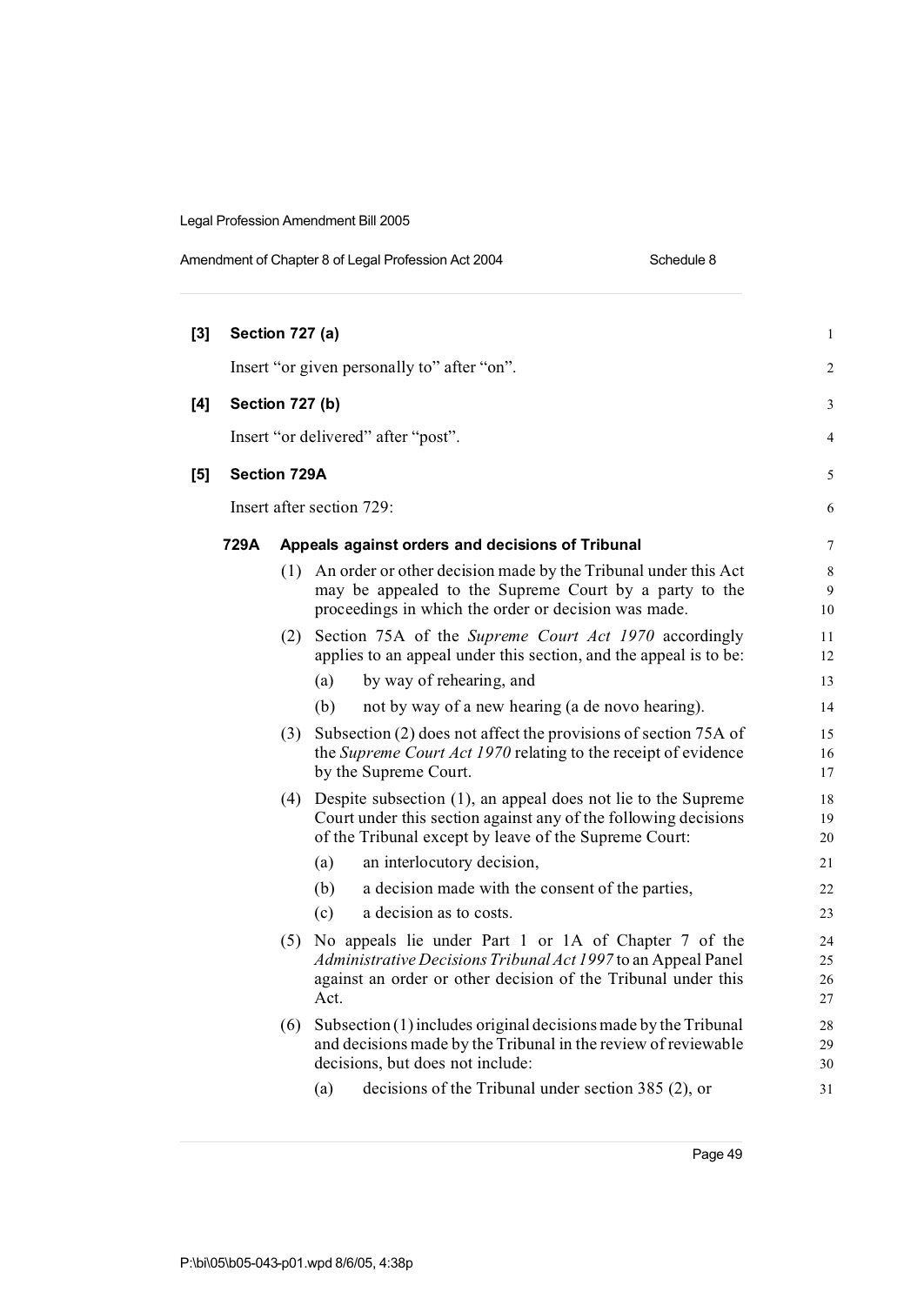| Schedule 8 | Amendment of Chapter 8 of Legal Profession Act 2004 |
|------------|-----------------------------------------------------|
|            |                                                     |

|                                                                                                                                                                                                                                                                                                                                                                                                                                                                                                        |              |     | (b)                       | decisions of the Tribunal of a class prescribed by the<br>regulations.                                                                                                                       | 1<br>$\mathbf{2}$ |
|--------------------------------------------------------------------------------------------------------------------------------------------------------------------------------------------------------------------------------------------------------------------------------------------------------------------------------------------------------------------------------------------------------------------------------------------------------------------------------------------------------|--------------|-----|---------------------------|----------------------------------------------------------------------------------------------------------------------------------------------------------------------------------------------|-------------------|
| [6]                                                                                                                                                                                                                                                                                                                                                                                                                                                                                                    |              |     |                           | <b>Section 730 Protection from liability</b>                                                                                                                                                 | 3                 |
|                                                                                                                                                                                                                                                                                                                                                                                                                                                                                                        |              |     |                           | Insert at the end of section 730 (d):                                                                                                                                                        | 4                 |
|                                                                                                                                                                                                                                                                                                                                                                                                                                                                                                        |              |     |                           | or                                                                                                                                                                                           | 5                 |
|                                                                                                                                                                                                                                                                                                                                                                                                                                                                                                        |              |     | (e)                       | the Commissioner, or                                                                                                                                                                         | 6                 |
|                                                                                                                                                                                                                                                                                                                                                                                                                                                                                                        |              |     | (f)                       | the Trustees of the Public Purpose Fund,                                                                                                                                                     | 7                 |
| $[7] \centering% \includegraphics[width=1\textwidth]{images/TransY.pdf} \caption{The first two different values of $d=3$ and $d=4$ (left) and $d=5$ (right) and $d=6$ (right) and $d=6$ (right) and $d=6$ (right) and $d=6$ (right) and $d=6$ (right) and $d=6$ (right) and $d=6$ (right) and $d=6$ (right) and $d=6$ (right) and $d=6$ (right) and $d=6$ (right) and $d=6$ (right) and $d=6$ (right) and $d=6$ (right) and $d=6$ (right) and $d=6$ (right) and $d=6$ (right) and $d=6$ (right) and $$ | Section 730A |     |                           |                                                                                                                                                                                              | 8                 |
|                                                                                                                                                                                                                                                                                                                                                                                                                                                                                                        |              |     | Insert after section 730: |                                                                                                                                                                                              | 9                 |
|                                                                                                                                                                                                                                                                                                                                                                                                                                                                                                        | 730A         |     |                           | Duty to report suspected offences                                                                                                                                                            | 10                |
|                                                                                                                                                                                                                                                                                                                                                                                                                                                                                                        |              | (1) |                           | This section applies if the Commissioner or a Council suspects<br>on reasonable grounds, after investigation or otherwise, that a<br>person has committed an offence against any Act or law. | 11<br>12<br>13    |
|                                                                                                                                                                                                                                                                                                                                                                                                                                                                                                        |              | (2) |                           | The Commissioner or Council must:                                                                                                                                                            | 14                |
|                                                                                                                                                                                                                                                                                                                                                                                                                                                                                                        |              |     | (a)                       | report the suspected offence to any relevant law<br>enforcement or prosecution authority, and                                                                                                | 15<br>16          |
|                                                                                                                                                                                                                                                                                                                                                                                                                                                                                                        |              |     | (b)                       | make available to the authority the information and<br>documents relevant to the suspected offence in its<br>possession or under its control.                                                | 17<br>18<br>19    |
|                                                                                                                                                                                                                                                                                                                                                                                                                                                                                                        |              | (3) |                           | The obligation under subsection $(2)$ (b) to make available the<br>information and documents continues while the Commissioner<br>or Council holds the relevant suspicion.                    | 20<br>21<br>22    |
| [8]                                                                                                                                                                                                                                                                                                                                                                                                                                                                                                    |              |     |                           | <b>Section 734 Approved forms</b>                                                                                                                                                            | 23                |
|                                                                                                                                                                                                                                                                                                                                                                                                                                                                                                        |              |     |                           | Insert at the end of the section:                                                                                                                                                            | 24                |
|                                                                                                                                                                                                                                                                                                                                                                                                                                                                                                        |              | (2) |                           | The regulations may make provision for or with respect to the<br>approval of forms for use under or in connection with this Act<br>or the regulations.                                       | 25<br>26<br>27    |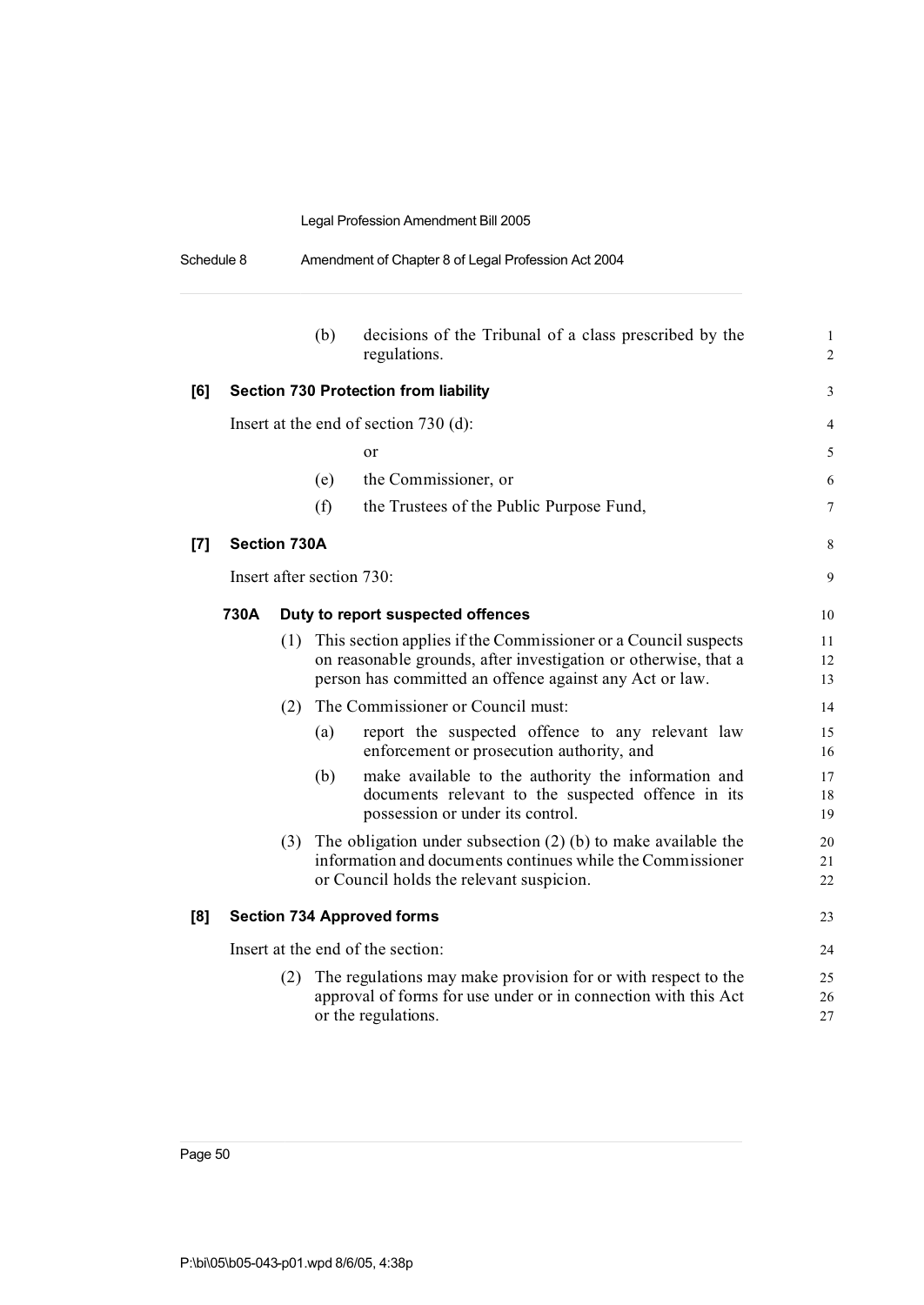Amendment of Schedule 9 to Legal Profession Act 2004 Schedule 9

**Schedule 9 Amendment of Schedule 9 to Legal** <sup>1</sup> **Profession Act 2004** <sup>2</sup>  $(Section 3)$  3 **[1] Schedule 9 Savings, transitional and other provisions** 4 Insert after clause 9 (2): 5 (3) Applications for practising certificates under this Act made 6 during the period of 6 months commencing on the 7 commencement day may be made in the form used for 8 applications for practising certificates under the old Act, but are 9 to be dealt with under this Act. 10 **[2] Schedule 9, clause 10A** 11 Insert after clause 10: 12 **10A Barristers of the Australian Capital Territory** 13 (1) This clause applies to an Australian lawyer who reasonably 14 expects: 15 (a) to be engaged in legal practice in a financial year 16 principally in the Australian Capital Territory, and 17 (b) not to be the holder of an interstate practising certificate, 18 or a local practising certificate as a solicitor, in that year. 19 (2) The lawyer may apply for and be granted a local practising 20 certificate as a barrister for that year as if references in this Act 21 to this jurisdiction included references to the Australian Capital 22 Territory, but the provisions of this Act are otherwise 23 applicable to the lawyer. 24 (3) This clause ceases to apply to the lawyer in respect of that year 25 if the lawyer becomes the holder of an interstate practising 26 certificate, or a local practising certificate as a solicitor, that is 27 in force in that year. 28 **[3] Schedule 9, clause 12 (3)** 29 Insert "is" before "to have". 30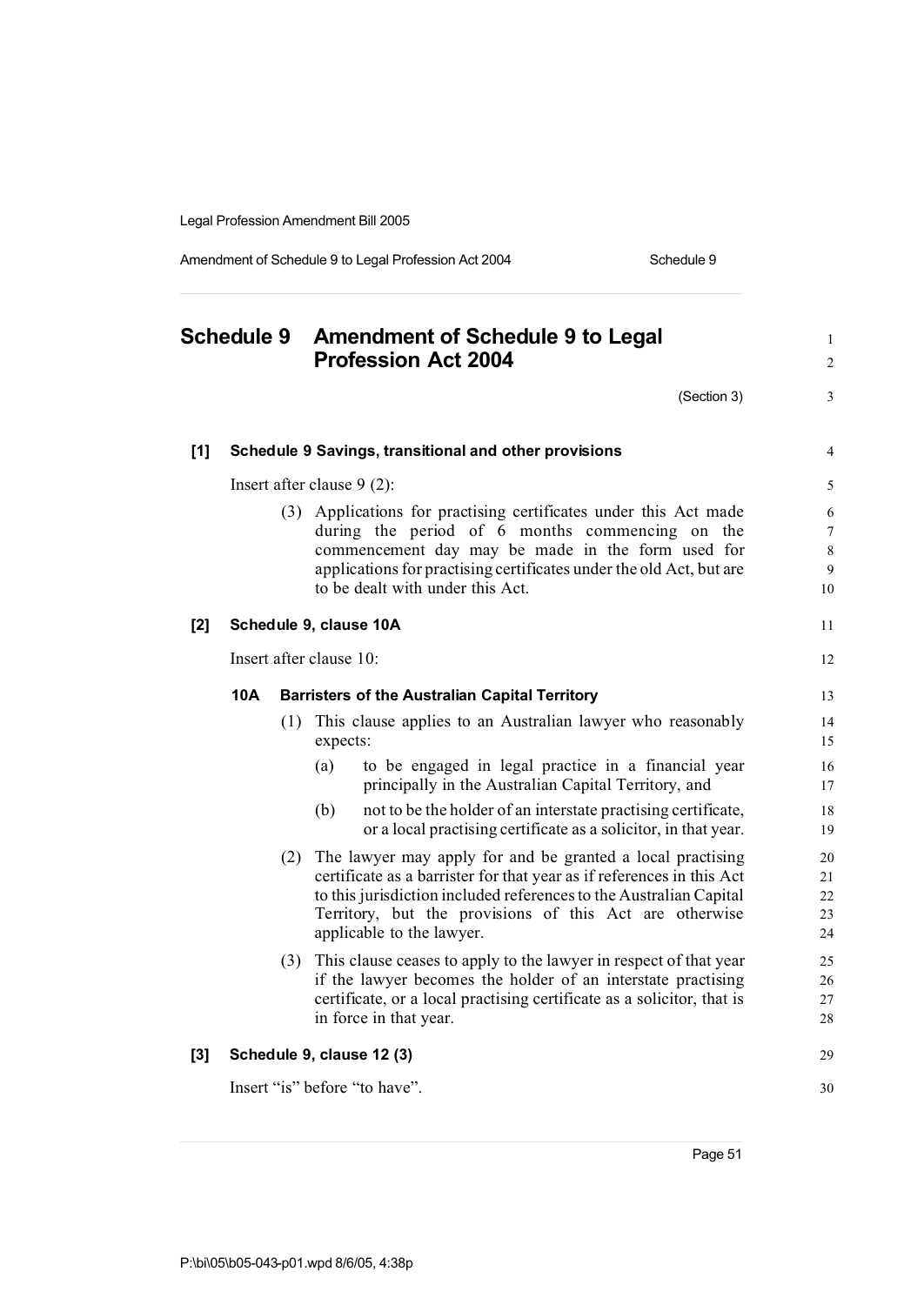| Schedule 9 | Amendment of Schedule 9 to Legal Profession Act 2004 |
|------------|------------------------------------------------------|
|------------|------------------------------------------------------|

| [4]   | Schedule 9, clause 17 (3)                                                                                                                                                                                                                         | $\mathbf{1}$                                       |  |
|-------|---------------------------------------------------------------------------------------------------------------------------------------------------------------------------------------------------------------------------------------------------|----------------------------------------------------|--|
|       | Omit "to those proceedings".<br>Insert instead "to and in respect of such a complaint and any proceedings<br>relating to it".                                                                                                                     | $\overline{2}$<br>$\mathfrak{Z}$<br>$\overline{4}$ |  |
| $[5]$ | Schedule 9, clause 18                                                                                                                                                                                                                             | 5                                                  |  |
|       | Omit clause 18 (3) and (4). Insert instead:                                                                                                                                                                                                       | 6                                                  |  |
|       | $(3)$ If:                                                                                                                                                                                                                                         | 7                                                  |  |
|       | an application for assessment of costs was referred to a<br>(a)<br>costs assessor for assessment under Part 11 of the old<br>Act, and                                                                                                             | 8<br>9<br>10                                       |  |
|       | the assessment was not commenced or completed before<br>(b)<br>that day,                                                                                                                                                                          | 11<br>12                                           |  |
|       | the application may be dealt with under that Part as if that Part<br>had not been repealed.                                                                                                                                                       | 13<br>14                                           |  |
| [6]   | Schedule 9, clause 23A                                                                                                                                                                                                                            | 15                                                 |  |
|       | Insert after clause 23:                                                                                                                                                                                                                           |                                                    |  |
|       | 23A<br><b>Admission rules</b>                                                                                                                                                                                                                     | 17                                                 |  |
|       | Any rules made by the Legal Practitioners Admission Board<br>constituted under the old Act and in force immediately before<br>the commencement day are taken to have been made under Part<br>2.3, and have effect with any necessary adaptations. | 18<br>19<br>20<br>21                               |  |
| [7]   | Schedule 9, clause 24                                                                                                                                                                                                                             | 22                                                 |  |
|       | Insert ", and have effect with any necessary adaptations" after "Part 7.5".                                                                                                                                                                       | 23                                                 |  |
| [8]   | Schedule 9, clause 26                                                                                                                                                                                                                             | 24                                                 |  |
|       | Omit the clause. Insert instead:                                                                                                                                                                                                                  | 25                                                 |  |
|       | 26<br>References to barristers, solicitors, legal practitioners and other<br>terms                                                                                                                                                                | 26<br>27                                           |  |
|       | (1) A reference in another Act or statutory rule enacted or made<br>before the commencement day to:                                                                                                                                               | 28<br>29                                           |  |
|       |                                                                                                                                                                                                                                                   |                                                    |  |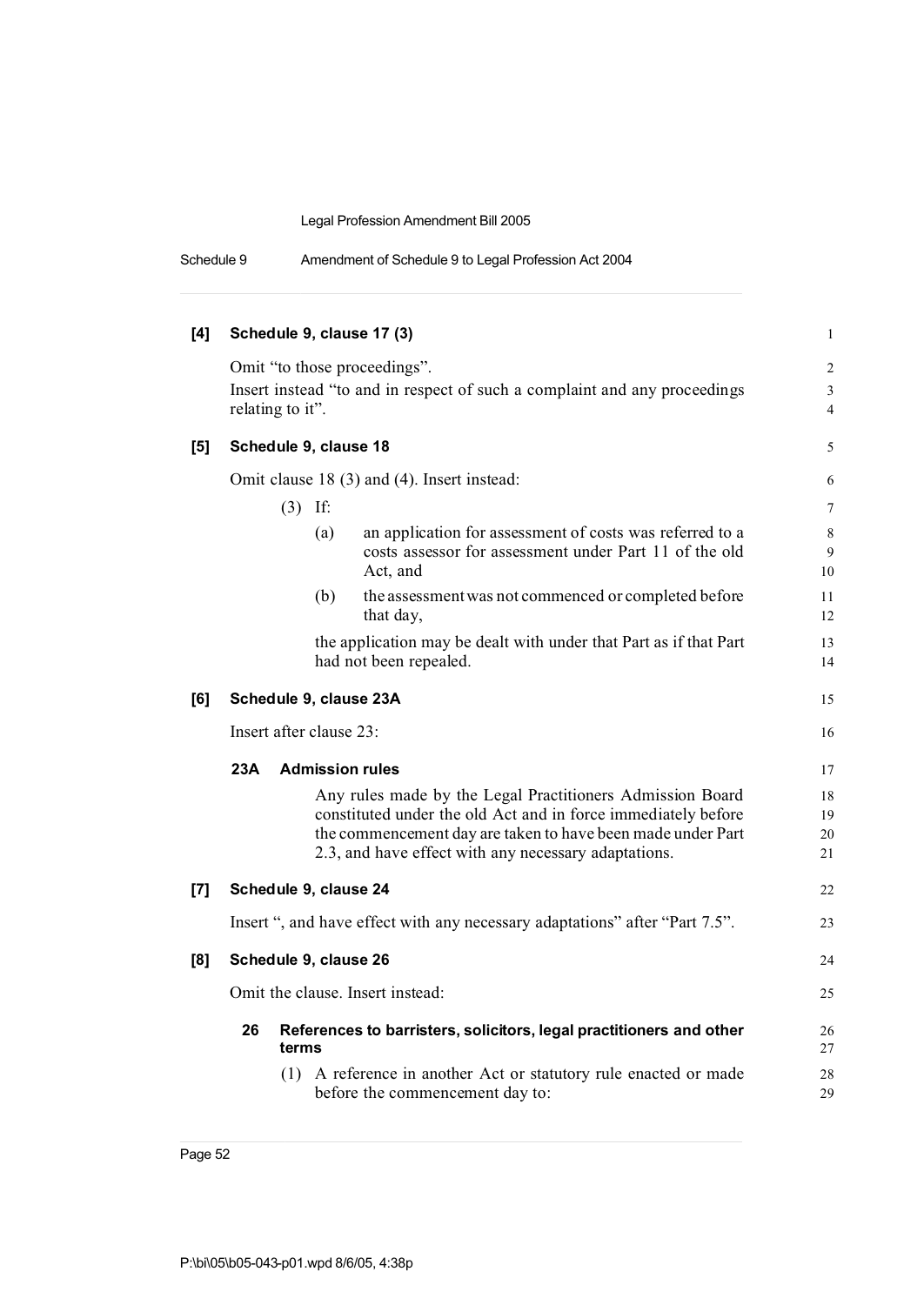#### Amendment of Schedule 9 to Legal Profession Act 2004 Schedule 9

|                         | (a)                                   | a barrister is to be read as a reference to a barrister<br>within the meaning of this Act, and                                                                                                                                                                                                                  | $\mathbf{1}$<br>$\overline{c}$           |
|-------------------------|---------------------------------------|-----------------------------------------------------------------------------------------------------------------------------------------------------------------------------------------------------------------------------------------------------------------------------------------------------------------|------------------------------------------|
|                         | (b)<br>and                            | a solicitor, or a solicitor and barrister, is to be read as a<br>reference to a solicitor within the meaning of this Act,                                                                                                                                                                                       | 3<br>$\overline{\mathcal{L}}$<br>5       |
|                         | (c)<br>read:<br>(i)<br>(ii)           | a legal practitioner (where the term is expressed to be as<br>defined in or within the meaning of the old Act) is to be<br>as a reference to a local lawyer within the<br>meaning of this Act, and<br>as including a reference to a barrister or a<br>solicitor respectively within the meaning of this<br>Act, | 6<br>7<br>8<br>9<br>10<br>11<br>12<br>13 |
|                         | meaning.                              | except where the regulations otherwise provide or the context<br>or subject-matter indicates that the term is to have a different                                                                                                                                                                               | 14<br>15<br>16                           |
|                         | document to:                          | (2) Without limiting subclause (1) or the power to make<br>regulations under this Schedule, the regulations may provide<br>that a reference in another Act or statutory rule or other                                                                                                                           | 17<br>18<br>19<br>20                     |
|                         | (a)                                   | a legal practitioner (where the term is expressed to be as<br>defined in or within the meaning of the old Act), or                                                                                                                                                                                              | 21<br>22                                 |
|                         | (b)<br>or                             | a legal practitioner (where the term is not so expressed),                                                                                                                                                                                                                                                      | 23<br>24                                 |
|                         | (c)                                   | a lawyer, an attorney, counsel or similar term,                                                                                                                                                                                                                                                                 | 25                                       |
|                         | regulations.                          | is to be read as a reference to an Australian legal practitioner or<br>to an Australian legal practitioner of a class specified in the                                                                                                                                                                          | 26<br>27<br>28                           |
| [9]                     | Schedule 9, clause 27                 |                                                                                                                                                                                                                                                                                                                 | 29                                       |
| Insert after clause 26: |                                       |                                                                                                                                                                                                                                                                                                                 | 30                                       |
| 27                      | <b>Trust money and trust accounts</b> |                                                                                                                                                                                                                                                                                                                 | 31                                       |
|                         |                                       | An offence is not committed under the provisions of Part 3.1 or<br>of the regulations made for the purposes of that Part for<br>anything done or omitted to be done in good faith during the<br>period of 3 months after the commencement of this clause, if:                                                   | 32<br>33<br>34<br>35                     |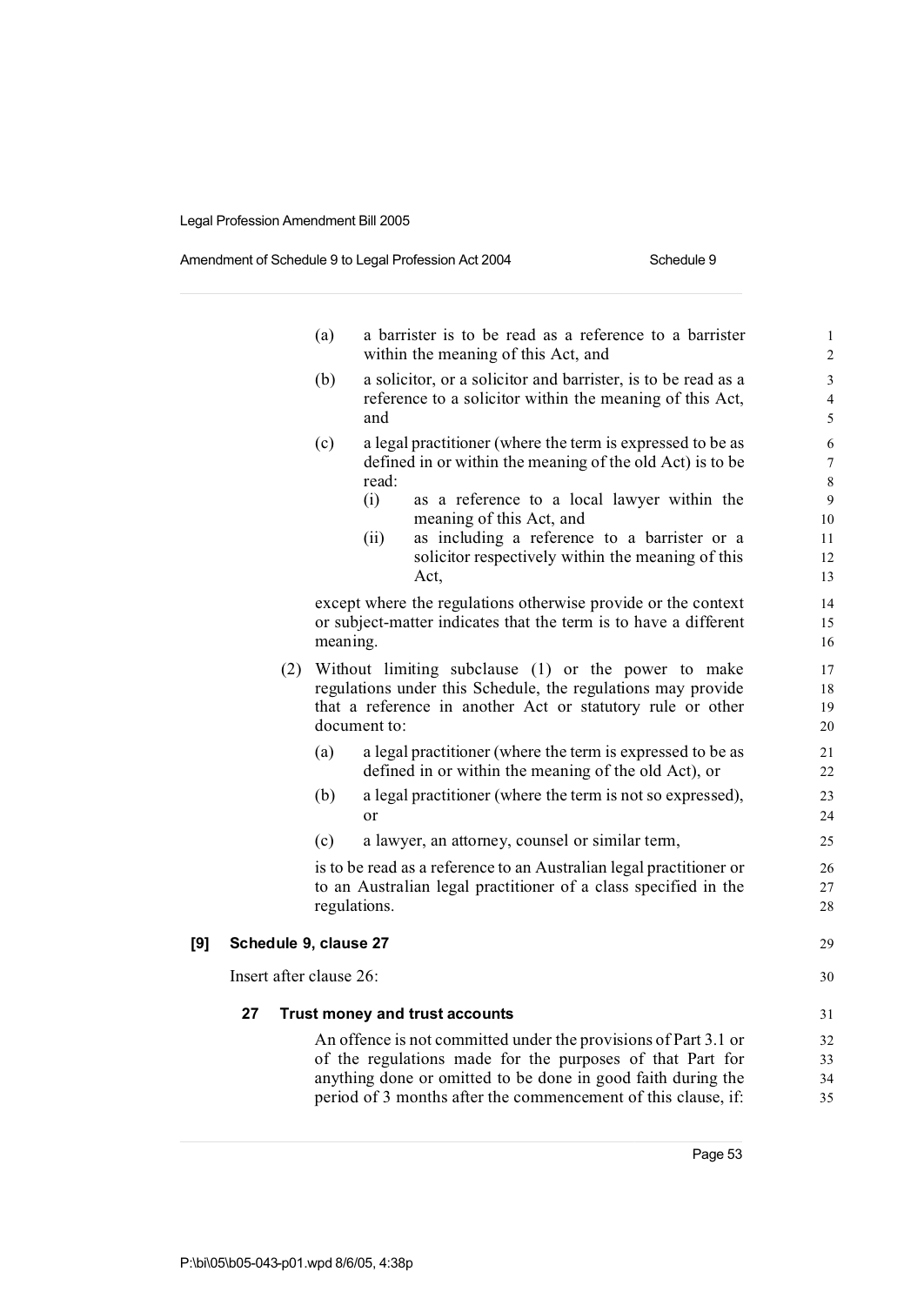Schedule 9 Amendment of Schedule 9 to Legal Profession Act 2004

| (a) | it was done for the purpose of attempting to comply<br>with any of those provisions, or                                                                                         | 1<br>$\mathcal{L}$                        |
|-----|---------------------------------------------------------------------------------------------------------------------------------------------------------------------------------|-------------------------------------------|
| (b) | it was done in substantial conformity with the<br>requirements of the old Act or the regulations under the<br>old Act had that Act and those regulations continued in<br>force. | $\mathcal{F}$<br>$\overline{4}$<br>5<br>6 |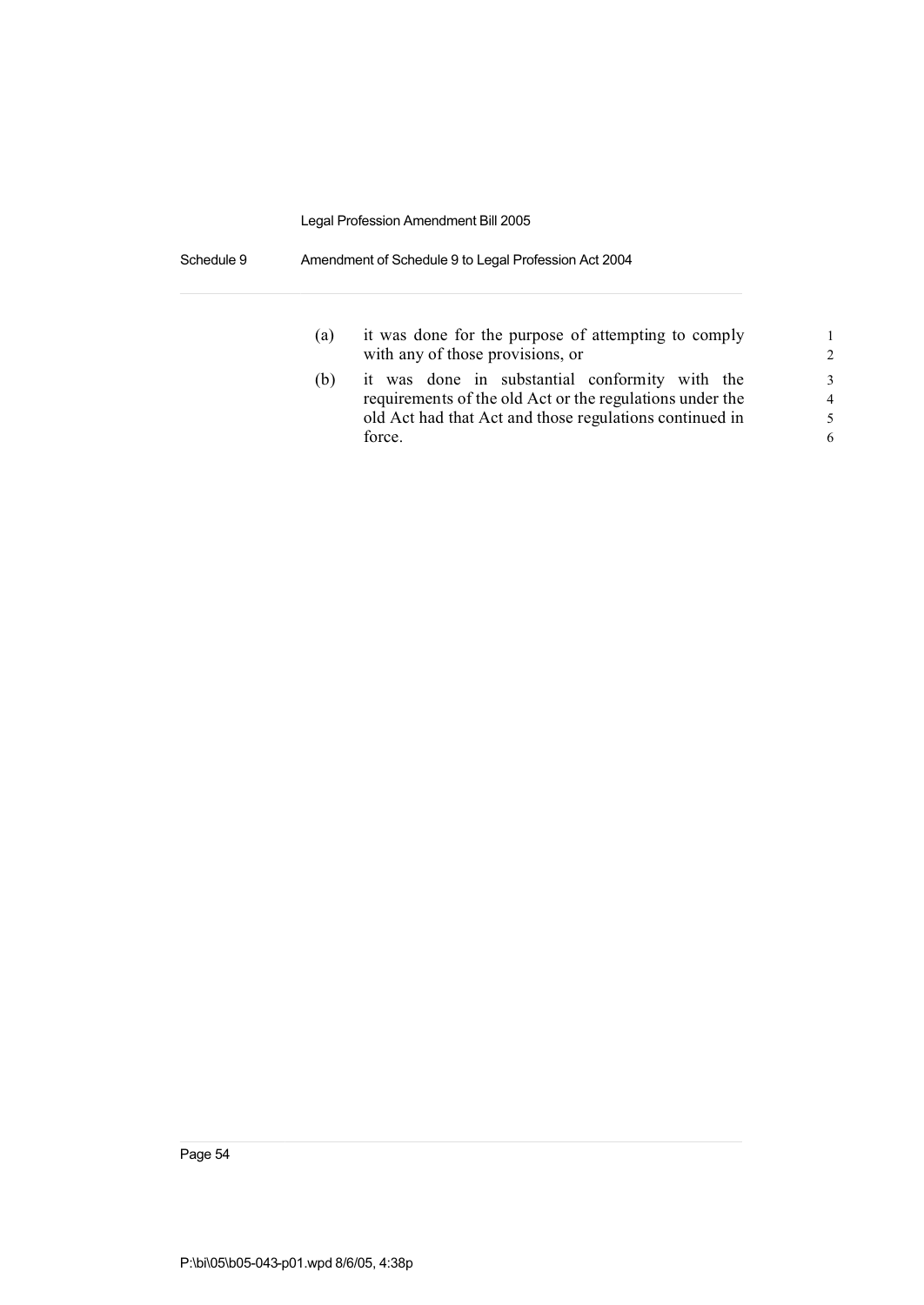Amendment of Public Notaries Act 1997 Schedule 10

|       |                              | <b>Schedule 10 Amendment of Public Notaries Act 1997</b>                                                                                                                                                                                                                    | $\mathbf{1}$                  |
|-------|------------------------------|-----------------------------------------------------------------------------------------------------------------------------------------------------------------------------------------------------------------------------------------------------------------------------|-------------------------------|
|       |                              | (Section 4)                                                                                                                                                                                                                                                                 | $\overline{2}$                |
| $[1]$ | <b>Section 3 Definitions</b> |                                                                                                                                                                                                                                                                             | 3                             |
|       | <b>Admission Board.</b>      | Omit "Part 2 of the Legal Profession Act 1987" from the definition of                                                                                                                                                                                                       | $\overline{\mathcal{L}}$<br>5 |
|       |                              | Insert instead "Part 7.1 of the Legal Profession Act 2004".                                                                                                                                                                                                                 | 6                             |
| [2]   | <b>Section 3</b>             |                                                                                                                                                                                                                                                                             | 7                             |
|       |                              | Omit "Legal Profession Act 1987" wherever occurring in the definitions of<br>barrister and solicitor.                                                                                                                                                                       | 8<br>9                        |
|       |                              | Insert instead "Legal Profession Act 2004".                                                                                                                                                                                                                                 | 10                            |
| [3]   | <b>Section 3</b>             |                                                                                                                                                                                                                                                                             | 11                            |
|       |                              | Omit the definition of <i>legal practitioner</i> . Insert instead:                                                                                                                                                                                                          | 12                            |
|       |                              | <i>legal practitioner</i> means an Australian legal practitioner within<br>the meaning of the Legal Profession Act 2004.                                                                                                                                                    | 13<br>14                      |
| [4]   |                              | <b>Section 6 Appointment of public notaries</b>                                                                                                                                                                                                                             | 15                            |
|       |                              | Insert after section $6(2)$ :                                                                                                                                                                                                                                               | 16                            |
|       |                              | (3) The Court may order that the name of a person be removed<br>from the roll for misconduct as a public notary, incompetence<br>as a public notary or for any other reason the Court considers<br>warrants removal.                                                        | 17<br>18<br>19<br>20          |
|       |                              | (4) Misconduct as a public notary includes conduct that, had it<br>been done as an Australian legal practitioner, would be or be<br>capable of being unsatisfactory professional conduct or<br>professional misconduct under Chapter 4 of the Legal<br>Profession Act 2004. | 21<br>22<br>23<br>24<br>25    |
| [5]   |                              | Section 7 Roll of public notaries                                                                                                                                                                                                                                           | 26                            |
|       |                              | Omit section 7 (3). Insert instead:                                                                                                                                                                                                                                         | 27                            |
|       |                              | (3) The registrar may remove the name of a public notary from the<br>roll at the request of the public notary.                                                                                                                                                              | 28<br>29                      |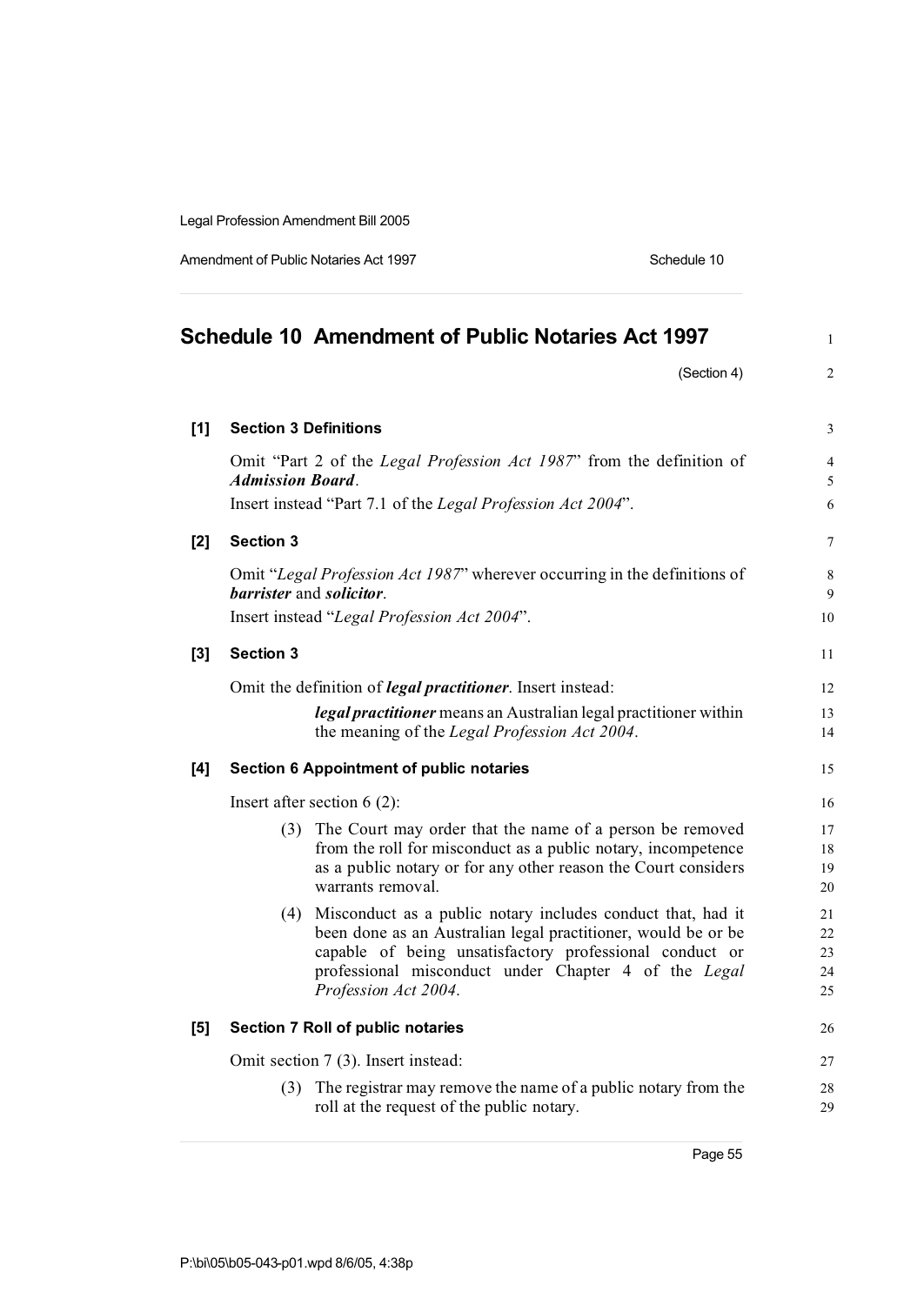| Schedule 10 | Amendment of Public Notaries Act 1997 |  |
|-------------|---------------------------------------|--|
|-------------|---------------------------------------|--|

| [6]    | Section 7 (4)    |     |                                                                                                                                  | $\mathbf{1}$     |
|--------|------------------|-----|----------------------------------------------------------------------------------------------------------------------------------|------------------|
|        |                  |     | Omit "barrister or solicitor". Insert instead "legal practitioner".                                                              | 2                |
| $[7]$  | Section 7 (5)    |     |                                                                                                                                  | 3                |
|        |                  |     | Omit the subsection. Insert instead:                                                                                             | $\overline{4}$   |
|        | (5)              |     | The registrar must remove the name of a public notary from the<br>roll in accordance with:                                       | 5<br>6           |
|        |                  | (a) | an order of the Court under this Act, or                                                                                         | 7                |
|        |                  | (b) | an order of the Administrative Decisions Tribunal under<br>the Legal Profession Act 2004.                                        | $\,$ 8 $\,$<br>9 |
| [8]    | <b>Section 8</b> |     |                                                                                                                                  | 10               |
|        |                  |     | Omit the section. Insert instead:                                                                                                | 11               |
|        | 8                |     | Publication of information on roll of public notaries                                                                            | 12               |
|        |                  |     | The Admission Board may, in circumstances that it considers<br>appropriate, publish:                                             | 13<br>14         |
|        |                  | (a) | the name of any person on the roll, and                                                                                          | 15               |
|        |                  | (b) | the name of the person's firm (if any), and                                                                                      | 16               |
|        |                  | (c) | the address at which the person or the person's firm<br>practises.                                                               | 17<br>18         |
| [9]    |                  |     | <b>Section 9 Rules for public notaries</b>                                                                                       | 19               |
|        |                  |     | Omit section 9 (e). Insert instead:                                                                                              | 20               |
|        |                  | (e) | the keeping of records concerning public notaries,                                                                               | 21               |
| $[10]$ |                  |     | Section 11 Employed public notaries not to carry out certain work                                                                | 22               |
|        |                  |     | Omit "a solicitor or an incorporated legal practice within the meaning of the<br>Legal Profession Act 1987" from section 11 (2). | 23<br>24         |
|        | Act 2004".       |     | Insert instead "a law practice within the meaning of the Legal Profession                                                        | 25<br>26         |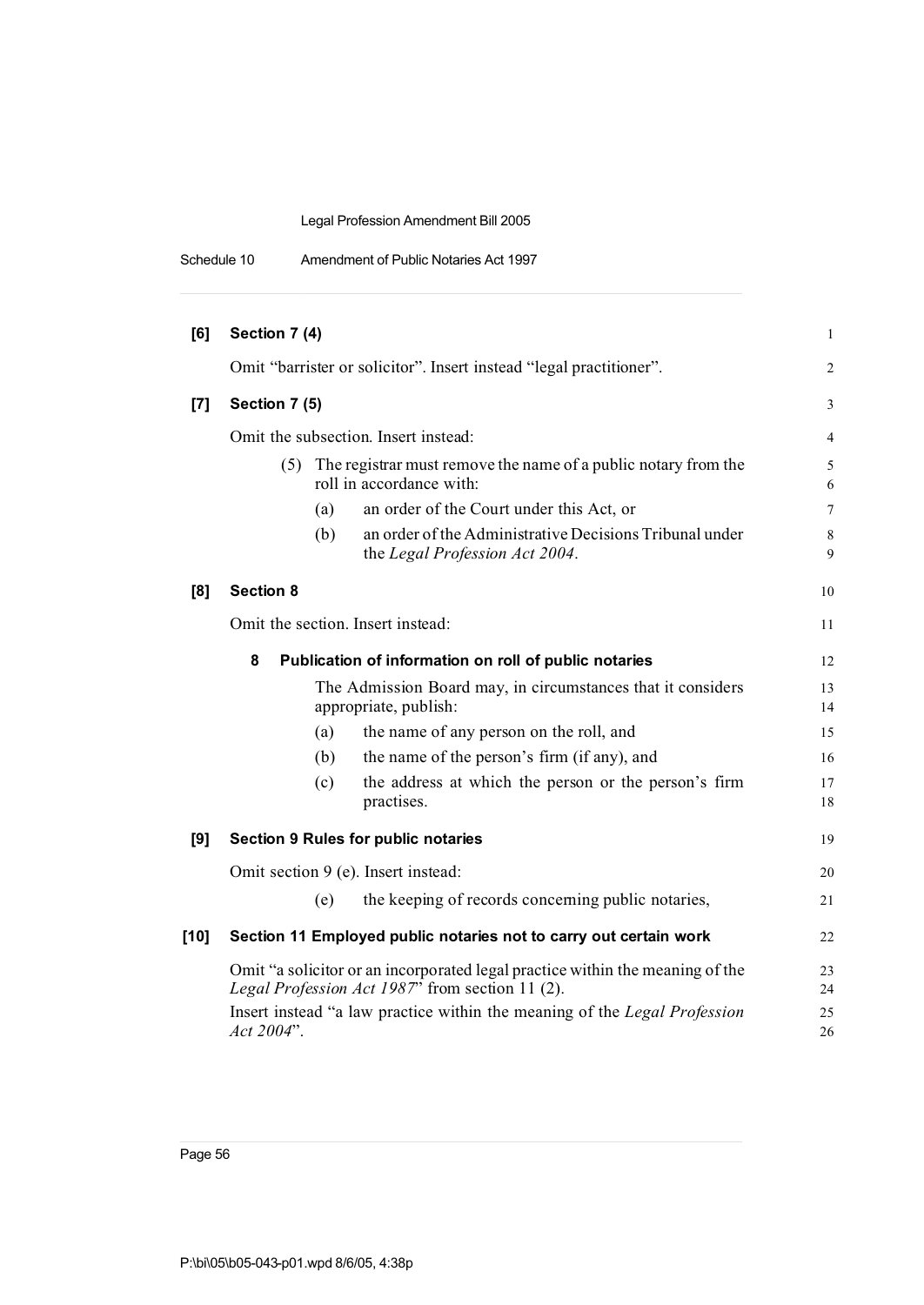Amendment of Public Notaries Act 1997 **Schedule 10** Schedule 10

| $[11]$ |                        | Section 14 Application of Legal Profession Act 2004 regarding<br>complaints and discipline                                       | $\mathbf{1}$<br>$\overline{c}$ |
|--------|------------------------|----------------------------------------------------------------------------------------------------------------------------------|--------------------------------|
|        |                        | Omit "Part 10 (Complaints and discipline) of the Legal Profession Act 1987                                                       | 3                              |
|        |                        | applies to public notaries in the same way as it applies".                                                                       | $\overline{4}$                 |
|        |                        | Insert instead "Chapters 4 and 6 of the Legal Profession Act 2004 apply to<br>public notaries in the same way as they apply".    | 5<br>6                         |
| $[12]$ |                        | Schedule 1 Savings, transitional and other provisions                                                                            | 7                              |
|        |                        | Omit "of this Act." from clause 2 (1). Insert instead:                                                                           | 8                              |
|        |                        | of:                                                                                                                              | 9                              |
|        |                        | this Act                                                                                                                         | 10                             |
|        |                        | Legal Profession Amendment Act 2005                                                                                              | 11                             |
| $[13]$ |                        | Schedule 1, clause 2 (2)                                                                                                         | 12                             |
|        |                        | Omit "this Act". Insert instead "the Act concerned".                                                                             | 13                             |
| $[14]$ | Schedule 1, clause 9   |                                                                                                                                  |                                |
|        | Insert after clause 8: |                                                                                                                                  |                                |
|        | 9                      | Provisions consequent on enactment of Legal Profession<br>Amendment Act 2005-new complaints about old conduct                    | 16<br>17                       |
|        |                        | (1) This clause applies to conduct that occurred or is alleged to                                                                | 18                             |
|        |                        | have occurred before the commencement of this clause and that<br>could have been the subject of a complaint under Part 10 of the | 19<br>20                       |
|        |                        | Legal Profession Act 1987 as applied by section 14 of this Act.                                                                  | 21                             |
|        |                        | (2) A complaint about the conduct may be made, and dealt with,                                                                   | 22                             |
|        |                        | under this Act and the Legal Profession Act 2004, even if the<br>conduct could not be the subject of a complaint if it had       | 23                             |
|        |                        | occurred after the commencement of this clause.                                                                                  | 24<br>25                       |
|        |                        | (3) Chapter 4 of the Legal Profession Act 2004, and any other                                                                    | 26                             |
|        |                        | relevant provisions of that Act, apply to and in respect of such                                                                 | 27                             |
|        |                        | a complaint and any proceedings relating to it, and so apply<br>with any necessary adaptations.                                  | 28<br>29                       |
|        |                        | (4) However, the Legal Services Commissioner, the Bar Council,                                                                   | 30                             |
|        |                        | the Law Society Council or the Administrative Decisions                                                                          | 31                             |
|        |                        | Tribunal may not make any determination or order of a                                                                            | 32                             |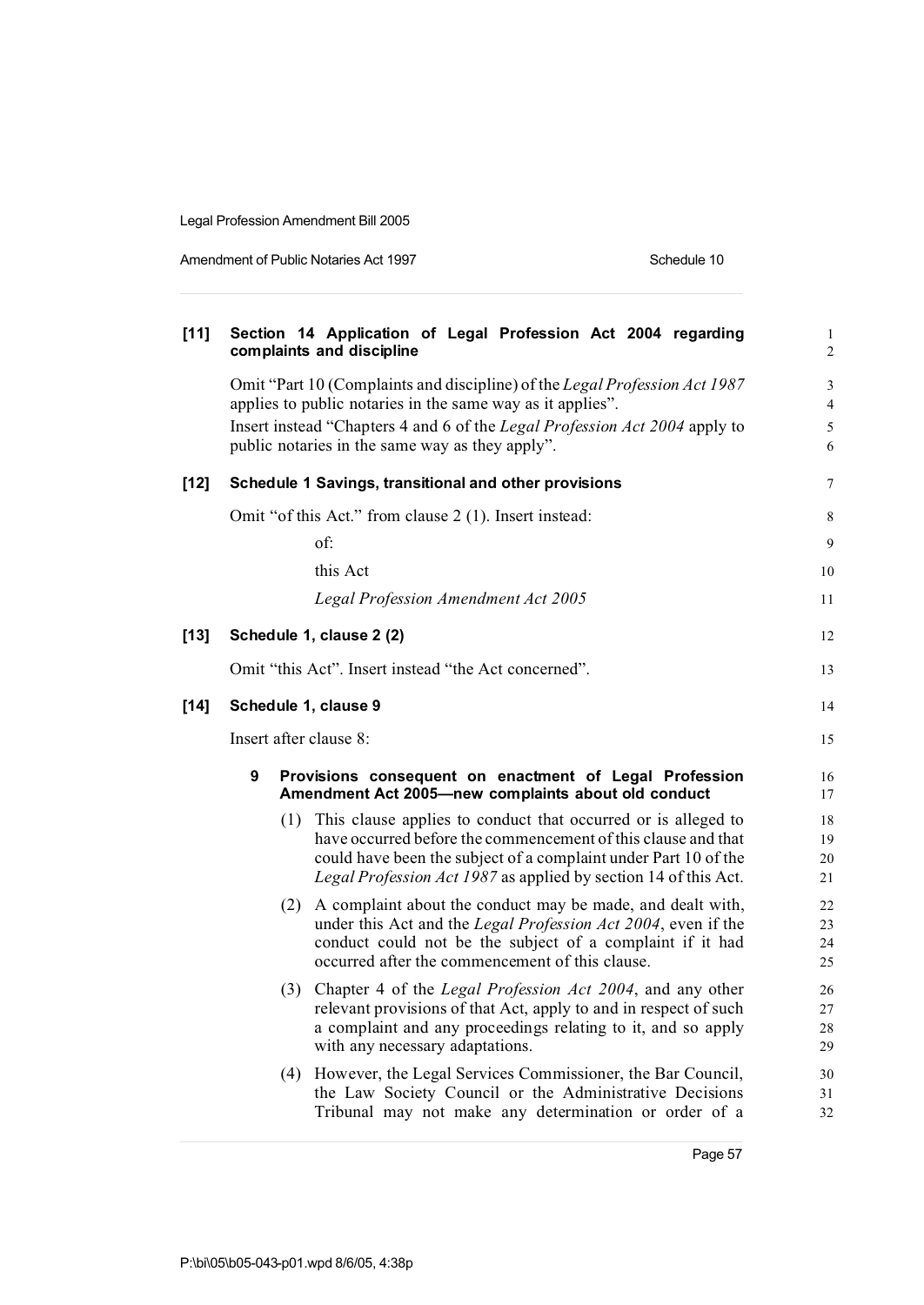Schedule 10 Amendment of Public Notaries Act 1997

| disciplinary nature against the person in respect of whom the |  |
|---------------------------------------------------------------|--|
| complaint was made that is more onerous than that which could |  |
| have been made under the Legal Profession Act 1987.           |  |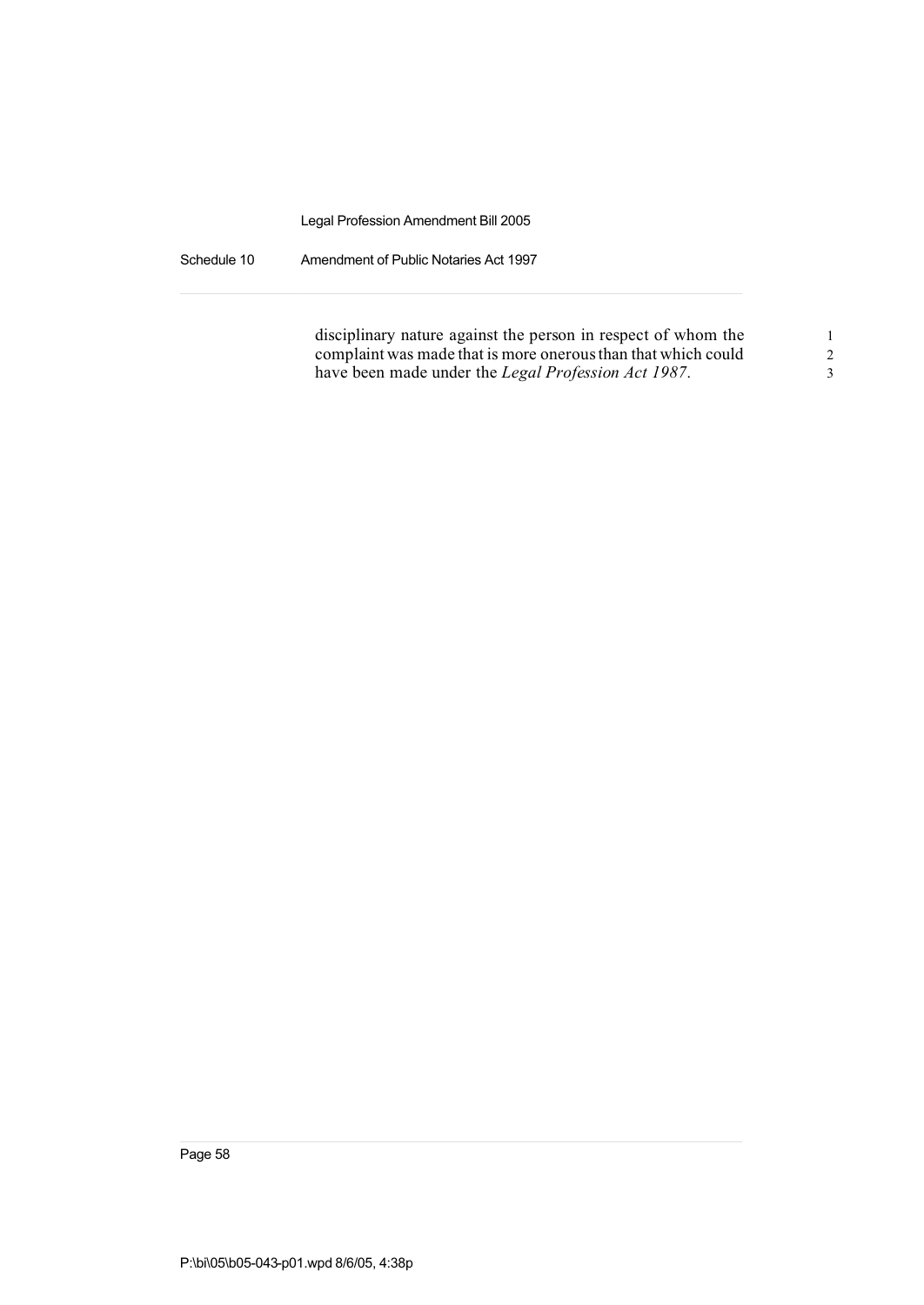Amendment of other Acts **Schedule 11** 

|       | <b>Schedule 11 Amendment of other Acts</b>                                                                                                                                                                                       | 1                             |
|-------|----------------------------------------------------------------------------------------------------------------------------------------------------------------------------------------------------------------------------------|-------------------------------|
|       | (Section 5)                                                                                                                                                                                                                      | $\overline{2}$                |
| 11.1  | <b>Administrative Decisions Tribunal Act 1997 No 76</b>                                                                                                                                                                          | 3                             |
| $[1]$ | <b>Section 4 Definitions</b>                                                                                                                                                                                                     | $\overline{4}$                |
|       | Omit the definition of <i>practising legal practitioner</i> in section $4(1)$ .<br>Insert instead:<br><i>practising legal practitioner</i> means an Australian legal<br>practitioner.                                            | 5<br>6<br>$\overline{7}$<br>8 |
| [2]   | <b>Section 17 Qualifications for membership</b>                                                                                                                                                                                  | 9                             |
|       | Omit "a legal practitioner" from section 17 (2) (b).<br>Insert instead "an Australian lawyer (within the meaning of the Legal<br>Profession Act 2004)".                                                                          | 10<br>11<br>12                |
| $[3]$ | <b>Section 17 (4)</b>                                                                                                                                                                                                            | 13                            |
|       | Omit the subsection.                                                                                                                                                                                                             | 14                            |
| [4]   | <b>Section 88 Costs</b>                                                                                                                                                                                                          | 15                            |
|       | Omit "on the basis set out in Division 6 of Part 11 of the Legal Profession<br><i>Act 1987</i> " from section 88 (2) (b).<br>Insert instead "on a basis set out in Division 11 of Part 3.2 of the Legal<br>Profession Act 2004". | 16<br>17<br>18<br>19          |
| [5]   | <b>Schedule 2 Composition and functions of Divisions</b>                                                                                                                                                                         | 20                            |
|       | Omit "legal practitioners" from clause 1 (2) (c) of Part 3.<br>Insert instead "Australian lawyers (within the meaning of the Legal<br>Profession Act 2004)".                                                                     | 21<br>22<br>23                |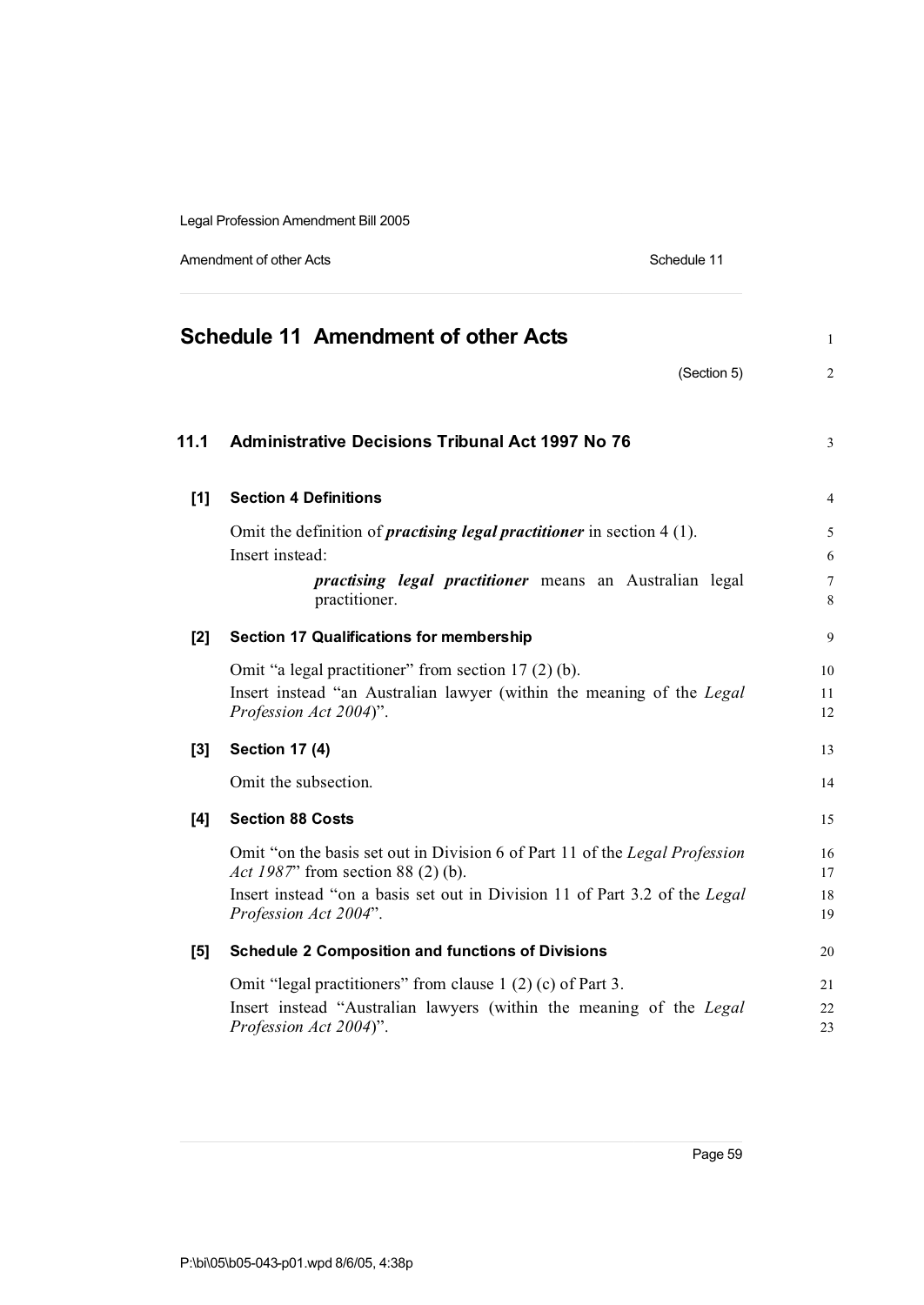|  | Schedule 11 | Amendment of other Acts |
|--|-------------|-------------------------|
|--|-------------|-------------------------|

| [6]    | Schedule 2, Part 3, clause 2                |          |                                                                                                                                                                                               | $\mathbf{1}$         |
|--------|---------------------------------------------|----------|-----------------------------------------------------------------------------------------------------------------------------------------------------------------------------------------------|----------------------|
|        |                                             |          | Omit "Legal Profession Act 1987".<br>Insert instead "Legal Profession Act 2004".                                                                                                              | $\sqrt{2}$<br>3      |
| $[7]$  |                                             |          | Schedule 2, Part 3, clause 3 (1)                                                                                                                                                              | 4                    |
|        |                                             |          | Omit "Part 10 of the Legal Profession Act 1987".<br>Insert instead "Chapters 4 and 6 of the Legal Profession Act 2004".                                                                       | 5<br>6               |
| [8]    |                                             |          | Schedule 2, Part 3, clause 4, heading                                                                                                                                                         | 7                    |
|        |                                             |          | Omit "Legal Profession Act 1987".<br>Insert instead "Legal Profession Act 2004".                                                                                                              | 8<br>9               |
| [9]    |                                             |          | Schedule 2, Part 3, clause 4 (1) (c)                                                                                                                                                          | 10                   |
|        | Omit "a legal practitioner".                |          | Insert instead "an Australian lawyer (within the meaning of the Legal<br><i>Profession Act 2004</i> ) who is neither a barrister nor a solicitor".                                            | 11<br>12<br>13       |
| $[10]$ |                                             |          | Schedule 2, Part 3, clause 4 (2) and (2A)                                                                                                                                                     | 14                   |
|        |                                             |          | Omit clause 4 (2). Insert instead:                                                                                                                                                            | 15                   |
|        |                                             | members. | (2) For the purposes of conducting a hearing in relation to any<br>matter under the Act, the Tribunal in each case is to be<br>constituted as determined by the Divisional Head from Division | 16<br>17<br>18<br>19 |
|        |                                             |          | (2A) Subclause (2) does not apply to hearings in relation to:                                                                                                                                 | 20                   |
|        |                                             | (a)      | a complaint made under the Act, or                                                                                                                                                            | 21                   |
|        |                                             | (b)      | proceedings referred to in clause 4AA, or                                                                                                                                                     | 22                   |
|        |                                             | (c)      | proceedings referred to in clause 4AB.                                                                                                                                                        | 23                   |
| $[11]$ |                                             |          | Schedule 2, Part 3, clause 4 (3)                                                                                                                                                              | 24                   |
|        |                                             |          | Omit "Legal Profession Act 1987".                                                                                                                                                             | 25                   |
|        | Insert instead "Legal Profession Act 2004". |          |                                                                                                                                                                                               | 26                   |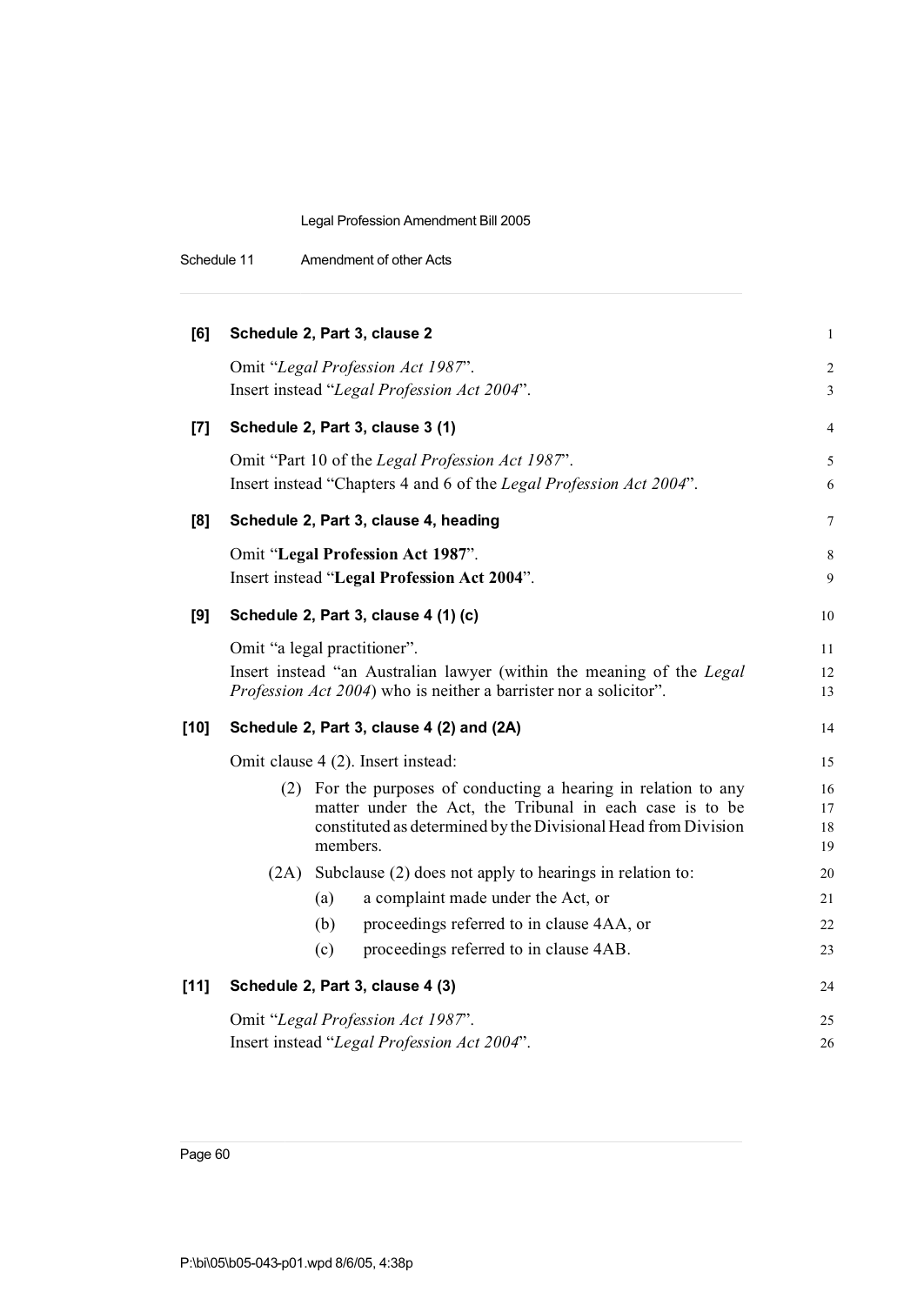Amendment of other Acts **Schedule 11** 

| $[12]$ | Schedule 2, Part 3, clause 4AA Legal Profession Act 2004 (Advertising<br>contraventions)                                                                                                                | $\mathbf{1}$<br>$\overline{c}$ |
|--------|---------------------------------------------------------------------------------------------------------------------------------------------------------------------------------------------------------|--------------------------------|
|        | Omit "section 38JA (Regulation of advertising and other marketing of<br>services) of the Legal Profession Act 1987".                                                                                    | 3<br>$\overline{4}$            |
|        | Insert instead "section 85 (Regulation of advertising and other marketing of<br>services) of the Legal Profession Act 2004".                                                                            | 5<br>6                         |
| $[13]$ | Schedule 2, Part 3, clause 4AB                                                                                                                                                                          | $\overline{7}$                 |
|        | Insert after clause 4AA:                                                                                                                                                                                | 8                              |
|        | 4AB<br><b>Legal Profession Act 2004 (Reviews)</b>                                                                                                                                                       | 9                              |
|        | For the purpose of proceedings on a review under the Legal<br>Profession Act 2004, the Tribunal is to be constituted as<br>determined by the President or the Divisional Head from<br>Division members. | 10<br>11<br>12<br>13           |
| $[14]$ | Schedule 2, Part 3, clause 4A                                                                                                                                                                           | 14                             |
|        | Omit "Part 10 of the Legal Profession Act 1987" from clause 4A (1).<br>Insert instead "Chapter 4 of the Legal Profession Act 2004".                                                                     | 15<br>16                       |
| $[15]$ | Schedule 2, Part 3, clause 5                                                                                                                                                                            | 17                             |
|        | Omit "Legal Profession Act 1987" wherever occurring in the definitions of<br>barrister and solicitor.<br>Insert instead "Legal Profession Act 2004".                                                    | 18<br>19<br>20                 |
| $[16]$ | Schedule 2, Part 3, clause 5                                                                                                                                                                            | 21                             |
|        | Omit the definition of <i>legal practitioner</i> .                                                                                                                                                      | 22                             |
| $[17]$ | <b>Schedule 5 Savings and transitional provisions</b>                                                                                                                                                   | 23                             |
|        | Insert at the end of clause $1(1)$ :                                                                                                                                                                    | 24                             |
|        | Legal Profession Act 2004                                                                                                                                                                               | 25                             |
|        | Legal Profession Amendment Act 2005                                                                                                                                                                     | 26                             |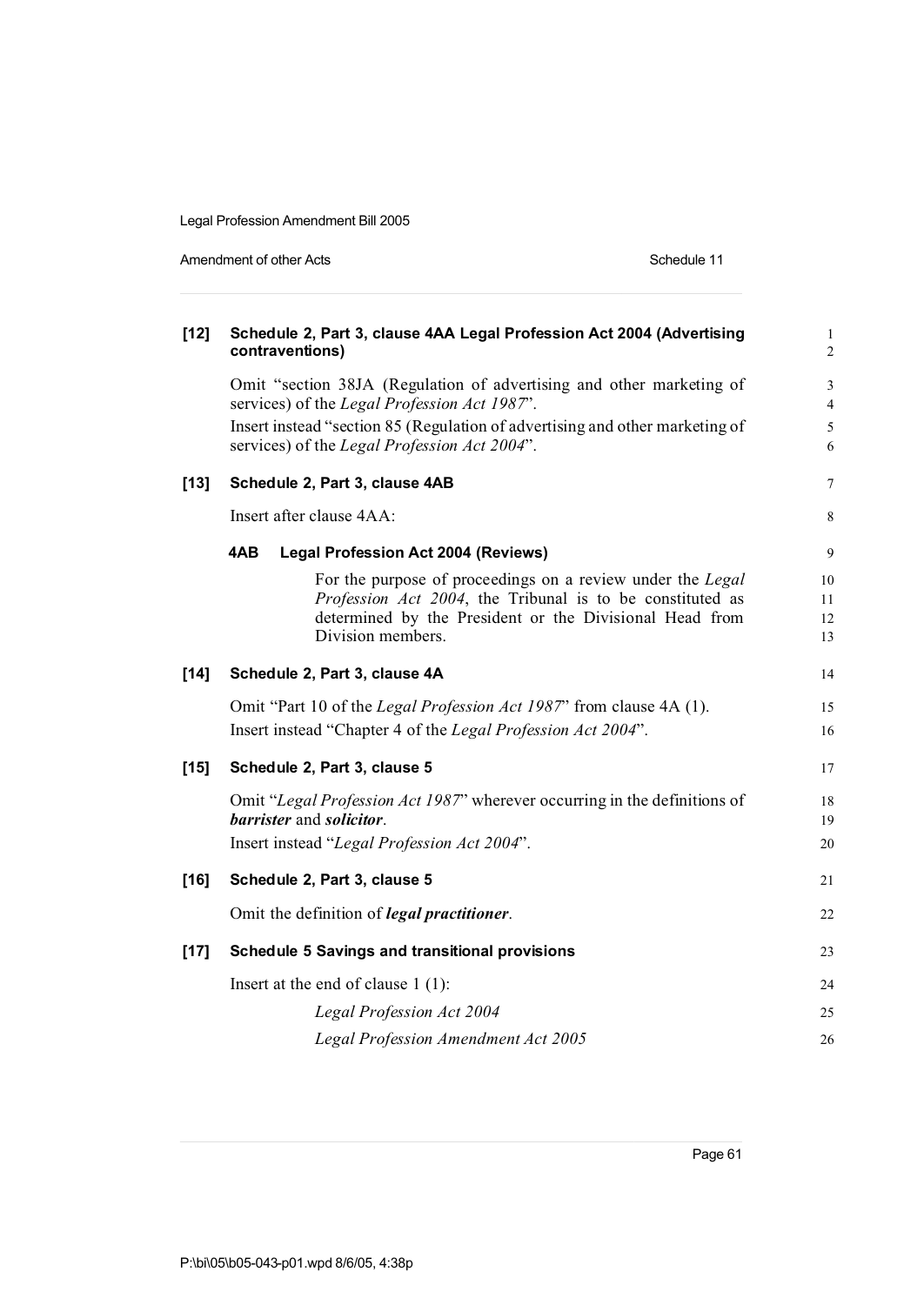Schedule 11 Amendment of other Acts

| $[18]$ | <b>Schedule 5</b>                                                                                                                                                                                                                                                                                       | $\mathbf{1}$                  |
|--------|---------------------------------------------------------------------------------------------------------------------------------------------------------------------------------------------------------------------------------------------------------------------------------------------------------|-------------------------------|
|        | Insert at the end of the Schedule (with appropriate Part and clause numbers):                                                                                                                                                                                                                           | 2                             |
|        | <b>Part</b><br>Provisions consequent on enactment of Legal<br>Profession Act 2004 and Legal Profession                                                                                                                                                                                                  | 3<br>4                        |
|        | <b>Amendment Act 2005</b>                                                                                                                                                                                                                                                                               | 5                             |
|        | <b>Pending proceedings</b>                                                                                                                                                                                                                                                                              | 6                             |
|        | (1) Any proceedings pending before the Tribunal before the<br>commencement of any amendment made to this Act by the<br>Legal Profession Amendment Act 2005 are to continue to be<br>dealt with as if the Legal Profession Act 2004 and the Legal<br>Profession Amendment Act 2005 had not been enacted. | 7<br>$\,8\,$<br>9<br>10<br>11 |
|        | (2) Proceedings may be initiated and dealt with under this Act in<br>respect of any matter arising under or in connection with the<br>Legal Profession Act 1987 as if the Legal Profession Act 2004<br>and the Legal Profession Amendment Act 2005 had not been<br>enacted.                             | 12<br>13<br>14<br>15<br>16    |
| 11.2   | <b>Commercial Arbitration Act 1984 No 160</b>                                                                                                                                                                                                                                                           | 17                            |
| [1]    | <b>Section 4 Definitions</b>                                                                                                                                                                                                                                                                            | 18                            |
|        | Omit the definition of <i>assess</i> from section $4(1)$ . Insert instead:<br><i>assess</i> , in relation to costs, means assess under Division 11 of<br>Part 3.2 of the Legal Profession Act 2004.                                                                                                     | 19<br>20<br>21                |
| $[2]$  | <b>Section 20 Representation</b>                                                                                                                                                                                                                                                                        | 22                            |
|        | Omit "1987" from section 20 (5). Insert instead "2004".                                                                                                                                                                                                                                                 | 23                            |
| $[3]$  | <b>Section 34 Costs</b>                                                                                                                                                                                                                                                                                 | 24                            |
|        | Omit "solicitor" from section 34 (1) (c). Insert instead "legal practitioner".                                                                                                                                                                                                                          | 25                            |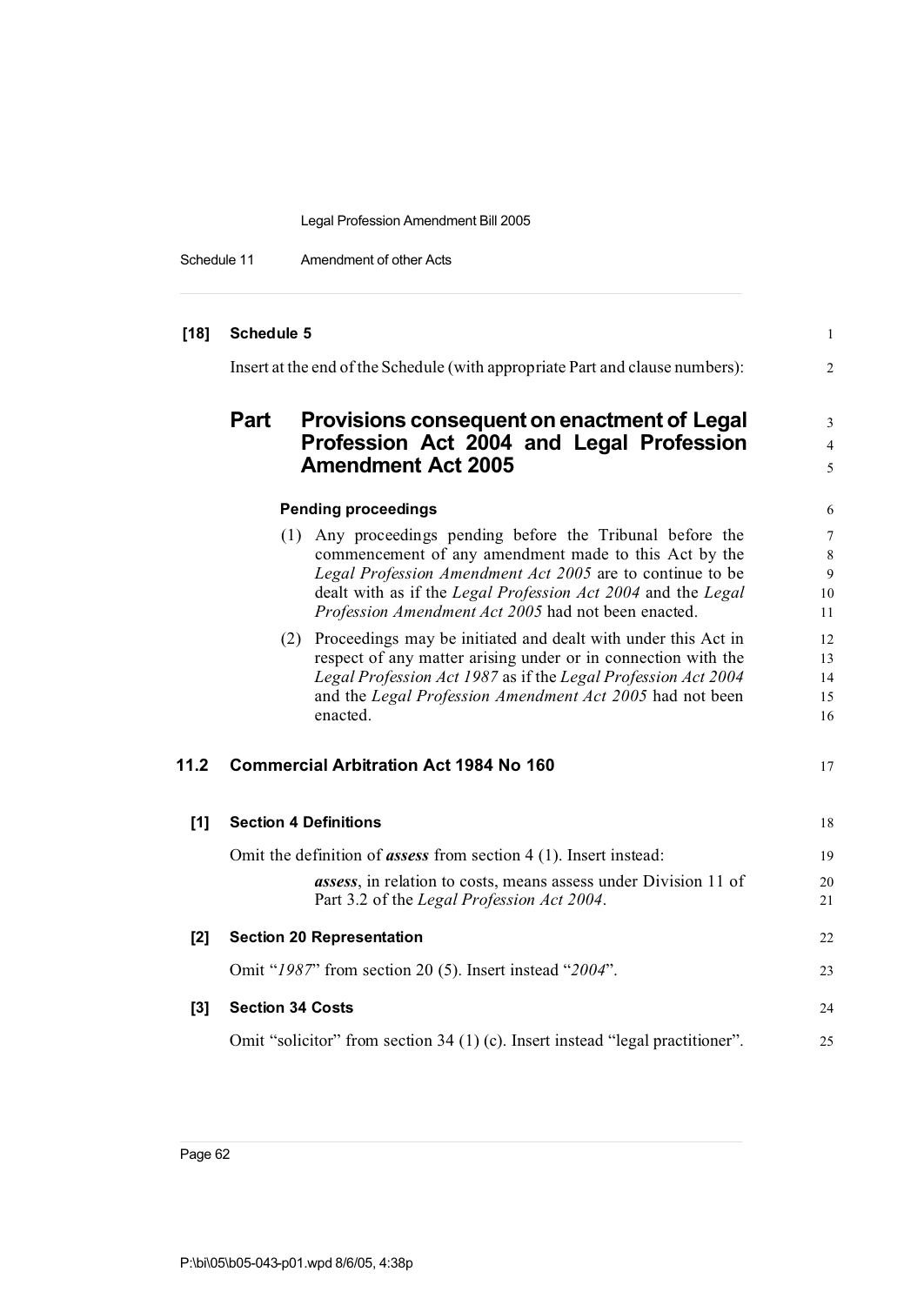| Amendment of other Acts |
|-------------------------|
|-------------------------|

Schedule 11

| [4]   | Section 35A Application of Division 11 of Part 3.2 of Legal Profession<br><b>Act 2004</b>                                       | $\mathbf{1}$<br>$\overline{c}$ |
|-------|---------------------------------------------------------------------------------------------------------------------------------|--------------------------------|
|       | Omit "Division 6 of Part 11 of the Legal Profession Act 1987".                                                                  | 3                              |
|       | Insert instead "Division 11 of Part 3.2 of the Legal Profession Act 2004".                                                      | $\overline{4}$                 |
| 11.3  | <b>Conveyancers Licensing Act 2003 No 3</b>                                                                                     | 5                              |
| $[1]$ | <b>Section 4 Conveyancing work</b>                                                                                              | 6                              |
|       | Omit the definition of <i>legal work</i> from section 4 (4). Insert instead:                                                    | 7                              |
|       | legal work means work that, if done for fee or reward by a                                                                      | 8                              |
|       | person who is not an Australian legal practitioner, would give<br>rise to an offence under Part 2.2 of the Legal Profession Act | 9                              |
|       | 2004.                                                                                                                           | 10<br>11                       |
| $[2]$ | Section 6 Persons conducting conveyancing business required to be<br>licensed                                                   | 12<br>13                       |
|       | Omit "a solicitor or barrister" from section $6(2)(a)$ .                                                                        | 14                             |
|       | Insert instead "an Australian legal practitioner".                                                                              | 15                             |
| [3]   | Section 6 (2) (b)                                                                                                               | 16                             |
|       | Omit "a barrister or solicitor".                                                                                                | 17                             |
|       | Insert instead "an Australian legal practitioner".                                                                              | 18                             |
| [4]   | <b>Section 7 Effect of licence</b>                                                                                              | 19                             |
|       | Omit "Part 3A (Unqualified practitioners) of the Legal Profession Act 1987"<br>from section $7(1)$ .                            | 20<br>21                       |
|       | Insert instead "Part 2.2 of the Legal Profession Act 2004".                                                                     | 22                             |
| [5]   | <b>Section 10 Disqualified persons</b>                                                                                          | 23                             |
|       | Omit "legal practitioners" from section $10(1)(o)$ wherever occurring.<br>Insert instead "lawyers".                             | 24<br>25                       |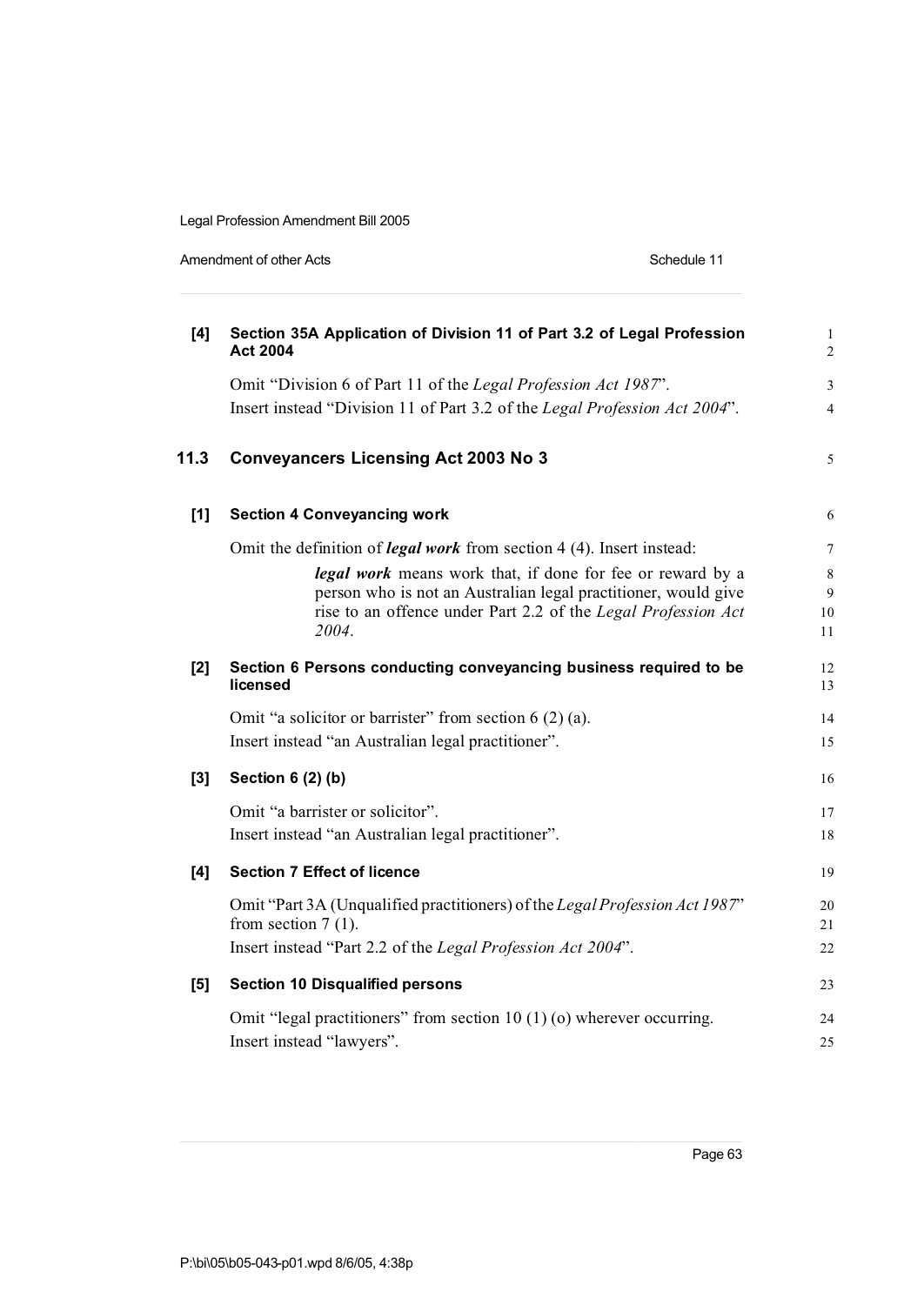## Legal Profession Amendment Bill 2005

Schedule 11 Amendment of other Acts

| [6]    | Section 10 (1) (p)                                                                                                                                              | $\mathbf{1}$             |
|--------|-----------------------------------------------------------------------------------------------------------------------------------------------------------------|--------------------------|
|        | Omit the paragraph. Insert instead:                                                                                                                             | $\overline{2}$           |
|        | is disqualified from being employed in a law practice by<br>(p)<br>virtue of an order made under Division 3 of Part 2.2 of<br>the Legal Profession Act 2004, or | 3<br>$\overline{4}$<br>5 |
| $[7]$  | <b>Section 27 Multidisciplinary partnerships</b>                                                                                                                | 6                        |
|        | Omit "Part 3A (Unqualified practitioners) of the Legal Profession Act 1987"<br>from section $27(5)(a)$ .                                                        | 7<br>8                   |
|        | Insert instead "Part 2.2 of the Legal Profession Act 2004".                                                                                                     | $\overline{9}$           |
| [8]    | Section 27 (5) (b) and (c)                                                                                                                                      | 10                       |
|        | Omit "Part 3A of the Legal Profession Act 1987" wherever occurring.<br>Insert instead "Part 2.2 of the Legal Profession Act 2004".                              | 11<br>12                 |
| [9]    | Section 94 Qualifications for appointment as a manager                                                                                                          | 13                       |
|        | Omit "a solicitor" from section 94 (b).<br>Insert instead "an Australian legal practitioner".                                                                   | 14<br>15                 |
| $[10]$ | <b>Section 120 Examination by receiver</b>                                                                                                                      | 16                       |
|        | Omit "represented by a solicitor or barrister" from section 120 (2) (a).<br>Insert instead "legally represented".                                               | 17<br>18                 |
| 11.4   | Interpretation Act 1987 No 15                                                                                                                                   | 19                       |
|        | Section 21 Meaning of commonly used words and expressions                                                                                                       | 20                       |
|        | Insert in alphabetical order in section $21$ (1):                                                                                                               | 21                       |
|        | Australian legal practitioner has the same meaning as in the<br>Legal Profession Act 2004.                                                                      | 22<br>23                 |

Page 64